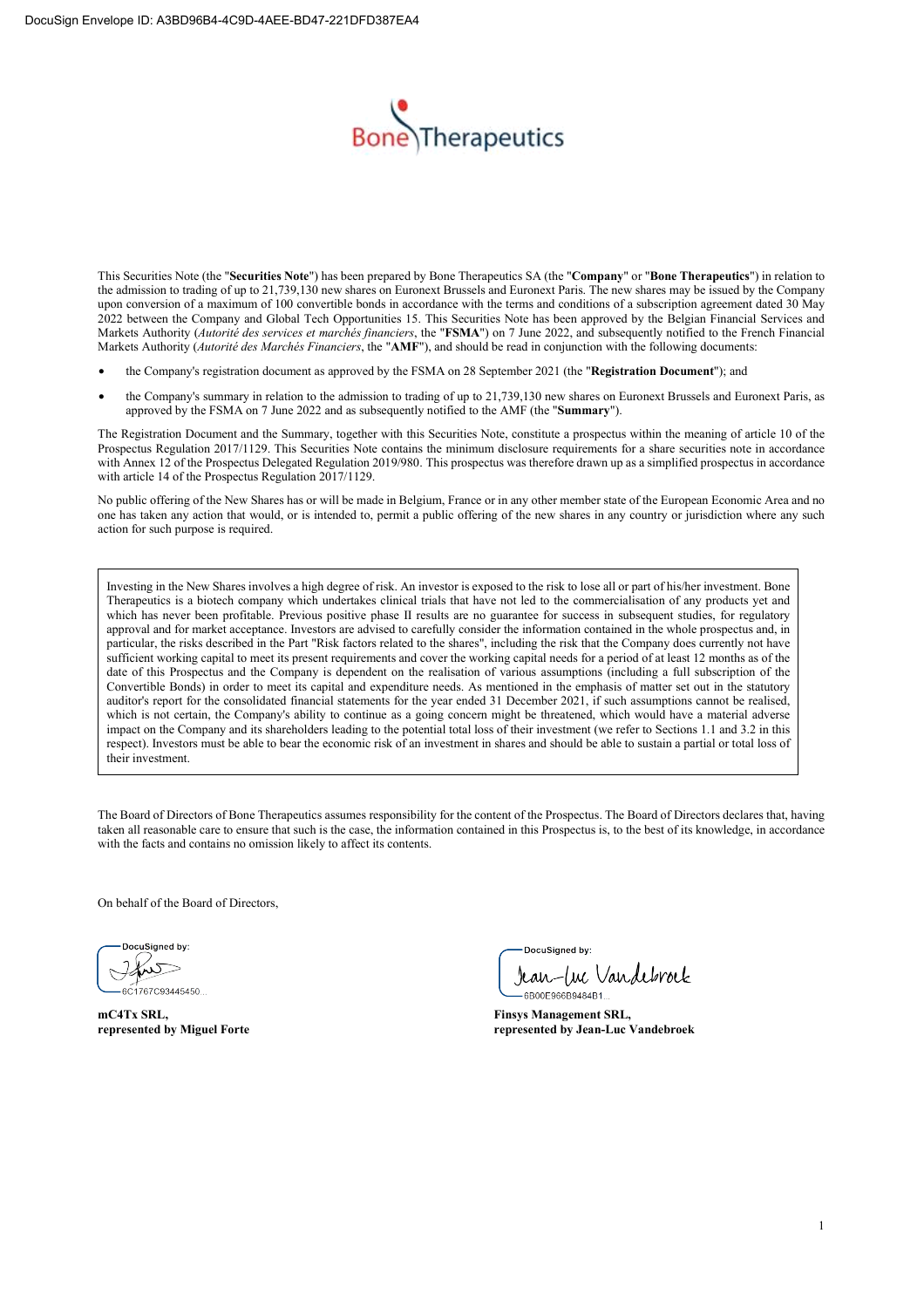# **Contents**

| 1              |     |                                                                                                                                                                                                                                                                                                                                                                                                                                                                                                                                                                                                                          |  |
|----------------|-----|--------------------------------------------------------------------------------------------------------------------------------------------------------------------------------------------------------------------------------------------------------------------------------------------------------------------------------------------------------------------------------------------------------------------------------------------------------------------------------------------------------------------------------------------------------------------------------------------------------------------------|--|
|                | 1.1 | The Company does currently not have sufficient working capital to meet its present requirements and<br>cover the working capital needs for a period of at least 12 months as of the date of this Prospectus<br>and the Company is dependent on the realisation of various assumptions (including a full<br>subscription of the Convertible Bonds) in order to meet its capital and expenditure needs. If such<br>assumptions cannot be realised, which is not certain, its ability to continue as a going concern might<br>be threatened, which would have a material adverse impact on the Company and its shareholders |  |
|                | 1.2 | Various factors including changes in the operating results of the Company and its competitors as<br>well the potential extreme price and volatility of stock markets may significantly affect the market                                                                                                                                                                                                                                                                                                                                                                                                                 |  |
|                | 1.3 | Future issuances of shares or subscription rights or the conversion of the Convertible Bonds may<br>significantly dilute the interests of existing shareholders and therefore adversely affect the market                                                                                                                                                                                                                                                                                                                                                                                                                |  |
|                | 1.4 | The Company does not intend to obtain a registration statement in the United States or to fulfill any<br>requirement in other jurisdictions, which may significantly affect the ability of holders of shares                                                                                                                                                                                                                                                                                                                                                                                                             |  |
|                | 1.5 |                                                                                                                                                                                                                                                                                                                                                                                                                                                                                                                                                                                                                          |  |
|                | 1.6 | Certain significant shareholders of the Company may have different interests from the Company                                                                                                                                                                                                                                                                                                                                                                                                                                                                                                                            |  |
|                |     | and may be able to control the Company, including the outcome of shareholder votes, which may                                                                                                                                                                                                                                                                                                                                                                                                                                                                                                                            |  |
|                |     |                                                                                                                                                                                                                                                                                                                                                                                                                                                                                                                                                                                                                          |  |
| $\overline{2}$ |     |                                                                                                                                                                                                                                                                                                                                                                                                                                                                                                                                                                                                                          |  |
|                | 2.1 |                                                                                                                                                                                                                                                                                                                                                                                                                                                                                                                                                                                                                          |  |
|                |     | 2.1.1                                                                                                                                                                                                                                                                                                                                                                                                                                                                                                                                                                                                                    |  |
|                |     | 2.1.2                                                                                                                                                                                                                                                                                                                                                                                                                                                                                                                                                                                                                    |  |
|                |     | 2.1.3<br>2.1.4                                                                                                                                                                                                                                                                                                                                                                                                                                                                                                                                                                                                           |  |
|                | 2.2 |                                                                                                                                                                                                                                                                                                                                                                                                                                                                                                                                                                                                                          |  |
|                | 2.3 |                                                                                                                                                                                                                                                                                                                                                                                                                                                                                                                                                                                                                          |  |
|                | 2.4 |                                                                                                                                                                                                                                                                                                                                                                                                                                                                                                                                                                                                                          |  |
|                | 2.5 |                                                                                                                                                                                                                                                                                                                                                                                                                                                                                                                                                                                                                          |  |
|                |     | 2.5.1                                                                                                                                                                                                                                                                                                                                                                                                                                                                                                                                                                                                                    |  |
|                |     | 2.5.2                                                                                                                                                                                                                                                                                                                                                                                                                                                                                                                                                                                                                    |  |
|                |     | 2.5.3                                                                                                                                                                                                                                                                                                                                                                                                                                                                                                                                                                                                                    |  |
|                |     | 2.5.4                                                                                                                                                                                                                                                                                                                                                                                                                                                                                                                                                                                                                    |  |
| 3              |     |                                                                                                                                                                                                                                                                                                                                                                                                                                                                                                                                                                                                                          |  |
|                | 3.1 |                                                                                                                                                                                                                                                                                                                                                                                                                                                                                                                                                                                                                          |  |
|                |     |                                                                                                                                                                                                                                                                                                                                                                                                                                                                                                                                                                                                                          |  |
|                | 3.3 |                                                                                                                                                                                                                                                                                                                                                                                                                                                                                                                                                                                                                          |  |
|                | 3.4 |                                                                                                                                                                                                                                                                                                                                                                                                                                                                                                                                                                                                                          |  |
| 4              |     |                                                                                                                                                                                                                                                                                                                                                                                                                                                                                                                                                                                                                          |  |
|                | 4.1 |                                                                                                                                                                                                                                                                                                                                                                                                                                                                                                                                                                                                                          |  |
|                | 4.2 |                                                                                                                                                                                                                                                                                                                                                                                                                                                                                                                                                                                                                          |  |
|                | 4.3 |                                                                                                                                                                                                                                                                                                                                                                                                                                                                                                                                                                                                                          |  |
|                | 4.4 |                                                                                                                                                                                                                                                                                                                                                                                                                                                                                                                                                                                                                          |  |
|                | 4.5 |                                                                                                                                                                                                                                                                                                                                                                                                                                                                                                                                                                                                                          |  |
|                | 4.6 |                                                                                                                                                                                                                                                                                                                                                                                                                                                                                                                                                                                                                          |  |
|                |     | 4.6.1                                                                                                                                                                                                                                                                                                                                                                                                                                                                                                                                                                                                                    |  |
|                |     | 4.6.2                                                                                                                                                                                                                                                                                                                                                                                                                                                                                                                                                                                                                    |  |
|                |     | 4.6.3                                                                                                                                                                                                                                                                                                                                                                                                                                                                                                                                                                                                                    |  |
|                |     | 4.6.4                                                                                                                                                                                                                                                                                                                                                                                                                                                                                                                                                                                                                    |  |
|                |     | 4.6.5                                                                                                                                                                                                                                                                                                                                                                                                                                                                                                                                                                                                                    |  |
|                |     | 4.6.6                                                                                                                                                                                                                                                                                                                                                                                                                                                                                                                                                                                                                    |  |
|                | 4.7 |                                                                                                                                                                                                                                                                                                                                                                                                                                                                                                                                                                                                                          |  |
|                |     | 4.7.1                                                                                                                                                                                                                                                                                                                                                                                                                                                                                                                                                                                                                    |  |
|                |     | 4.7.2                                                                                                                                                                                                                                                                                                                                                                                                                                                                                                                                                                                                                    |  |
|                | 4.8 | Takeover bids instigated by third parties during the previous financial year and the current financial                                                                                                                                                                                                                                                                                                                                                                                                                                                                                                                   |  |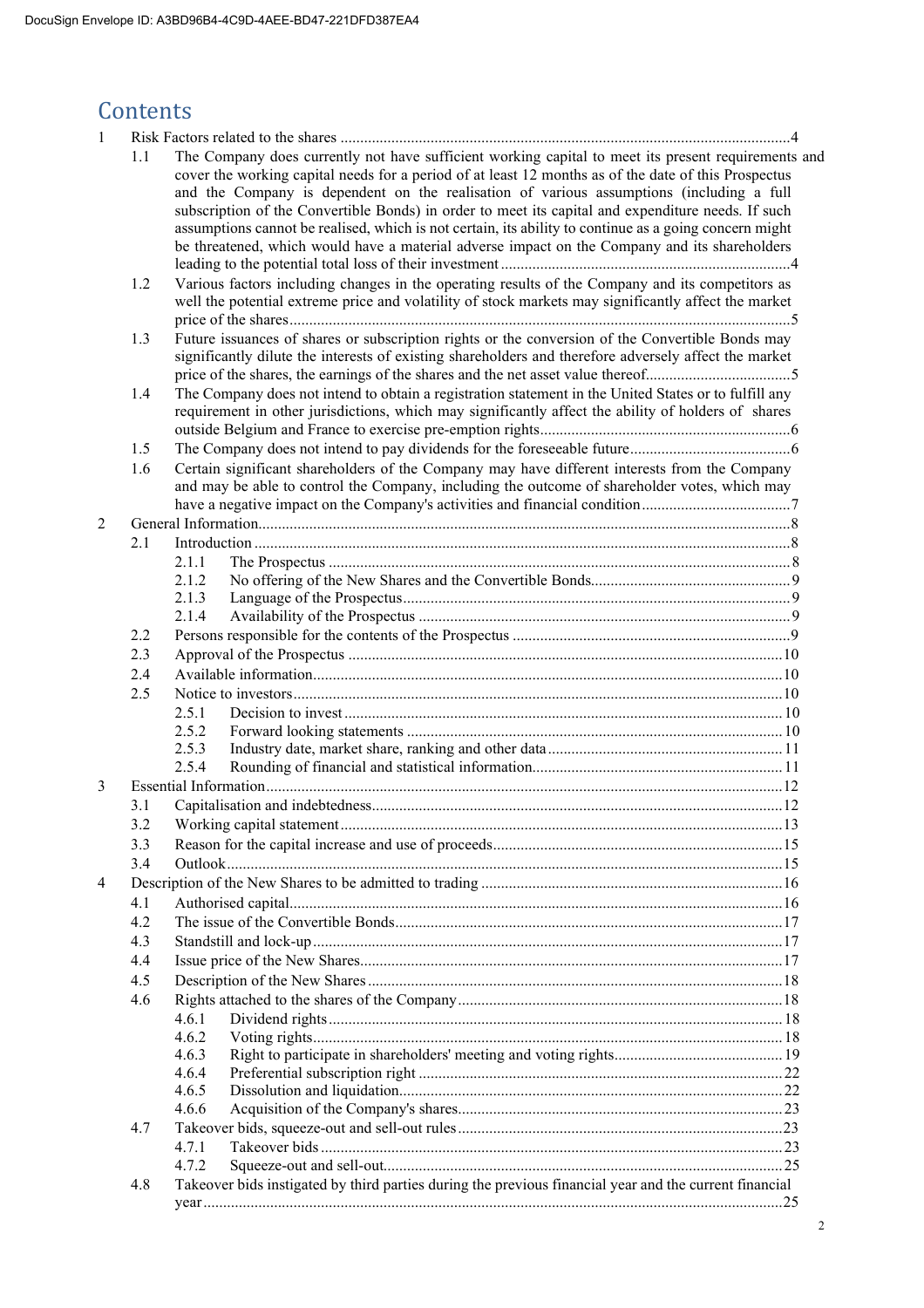|   | 4.9  |        |                                                                                               |  |  |  |  |
|---|------|--------|-----------------------------------------------------------------------------------------------|--|--|--|--|
|   |      | 4.9.1  |                                                                                               |  |  |  |  |
|   |      | 4.9.2  |                                                                                               |  |  |  |  |
|   |      | 4.9.3  |                                                                                               |  |  |  |  |
|   |      | 4.9.4  |                                                                                               |  |  |  |  |
|   |      | 4.9.5  |                                                                                               |  |  |  |  |
|   | 4.10 |        |                                                                                               |  |  |  |  |
|   |      | 4.10.1 |                                                                                               |  |  |  |  |
|   |      | 4.10.2 |                                                                                               |  |  |  |  |
|   |      | 4.10.3 |                                                                                               |  |  |  |  |
|   |      | 4.10.4 |                                                                                               |  |  |  |  |
| 5 |      |        |                                                                                               |  |  |  |  |
| 6 |      |        |                                                                                               |  |  |  |  |
|   | 6.1  |        |                                                                                               |  |  |  |  |
|   | 6.2  |        |                                                                                               |  |  |  |  |
| 7 |      |        |                                                                                               |  |  |  |  |
|   | 7.1  |        |                                                                                               |  |  |  |  |
|   | 7.2  |        | Update of the Registration Document and documents incorporated by reference46                 |  |  |  |  |
|   | 7.3  |        |                                                                                               |  |  |  |  |
|   |      | 7.3.1  | 26 October 2021 press release : Bone Therapeutics Provides Third Quarter 2021 Business Update |  |  |  |  |
|   |      | 7.3.2  | Press release of 3 December 2021: Bone Therapeutics Successfully Raises EUR 3.3 Million in    |  |  |  |  |
|   |      | 7.3.3  | Press release of 8 December 2021: Bone Therapeutics announces closing of private placement    |  |  |  |  |
|   |      | 7.3.4  | Press release of 19 January 2022: Bone Therapeutics provides fourth quarter 2021 business     |  |  |  |  |
|   |      | 7.3.5  | Press release of 29 March 2022: Bone Therapeutics to strategically focus on lead cell therapy |  |  |  |  |
|   |      | 7.3.6  | Press release of 12 April 2022: Bone Therapeutics Secures EUR 5 Million Financing60           |  |  |  |  |
|   |      | 7.3.7  | Press release of 29 April 2022: Bone Therapeutics announces 2021 full year results61          |  |  |  |  |
|   |      | 7.3.8  | Press release of 12 May 2022: Bone Therapeutics enters into exclusive reverse merger          |  |  |  |  |
|   |      |        |                                                                                               |  |  |  |  |
|   |      | 7.3.9  | Press release of 31 May 2022: Bone Therapeutics signs definitive subscription agreement for a |  |  |  |  |
|   |      | 7.3.10 | Press release of 1 June 2022: Bone Therapeutics Provides First Quarter 2022 Business          |  |  |  |  |
|   | 7.4  |        |                                                                                               |  |  |  |  |
|   |      |        |                                                                                               |  |  |  |  |
| 8 |      |        |                                                                                               |  |  |  |  |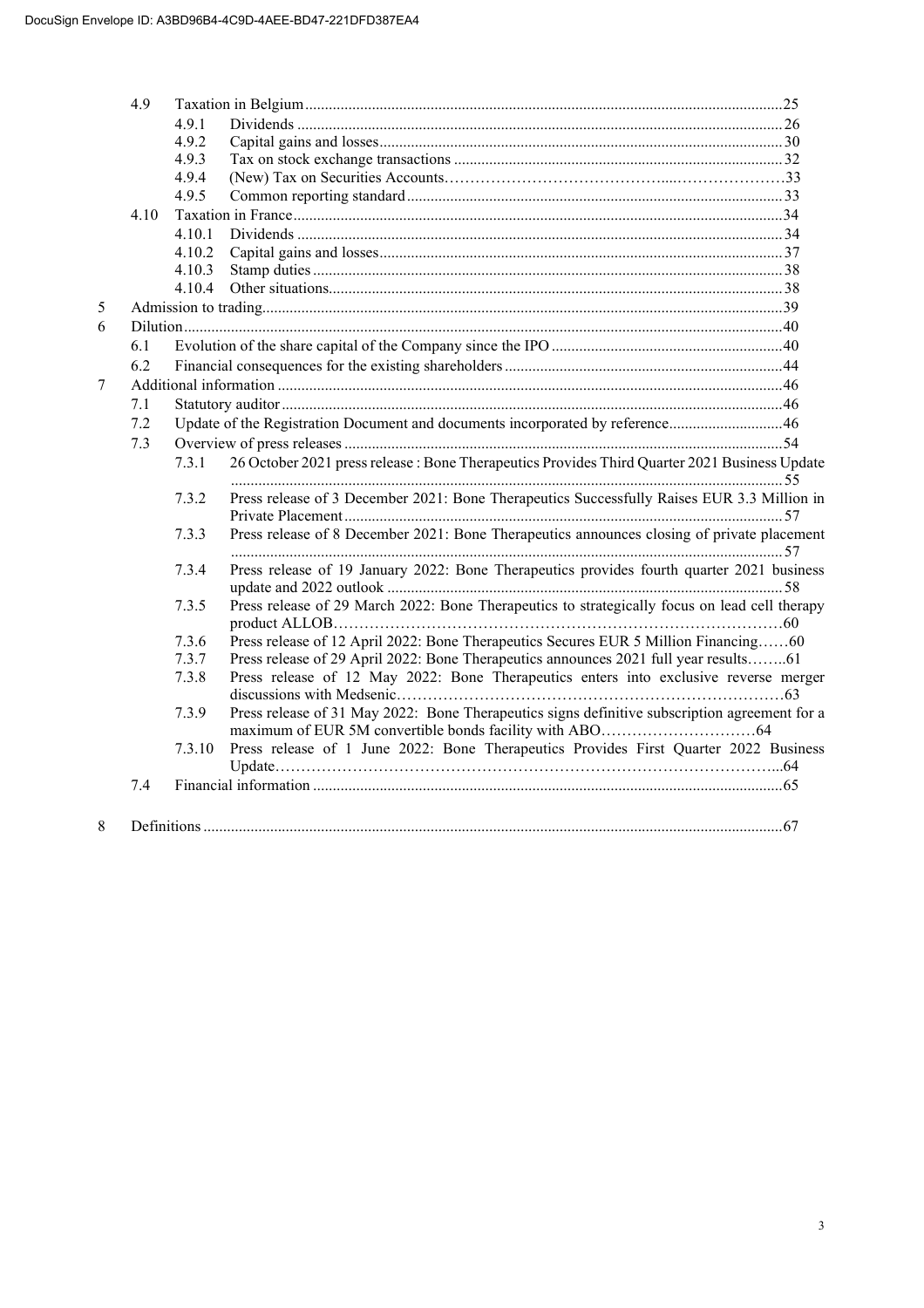# **1 Risk Factors related to the shares**

The risks and uncertainties that the Company believes to be material are described below. The occurrence of one or more of these risks may have a material adverse effect on the Company's share price, cash flows, results of operations, financial condition and/or prospects and may even endanger the Company's ability to continue as a going concern. Moreover, the Company's share price could fall significantly if any of these risks were to materialise. However, these risks and uncertainties may not be the only ones faced by the Company. Additional risks, including those currently unknown or deemed immaterial, may also impair the Company's business operations.

The risk factor which in the assessment of the Company is the most material, taking into account the negative impact on the Company and the probability of its occurrence, is mentioned first. The remaining risk factors are not ranked in order to their materiality.

Prospective investors should also carefully read the detailed information set out in this Securities Note and in the Registration Document (including any documents incorporated in it by reference) and reach their own view prior to making any investment decision.

**1.1 The Company does currently not have sufficient working capital to meet its present requirements and cover the working capital needs for a period of at least 12 months as of the date of this Prospectus and the Company is dependent on the realisation of various assumptions (including a full subscription of the Convertible Bonds) in order to meet its capital and expenditure needs. If such assumptions cannot be realised, which is not certain, its ability to continue as a going concern might be threatened, which would have a material adverse impact on the Company and its shareholders leading to the potential total loss of their investment** 

The Company does currently not have sufficient working capital to meet its present requirements and cover the working capital needs for a period of at least 12 months as of the date of this Prospectus.

Based on the 2022 revised projected cash forecast considering an operating cash burn of  $\epsilon$ 8 million to  $\epsilon$ 10 million and a projected financing cash burn of around  $61.6$  million, the Company anticipates having sufficient cash to carry out its revised strategic focus, namely achieving an efficacy outcome milestone with ALLOB TF2 Phase IIb clinical study by early 2023 taking into account the following relevant assumptions:

- a collection of a milestone payment from the licensees Link Health-Pregene of  $\epsilon$ 0.93 million;
- an assumed continued support from the Walloon Region from which the Company expects to receive nondilutive funds still in 2022 of about €0.32 million and a negotiation of a revised RCA repayment schedule for 2022 (the latter not included yet in the cash flow projection);
- the issuance of all Convertible Bonds, of which the first five tranches amounting to  $62.5$  million in the aggregate can be issued without liquidity conditions and assuming compliance with the permitted indebtedness as imposed by certain lenders of the Company. It is assumed that all remaining tranches can also be issued to the Investor, meaning that the Company will be able to satisfy the conditions for such issuance (including, among others, liquity and market capitalisation conditions);
- no further delays together with an acceleration of the patient recruitment in the Phase IIb ALLOB clinical study in high-risk tibial fractures;
- considering further downsizing of the Company, allowing the Company to execute its redefined and focused strategic priorities concentrating on the development of ALLOB and abandon all other activities.

The assumptions made above comprise various risks and uncertainties, mainly but not limited to the timing of collection of certain funds, the uncertainty about the ALLOB top line results, including but not limited to the uncertainty of the clinical trial development process for ALLOB and the uncertainty related to the equity. As the cash runway of the Company is currently expected into Q1 2023, the Company will continue to require additional financing to continue its operations in the longer turn. As mentioned in the Going Concern statement in the Company's 2021 financial report (p. 23-24), the Company also continues to evaluate other options with a potential positive impact on working capital, including as follows:

• *Completion of business deal with a Chinese partner*: Discussions are still ongoing with a Chinese partner for the global rights for ALLOB, Bone Therapeutics' allogeneic osteoblastic cell therapy product. If the licensing deal is concluded, the partner would be responsible for all future costs of development of ALLOB, including the ongoing ALLOB TF2 Phase IIb trial and costs related to development, process development (scale up)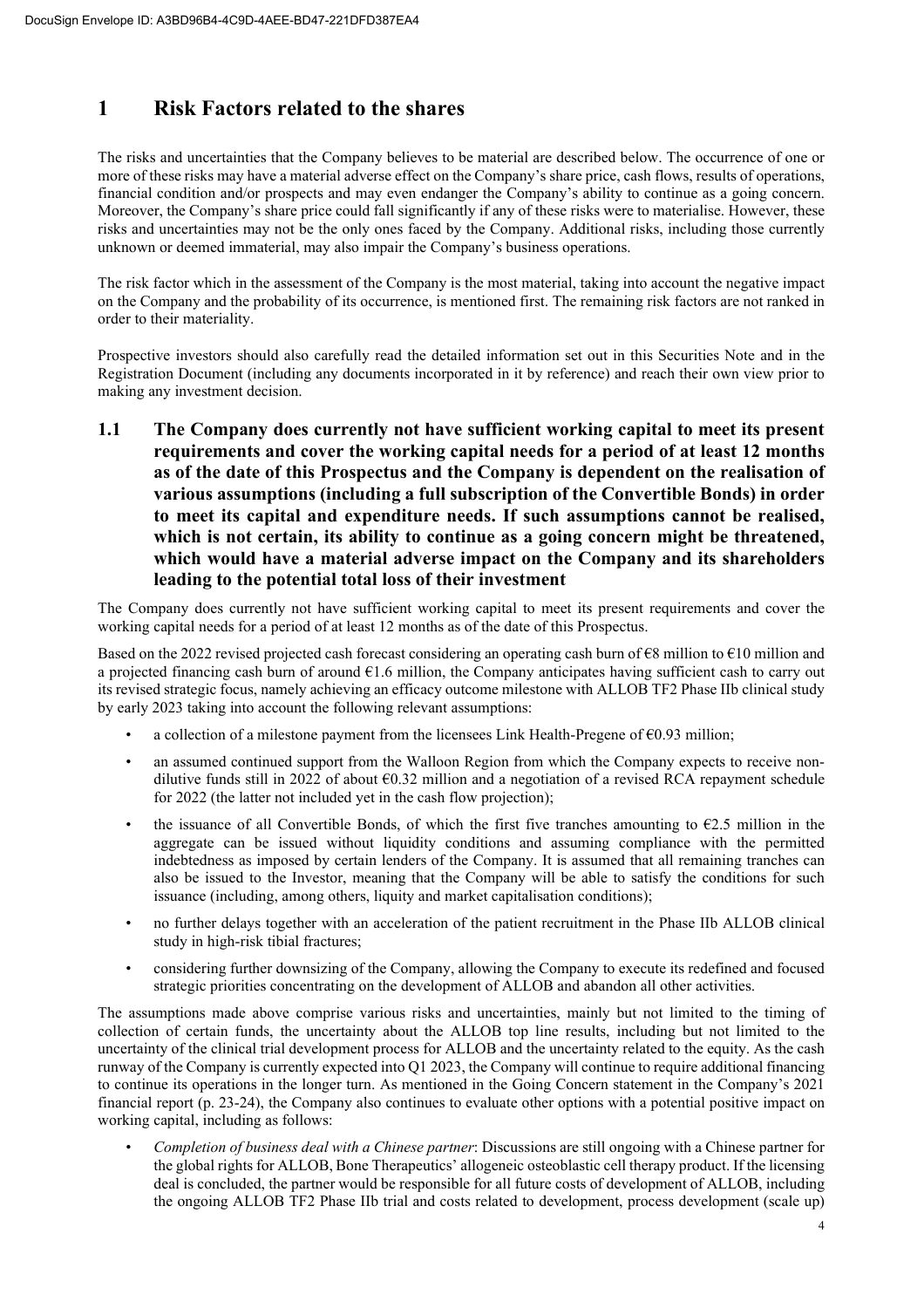and manufacturing of the product. The negotiations for the global rights agreement are, however, taking longer than expected. The envisaged completion of a final binding agreement has been delayed and is now foreseen to be potentially completed in the second quarter 2022 after approval by the Board of Directors. Milestone payment from the licensees Link Health-Pregene of  $\epsilon$ 0.930 million is a condition precedent to this new potential global rights deal.

- *Interim analysis ALLOB clinical study*: The Company is currently assessing the possibility to anticipate the assessment of the efficacy of ALLOB through an interim analysis of the clinical results at about 66 patients with 3 months followup. Although no formal decision has been taken by the Company yet, this would give the opportunity to define at an early stage the value proposition of ALLOB and hence optimising the ongoing study costs while at the same time providing an opportunity to initiate strategic discussions with potential partners based on positive clinical results.
- *Potential M&A options*: The Company announced on 12 May 2022 that it had entered into a non-binding term sheet and exclusive discussions for a period of 3 months with the shareholders of Medsenic, a privately held, clinical stage biopharmaceutical company incorporated in France and specialized in the development of optimized formulations of arsenic salts and their application in inflammatory conditions and other potential new indications. The objective of the discussions is to explore the benefits of a potential reverse merger or a similar transaction whereby all shareholders of Medsenic would individually contribute 51% of the total outstanding share capital of Medsenic into the capital of the Company in exchange for a certain number of shares issued by the Company (the "**Business Combination**"). The objective of the parties is that, as a result of the Business Combination, the Company would remain a Belgian listed company and own 51% of the share capital of Medsenic. The Company and Medsenic aim to reach an agreement in the course of Q2/Q3 2022, subject to regulatory control clearance, the outcome of due diligence, shareholders' approval and other customary conditions precedent.

For more information about the Company's working capital, see also Section 3.1 "Capitalisation and Indebtedness" and Section 3.2 "Working capital statement" of this Prospectus.

# **1.2 Various factors including changes in the operating results of the Company and its competitors as well the potential extreme price and volatility of stock markets may significantly affect the market price of the shares**

A number of factors may significantly affect the market price of the shares. Such factors include changes in the operating results of the Company and its competitors, divergence in financial results from stock market expectations, changes in earnings estimates by analysts, changes in estimates in relation to the duration or success of the Company's clinical trials, changes in the general conditions in the pharmaceutical industry and general economic, financial market and business conditions in the countries in which the Company operates.

In addition, stock markets have from time to time experienced extreme price and volume volatility which, in addition to general economic, financial and political conditions, could materially adversely affect the market price for the shares regardless of the operating results or financial condition of the Company.

Also, the liquidity of the shares trading on the regulated markets of Euronext Brussels and Euronext Paris is limited and this may cause the Company's share price to be volatile.

In addition, large, unorganised sales by shareholders or by holders of convertible bonds upon conversion of the bonds may adversely affect the Company's share price.

Furthermore, no guarantee can be given that there are no large, unorganised sales by pre-IPO shareholders, who are no longer bound by lock-up arrangements which all ended on 6 August 2016 and by other shareholders which could cause to decrease the Company's share price. Any such large, unorganised sale of shares in the public markets could have a material adverse effect on the Company's share price

The negative fluctuations of the market price of the shares of the Company resulting from the abovementioned factors are likely to occur and may have a significant negative impact on the financial condition and viability of the Company.

# **1.3 Future issuances of shares or subscription rights or the conversion of the Convertible Bonds may significantly dilute the interests of existing shareholders and therefore adversely affect the market price of the shares, the earnings of the shares and the net asset value thereof**

The Company may decide to raise capital in the future through public or private offering of equity securities, convertible debt or rights to acquire these securities. The Company may decide to exclude or limit the preferential subscription rights pertaining attached to the then outstanding securities in accordance with applicable law. If the Company raises significant amounts of capital by these or other means, it could cause dilution for the holders of its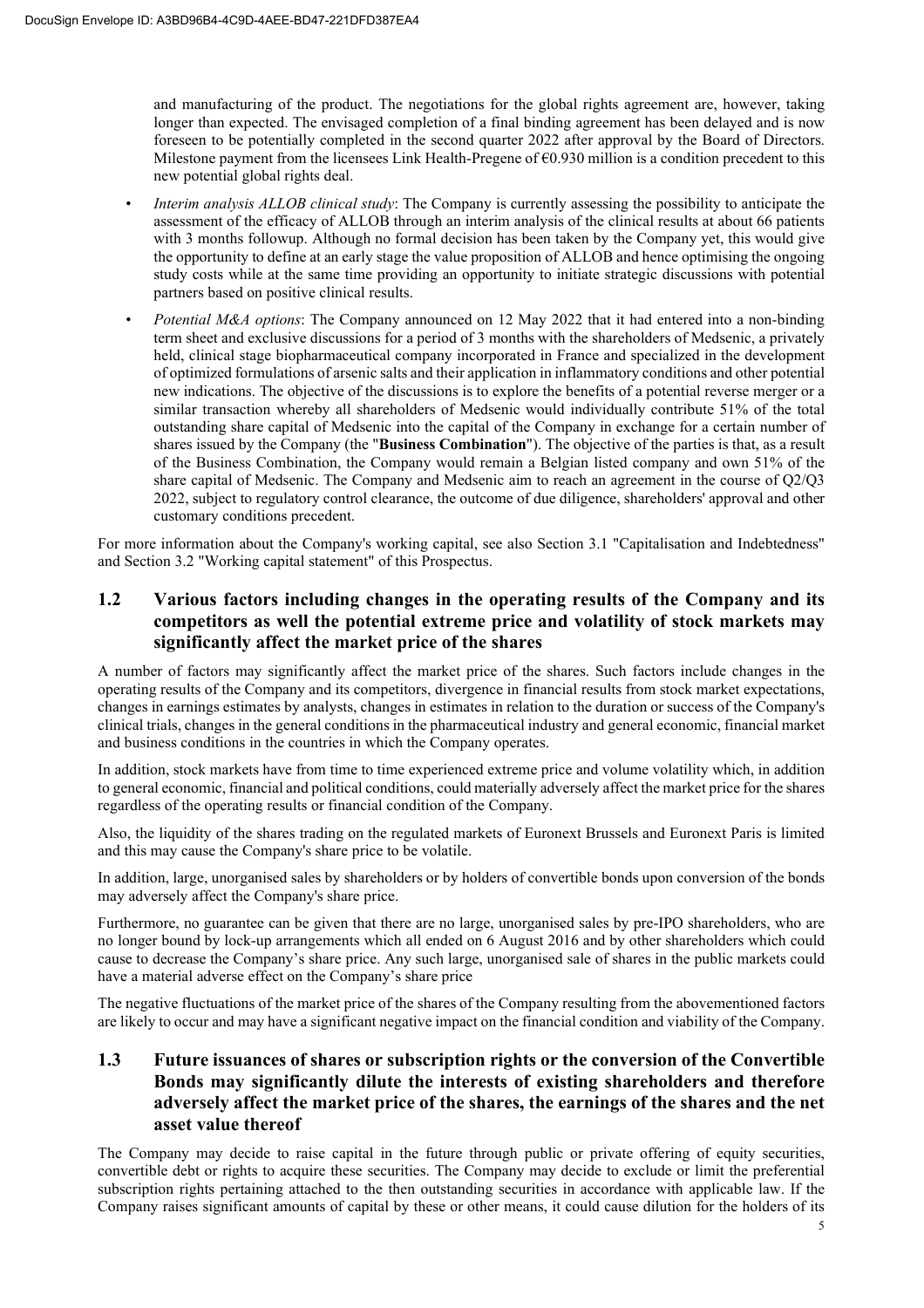securities and could have a significant negative impact on the share price, earnings per share and net asset value per share.

Also, the dilution resulting from issue and exercise of new or existing subscription rights could materially adversely affect the price of shares.

1,600 convertible bonds were issued following the private placement announced on 6 May 2020. At the date of this Document, only 800 convertible bonds issued following the private placement announced on 6 May 2020 remain outstanding. Using the predetermined conversion price of EUR 7.00, the 800 convertible bonds can be converted into 285,714 new shares in the Company in case all such convertible bonds are converted. These 800 convertible bonds may be converted at the convertible bonds holder's request at any time until the day before their maturity date (i.e. 38 months after their issuance). The shares resulting from the convertible bonds conversions shall immediately bear the same rights of all other existing shares and will be traded on the Euronext stock exchanges in Brussels and in Paris.

In addition, up to 100 convertible bonds for an aggregate nominal value of EUR 5 million (the "**Convertible Bonds**") could be issued to the Investor (as defined below) in accordance with the Subscription Agreement (as described in Section 2.1.1 of this Securities Note). The Convertible Bonds have a nominal value of €50,000 per Convertible Bond and will be issued and subscribed for in 10 tranches of 10 Convertibles Bonds per tranche. The first tranche of 10 Convertible Bonds will be subscribed for and issued immediately on or about 9 June 2022 and the Company has the right to call for the subscription of the remaining 90 Convertible Bonds during a term of 18 months after execution of the Subscription Agreement (subject to applicable conditions being met). The maturity date of the Convertible Bonds will be 5 years following the issue date of the relevant Convertible Bond. The Convertible Bonds may be converted at the holder's request at any time from the issue date until the close of business on the date expected to be 10 trading days prior to the final maturity date of such Convertible Bond, or in the event of early redemption 10 trading days prior to the relevant early redemption date, at the Conversion Price (as defined below) upon delivery of a conversion notice. The Company may also require the Investor to convert any Convertible Bonds that are not converted within 6 months after their issue date at the Conversion Price (as defined below), provided that the New Shares issued upon conversion of such Convertible Bond are admitted to trading.

The shares resulting from the conversion of the Convertible Bonds (the "**New Shares**") shall immediately bear the same rights of all other existing shares and will be traded on the Euronext stock exchanges in Brussels and in Paris.

For more information on the financial consequences of the issuance of the New Shares upon conversion of the Convertible Bonds and the exercise of existing subscription rights for the shareholders of the Company, please refer to Section 6.2 of this Securities Note.

# **1.4 The Company does not intend to obtain a registration statement in the United States or to fulfill any requirement in other jurisdictions, which may significantly affect the ability of holders of shares outside Belgium and France to exercise pre-emption rights**

In the event of an increase in the share capital of the Company in cash, holders of shares and other voting securities are generally entitled to preferential subscription rights (unless these rights are excluded or limited by either a resolution of the shareholders' meeting or a resolution by the meeting of Board of Directors). For more information on the exercise of preferential subscription rights, please refer to Section 4.6.4 of this Securities Note. Certain holders of shares outside Belgium or France may not be able to exercise pre-emption rights unless local securities laws have been complied with. In particular, US holders of the shares may not be able to exercise preferential subscription rights unless a registration statement under the Securities Act is declared effective with respect to the shares issuable upon exercise of such rights or an exemption form the registration requirements is available. The Company does not intend to file a registration statement in the United States or to fulfil any requirement in other jurisdictions (other than in Belgium and France) in order to allow shareholders in such jurisdictions to exercise their preferential subscription rights (to the extent not excluded or limited). As a result, the risk that holders of shares of the Company outside Belgium and France may not be able to exercise pre-emption rights is medium.

# **1.5 The Company does not intend to pay dividends for the foreseeable future**

All shares (including the New Shares) of the Company are entitled to participate in the profits of the Company (if any). For more information on the entitlement to dividends, please refer to Section 3.7.1 of the Registration Document and Section 4.6.1 of this Securities Note.

As indicated under Section 3.7.2 of the Registration Document, the Company has never declared or paid any dividend on its shares. The Company does not anticipate paying dividends for the foreseeable future. In case the Company then changes its divided policy, the payment of future dividends to shareholders will still be subject to a decision by the shareholders' meeting or the Board of Directors of the Company and subject to legal restrictions pursuant to Belgian corporate law. For more details on these requirements and restrictions, please refer to Section 4.6.1 of this Securities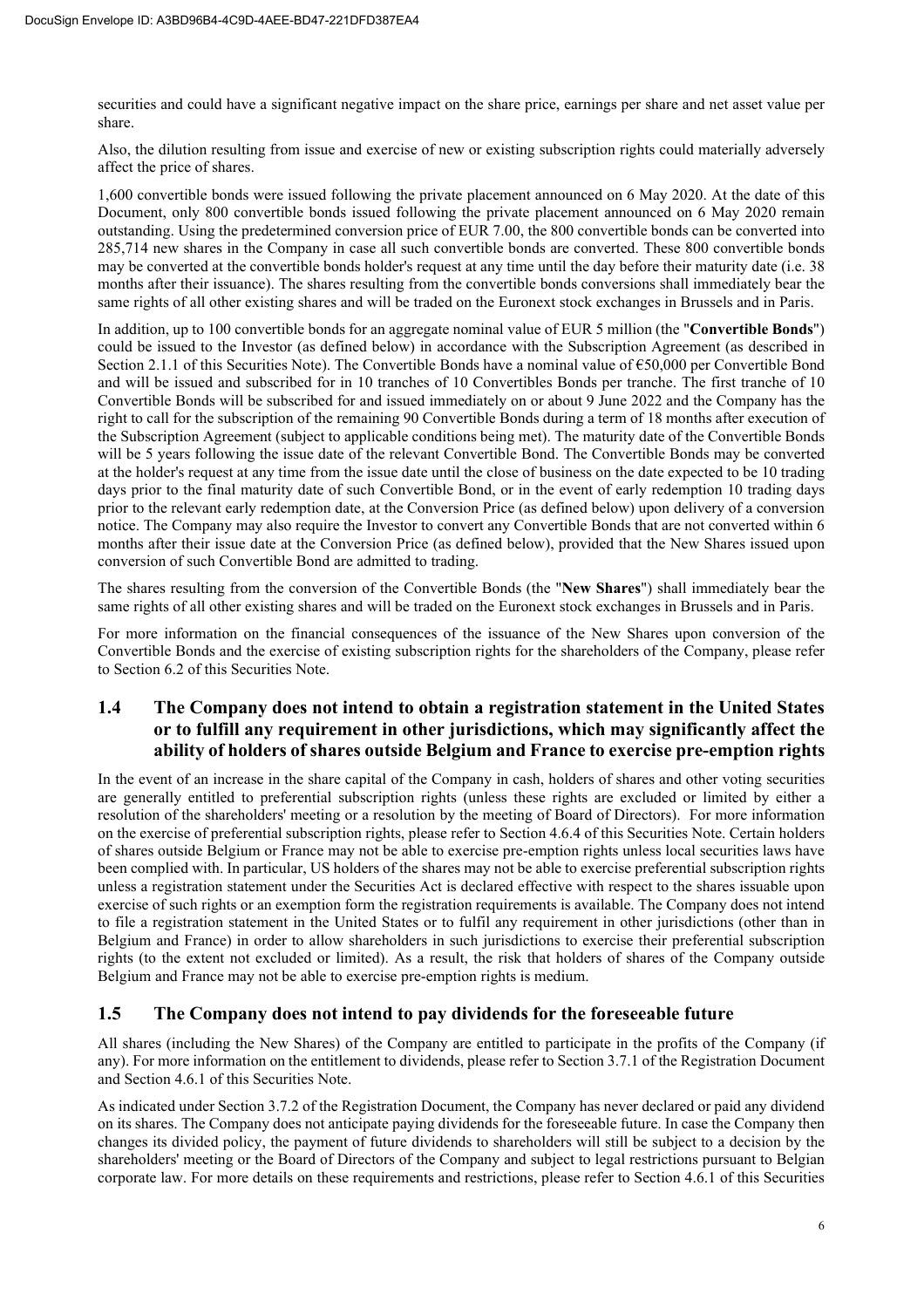Note. Furthermore, financial restrictions and other limitations may be included in current or future credit and subsidy agreements.

The probability that the shareholders of the Company do not receive dividends in the near future is therefore high.

# **1.6 Certain significant shareholders of the Company may have different interests from the Company and may be able to control the Company, including the outcome of shareholder votes, which may have a negative impact on the Company's activities and financial condition**

For an overview of the Company's current significant shareholders reference is made to Section "6 Dilution".

Currently, the Company is not aware that any of its current shareholders have entered or will enter into a shareholders' agreement with respect to the exercise of their voting rights in the Company. Nevertheless, they could, alone or together, have the ability to elect or dismiss directors, and, depending on how broadly the Company's other shares are held, take certain other shareholders' decisions that require, or require more than, 50%, 75% or 80% of the votes of the shareholders that are present or represented at shareholders' meetings where such items are submitted to voting by the shareholders. Alternatively, to the extent that these shareholders have insufficient votes to impose certain shareholders' decisions, they could still have the ability to block proposed shareholders' resolutions that require, or require more than, 50%, 75% or 80% of the votes of the shareholders that are present or represented at shareholders' meetings were such decisions are submitted to voting by the shareholders. Any such voting by the shareholders may not be in accordance with the interests of the Company or the other shareholders of the Company and may therefore have a negative impact on the Company's activities and financial condition. As a result, this risk is medium.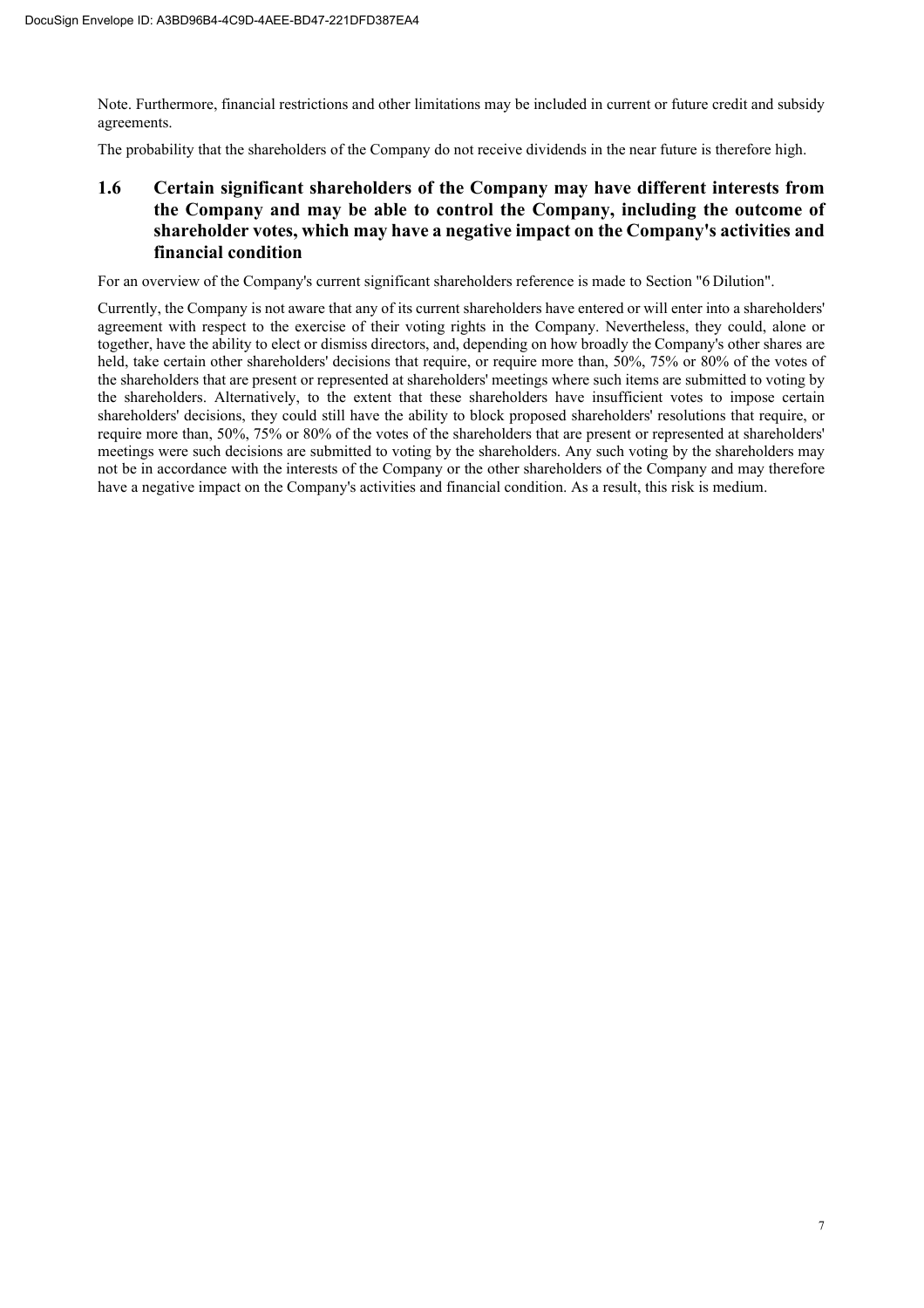# **2 General Information**

# **2.1 Introduction**

# **2.1.1** *The Prospectus*

This Securities Note is to be read together with the Registration Document and the Summary, which together constitute a prospectus (the "**Prospectus**"), prepared by the Company in accordance with article 10 of the Prospectus Regulation 2017/1129. This Securities Note contains the minimum disclosure requirements for a share securities note in accordance with Annex 12 of the Prospectus Delegated Regulation 2019/980.

On 30 May 2022 (the "**Closing Date**"), the Company entered into an agreement for the issuance and irrevocable subscription of the Convertible Bonds (the "**Subscription Agreement**") with Global Tech Opportunities 15, having its registered office at at PO Box 2775, 67 Fort Street, Artemis House, Grand Cayman KY1-1111, Cayman Islands (the "**Investor**"). Under the terms of the Subscription Agreement, the Investor agreed to make available to the Company a convertible bond facility for a total amount of up to EUR 5 million to be drawn down for the full amount by the way of the issuance of a maximum of 100 Convertible Bonds at an issue price of €50,000 each (to be fully paid up in cash at the time of subscription). The Convertible Bonds are non-interest bearing, unsecured and subordinated to the existing loan granted to the Company by the European Investment Bank (the "**EIB**") pursuant to the loan agreement dated 30 June 2021. The subscription and the effective release of these Convertible Bonds will occur in a staggered manner over a maximum of 18 months after the Closing Date, with a first tranche consisting of 10 Convertible Bonds, followed by 9 further tranches of 10 Convertible Bonds during this 18-month period.

The Company may issue (and call for subscription of) any tranche at any time without the Investor's prior consent during 18 months after the Closing Date, subject to (i) the earliest of: a) the conversion of all previously issued Convertible Bonds, or b) a cool down period of 5 trading days following the closing date of the first two tranches and a cool down period of 30 trading days for subsequent tranches having elapsed since the last call for subscription, and (ii) the other conditions set forth in the Subscription Agreement.

If the Convertible Bonds are fully subscribed before the expiration of the 18-month period after the Closing Date, the commitment of the Investor to subscribe for 100 Convertible Bonds shall be renewable under the same conditions at the sole discretion of the Company.

The 10 Convertible Bonds of the first tranche will be subscribed for and issued on or about 9 June 2022 (the "**First CB Issue**").

The Convertible Bonds constitute convertible bonds within the meaning of articles 7:65 and following of the Belgian Code on Companies and Associations and shall be convertible into new shares. Upon conversion of all 100 Convertible Bonds and assuming that the conversion price will not be lower than the current par value of  $\epsilon$ 0.23 (rounded) per share, the Company may issue up to 21,739,130 new shares (the "**New Shares**"). The maturity date of the Convertible Bonds will be 5 years following the issue date of the relevant Convertible Bond (the "**Maturity Date**"). The Convertible Bonds may be converted into ordinary shares at a conversion price (the "**Conversion Price**") which shall be equal to the lowest 1-day volume-weighted average price (the "**1-day VWAP**") at which the shares are tradable on the Euronext Brussels and Euronext Paris markets during a period of 10 consecutive trading days immediately preceding the date of the Conversion Notice with the application of a discount of 5%. Pursuant to the terms and conditions of the Convertible Bonds, the Conversion Price may be lower than the par value of the existing shares (i.e., EUR 0.23 (rounded) per share). In case the Conversion Price would fall below EUR 0.23 (rounded) per share, additional new shares will be issued upon conversion of the Convertible Bonds (the "**Additional Shares**") and, if and when required, a new prospectus will be prepared by the Company for the admission to trading of these Additional Shares.

The Convertible Bonds may be converted at the holder's request at any time from the issue date until the close of business on the date expected to be 10 trading days prior to the final Maturity Date of such Convertible Bond, or in the event of early redemption 10 trading days prior to the relevant early redemption date, at the Conversion Price (as defined below) upon delivery of a conversion notice (the "**Conversion Notice**"). The number of New Shares to be issued upon conversion of a Convertible Bond shall be determined by dividing the principal amount of the Convertible Bond to be converted (i.e., the issue price) by the Conversion Price.

The Company may require the Investor to convert any Convertible Bonds that are not converted within 6 months after their issue date at the Conversion Price, provided that the New Shares issued upon conversion of such Convertible Bonds are admitted to trading.

The New Shares are expected to be admitted to trading on Euronext Brussels at the time of their issue (i.e. upon conversion of the Convertible Bonds). This Prospectus has been prepared for the purpose of the admission to trading of the New Shares on Euronext Brussels, a regulated market of Euronext Brussels SA / NV, ("**Euronext Brussels**")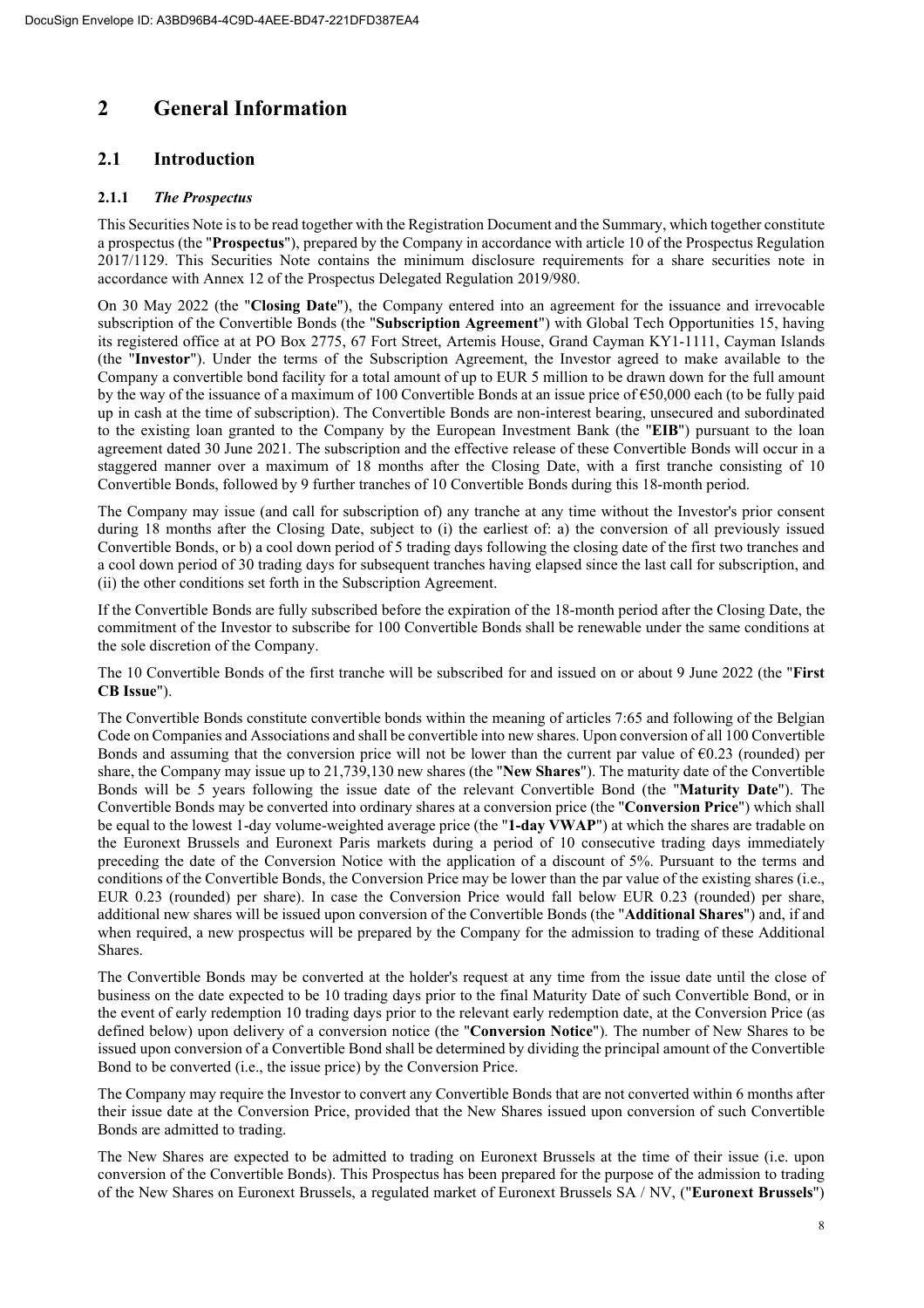and Euronext Paris, a regulated market of Euronext Paris SA, ("**Euronext Paris**") pursuant to and in accordance with article 3, paragraph 3 of the Prospectus Regulation 2017/1129.

# **2.1.2** *No offering of the New Shares and the Convertible Bonds*

No offering of the New Shares or the Convertible Bonds to the public was made or will be made and no one has taken any action that would, or is intended to, permit such an offering in any country or jurisdiction where any such action for such purpose is required, including in Belgium, France or any other member state of the European Economic Area to which the Prospectus Regulation 2017/1129 applies (each a "**Relevant Member State**").

For purposes of this provision, (a) the expression an "offer of securities to the public" in any Relevant Member State means the communication to persons in any form and by any means, presenting sufficient information on the terms of the offer and the New Shares to be offered, so as to enable an investor to decide to purchase or subscribe for the New Shares and (b) the expression "Prospectus Regulation 2017/1129" means the Regulation (EU) 2017/1129 of the European Parliament and of the Council of 14 June 2017 on the prospectus to be published when securities are offered to the public or admitted to trading on a regulated market, and repealing Directive 2003/71/EC (as transposed in the Relevant Member State).

The New Shares and the Convertible Bonds have not been, or will not be, registered under the U.S. Securities Act, or with any securities regulatory authority of any state or other jurisdiction in the United States, and they may not be offered, sold, pledged or otherwise transferred in the United States except pursuant to a transaction that is exempt from, or not subject to, the registration requirements of the U.S. Securities Act and in compliance with any applicable state securities laws.

# **2.1.3** *Language of the Prospectus*

The Company has prepared and approved the Prospectus in English and has been translated into French. Without prejudice to the responsibility of the Company for inconsistencies between the different language versions of the Prospectus, the English version will prevail. However, in their contractual relation with the Company, the investors can call upon the translated version.

# **2.1.4** *Availability of the Prospectus*

The Prospectus consists of the Summary, this Securities Note and the Registration Document. The Summary and the Securities Note can only be distributed together, in combination with the Registration Document. To obtain a copy of the Prospectus in English or in French, free of charge, please contact:

*To the attention of Investor Relations Rue Granbonpré 11, Building H 1435 Mont-Saint-Guibert Belgium* 

The Prospectus is also available on the Company's website (www.bonetherapeutics.com). The consultation of the Prospectus may be subject to certain conditions, such as the acceptance of a disclaimer. The distribution of the Prospectus may be restricted by law in certain jurisdictions outside Belgium or France. The Company does not represent that the Prospectus may be lawfully distributed in jurisdictions outside Belgium and France. The Company does not assume any responsibility for such distribution. Posting this Prospectus on the internet does not constitute an offer to sell or a solicitation of an offer to purchase shares in the Company in any jurisdiction and there will not be a sale of any of the shares in the United States or in any other jurisdiction in which such offer, solicitation or sale would be unlawful prior to its registration or qualification under the laws of such jurisdiction or to or for the benefit of any person to whom it is unlawful to make such offer, solicitation or sale. The electronic version of the Prospectus may not be copied, made available or printed for distribution. Other information on the website of the Company or on any other website does not form part of this Prospectus and has not been scrutinised or approved by the competent authority. Persons in whose possession this Prospectus or any New Shares may come must inform themselves about, and observe, any such restrictions on the distribution of this Prospectus. Any person that, for any reason whatsoever, circulates or allows circulation of this Prospectus, must draw the addressee's attention to the provisions of this section.

# **2.2 Persons responsible for the contents of the Prospectus**

In accordance with Article 26, §1 and 2 of the Prospectus Act, the Company, with registered office at Rue Granbonpré 11, Building H, 1435 Mont-Saint-Guibert, Belgium, represented by its Board of Directors, assumes responsibility for the completeness and accuracy of the content of the Prospectus. The Company declares that, having taken all reasonable care to ensure that such is the case, the information contained in this Prospectus is, to its knowledge, in accordance with the facts and contains no omission which would affect its import.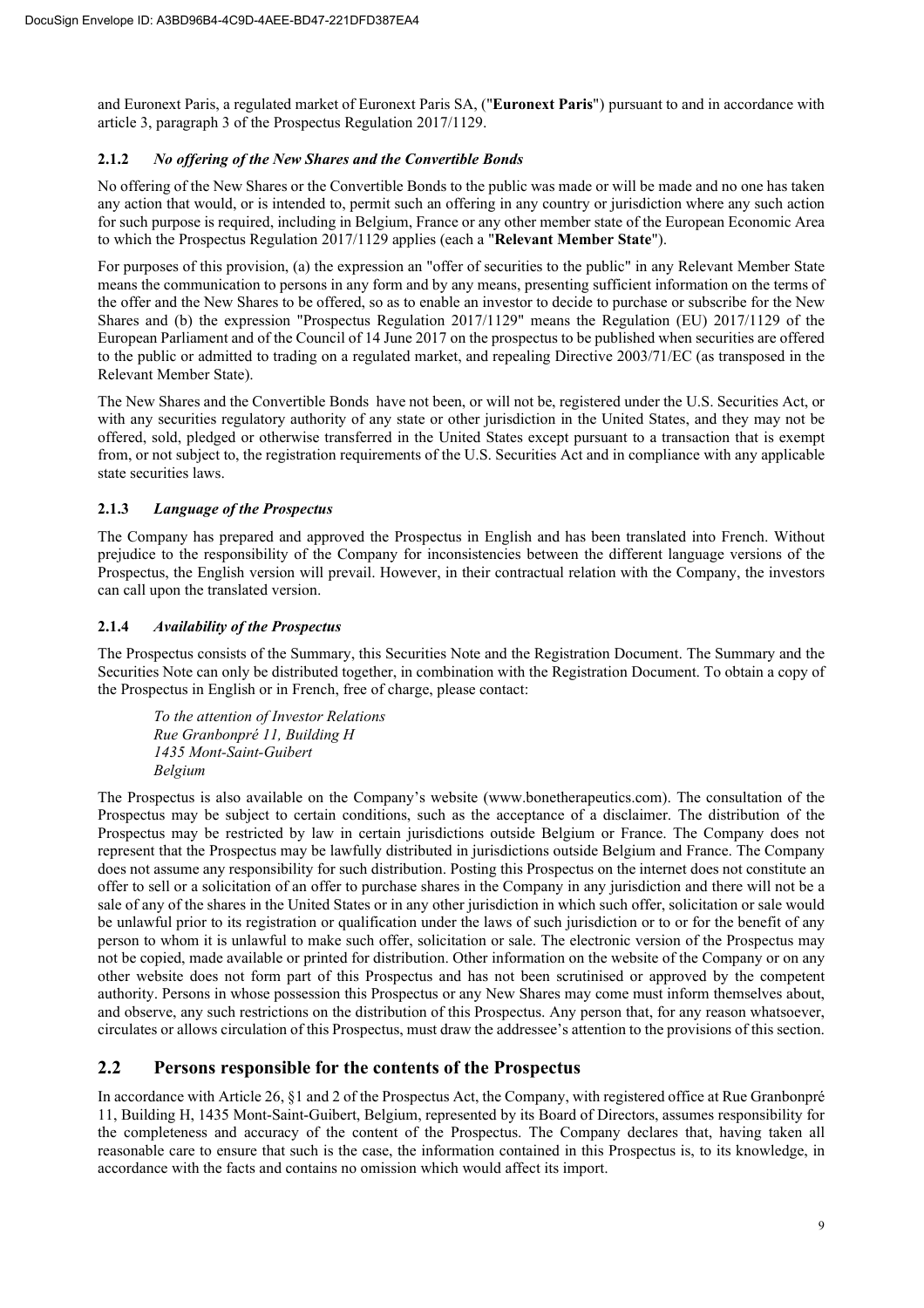# **2.3 Approval of the Prospectus**

The English version of the Registration Document, the Summary and this Securities Note were approved by the Belgian Financial Services and Markets Authority (*Autorité des services et marchés financiers*, the "**FSMA**") in accordance with Article 20 of the Prospectus Regulation 2017/1129, and subsequently notified to the AMF, for the purposes of the admission to trading of the New Shares on Euronext Brussels and Euronext Paris.

The approval by the FSMA does not imply any judgment on the merits or the quality of the transactions contemplated by the Prospectus nor of the securities or the status of the Company.

# **2.4 Available information**

The Company must file its coordinated Articles of Association and all other deeds that are to be published in the Belgian Official Gazette with the clerk's office of the enterprise court of Walloon Brabant (Belgium), where they are available to the public. A copy of the most recently coordinated Articles of Association and of the Company's corporate governance charter is also available on the Company's website (www.bonetherapeutics.com).

In accordance with Belgian law, the Company must annually prepare audited statutory and consolidated financial statements. The statutory and consolidated financial statements and the reports of the Board of Directors and of the statutory auditor relating thereto are filed with the National Bank of Belgium, where they are available to the public. Furthermore, as a listed company, the Company publishes statutory financial statements and semi-annual interim financial statements (in the form as provided by the Belgian Royal Decree of 14 November 2007 relating to the obligations of issuers of financial instruments admitted to trading on a Belgian regulated market (as amended from time to time) (*Arrêté royal relatif aux obligations des émetteurs d'instruments financiers admis à la négociation sur un marché réglementé*). Copies will be available on the Company's website (www.bonetherapeutics.com).

The Company also has to disclose price sensitive information, information about its shareholders' structure and certain other information to the public. In accordance with the Belgian Royal Decree of 14 November 2007, such information and documentation will be made available through press releases, the Company's website, the communication channels of Euronext Brussels and Euronext Paris or a combination of these media.

All regulated information on the Company will be made available on STORI, the Belgian central storage mechanism, which is operated by the FSMA and can be accessed via stori.fsma.be or www.fsma.be.

# **2.5 Notice to investors**

# **2.5.1** *Decision to invest*

In making an investment decision, potential investors must rely on their own examination of the Company and the terms of the admission to trading, including the risks and merits involved. Any summary or description set forth in the Prospectus of legal provisions, corporate structurings or contractual relationships is for information purposes only and should not be construed as legal or tax advice as to the interpretation or enforceability of such provisions or relationships. In general, none of the information in the Prospectus should be considered investment, legal or tax advice. Investors should consult their own counsel, accountant and other advisers for legal, tax, business, financial and related advice regarding investing in the Company's shares. The Company's shares have not been recommended by any federal or state securities commission or regulatory authority in Belgium, France or elsewhere.

No dealer, sales person or other person has been authorized to give any information or to make any representation in connection with the admission to trading of the New Shares that is not contained in the Prospectus. If anyone provides different or inconsistent information, it should not be relied upon. The information appearing in the Summary, Securities Note and Registration Document should be assumed to be accurate only as at the date of approval by the FSMA of the relevant document as indicated on the cover page of this Securities Note. The Company's business, financial condition, results of operations and the information set forth in the Prospectus may have changed since those dates. In accordance with Belgian law, if a significant new factor, material mistake or inaccuracy relating to the information included in the Prospectus which is capable of affecting the assessment of the Company's shares and which arises or is noted between the time when the Prospectus is approved and the start of the trading of the New Shares on the relevant market, such will be set out in a supplement to the Prospectus. Any supplement is subject to approval by the FSMA, in the same manner as the Prospectus and must be made public, in the same manner as the Prospectus.

# **2.5.2** *Forward looking statements*

The Prospectus contains forward-looking statements and estimates made by the Company with respect to the anticipated future performance of Bone Therapeutics and the market in which it operates. Certain of these statements, forecasts and estimates can be recognised by the use of words such as, without limitation, "believes", "anticipates", "expects", "intends", "plans", "seeks", "estimates", "may", "will", "predicts", "projects" and "continue" and similar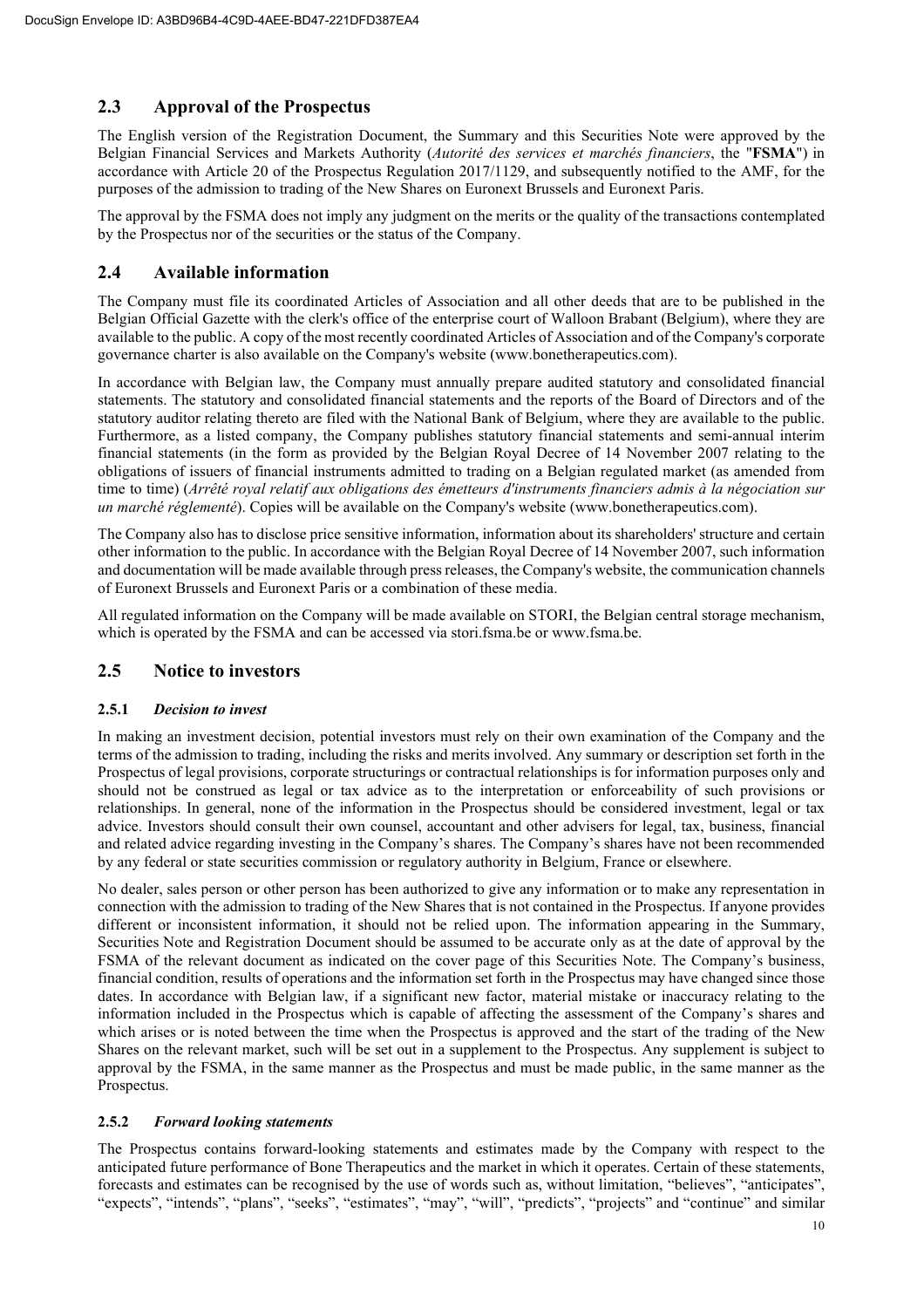expressions. They include all matters that are not historical facts. Such statements, forecasts and estimates are based on various assumptions and assessments of known and unknown risks, uncertainties and other factors, which were deemed reasonable when made but may or may not prove to be correct. Actual events are difficult to predict and may depend upon factors that are beyond the Company's control. Therefore, actual results, the financial condition, performance or achievements of Bone Therapeutics, or industry results, may turn out to be materially different from any future results, performance or achievements expressed or implied by such statements, forecasts and estimates. Factors that might cause such a difference include, but are not limited to, those discussed in the sections "Risk Factors" of this Securities Note and/or the Registration Document. Given these uncertainties, no representations are made as to the accuracy or fairness of such forward-looking statements, forecasts and estimates. Furthermore, forward-looking statements, forecasts and estimates in the Summary, the Securities Note or the Registration Document only speak as at the date of approval by the FSMA of the relevant document as indicated on the cover page of this Securities Note. Bone Therapeutics disclaims any obligation to update any such forward-looking statement, forecast or estimates to reflect any change in the Company's expectations with regard thereto, or any change in events, conditions or circumstances on which any such statement, forecast or estimate is based, except to the extent required by Belgian law.

#### **2.5.3** *Industry date, market share, ranking and other data*

Certain of the information contained in the Prospectus is based on the Company's own estimates and assumptions, believed by the Company to be reasonable. Certain information, industry data, market size/share data and other data provided in the Prospectus was derived from publications by leading organisations and scientific journals. The information published by such organisations and journals has been accurately reproduced and as far as the Company is aware and able to ascertain, no facts have been omitted which would render the reproduced information inaccurate or misleading. Neither the Company (with respect to information derived from publications by leading organisations) nor its advisers have independently verified any of the abovementioned information. Furthermore, market information is subject to change and cannot always be verified with complete certainty due to limits on the availability and reliability of raw data, the voluntary nature of the data gathering process and other limitations and uncertainties inherent in any statistical survey of market information. As a result, prospective investors should be aware that market share, ranking and other similar data in the Prospectus, and estimates and beliefs based on such data, may not be reliable.

#### **2.5.4** *Rounding of financial and statistical information*

Certain numerical figures included in the Prospectus have been subject to rounding adjustments and currency conversion adjustments. Accordingly, the sum of certain data may not be equal to the expressed total.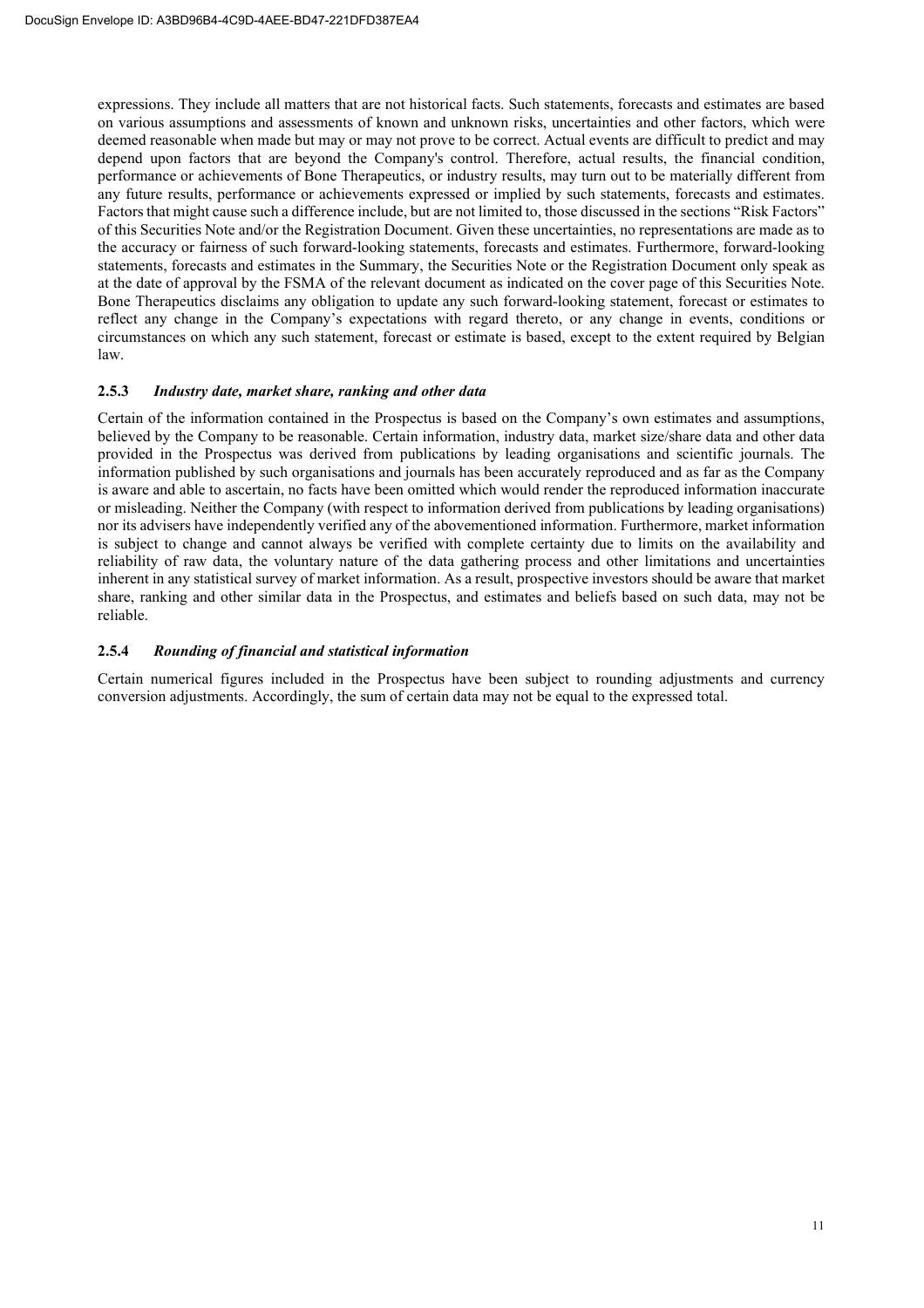# **3 Essential Information**

# **3.1 Capitalisation and indebtedness**

The following table sets forth the statement of capitalisation of the Company as of 31 March 2022. This information presented as of 31 March 2022 has not yet been audited by the auditor. For a summary description of the audited balance sheet of 31 December 2021, we refer to the the Annual Report 2021 published on the Company's website http://www.bonetherapeutics.com/en/financial-reports.

| $(\epsilon'000)$ - Capitalization            | 31/03/22  | 31/12/21  |
|----------------------------------------------|-----------|-----------|
| <b>Total Current debt</b>                    | 5,404     | 6,673     |
| Secured                                      | 106       | 101       |
| bank loans                                   | $\theta$  | $\theta$  |
| finance lease liabilities                    | 106       | 101       |
| Unsecured                                    | 5,298     | 6,572     |
| government loans "recoverable cash advances" | 733       | 864       |
| loans from related parties                   | 66        | 81        |
| Convertible Bonds                            | $\theta$  | $\theta$  |
| Trade and other payables (***)               | 3,695     | 4,822     |
| Other current liabilities (**)               | 804       | 804       |
| put on non-controlling interest              | $\theta$  | $\theta$  |
| <b>Total Non-Current debt</b>                | 19,807    | 19,864    |
| Secured                                      | 464       | 509       |
| bank loans                                   | $\theta$  | $\theta$  |
| finance lease liabilities                    | 464       | 509       |
| Unsecured                                    | 19,343    | 19,355    |
| government loans "recoverable cash advances" | 4,250     | 4,250     |
| loans from related parties                   | 13        | 25        |
| Non convertible bonds $(***)$                | 13,019    | 13,019    |
| Convertible Bonds (***)                      | 1,949     | 1,949     |
| put on non-controlling interest              | 112       | 112       |
| <b>Shareholder's Equity -</b>                | $-8,643$  | $-6,765$  |
| Share capital                                | 4,924     | 4,924     |
| Share premium                                | 69,499    | 69,499    |
| Share-based payments                         | 301       | 301       |
| Retained earnings *                          | $-81,488$ | $-68,563$ |
| Result of the period                         | $-1,878$  | $-12,925$ |
|                                              |           |           |

\* Retained earnings March '22 = Dec'21 + YTD result of year '22

\*\* Updated per 30/06 and 31/12 only

\*\*\* Revaluation NCB Patronale & EIB, CB Integrale + Warrants per 30/06 and 31/12 only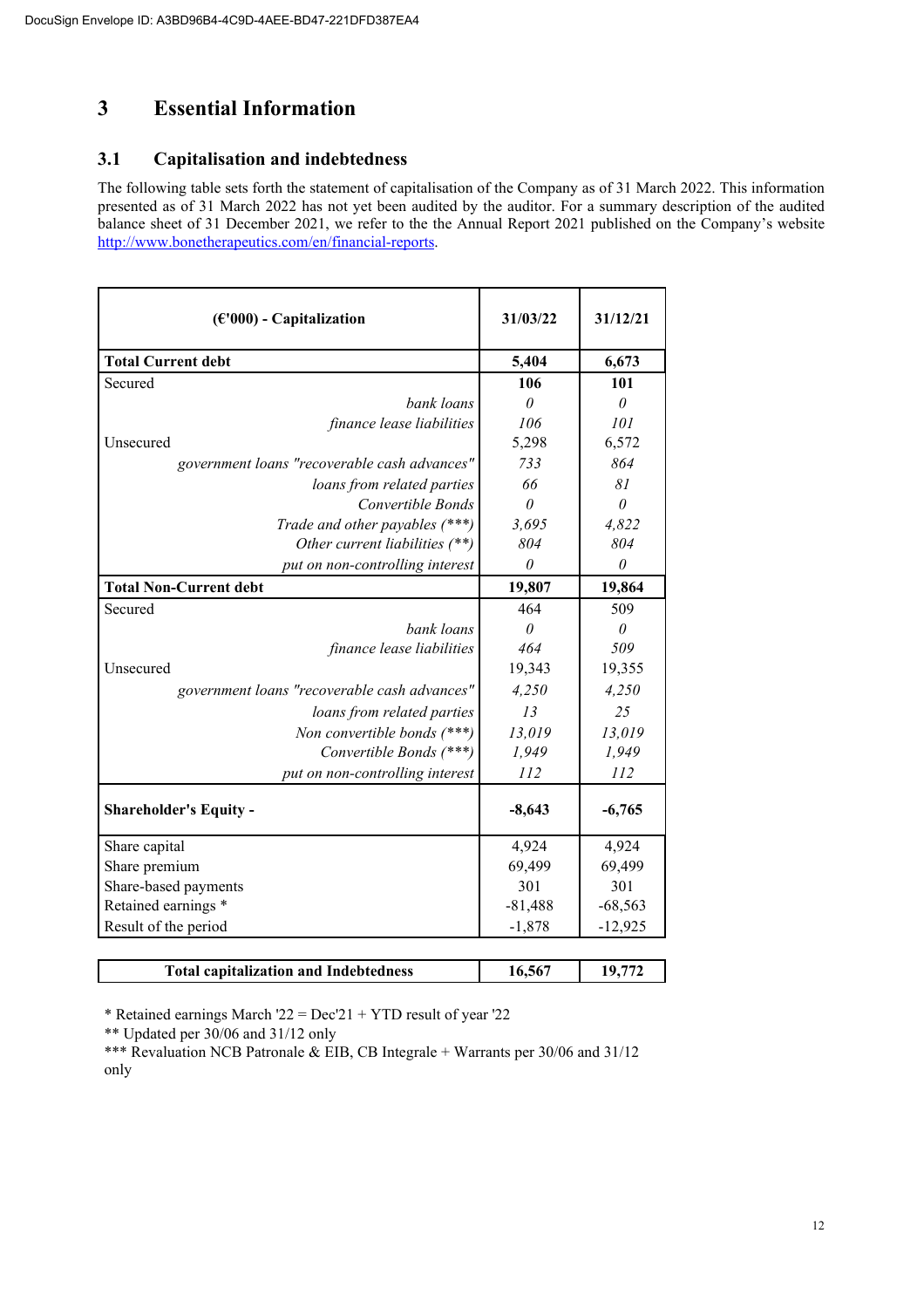|    | (E'000)                                                                                                             | As of 31 March<br>2022 | As of 31 December<br>2021 |
|----|---------------------------------------------------------------------------------------------------------------------|------------------------|---------------------------|
| A  | Cash                                                                                                                | 5,951                  | 9,510                     |
| B  | Cash equivalents                                                                                                    | $\boldsymbol{0}$       | $\mathbf{0}$              |
| C  | Other current financial assets                                                                                      | 1,000                  | 1,000                     |
| D  | Liquidity $(A + B + C)$                                                                                             | 6,951                  | 10,510                    |
| Ε  | Current financial debt (including debt instrument, but<br>excluding current portion of non-current financial debt)* | 905                    | 1,046                     |
| F  | Current portion of non-current financial debt                                                                       | $\mathbf{0}$           | $\boldsymbol{0}$          |
| G  | Current financial indebtedness $(E + F)$                                                                            | 905                    | 1,046                     |
| H  | Net current financial indebtedness (G - D)                                                                          | $-6,046$               | $-9,464$                  |
| Ι. | Non-current financial debt (excluding current portion and debt<br>instrument)*                                      | 19,807                 | 19,864                    |
| J  | Debt instruments                                                                                                    | $\mathbf{0}$           | $\boldsymbol{0}$          |
| K  | Non-current trade and other payables                                                                                | $\mathbf{0}$           | $\boldsymbol{0}$          |
| L  | Non-current financial indebtedness $(I + J + K)$                                                                    | 19,807                 | 19,864                    |
| M  | Total financial indebtedness $(H + L)$                                                                              | 13,761                 | 10,401                    |

The following table sets out the net financial indebtedness of Bone Therapeutics as of 31 March 2022 and 31 December 2021:

*\* The convertible bonds issued by the Company in May 2020 are included therein as they are not likely to be converted by the investor because the strike price is currently significantly higher that the share price and they are redeemable at maturity.* 

# **Material evolution since 31 December 2021:**

In Q1 2022, the Company officially relocated its corporate offices to the Louvain-la-Neuve Science Park in Mont-Saint-Guibert (Louvain-la-Neuve), Belgium.

In March 2022, the Company announced it was redefining its strategic priorities to concentrate specifically on the development of its most advanced clinical asset, ALLOB. Based on the positive results of the previous clinical studies of ALLOB and the extensive preclinical data set, the Company firmly believes that ALLOB has the highest potential of near-term value creation. In order to deliver the results from the Phase IIb clinical study, the Company has implemented a number of actions to reduce its cost base to enable completion of its Phase IIb study. As a result, the Company will focus its R&D activities to support the clinical development of ALLOB and all activities related to the development of the pre-clinical iMSCg platform as well as all other non ALLOB related activities, will be stopped. In this context, some members of the Company's management team will transition to depart the Company in the following months in alignment with the focus in activity. This includes Miguel Forte (CEO), Tony Ting (CSO), Stefanos Theoharis (CBO) and Lieve Creten (CFO). The CEO, Miguel Forte, will remain in function for the transition. The Scientific Advisory Board was also dissolved.

On 30 May 2022, the Company entered into the Subscription Agreement, pursuant to which the Investor agreed to make available to the Company a convertible bond facility for a total amount of up to  $\epsilon$ 5 million to be drawn down for the full amount by the way of the issuance of a maximum of 100 Convertible Bonds at an issue price of  $\epsilon$ 50,000 each (to be fully paid up in cash at the time of subscription) as further set out in section 2.1.1 above.

# **3.2 Working capital statement**

The Company does currently not have sufficient working capital to meet its present requirements and cover the working capital needs for a period of at least 12 months as of the date of this Prospectus.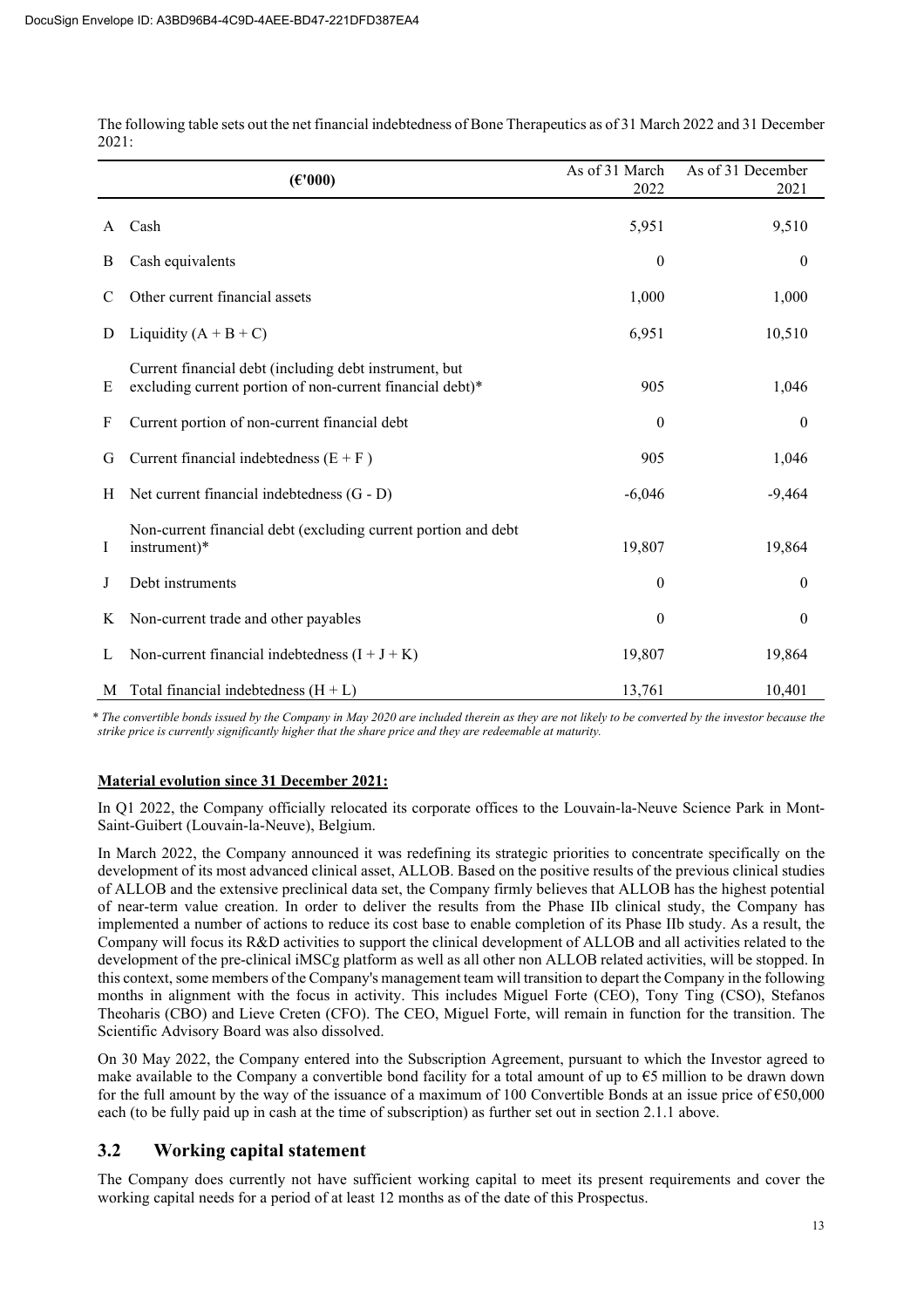Based on the 2022 revised projected cash forecast considering an operating cash burn of  $\epsilon$ 8 million to  $\epsilon$ 10 million and a projected financing cash burn of around  $61.6$  million, the Company anticipates having sufficient cash to carry out its revised strategic focus, namely achieving an efficacy outcome milestone with ALLOB TF2 Phase IIb clinical study by early 2023 taking into account the following relevant assumptions:

- a collection of a milestone payment from the licensees Link Health-Pregene of  $\epsilon$ 0.93 million;
- an assumed continued support from the Walloon Region from which the Company expects to receive nondilutive funds still in 2022 of about €0.32 million and a negotiation of a revised RCA repayment schedule for 2022 (the latter not included yet in the cash flow projection);
- the issuance of all Convertible Bonds, of which the first five tranches amounting to  $E$ 2.5 million in the aggregate can be issued without liquidity conditions and assuming compliance with the permitted indebtedness as imposed by certain lenders of the Company. It is assumed that all remaining tranches can also be issued to the Investor, meaning that the Company will be able to satisfy the conditions for such issuance (including, among others, liquity and market capitalisation conditions) as set out in the Subscription Agreement;
- no further delays together with an acceleration of the patient recruitment in the Phase IIb ALLOB clinical study in high-risk tibial fractures. Temporary slowdown in recruitment rates announced to the market on January 19, 2022 was caused by fewer accidents and reduced availability of health care facilities in 2021 due to the COVID-19 pandemic;
- considering further downsizing of the Company, allowing the Company to execute its redefined and focused strategic priorities concentrating on the development of its most advanced clinical asset, the allogeneic cell therapy platform, ALLOB and abandon all other activities. In this context disciplined cost and cash management with further restructuring of any excess capacity is assumed.

The assumptions made above comprise various risks and uncertainties, mainly but not limited to the timing of collection of certain funds, the uncertainty about the ALLOB top line results, including but not limited to the uncertainty of the clinical trial development process for ALLOB and the uncertainty related to the equity.

As the cash runway of the Company is currently expected into Q1 2023, the Company will continue to require additional financing to continue its operations in the longer turn. As mentioned in the Going Concern statement in the Company's 2021 financial report (p. 23-24), the Company also continues to evaluate other options with a potential positive impact on working capital, including as follows:

- *Completion of business deal with a Chinese partner*: Discussions are still ongoing with a Chinese partner for the global rights for ALLOB, Bone Therapeutics' allogeneic osteoblastic cell therapy product. If the licensing deal is concluded, the partner would be responsible for all future costs of development of ALLOB, including the ongoing ALLOB TF2 Phase IIb trial and costs related to development, process development (scale up) and manufacturing of the product. The negotiations for the global rights agreement are, however, taking longer than expected. The envisaged completion of a final binding agreement has been delayed and is now foreseen to be potentially completed in the second quarter 2022 after approval by the Board of Directors. Milestone payment from the licensees Link Health-Pregene of €0.930 million is a condition precedent to this new potential global rights deal.
- *Interim analysis ALLOB clinical study*: The Company is currently assessing the possibility to anticipate the assessment of the efficacy of ALLOB through an interim analysis of the clinical results at about 66 patients with 3 months followup. Although no formal decision has been taken by the Company yet, this would give the opportunity to define at an early stage the value proposition of ALLOB and hence optimising the ongoing study costs while at the same time providing an opportunity to initiate strategic discussions with potential partners based on positive clinical results.
- *Potential M&A options*: The Company announced on 12 May 2022 that it had entered into a non-binding term sheet and exclusive discussions for a period of 3 months with the shareholders of Medsenic, a privately held, clinical stage biopharmaceutical company incorporated in France and specialized in the development of optimized formulations of arsenic salts and their application in inflammatory conditions and other potential new indications. The objective of the discussions is to explore the benefits of a potential reverse merger or a similar transaction whereby all shareholders of Medsenic would individually contribute 51% of the total outstanding share capital of Medsenic into the capital of the Company in exchange for a certain number of shares issued by the Company (the "**Business Combination**"). The objective of the parties is that, as a result of the Business Combination, the Company would remain a Belgian listed company and own 51% of the share capital of Medsenic. The Company and Medsenic aim to reach an agreement in the course of Q2/Q3 2022, subject to regulatory control clearance, the outcome of due diligence, shareholders' approval and other customary conditions precedent.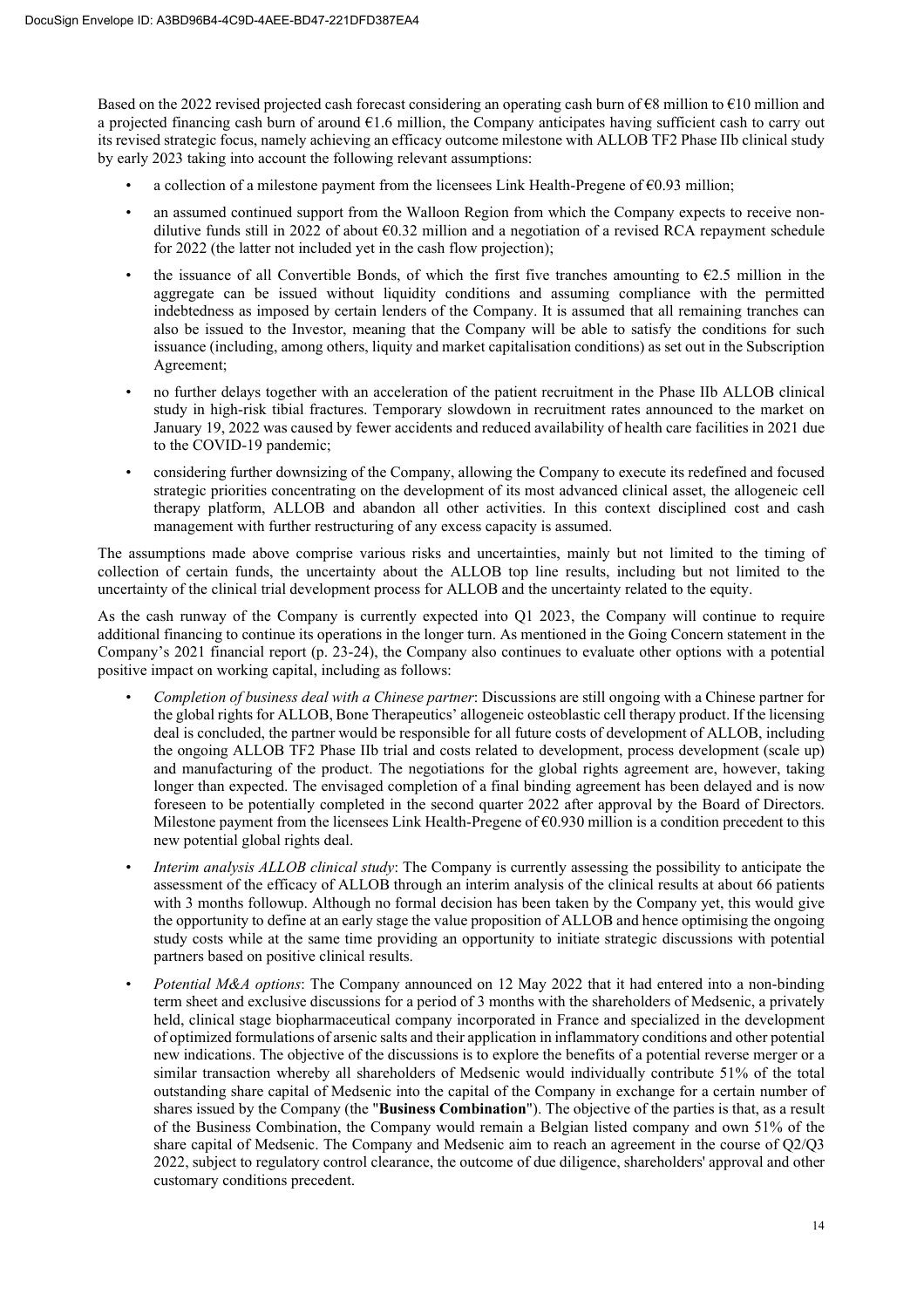# **3.3 Reason for the capital increase and use of proceeds**

If all 100 Convertible Bonds are subscribed for by the Investor, this will result €4.7 million of net proceeds. The costs and expenses incurred by the Company in relation to the issue and the admission to trading of the New Shares on Euronext Brussels and Euronext Paris (including a 5% commission payable to the Investor upon subscription of any tranche of Convertible Bonds) amount to approximately 6% of the gross proceeds of the transaction.

The Company intends to use the net proceeds over a time horizon until early 2023 for the following purposes:

- The continuation of the Phase IIb clinical trial with its allogeneic bone cell therapy product ALLOB in patients with difficult-to-heal tibial fractures in Europe (approximately 70 % of the net proceeds);
- General business expenses and corporate activities (approximately 30 % of the net proceeds).

The operating cash burn for the full year 2022 is expected to be in the range of  $\mathcal{C}8 - \mathcal{C}10$  million and the financing cash burn is expected to be around  $E1.6$  million.

The Company has in its projections not taken into consideration yet any income from partnering activities which could positively impact the cash burn in the future.

At the date of this Prospectus, the Company cannot predict with certainty all of the particular uses of the funds, or the amounts that will effectively be allocated to the above projects. The approximate allocation of the use of proceeds set out above is based on the Company's current best estimate and is likely to change over time.

The Board of Directors and Management of the Company have the discretion to set the amounts and timing of expenditures, which will be based on many factors, including all conditions that may be imposed by regulatory authorities to the Company, the progress of its clinical trials, the research of potential partnerships, strategic collaborations and all resulting funding, such as the existence of candidates for the licensing or acquisition, the funds, all received grants or subsidies, and the costs and operating expenses of the Company. Consequently, the management of the Company will have flexibility in allocating the funds.

Depending on the use to be made of the actual proceeds of the issue of the Convertibe Bonds, as described before, or elsewhere, the Company intends to invest the net proceeds in risk-free short-term securities and or interest-bearing investment grade and other money market instruments.

# **3.4 Outlook**

In the ongoing Phase IIb ALLOB clinical study in difficult tibial fractures, Bone Therapeutics' clinical team, in partnership with its clinical research organization, is continuing to institute corrective measures to mitigate the impact of the pandemic and will closely monitor the recruitment progress. As a result of the initial mitigation actions, Bone Therapeutics continues to expect to report topline results as scheduled by the Q1 2023. However, a delay cannot be excluded. Should the pandemic continue to have impact on patient availability, Bone Therapeutics may have to reevaluate this timeline and, in that eventuality, will communicate again to the market.

The negotiations for ALLOB, with one of Bone Therapeutics' current Chinese partners, for the global rights agreement are still ongoing but are taking longer than originally anticipated. The potential completion of a final binding agreement has been delayed into Q2 2022.

In the context of the exclusive reverse merger discussions with Medsenic, the terms and conditions of the subscription rights still need to be agreed by the parties. Moreover, the final valuation of both companies and exchange ratio shall be further discussed between Medsenic and Bone Therapeutics and confirmed by its auditor, on the basis of mutually accepted external valuations. Bone Therapeutics and Medsenic aim to reach an agreement in the course of Q2/Q3 2022, subject to regulatory control clearance, the outcome of due diligence, shareholders' approval and other customary conditions precedent.

Following the restructuring of the management team announced on 12 April 2022, the Company has initiated the search for a new CEO and CFO.

Disciplined cost and cash management will remain a key priority. The operating cash burn for the full year 2022 is expected to be in the range of  $68-10$  million, assuming normal operations as the effect of the ongoing COVID-19 epidemic cannot be excluded. The situation will be actively and closely monitored. The Company anticipates having sufficient cash to carry out its business objectives into Q1 2023, assuming amongst other full issuance of the Convertible Bonds. Reference is made to Section 3.2 "Working capital statement" of this Prospectus for all key assumptions taken.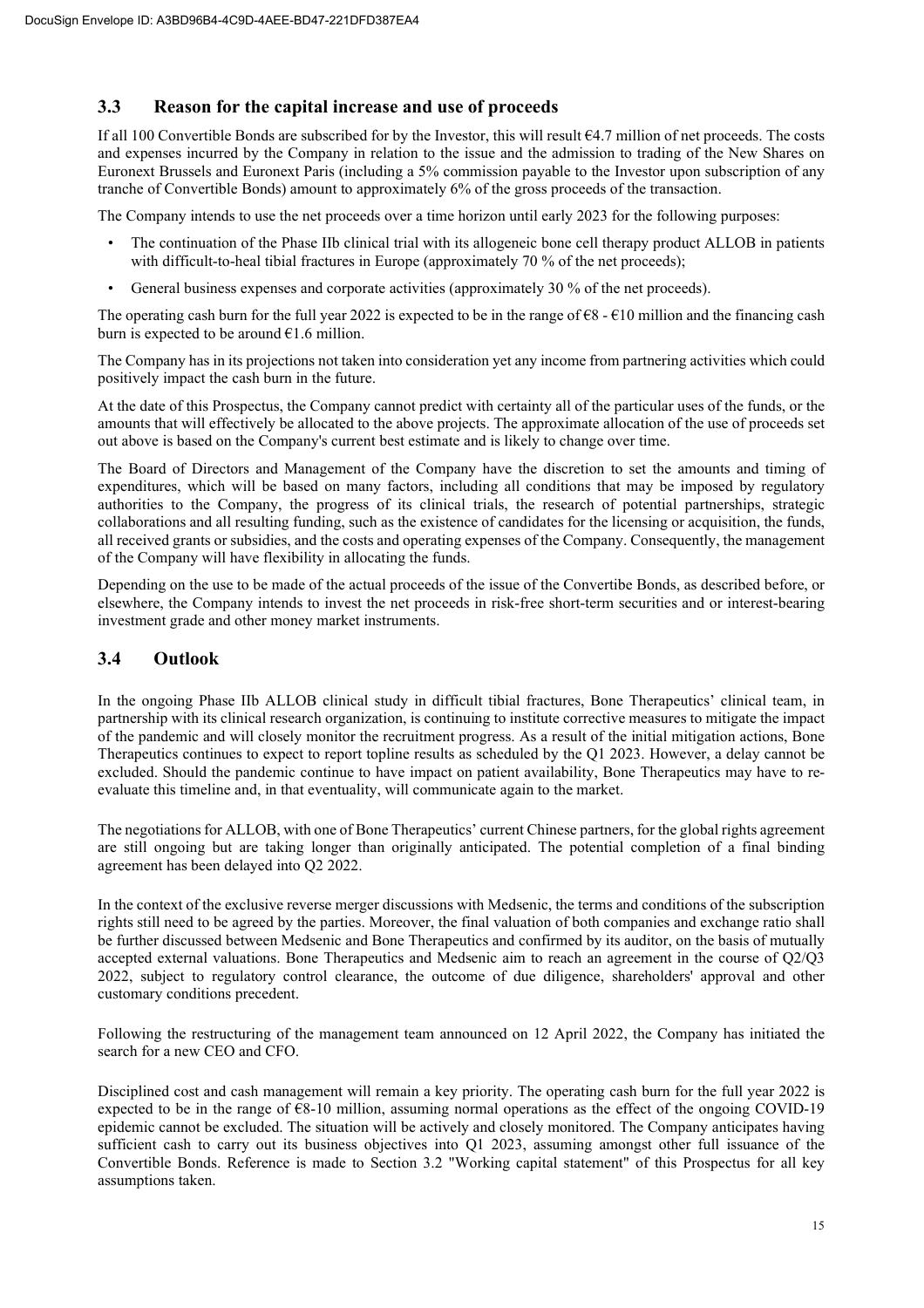# **4 Description of the New Shares to be admitted to trading**

# **4.1 Authorised capital**

In accordance with the Articles of Association, on 9 July 2018, the extraordinary shareholders' meeting of the Company granted the authorisation to the Board of Directors to increase the Company's share capital in one or several times, in accordance with articles 604 *juncto* 607, para. 2, 2° of the Belgian Companies Code (now articles 7:199 *juncto* 7:202, para. 2, 2° of the Belgian Code on Companies and Associations, for a period of five years from the date of the publications of the resolution in the Annexes to the Belgian Official Gazette (*Moniteur belge*), with a global maximum amount of EUR 11,043,220.58 on the same terms as currently provided for in article 7 of the Articles of Association, including in case of reception by the Company of a communication by the FSMA stating that the FSMA has been informed of a public takeover bid regarding the Company.

The extraordinary shareholders' meeting amended article 7 of the Articles of Association in order to reflect the renewal of said authorisation.

If the Company's share capital is increased within the limits of the authorised share capital, the Board of Directors is authorised to request payment of an issuance premium. This issuance premium will be booked on a non-available reserve account, which may only be decreased or disposed of by a resolution of the shareholders' meeting subject to the same quorum and majority requirements that apply to an amendment of the Articles of Association.

The Board of Directors can make use of the authorised share capital for capital increases subscribed for in cash or in kind, or effected by incorporation of reserves, issuance premiums or revaluation surpluses, with or without issue of new shares. The Board of Directors is authorised to issue convertible bonds, bonds cum warrants or subscription rights within the limits of the authorised share capital and with or without preferential subscription rights for the existing shareholders.

The Board of Directors is authorised, within the limits of the authorised share capital, to limit or cancel the preferential subscription rights granted by law to the existing shareholders in accordance with article 7:191 of the Belgian Code on Companies and Associations. The Board of Directors is also authorised to limit or cancel the preferential subscription rights of the existing shareholders in favour of one or more specified persons, even if such persons are not members of the personnel of the Company or its subsidiaries.

This authorisation was granted for a term of five years commencing from the date of the publication of the resolution in the Annexes to the Belgian Official Gazette (*Moniteur belge; 26 July 2018*), and can be renewed.

In principle, from the date of the FSMA's notification to the Company of a public takeover bid on the financial instruments of the Company, the authorization of the Board of Directors to increase the Company's share capital in cash or in kind, while limiting or cancelling the preferential subscription right, is suspended. However, the Company's extraordinary shareholders' meeting held on 9 July 2018 expressly granted the Board of Directors the authority to increase the Company's share capital, in one or several times, from the date of the FSMA's notification to the Company of a public takeover bid on the financial instruments of the Company and subject to the limitations imposed by the Belgian Companies Code ( now the Belgian Code on Companies and Associations. This authorization is granted until 9 July 2021.

Since the renewal of the authorized capital by the extraordinary shareholders' meeting on 9 July 2018, the Board has made use of its powers as described above:

- to increase the share capital by an amount of EUR 2,040,541.52 within the framework of the authorized capital on 1 July 2019 following the private placement of 1,351,352 new shares announced on 27 June 2019;
- to increase the share capital within the framework of the placement of up to 2,500 convertible bonds approved on 30 April 2020. This capital increase was subject to the condition precedent and to the extent that convertible bonds are subscribed and subsequently converted. On the day of the issue of the convertible bonds, the capital was increased by EUR 203,302.32 within the framework of the authorised capital following the immediate subscription and conversion of 400 convertible bonds. A total of 305 additional convertible bonds were effectively subscribed for and converted prior to the Company's decision to close and terminate the placement of convertible bonds on 29 October 2020. These 305 convertible bonds resulted in additional capital increases of EUR 199,509.45 in total ;
- to increase the share capital within the framework of the issue of 1,600 convertibles bonds completed on 29 May 2020. Within the framework of the conversion of these 1,600 convertible bonds, the capital will be increased by an amount equal to the number of new shares subscribed and effectively issued multiplied by the accounting par value, provided that the final issue price of the new shares to be issued exceeds the accounting par value of the existing shares of the Company (EUR 0.51 per share). Based on the agreed fixed conversion price of EUR 7.00, the share capital could have therefore been increased by a maximum amount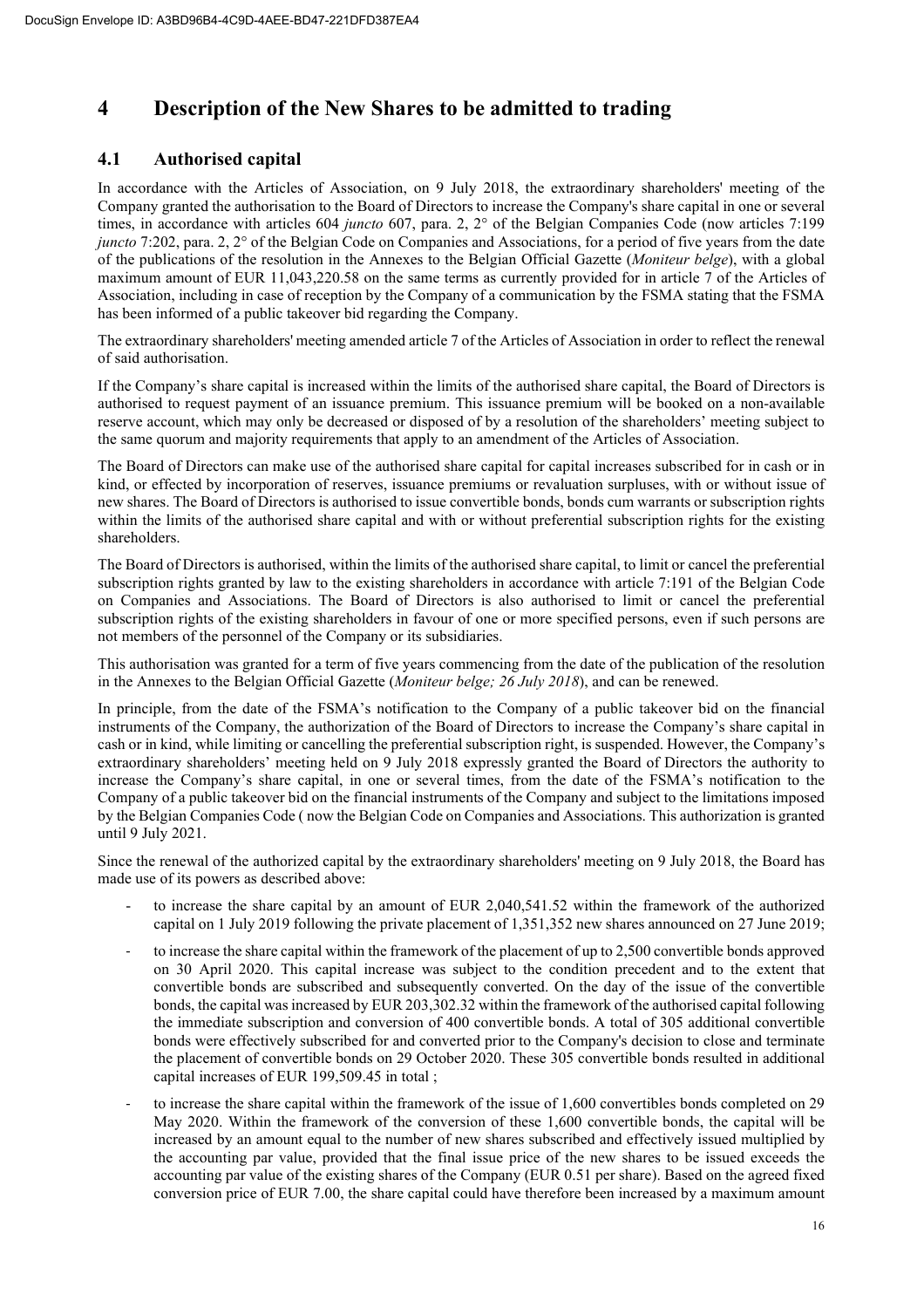of EUR 291,428.28. However, 800 convertible bonds issued to Patronale Life NV on 29 May 2021 were cancelled on 14 October 2021. Therefore, the share capital can therefore only be increased by a maximum amount of EUR 145,714.14;

- to increase the share capital within the framework of the issue of 69,978 subscription rights on 29 May 2020. Upon exercise, each beneficiary has a right to subscribe to one share of the Company, thereby resulting in a capital increase of up to EUR 35,688.78. Out of these 69,978 subscription rights, 63,724 subscription rights have been granted to beneficiaries pursuant to a decision of the Board of Directors dated 5 May 2020;
- to increase the share capital by an amount of EUR 2,248,529.31 (excluding share premium) within the framework of the authorised capital on 15 December 2020 following the private placement of 4,408,881 new shares announced on 11 December 2020;
- to increase the share capital through the issue of 99,832 subscription rights on 23 December 2020. Upon exercise, each beneficiary has the right to subscribe to one share of the Company, resulting in a capital increase of up to EUR 50,914.32; and
- to increase the share capital by an amount of EUR 1,111,440.96 (excluding share premium) within the framework of the authorised capital on 7 December 2021 following the private placement of 4,832,352 new shares announced on 3 December 2021.

Consequently, prior to the conditional capital increase for the First CB Issue, the Board is therefore authorized to increase the share capital of the Company within the framework of the authorized capital for a maximum amount of EUR 5,007,579.78 (excluding any share premiums).

# **4.2 The issue of the Convertible Bonds**

On or about 9 June 2022, the Board of Directors will conditionally increase the share capital of the Company for an amount of up to  $\epsilon$ 5 million, using the authorised capital, through the conditional issuance of up to 100 Convertible Bonds, subject to and to the extent of subscription of the Convertible Bonds and the conversion thereof leading to the issue of the New Shares.

The New Shares (if and when issued) will be traded on Euronext Brussels and Euronext Paris under the symbol "BOTHE".

# **4.3 Standstill and lock-up**

No standstill or lock-up has been agreed upon in the framework of the issuance of the Convertible Bonds.

However, under the Subscription Agreement, the Company agreed not to draw down any variable rate equity financings (being, for these purposes, the issue of any equity securities (or debt securities carrying the right to convert into, or otherwise acquire, equity securities) for which the conversion, redemption or exercise price is variable, including but not limited to equity lines and convertible debt structures similar to the structure of the transaction contemplated in the Subscription Agreement), unless the variable rate element of such financing may only occur after the later of (a) the expiry date of the commitment period of 18 months following the date of the Subscription Agreement and (b) the date on which any and all Convertible Bonds funded during the aforementioned commitment period shall have been fully converted.

The Company is not aware of any other lock-up arrangements signed by its shareholders in connection with the issue of the Convertible Bonds.

# **4.4 Issue price of the New Shares**

The total aggregate issue price of the New Shares (accounting par value (*pair comptable*) plus issuance premium (*prime d'émission*)) at which the New Shares will be subscribed for and issued upon conversion of all Convertible Bonds is EUR 5 million.

The issue price of the New Shares will depend on the 1-day VWAP of the Company's shares during a period of 10 consecutive trading days immediately preceding the conversion requests for the Convertible Bonds and the number of New Shares to be issued is calculated by dividing the amount of the nominal value of the Convertibe Bonds for which the conversion has been requested by the applicable issue price for each conversion request.

The portion of the issue price per New Share up to the accounting par value of EUR 0.23 (as may be changed from time to time) will be recorded on the "Share Capital" account. The balance (if any) will be recorded on the "Issuance Premium" account, which in the same manner as the Company's share capital serves as guarantee for third parties and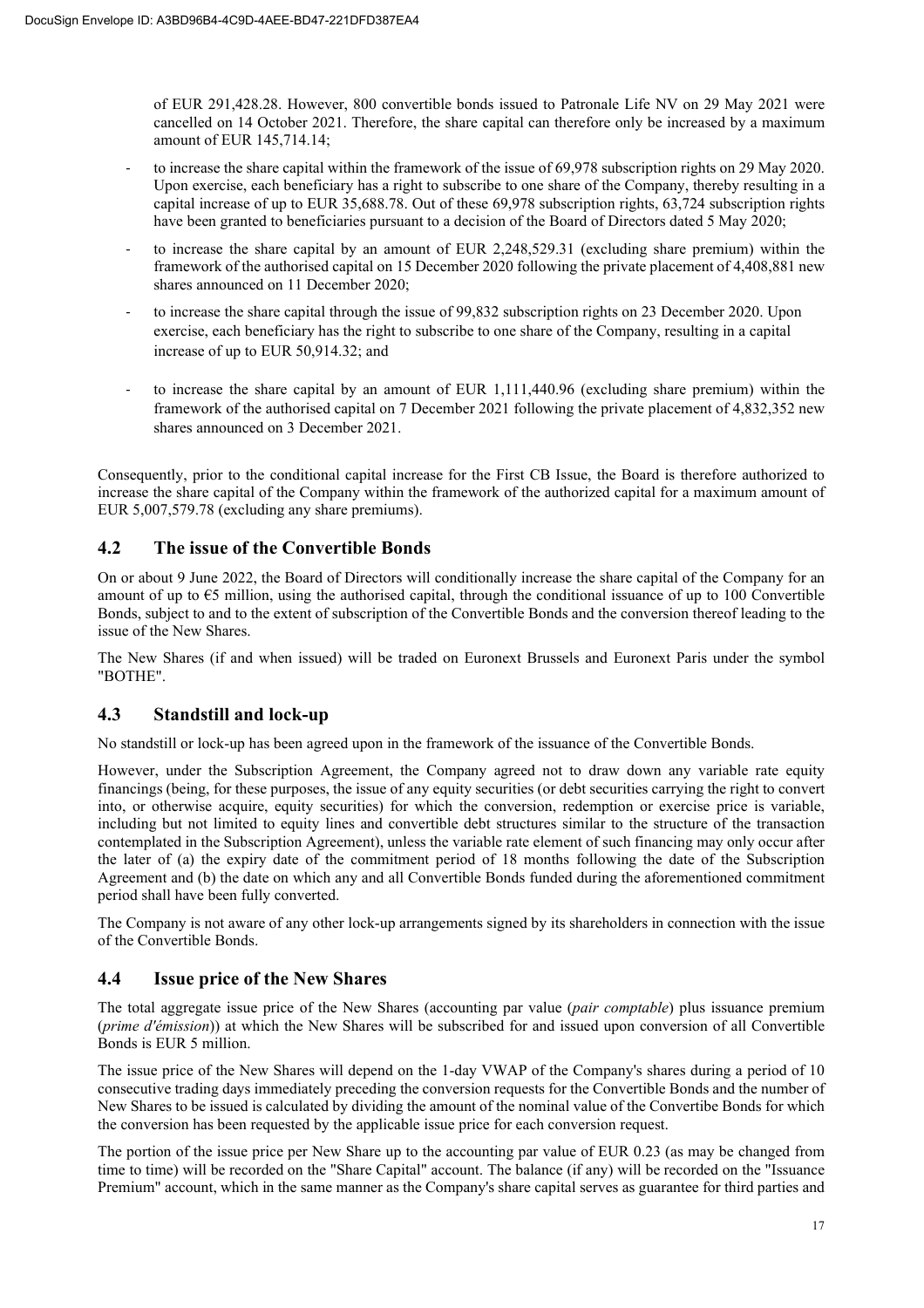which, save for the possibility of conversion into capital, can only be decided on in accordance with the conditions required for an amendment of the Articles of Association.

# **4.5 Description of the New Shares**

The New Shares are being issued under Belgian law in the form of dematerialized shares without nominal value, having the same rights and advantages as the existing shares, it being understood, for the avoidance of doubt, that these New Shares will be entitled to dividends as from the first date of the financial year during which they are issued.

Where applicable, distributed dividends on the New Shares will be subject to a Belgian withholding tax at the applicable ordinary rate which currently amounts to 30%, save for any reduction or exemption. See Sections 4.9 "Taxation in Belgium" and 4.10 "Taxation in France" for more information.

All of the Company's shares are fully paid up and freely transferable. Likewise, all of the New Shares will be fully paid up and freely transferable.

Every shareholder may request conversion of its shares, at its own cost, either into registered shares, or into dematerialised shares. Conversion of dematerialised shares into registered shares will be done by entering them in the related register of registered shares.

For a more detailed description of the rights attached to the shares of the Company, reference is made to Section 4.6 "Rights attached to the shares of the Company" below.

# **4.6 Rights attached to the shares of the Company**

# **4.6.1** *Dividend rights*

All shares, including the New Shares, participate in the same manner in the Company's profits (if any). In accordance with the Belgian Code on Companies and Associations, the shareholders can in principle decide on the distribution of profits with a simple majority vote at the occasion of the annual shareholders' meeting, on the basis of the most recent statutory audited annual accounts, prepared in accordance with the generally accepted accounting principles in Belgium and based on a (non-binding) proposal of the Board of Directors. The Articles of Association also authorise the Board of Directors to declare interim dividends subject to the terms and conditions of the Belgian Code on Companies and Associations.

Dividends can only be distributed if following the declaration and issuance of the dividends the amount of the Company's net assets on the date of the closing of the last financial year according to the statutory annual accounts (*i.e.* the amount of the assets as shown in the balance sheet, decreased with provisions and liabilities, all as prepared in accordance with Belgian accounting rules), decreased with the non-amortised costs of incorporation and expansion and the costs for research and development, does not fall below the amount of the paid-up capital (or, if higher, the called capital), increased with the amount of non-distributable reserves. In addition, prior to distributing dividends, 5% of the net profits must be allotted to a legal reserve, until the legal reserve amounts to 10% of the share capital.

The right to payment of dividends expires five years after the Board of Directors declared the dividend payable.

For more information on the dividend policy of the Company and other restrictions, see section 3.7 of the Registration Document and Risk Factor 1.5 "The Company does not intend to pay dividends for the foreseeable future".

# **4.6.2** *Voting rights*

Each shareholder is entitled to one vote per share.

Voting rights may be suspended in relation to shares, in the following events, without limitation and without this list being exhaustive:

- which are not fully paid up, notwithstanding the request thereto by the Board of Directors;
- to which more than one person is entitled, except in the event that a single representative is appointed for the exercise of the voting right;
- which entitle their holder to voting rights above the threshold of 5%, 10%, 15% or any multiple of 5% of the total number of voting rights attached to the outstanding financial instruments of the Company on the date of the relevant shareholders' meeting, except in case the relevant shareholder has notified the Company and the FSMA at least 20 days prior to the date of the shareholders' meeting of its shareholding reaching or exceeding the thresholds above; and
- of which the voting right was suspended by a competent court or the FSMA.

Generally, the shareholders' meeting has sole authority with respect to: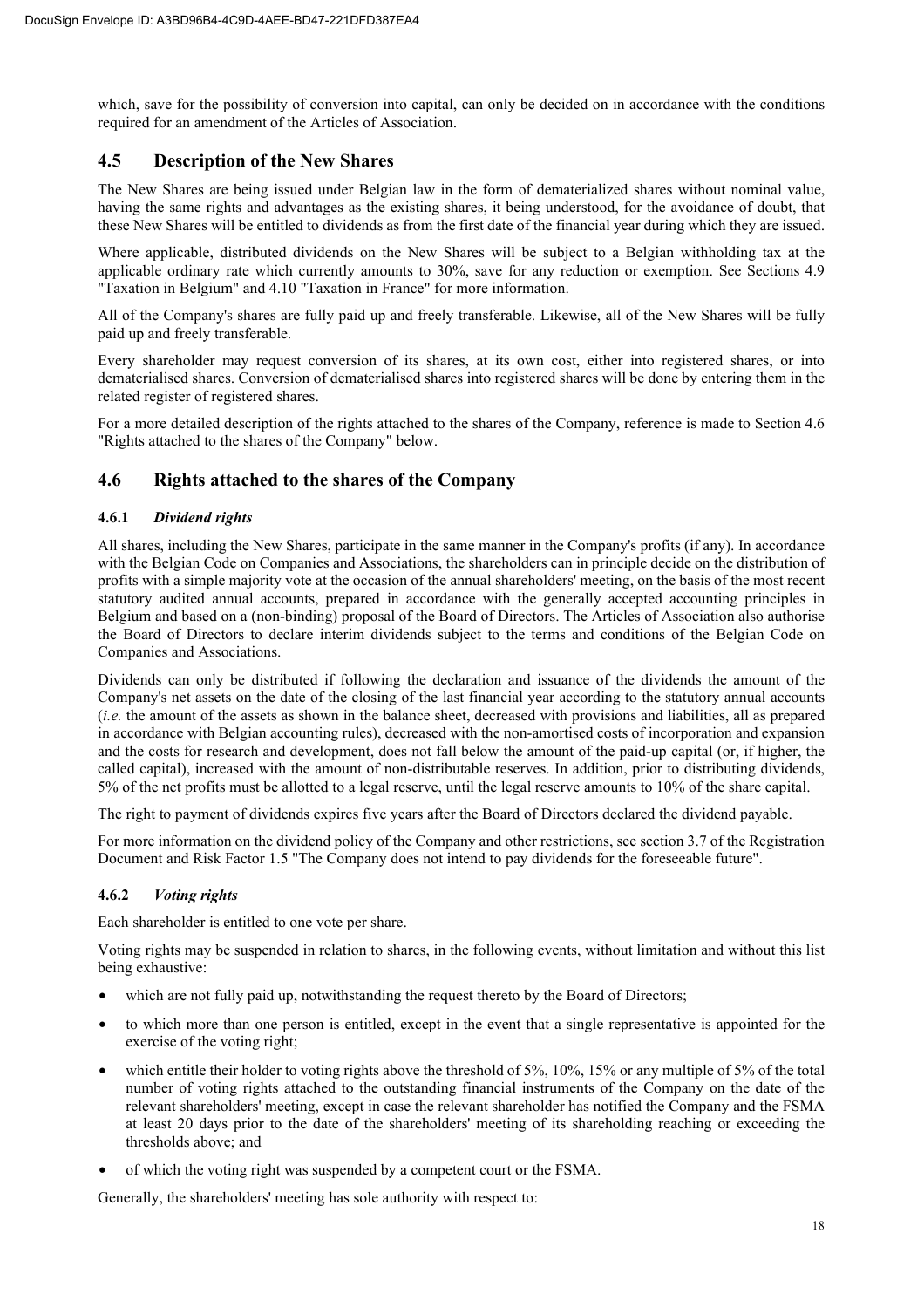- the approval of the audited statutory financial statements under Belgian GAAP;
- the appointment and dismissal of directors and of the auditor;
- the granting of discharge of liability to the directors and to the auditor;
- the determination of the remuneration of the directors and of the auditor for the exercise of their mandate;
- the determination of the remuneration of the directors and of the auditor for the exercise of their mandate, including inter alia, as relevant, (i) in relation to the remuneration of executive and non-executive directors, the approval of an exemption from the rule that, in accordance with article 7:91, subsection 1, of the Belgian Code on Companies and Associations, Share based awards can only vest during a period of at least three years as of the grant of the awards, (ii) in relation to the remuneration of executive directors, the approval of an exemption from the rule that, in accordance with article 7:91, subsection 2, of the Belgian Code on Companies and Associations, (unless the variable remuneration is less than a quarter of the annual remuneration) at least one quarter of the variable remuneration must be based on performance criteria that have been determined in advance and that can be measured objectively over a period of at least two years and that at least another quarter of the variable remuneration must be based on performance criteria that have been determined in advance and that can be measured objectively over a period of at least three years and (iii) in relation to the remuneration of non-executive directors (that are not independent directors), the approval of any variable part of the remuneration, in accordance with Article 7:92, subsection 4 of the Belgian Code on Companies and Associations;
- the approval of provisions of service agreements to be entered into with executive directors, members of the Executive Committee and other executives providing for severance payments exceeding 12 months' remuneration (or, subject to a motivated opinion by the Nomination & Remuneration Committee, 18 months' remuneration);
- the approval of the grant of rights to third parties affecting the assets and liabilities of the Company or creating a debt or obligation of the Company when the exercise of these rights depends on the issue of a public takeover bid over the Company or on a change of control of the Company, in accordance with article 7:151 of the Belgian Code on Companies and Associations;
- the approval of the remuneration report included in the annual report of the Board of Directors;
- the distribution of profits;
- the filing of a claim for liability against directors;
- the decisions relating to the dissolution, mergers, de-mergers and certain other reorganisations of the Company; and
- the approval of amendments to the articles of association.

#### **4.6.3** *Right to participate in shareholders' meeting and voting rights*

#### 4.6.3.1 Ordinary shareholders' meetings

The ordinary shareholders' meeting is held each year on the second Wednesday of June at 4:00 p.m. (Brussels time), or if not a business day, on the next business day.

At the ordinary shareholders' meeting, the Board of Directors submits the audited statutory financial statements under Belgian GAAP, the audited consolidated financial statements under IFRS, as adopted by the European Union, and the reports of the Board of Directors and of the auditor with respect thereto to the shareholders.

The ordinary shareholders' meeting typically decides on:

- the approval of the audited statutory financial statements under Belgian GAAP;
- the proposed allocation of the Company's profit or loss;
- the discharge of liability to the directors and the auditor;
- the approval of the remuneration report included in the annual report of the Board of Directors;
- the (re-) appointment or dismissal of all or certain directors (as the case may be); and
- the (re-) appointment or dismissal of the auditor (as the case may be).

In addition, as relevant, the shareholders' meeting must also decide on the approval of the remuneration of the directors and the auditor for the exercise of their mandate, and on the approval of provisions of service agreements to be entered into with executive directors, members of the management team and other executives providing (as the case may be)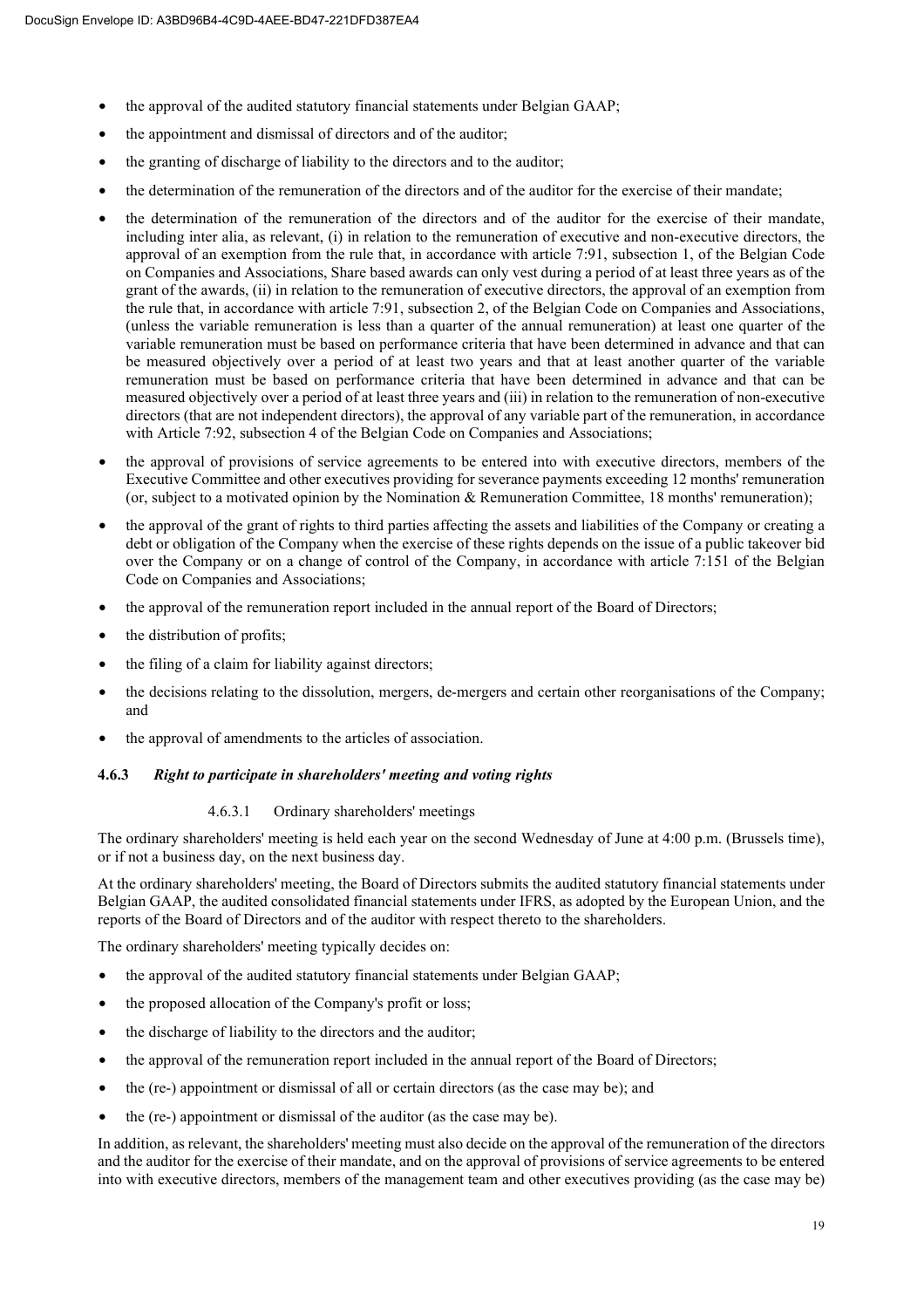for severance payments exceeding 12 months' remuneration (or, subject to a motivated opinion by the Nomination and Remuneration Committee, 18 months' remuneration).

# 4.6.3.2 Other shareholders' meetings

The Board of Directors or the auditor (or the liquidator(s), as the case may be) may, whenever the interest of the Company so requires, convene a shareholders' meeting.

The Board of Directors must convene a shareholders' meeting if one or more shareholders representing 10% of the Company's issued share capital so request. Said request shall specify the agenda items to be included in the convocation notice.

# 4.6.3.3 Convening notices

The convocation notice for the shareholders' meeting must include:

- the place, date and hour of the meeting; and
- the agenda of the meeting indicating the items to be discussed as well as any draft resolutions.

The notice needs to contain a description of the formalities that shareholders must fulfil in order to be admitted to the shareholders' meeting and exercise their voting right, information on the manner in which shareholders can put additional items on the agenda of the shareholders' meeting and table draft resolutions, information on the manner in which shareholders can ask questions during the shareholders' meeting, information on the procedure to participate to the shareholders' meeting by means of a proxy or to vote by means of a remote vote, and the registration date for the shareholders' meeting.

The notice must also mention where shareholders can obtain a copy of the documentation that will be submitted to the shareholders' meeting, the agenda with the proposed draft resolutions or, if no resolutions are proposed, a commentary by the Board of Directors, updates of the agenda if shareholders have put additional items or draft resolutions on the agenda, the forms to vote by proxy or by means of a remote vote, and the address of the webpage on which the documentation and information relating to the shareholders' meeting will be made available. This documentation and information, together with the notice and the total number of outstanding voting rights, must also be made available on the Company's website at the same time as the publication of the convocation notice for the shareholders' meeting.

At least 30 days prior to the date of the shareholders' meeting, the convocation notice must be published:

- in the Belgian Official Gazette (*Moniteur belge*);
- in a nation-wide newspaper (except if the relevant meeting is an ordinary shareholders' meeting held at the municipality, place, date and hour mentioned in the articles of association and its agenda is limited to the review of the annual financial statements, the annual report of the Board of Directors, the report of the auditor, the vote on the discharge of the directors and the auditor and the matters described in article 7:92 paragraph 1 and article 7:149, paragraph 3 of the Belgian Code on Companies and Associations);
- in media of which it reasonably can be expected that they will ensure an effective distribution of the information among the public in the EEA and which is accessible quickly and in a non-discriminatory manner; and
- on the Company's website.

Convocation notices must be sent 30 days prior to the shareholders' meeting to the holders of registered shares, holders of registered bonds, holders of registered subscription rights, holders of registered certificates issued with the cooperation of the Company (if any), and, as the case may be, to the directors and auditor. This communication is made by letter unless the addressees have individually and expressly provided their email-address to the Company, in accordance with articles 7:128 *juncto* 2:32 of the Belgian Code on Companies and Associations. The convocation notice and the other documents referred to above are also made available on the Company's website as of the date of the publication of the convening notice.

The term of 30 days prior to the date of the shareholders' meeting for the publication and distribution of the convening notice can be reduced to 17 days for a second meeting if the applicable quorum for the meeting is not reached at the first meeting, the date of the second meeting was mentioned in the notice for the first meeting and no new item is put on the agenda of the second meeting.

# 4.6.3.4 Formalities to attend the shareholders' meeting

All holders of shares, subscription rights and bonds issued by the Company and all holders of certificates issued with the co-operation of the Company (if any) may attend the shareholders' meeting. Only shareholders, however, may vote at shareholders' meetings. If any holder of securities other than shares wishes to attend a shareholders' meeting, it must comply with the same formalities as those imposed on the shareholders.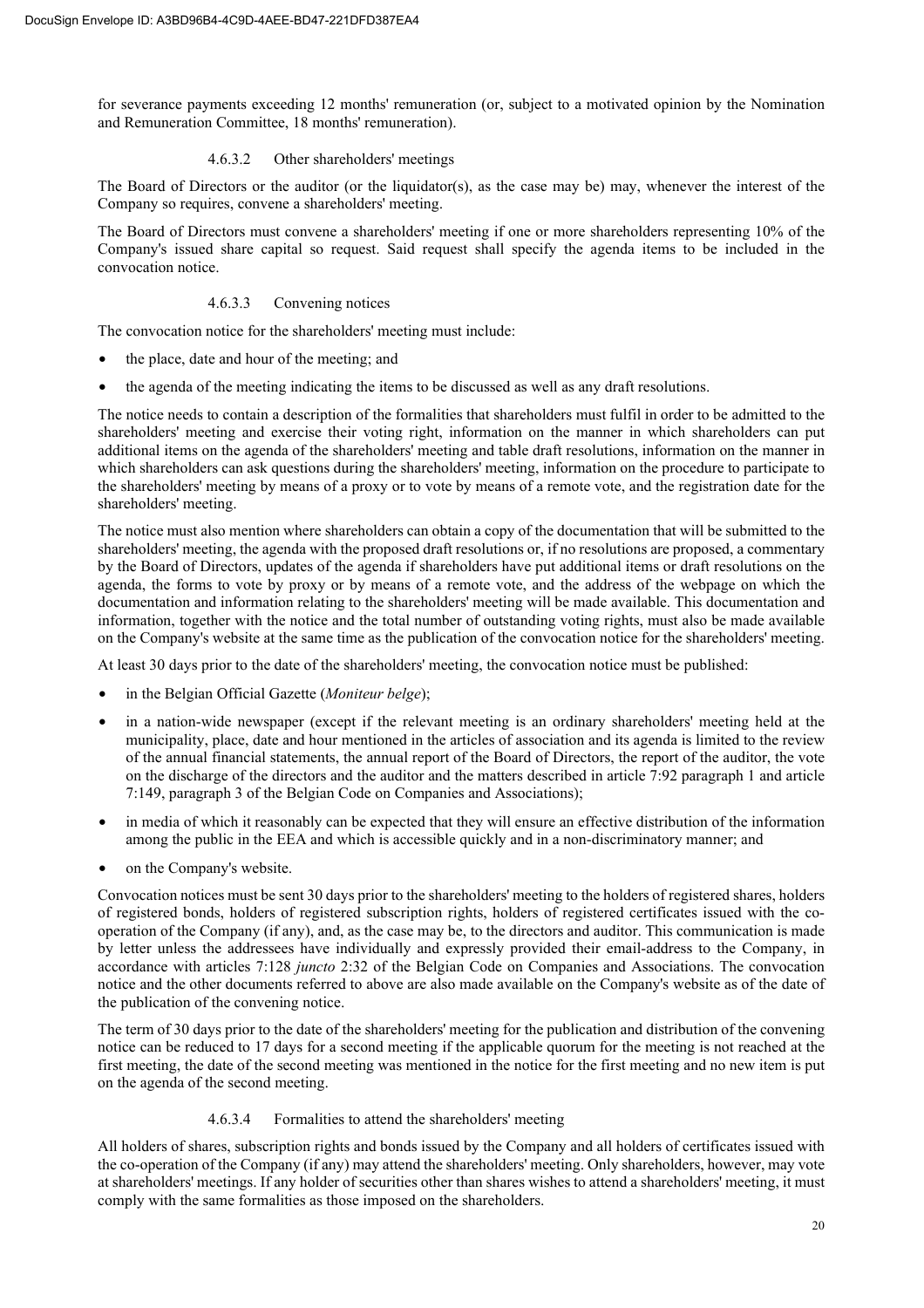The fourteenth day prior to the shareholders' meeting, at 24:00 (Brussels time), constitutes the registration date. A shareholder can only participate to a shareholders' meeting and exercise its voting right provided that its shares are registered in its name on the registration date (and irrespective of the number of Shares the shareholder holds at the date of the shareholders' meeting). For registered shares, this is the registration of the shares in the Company's shareholders' register, and for dematerialized shares, this is the registration of the shares in the accounts of a certified account holder or settlement institution in accordance with article 7:134 of the Belgian Code on Companies and Associations. The convocation notice to the shareholders' meeting must explicitly mention the registration date.

The shareholder must also notify the Company (or any person so appointed by the Company) whether it intends to participate to the shareholders' meeting, at the latest on the sixth day before the date of such meeting.

Prior to participating to the shareholders' meeting, the holders of securities or their proxy holders must sign the attendance list, thereby mentioning: (i) the identity of the holder of securities, (ii) if applicable, the identity of the proxy holder and (iii) the number of securities they represent. The representatives of shareholders-legal entities must present the documents evidencing their quality as legal body or special proxy holder of such legal entity. In addition, the proxy holders must present the original of their proxy evidencing their powers, unless the convocation notice required the prior deposit of such proxies. The physical persons taking part in the shareholders' meeting must be able to prove their identity.

# 4.6.3.5 Voting by proxy

Each shareholder has, subject to compliance with the requirements set forth above to attend shareholders' meetings, the right to attend a shareholders' meeting and to vote at such meeting in person or through a proxy holder. The Board of Directors can request the participants to the meeting to use a model of proxy (with voting instructions), which must be deposited at the Company's registered office or at a place specified in the notice convening the shareholders' meeting at the latest six days prior to the meeting. The appointment of a proxy holder must be made in accordance with the applicable rules of Belgian law, including in relation to conflicts of interest and the keeping of a register.

# 4.6.3.6 Quorums and majorities

In general, there is no attendance quorum requirement for a shareholders' meeting and decisions are generally passed with a simple majority of the votes of the shares present or represented at the meeting.

However, decisions regarding:

- amendments of the articles of association:
- an increase or decrease of the Company's share capital (other than a capital increase decided by the Board of Directors pursuant to the authorised share capital;
- the Company's dissolution, mergers, de-mergers and certain other reorganisations of the Company;
- the issue of convertible bonds or bonds with subscription rights or the issue of subscription rights; and
- certain other matters referred to in the Belgian Code on Companies and Associations,

require a presence quorum of 50% of the share capital of the Company and a majority of at least 75% of the votes cast, with the exception of an amendment of the Company's corporate purpose which requires the approval of at least 80% of the votes cast at a shareholders' meeting, which can only validly pass such resolution if at least 50% of the Company's share capital and at least 50% of the profit certificates, if any, are present or represented.

In the event where the required quorum is not present or represented at the first meeting, a second meeting needs to be convened through a new notice. The second shareholders' meeting may validly deliberate and decide regardless of the number of shares present or represented.

# 4.6.3.7 Right to add items to the agenda and file draft resolutions

In accordance with article 7:130 of the Belgian Code on Companies and Associations, one or more shareholders holding at least 3% of the Company's share capital have the right to add new items on the agenda of a shareholders' meeting and to file draft resolutions concerning items that were or will be included on the agenda of a shareholders' meeting. This right does not apply to shareholders' meetings that are being convened on the grounds that the presence quorum was not met at the first duly convened meeting.

Shareholders who exercise this right must comply with the following two conditions for the proposal(s) to be eligible for consideration at the shareholders' meeting: (i) they must prove that they hold the abovementioned percentage of shares on the date of their request (either by producing a certificate of registration of those shares in the Company's shareholders' register, or by producing a certificate from a certified account holder or settlement institution evidencing that the relevant number of dematerialised shares are registered in their name in the accounts of such certified account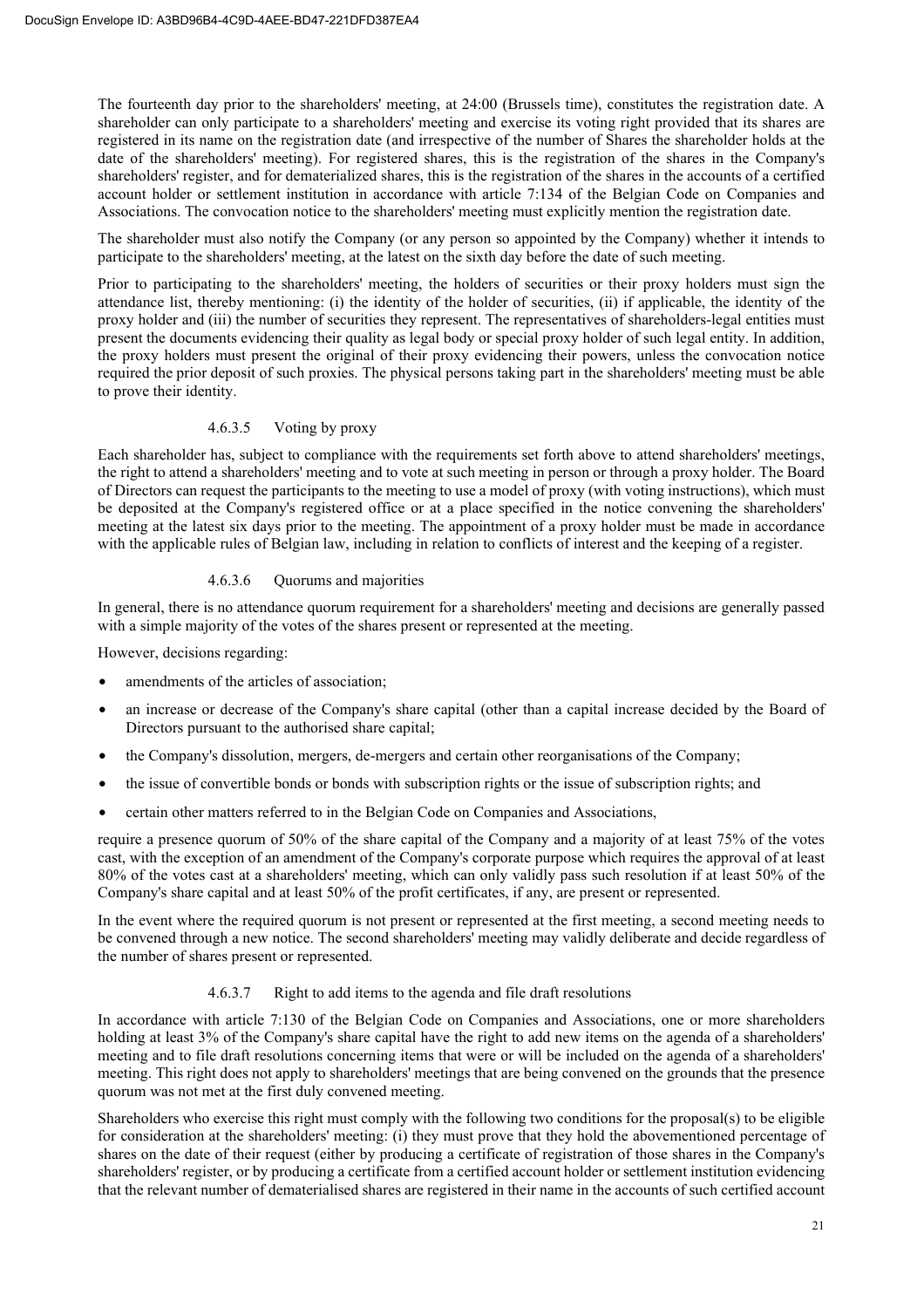holder or settlement institution) and (ii) they must demonstrate that they still hold the abovementioned percentage of shares on the registration date.

The Company must receive requests to add new items on the agenda of shareholders' meetings and to file draft resolutions at the latest 22 days prior to the date of the shareholders' meeting. The revised agenda must be published by the Company at the latest 15 days prior to the date of the shareholders' meeting.

#### 4.6.3.8 Right to ask questions

In accordance with article 7:139 of the Belgian Code on Companies and Associations, shareholders have a right to ask questions to the directors in connection with the report of the Board of Directors or the items on the agenda of such shareholders' meeting. Shareholders can also ask questions to the auditor in connection with its report. Such questions can be submitted in writing prior to the meeting or can be raised at the meeting. Written questions must be received by the Company no later than the sixth day prior to the meeting.

Written and oral questions will be answered during the meeting in accordance with applicable law. In addition, in order for written questions to be considered, the shareholders who submitted the written questions concerned must comply with the requirements set forth above to attend shareholders' meetings.

# **4.6.4** *Preferential subscription right*

In the event of a capital increase in cash with issue of new shares, or in the event of an issue of convertible bonds or subscription rights exercisable in cash, the shareholders have a preferential right to subscribe for the new shares, convertible bonds or subscription rights, pro rata to the part of the share capital represented by the shares that they already hold. The shareholders' meeting may decide to limit or cancel such preferential subscription right, subject to specific substantive and reporting requirements. Such decision must satisfy the same quorum and majority requirements as the decision to increase the Company's share capital.

The shareholders can also decide to authorise the Board of Directors to limit or cancel the preferential subscription right within the framework of the authorised capital, subject to the terms and conditions set forth in the Belgian Code on Companies and Associations. In principle, the authorisation of the Board of Directors to increase the share capital of the Company through contributions in cash with cancellation or limitation of the preferential right of the existing shareholders is suspended as of the notification to the Company by the FSMA of a public takeover bid on the shares of the Company. The shareholders' meeting can, however, authorise the Board of Directors to increase the share capital by issuing further shares, not representing more than 10% of the shares of the Company at the time of such a public takeover bid.

In accordance with the Articles of Association, on 9 July 2018, the extraordinary shareholders' meeting of the Company granted the authorisation to the Board of Directors to increase the Company's share capital in one or several times, in accordance with articles 604 *juncto* 607, para. 2, 2° of the Belgian Companies Code (now articles 7:199 *juncto* 7:202, para. 2, 2° of the Belgian Code on Companies and Associations, for a period of five years from the date of the publications of the resolution in the Annexes to the Belgian Official Gazette (*Moniteur belge*), with a global maximum amount of 11,043,220.58  $\epsilon$  on the same terms as currently provided for in article 7 of the Articles of Association, including in case of reception by the Company of a communication by the FSMA stating that the FSMA has been informed of a public takeover bid regarding the Company.

# **4.6.5** *Dissolution and liquidation*

The Company can only be dissolved by a shareholders' resolution passed with a majority of at least 75% of the votes at an extraordinary shareholders' meeting where at least 50% of the share capital is present or represented.

If, as a result of losses incurred, the ratio of the Company's net assets (determined in accordance with Belgian GAAP) to share capital is less than 50%, the Board of Directors must convene a shareholders' meeting within two months from the date the Board of Directors discovered or should have discovered this undercapitalisation. At such shareholders' meeting, the Board of Directors must propose either the dissolution of the Company, or the continuation of the Company's activities, in which case the Board of Directors must propose measures to redress the Company's financial situation. Shareholders representing at least 75% of the votes validly cast at this meeting can decide to dissolve the Company, provided that at least 50% of the Company's share capital is present or represented at the shareholders' meeting.

If, as a result of losses incurred, the ratio of the Company's net assets to share capital is less than 25%, the same procedure must be followed, it being understood, however, that in such event shareholders representing 25% of the votes validly cast at the shareholders' meeting can decide to dissolve the Company.

If the amount of the Company's net assets fall below  $\epsilon$  61,500 (the minimum amount of share capital of a Belgian public limited liability company (*société anonyme*), each interested party is entitled to request the competent court to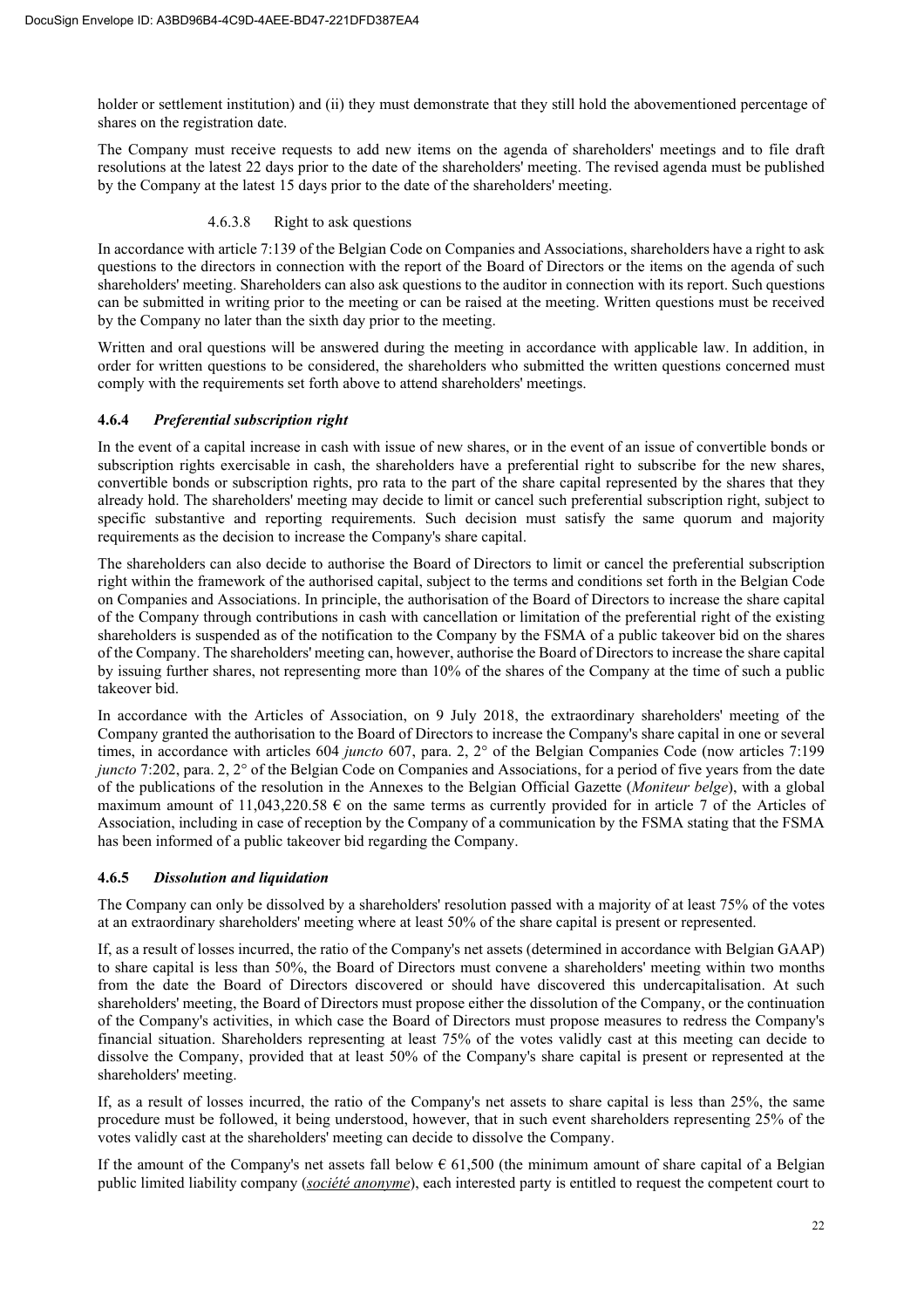dissolve the Company. The court may order the dissolution of the Company or grant a grace period within which the Company is allowed to remedy the situation.

In case of dissolution of the Company for whatever reason, and provided that the Company is not dissolved and liquidated in one deed, the shareholders' meeting shall appoint and dismiss the liquidator(s), determine their powers and the manner of liquidation. The shareholders' meeting shall fix the remuneration of the liquidator(s), if any.

The liquidators can only take up their function after confirmation of their appointment by the shareholders' meeting by the competent Enterprise Court pursuant to Articles 2:83 to 2:86 of the Belgian Code on Companies and Associations.

After settlement of all debts, charges and expenses relating to the liquidation, the net assets shall be equally distributed amongst all shares, after deduction of that portion of such shares that are not fully paid-up, if any.

# **4.6.6** *Acquisition of the Company's shares*

In accordance with the Belgian Code on Companies and Associations, the Company can only purchase and sell its own shares by virtue of a special shareholders' resolution approved by at least 75% of the votes validly cast at a shareholders' meeting where at least 50% of the share capital are present or represented. The prior approval by the shareholders is not required if the Company purchases its own shares to offer them to its personnel.

In accordance with the Belgian Code on Companies and Associations, an offer to purchase shares must be made by way of an offer to all shareholders under the same conditions. This does not apply to (i) the acquisition of shares by companies listed on a regulated market and companies whose shares are admitted to trading on a multilateral trading facility (an "**MTF**"), provided that the company ensures equal treatment of shareholders finding themselves in the same circumstances by offering an equivalent price (which is assumed to be the case: (a) if the transaction is executed in the central order book of a regulated market or MTF; or (b) if it is not so executed in the central order book of a regulated market or MTF, in case the offered price is lower than or equal to the highest actual independent bid price in the central order book of a regulated market or (if not listed on a regulated market) of the MTF offering the highest liquidity in the share); or (ii) the acquisition of shares that has been unanimously decided by the shareholders at a meeting where all shareholders were present or represented.

A company can only acquire its own shares with funds that would otherwise be available for distribution to the company's shareholders pursuant to Article 7:212 of the Belgian Code on Companies and Associations.

At the date of this Prospectus, the Board of Directors of the Company was not authorised by the shareholders' meeting to purchase its own shares and neither do the Articles of Association authorise the Board of Directors to purchase own shares in case of imminent serious harm to the Company in accordance with Article 7:215, §1, paragraph 4 of the Belgian Code on Companies and Associations.

# **4.7 Takeover bids, squeeze-out and sell-out rules**

# **4.7.1** *Takeover bids*

The Directive 2004/25/EC of the European Parliament and the Council dated 21 April 2004 on takeover bids (the "**Takeover Directive**") sets forth the principles governing the choice of laws applicable to the Company in the context of a takeover bid for the shares of the Company. Article 4-2(c) of the Takeover Directive provides that if the securities of a company subject to the offer were first admitted to trading on regulated markets in more than one Member State simultaneously, the offeree company shall determine which of the supervisory authorities of those Member States shall be the authority competent to supervise the bid by notifying those regulated markets and their supervisory authorities on the first day of trading.

Article 4.2 (e) of the Takeover Directive also provides that matters relating to the consideration offered in the case of an offer, in particular the price and matters relating to the offer procedure, in particular the information on the offeror's decision to make an offer, the contents of the offer document and the disclosure of the offer, shall be dealt with in accordance with the rules of the Member State of the competent authority. As to matters relating to the information to be provided to the employees of the offered company and matters relating to corporate law, in particular the percentage of voting rights which confers control and any exemption from the obligation to launch an offer, as well as the conditions under which the supervisory board of the offeree company may undertake any action which might result in the frustration of an offer, the applicable rules and the competent authority shall be those of the Member State in which the offeree company has its registered office.

These provisions have been implemented in Belgium by the Law of 1 April 2007 on public takeover bids (*Loi du 1er avril 2007 relative aux offres publiques d'acquisition*) (the "**Takeover Law**"), as implemented by the Royal Decree of 27 April 2007 on public takeover bids (*Arrêté royal du 27 avril 2007 relatif aux offres publiques d'acquisition*) (the "**Takeover Decree**") and the Royal Decree of 27 April 2007 on public squeeze-outs (*Arrêté royal du 27 avril 2007*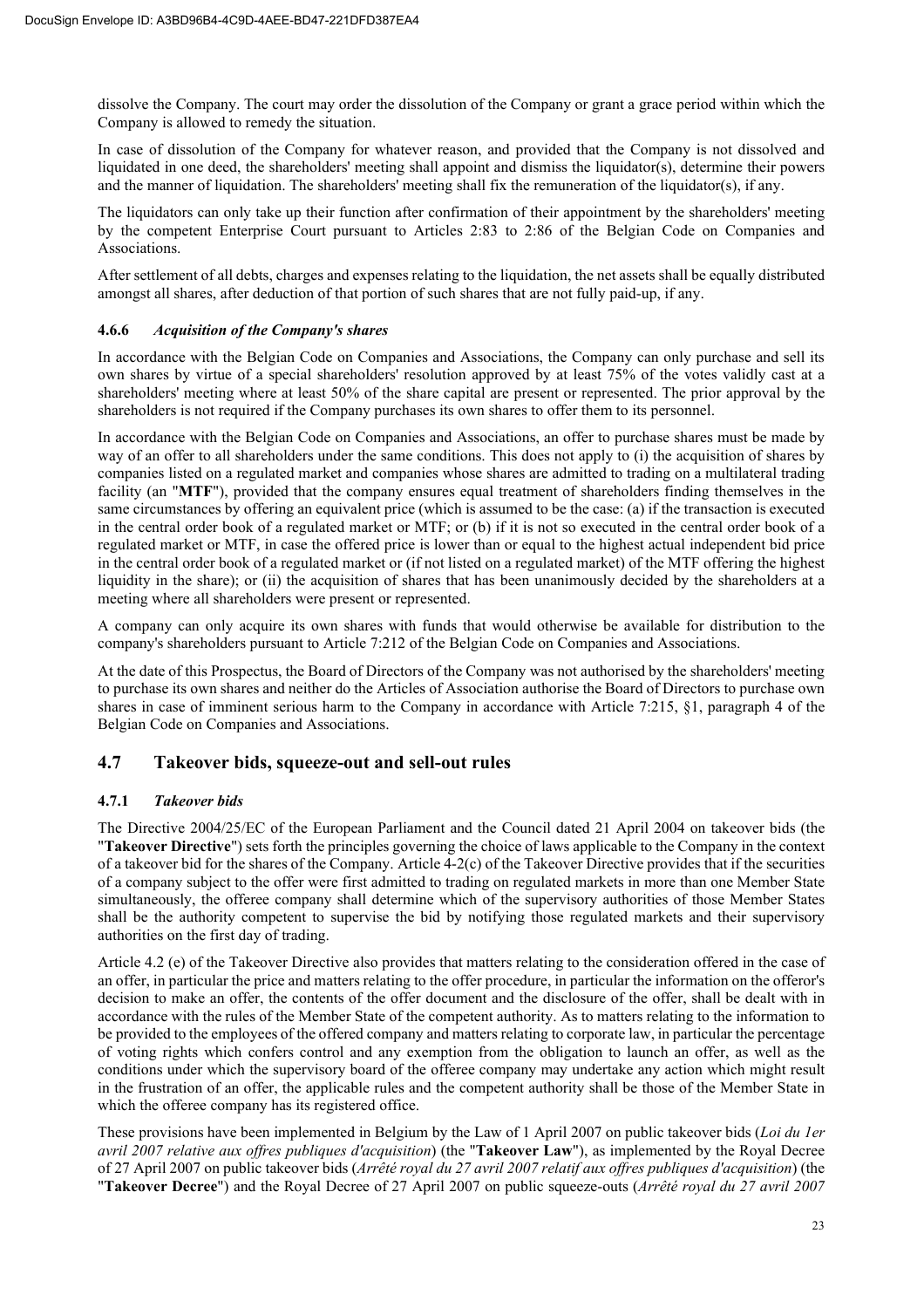*relatif aux offres publiques de reprise*) (for the latter, see below under Section 4.7 "Takeover bids, squeeze-out and sell-out rules").

The Company has chosen the FSMA as competent authority. As a consequence, Belgian laws and regulations will fully apply and public takeover bids on the Company's shares and other securities granting access to voting rights (such as subscription rights or convertible bonds, if any) will be subject to supervision by the FSMA. In accordance with article 6.2 of the Takeover Directive, the takeover bid documents approved by the FSMA will be recognized in full in France, subject to any translation required, without the need to obtain the approval of the AMF. The AMF may however require the inclusion of additional information regarding the formalities to be complied with to accept the takeover bid and to receive the consideration due at the close of the takeover bid as well as to the tax arrangements to which the consideration offered to the holders of the securities will be subject.

Public takeover bids must be made for all of the Company's voting securities, as well as for all other securities issued by the Company that entitle the holders thereof to the subscription for, or the conversion in, voting securities. Prior to making an offer, an offeror must issue and disseminate an offer document, which must be approved by the FSMA. The offeror must also obtain approval of the relevant competition authorities, where such approval is legally required for the acquisition of the shares of the target.

All shareholders and holders of subscription rights (and holders of other securities granting access to voting rights issued by the target company) must have equal rights to contribute their securities in any public takeover bid. Furthermore, whenever a person (as a result of its own acquisition or the acquisition by persons acting in concert with it or by persons acting for their account, directly or indirectly) acquires more than 30% of the voting securities of a company that are (at least in part) admitted to trading on a regulated market, such person must launch a mandatory takeover bid for all the voting securities and securities granting access to voting securities issued by the target company. In general and except for certain exceptions, the mere fact of exceeding the relevant threshold as a result of an acquisition will give rise to the obligation to launch a mandatory takeover bid, irrespective of whether or not the price paid in the relevant transaction exceeds the then current market price. For the calculation of the 30% threshold, the number of voting securities is taken into account and not the number of voting rights attached to such voting securities.

In such an event, the takeover bid must be launched at a price equal to the higher of the two following amounts: (i) the highest price paid by the offeror or the persons acting in concert with it for the acquisition of the relevant securities during the last 12 calendar months; and (ii) the average trading price during the last 30 days before the obligation to launch a takeover bid arose. No mandatory takeover bid is required, amongst other things, when the acquisition is the result of a subscription for a capital increase with application of the preferential subscription rights of the shareholders as decided by the shareholders' meeting.

The price for the acquisition of the shares can be in cash or in securities. In the event of a mandatory takeover bid or a voluntary takeover bid launched by an offeror who controls the target, if a price composed of securities is offered, a cash alternative must also be offered in the event that: (i) the price does not consist of liquid securities admitted to trading on a regulated market; or (ii) the offeror, or a person acting in concert with it, acquired shares for cash during a period of 12 calendar months preceding the publication of the takeover bid or during the takeover bid period (whereby these shares, in the event of a voluntary takeover bid by a controlling shareholder, represent more than 1% of the outstanding voting securities).

Where the voluntary takeover bid is launched by a controlling shareholder, the price must be supported by a fairness opinion issued by an independent expert. In addition, in any cases, the Board of Directors of the target company is required to publish its opinion concerning the takeover bid, as well as its comments on the offer document.

The acceptance period for the takeover bid must be at least two weeks and may not exceed ten weeks.

In principle, from the date of the FSMA's notification to the Company of a public takeover bid on the financial instruments of the Company, the authorization of the Board of Directors to increase the Company's share capital in cash or in kind, while limiting or cancelling the preferential subscription right, is suspended. However, the Company's extraordinary shareholders' meeting held on 9 July 2018 expressly granted the Board of Directors the authority to increase the Company's share capital, in one or several times, from the date of the FSMA's notification to the Company of a public takeover bid on the financial instruments of the Company and subject to the limitations imposed by the Belgian Companies Code (now the Belgian Code on Companies and Associations). This authorization became effective as per 9 July 2018 and was be granted for a period of three years.

A Belgian public limited liability company (*société anonyme*) can acquire, dispose of, or pledge its own shares, profit certificates or any certificates relating thereto subject to compliance with the relevant legal provisions. In particular, the shareholders' meeting can authorise the Board of Directors to, without any resolution of the shareholders' meeting, purchase and keep the Company's own shares when such is necessary to "to avoid imminent and serious danger to the Company" within the meaning of article 7:215 of the Belgian Code on Companies and Associations. If granted, such authorisation is valid for a period of three years as of the publication thereof in the Annexes to the Belgian Official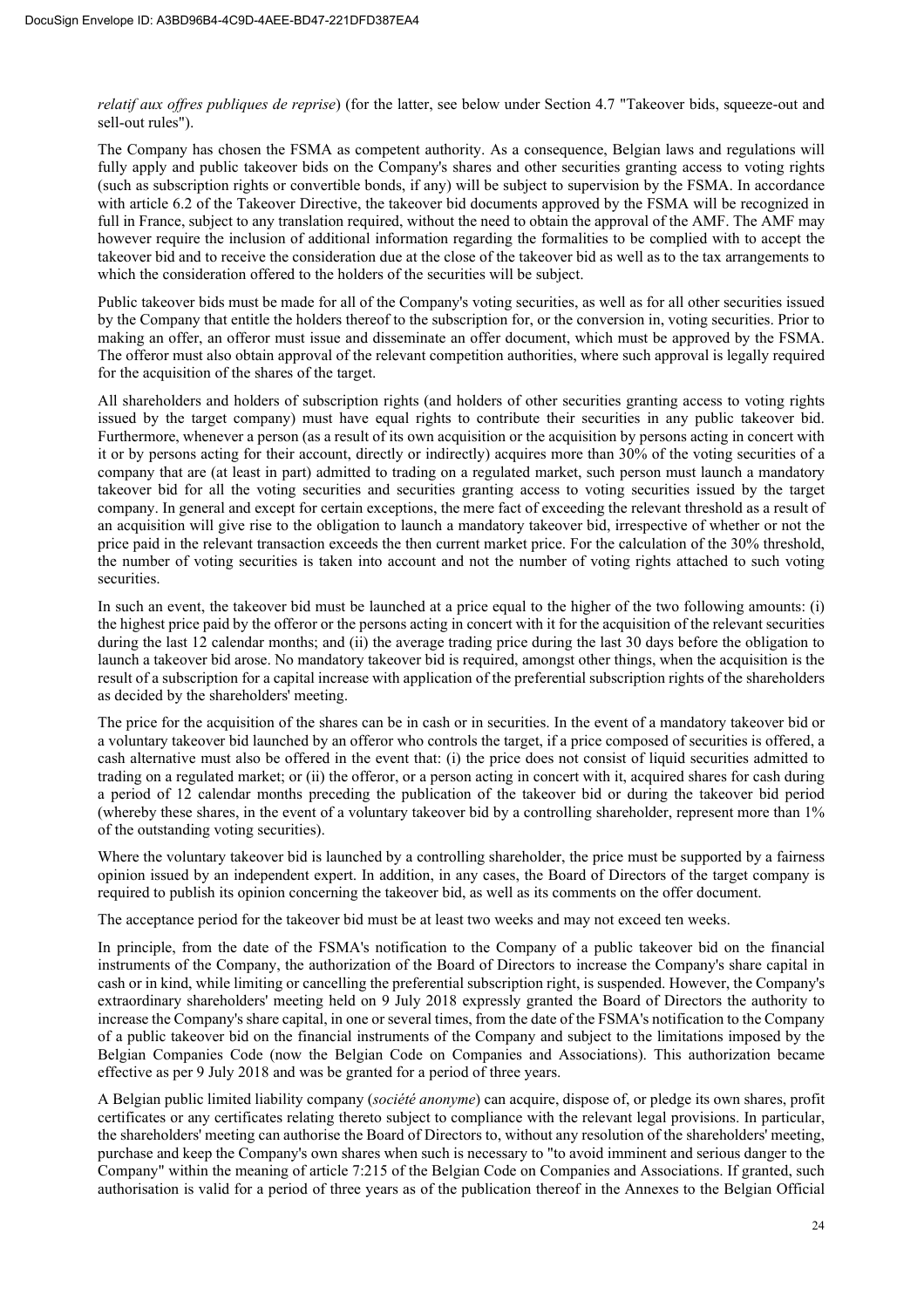Gazette (*Moniteur belge*). On the date of this Securities Note, such authorisation has not been granted to the Board of Directors of the Company.

The Articles of Association do not provide for any other specific protective mechanisms against public takeover bids.

# **4.7.2** *Squeeze-out and sell-out*

Pursuant to Article 7:82 of the Belgian Code on Companies and Associations, a person or legal entity, acting alone or in concert, who owns 95% of the voting securities in a listed company, such as the Company, can acquire all of the outstanding voting securities or securities granting access to such voting securities in the Company following a squeeze-out offer. The securities that are not voluntarily tendered in response to such offer are deemed to be automatically transferred to the offeror at the end of the procedure. At the end of the procedure, the Company is no longer deemed to be a listed company, unless bonds issued by the Company, if any, are still spread across the public. The consideration paid for the securities must be in cash and must represent the fair value of the securities with a view to safeguarding the interests of the holders of voting securities and securities granting access to such voting securities.

The Takeover Law and the Takeover Decree provide for certain rules on the squeeze-out by majority shareholders of the minority shareholders and on the sell-out right of the minority shareholders. If, as a result of a (reopened) public takeover bid, a bidder (together with any person acting in concert with the bidder) holds 95% or more of the voting capital and 95% of the voting securities of the target company, and provided that, in case of a voluntary public takeover bid, the bidder acquired securities representing at least 90% of the voting capital to which the public takeover bid relates, then the bidder can proceed with a simplified squeeze-out in accordance with article 42 of the Takeover Decree, provided that all conditions for such simplified squeeze-out are met, to acquire the securities not yet acquired by the bidder (or any other person deemed to act in concert with the bidder).

Also, if, as a result of such a (reopened) public takeover bid, a bidder (together with any person acting in concert with the bidder) holds 95% or more of the voting capital and 95% or more of the voting securities of the target company, and provided that the bidder acquired securities representing at least 90% of the voting capital to which the public takeover bid relates, each security holder has the right to require the bidder take over its securities against the offer price in accordance with article 44 of the Takeover Decree.

# **4.8 Takeover bids instigated by third parties during the previous financial year and the current financial year**

No takeover bid has been instigated by third parties in respect of the Company's equity during the previous financial year and the current financial year.

# **4.9 Taxation in Belgium**

**Important Notice -** Prospective investors are warned that the tax legislation of the investor's jurisdiction or of Belgium (being the Issuer's country of incorporation) might have an impact on the income received from the New Shares.

The following is a non-exhaustive summary of the principal Belgian tax consequences for investors relating to the acquisition, the ownership and disposal of the New Shares. The Prospectus does not cover the tax consequences related to the acquisition, ownership, conversion or disposition of the Convertible Bonds. Prospective investors should consult their own (tax) advisers regarding the tax consequences, in Belgium or elsewhere, related to the acquisition, ownership, conversion or disposition of the Convertible Bonds.

This summary is based on the Company's understanding of the applicable laws, treaties and regulatory interpretations as in effect in Belgium on the date of this Prospectus, all of which are subject to change, including changes that could have a retroactive effect. The foregoing is particularly relevant since the new Belgian government in place as from September 30, 2020 announced a "wide-ranging tax reform", which is currently (May 2022) still under discussion. Investors should appreciate that, as a result of evolutions in law or practice, the eventual tax consequences may be different from what is stated below.

This summary does not purport to address all tax consequences associated with the acquisition, ownership and disposal of the New Shares, and does not take into account the specific circumstances of any particular investor or the tax laws of any country other than Belgium. Moreover, it does not address specific rules, such as Belgian federal or regional estate and gift taxes, nor the tax treatment of investors who are subject to special rules, such as financial institutions, insurance companies, collective investment undertakings, dealers in securities or currencies or persons who hold the shares as a position in a straddle, share-repurchase transactions, conversion transactions, a synthetic security or other integrated financial transaction. This summary does not address the local taxes that may be due in connection with an investment in shares, other than Belgian local surcharges (*gemeentebelasting/taxe communale*) which generally vary from 0% to 10% of the investor's income tax liability.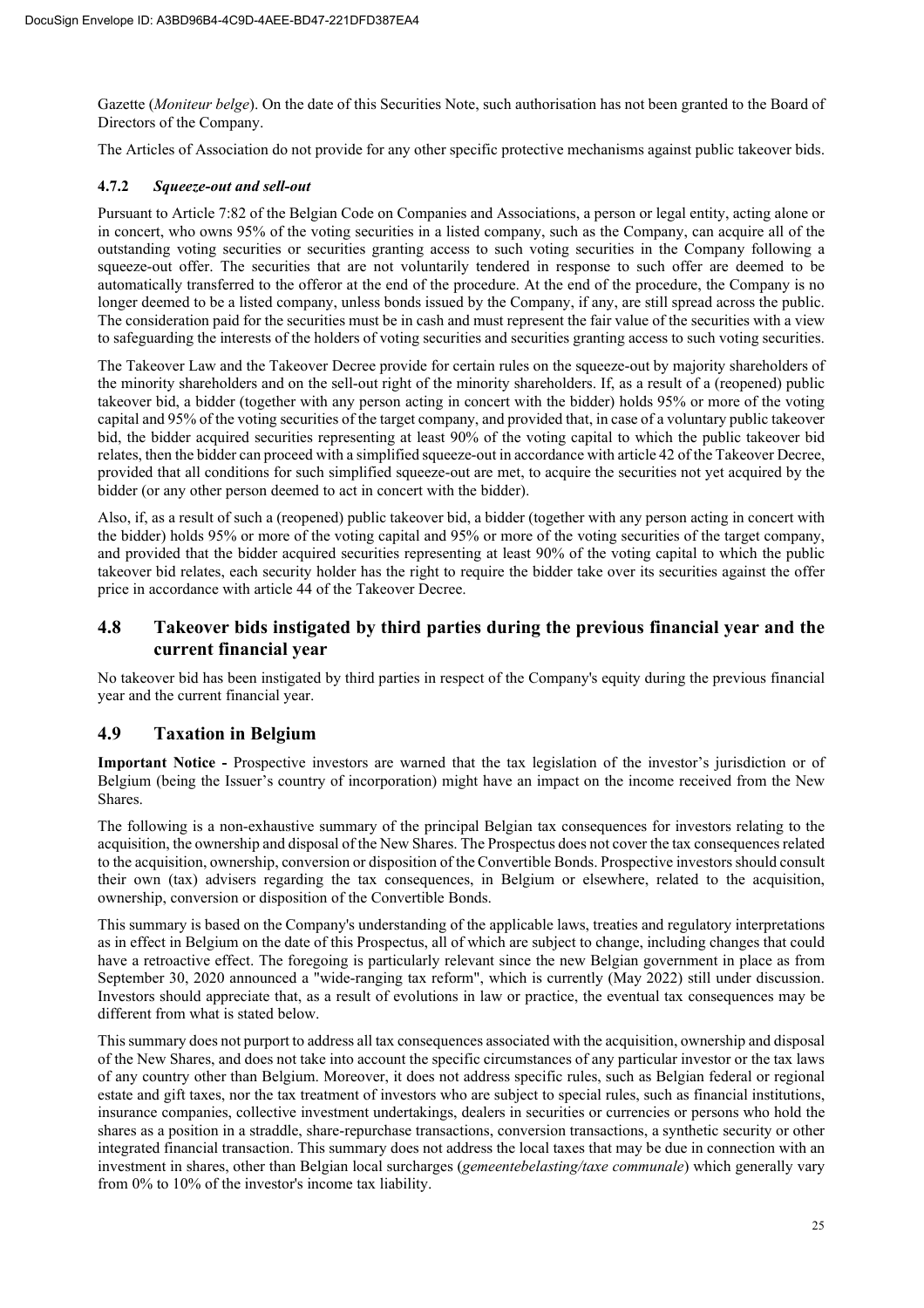For the purposes of this summary, a resident investor is:

- an individual subject to Belgian personal income tax, i.e. (i) an individual having their domicile in Belgium, (ii) when not having their domicile in Belgium, an individual having their seat of wealth in Belgium, or (iii) an individual assimilated to a resident for purposes of Belgian tax law;
- a company (as defined by Belgian tax law) subject to Belgian corporate income tax, i.e. a corporate entity having its principal establishment, administrative seat or effective place of management in Belgium (and that is not excluded from the scope of the Belgian corporate income tax). A company having its registered seat in Belgium shall be presumed, unless the contrary is proved, to have its principal establishment, administrative seat or effective place of management in Belgium; or
- a legal entity subject to the Belgian tax on legal entities, i.e. a legal entity other than a company subject to Belgian corporate income tax having its principal establishment, administrative seat or effective place of management in Belgium.

A non-resident investor is any individual, company or legal entity that does not fall in any of the three previous classes.

This summary does not address the tax regime applicable to shares held by Belgian tax residents through a fixed basis or a permanent establishment situated outside Belgium.

Investors should consult their own (tax) advisers regarding the tax consequences of an investment in the New Shares in light of their particular situation, including the effect of any state, local or other national laws, treaties and regulatory interpretations thereof.

# **4.9.1** *Dividends*

For Belgian income tax purposes, the gross amount of all benefits paid on or attributed to the shares (including the New Shares) is generally treated as a dividend distribution.

By way of exception, the repayment of capital carried out in accordance with the Belgian Code on Companies and Associations is not treated as a dividend distribution to the extent that such repayment is imputed (proportionally or totally) to the fiscal capital (*gestort kapitaal*/*capital libéré*). Whether a repayment is imputed to fiscal capital will depend on the company's taxed (and certain untaxed) reserves. Any capital reduction will be deemed to be paid out on a pro rata basis of the Company's fiscal capital and its relevant reserves (being any taxed reserve incorporated or not in the capital, and any tax-exempt reserve incorporated in the capital). The portion of the capital reduction that is deemed to be paid out of the reserves will be considered as a dividend distribution.

Belgian withholding tax of 30% is normally levied on dividends, subject to such relief as may be available under applicable domestic or tax treaty provisions.

In the case of a redemption of the shares (including the New Shares), the redemption distribution (after deduction of the part of the fiscal capital represented by the redeemed shares) will be treated as a dividend subject to a Belgian withholding tax of 30%, subject to such relief as may be available under applicable domestic or tax treaty provisions. No withholding tax will be triggered if this redemption is carried out on a stock exchange and meets certain conditions.

In case of liquidation of the Company, any amounts distributed in excess of the fiscal capital (i.e. the liquidation bonus) will in principle be treated as a dividend subject to a Belgian withholding tax of 30%, subject to such relief as may be available under applicable domestic or tax treaty provisions.

# 4.9.1.1 Resident individuals

For Belgian resident individuals who acquire and hold the New Shares as a private investment, the Belgian dividend withholding tax fully discharges their personal income tax liability. This means that they do not have to declare the dividends in their personal income tax return and that the Belgian withholding tax constitutes a final tax.

They may nevertheless opt to report the dividends in their personal income tax return. Belgian resident individuals who report the dividends in their personal income tax return will normally be taxable at the lower of the generally applicable 30% Belgian withholding tax rate on dividends or at the progressive personal income tax rates applicable to their overall declared income. If the beneficiary reports the dividends, any income tax due on such dividends will not be increased by communal surcharges. In addition, if the dividends are reported, the Belgian dividend withholding tax levied at source may, in both cases, be credited against the personal income tax due and is reimbursable to the extent that it exceeds the personal income tax due, provided that the dividend distribution does not result in a reduction in value of or a capital loss on the shares of the Company. The latter condition is not applicable if the individual can demonstrate that they have held shares in full legal ownership for an uninterrupted period of 12 months prior to the payment or attribution of the dividends. An exemption from personal income tax could in principle be claimed by Belgian resident individuals in their personal income tax return for a first bracket of dividend income up to the amount of EUR 800 per year (amount applicable for income year 2022 – tax year 2023). For the avoidance of doubt, all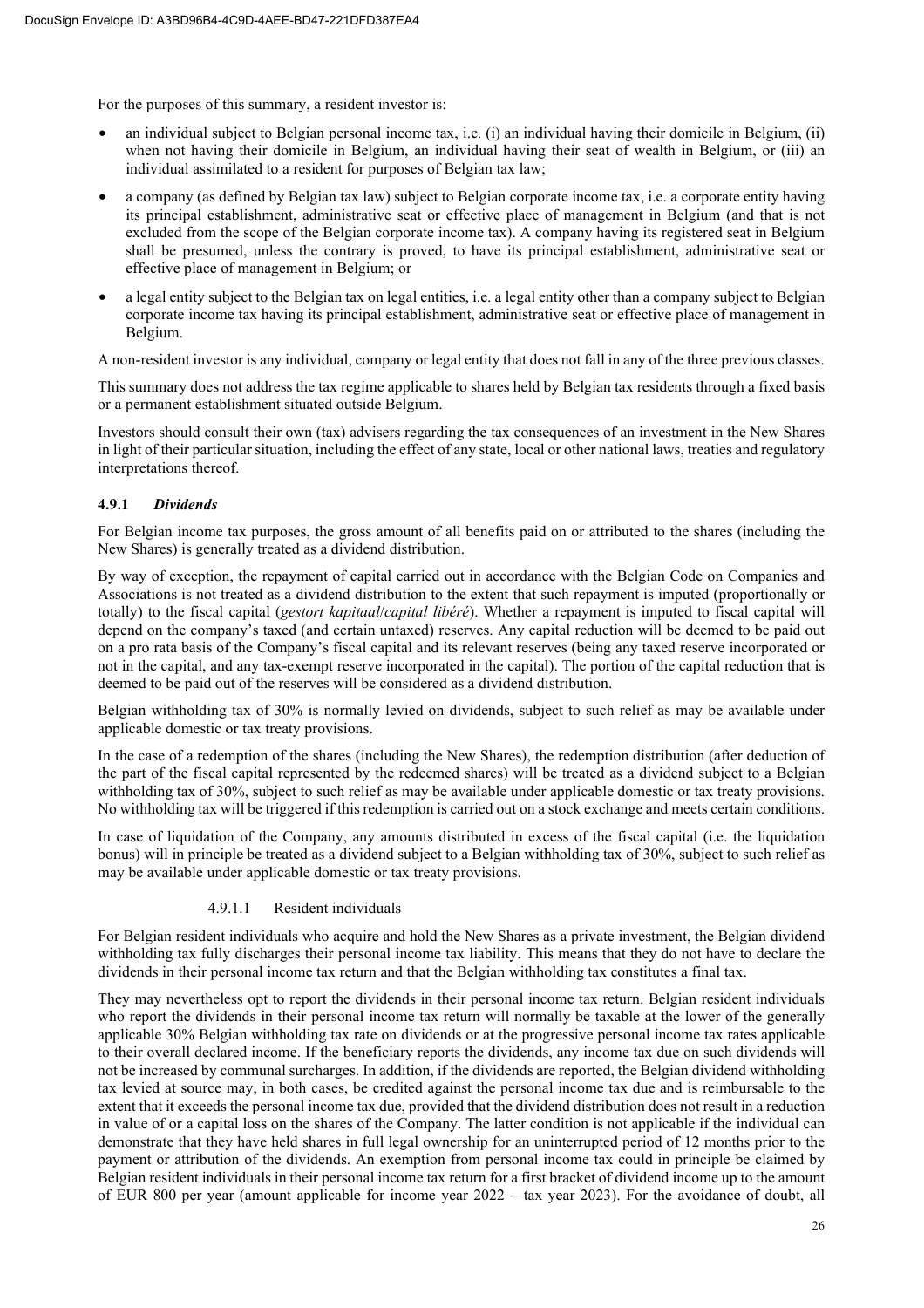reported dividends (not only dividends distributed on the New Shares) are taken into account to assess whether said maximum amount is reached (and hence not only the amount of dividends paid or attributed on the shares).

For resident individuals who acquire and hold the shares (including the New Shares) for professional purposes, the Belgian withholding tax does not fully discharge their income tax liability. Dividends received must be declared by the investor as a professional income and will, in such a case, be taxable at the investor's progressive (per bracket) personal income tax rates (from 25% up to 50%, depending on the bracket, plus local surcharges). The Belgian withholding tax levied at source may be credited against the personal income tax due and is reimbursable to the extent that it exceeds the income tax due, subject to two conditions: (i) the investor must have held full legal ownership of the Company's shares at the time of payment or attribution of the dividends and (ii) the dividend distribution may not result in a reduction in value of, or a capital loss on, the Company's shares. The latter condition is not applicable if the investor demonstrates that they have held full legal ownership of the Company's shares during an uninterrupted period of 12 months prior to the payment or attribution of the dividends.

#### 4.9.1.2 Resident companies

#### *Corporate income tax*

For Belgian resident companies, the dividend withholding tax does not fully discharge the corporate income tax liability. For resident companies, the gross dividend income (including the Belgian withholding tax levied) must be declared in the corporate income tax return and will generally be taxable at the ordinary corporate income tax rate of 25% (the ordinaty rate of 25% is applicable since tax year 2021 in relation to a taxable period starting at the earliest on January 1, 2020). Subject to certain conditions, a reduced corporate income tax rate of 20% (the reduced rate of 20% is applicable since tax year 2021 in relation to a taxable period starting at the earliest on January 1, 2020) applies for small companies and Medium Sized Enterprises (as defined by Article 1:24, §1 to §6 of the Belgian Code on Companies and Associations) on the first bracket of EUR 100,000 taxable profits.

Belgian resident companies can generally (subject to certain limitations) deduct 100% of the gross dividend received from their taxable income (the "**Dividend Received Deduction**"), provided that at the time of a dividend payment or attribution: (i) the Belgian resident company holds shares representing at least 10% of the share capital of the Company or a participation in the Company with an acquisition value of at least EUR 2,500,000 (it being understood that only one out of the two tests must be satisfied); (ii) the shares of the Company have been or will be held in full ownership for an uninterrupted period of at least one year immediately prior to the payment or attribution of the dividend; and (iii) the conditions relating to the taxation of the underlying distributed income ("subject-to-tax" condition), as described in Article 203 of the Belgian Income Tax Code (the "**Article 203 BITC Taxation Condition**") are met (together, the "**Conditions for the application of the Dividend Received Deduction regime**").

Conditions (i) and (ii) above are, in principle, not applicable for dividend received by an "investment company" within the meaning of art. 2, §1, 5°, f) of the Belgian Income Tax Code 1992 ("**BITC**"). The Conditions for the application of the Dividend Received Deduction regime depend on a factual analysis and for this reason the availability of this regime should be verified upon each dividend distribution.

Any Belgian dividend withholding tax levied at source may, in principle, be credited against the corporate income tax due and is reimbursable to the extent that it exceeds the investor's corporate income tax due, subject to two conditions: (i) the investor must have held the full legal ownership of the shares on the day the beneficial owner of the dividend is identified, and (ii) the dividend distribution may not result in a reduction in value of, or a capital loss on, the Company's shares. The latter condition is not applicable (A) if the investor demonstrates that it has held the Company's shares in full legal ownership during an uninterrupted period of 12 months prior to the payment or attribution of the dividends or (B) if, during that period, the Company's shares never belonged to a taxpayer other than a resident company or a non-resident company that held the Company's shares in an uninterrupted manner through a permanent establishment in Belgium.

#### *Withholding tax*

Dividends distributed to a resident company will be exempt from Belgian withholding tax provided that the Belgian resident company holds, upon payment or attribution of the dividends, at least 10% of the Company's share capital and such minimum participation is held or will be held during an uninterrupted period of at least one year.

In order to benefit from this exemption, the investor must provide the Company or its paying agent at the latest upon the attribution or payment of the dividend with an *ad hoc* tax certificate confirming its qualifying status and the fact that it meets the two required conditions. If the investor holds a minimum participation for less than one year, at the time the dividends are paid on or attributed, the Company will levy the withholding tax but will not transfer it to the Belgian Treasury provided that the investor certifies its qualifying status, the date from which it has held such minimum participation, its commitment to hold the minimum participation for an uninterrupted period of at least one year and its commitment to immediately notify to the Company or its paying agent a reduction of its shareholding below such threshold prior to the end of the one-year holding period. Upon satisfying the one-year shareholding requirement, the levied dividend withholding tax which was temporarily withheld will be passed on to the investor.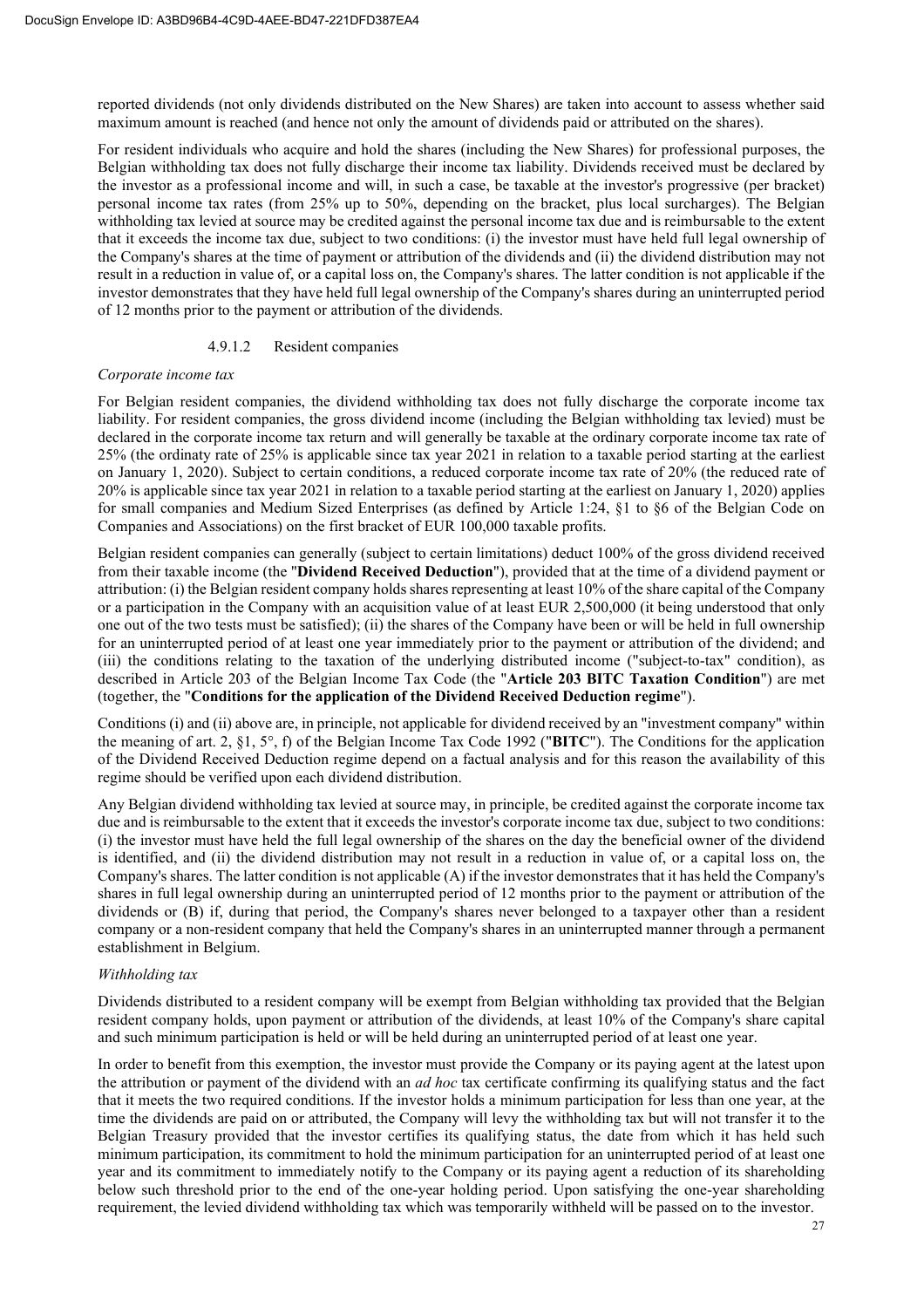The above described Dividend Received Deduction and withholding tax exemption will not be applicable to dividends which are connected to an arrangement or a series of arrangements (*rechtshandeling of geheel van rechtshandelingen*/*acte juridique ou un ensemble d'actes juridiques*) for which the Belgian tax administration, taking into account all relevant facts and circumstances, has proven, unless evidence to the contrary, that this arrangement or this series of arrangements is not genuine (*kunstmatig*/*non authentique*) and has been put in place for the main purpose or one of the main purposes of obtaining the dividend received deduction, the above dividend withholding tax exemption or one of the advantages of the EU Parent-Subsidiary Directive of November 30, 2011 (2011/96/EU) ("**Parent-Subsidiary Directive**") in another EU Member State. An arrangement or a series of arrangements is regarded as not genuine to the extent that they are not put into place for valid commercial reasons which reflect economic reality.

#### 4.9.1.3 Organisations for Financing Pensions

For organisations for financing of pensions ("**OFPs**"), i.e. Belgian pension funds incorporated under the form of an OFP (*organisme voor de financiering van pensioenen/organismes de financement de pensions*) within the meaning of Article 8 of the Belgian Law of 27 October 2006, dividend income is generally tax exempt. Subject to certain limitations, any Belgian withholding tax levied at source may be credited against the final income tax due and is reimbursable to the extent that it exceeds the investor's income tax due.

Belgian (or foreign) OFPs not holding the shares – which give rise to dividends – for an uninterrupted period of 60 days in full ownership amounts to a rebuttable presumption that the arrangement or series of arrangements (*rechtshandeling of geheel van rechtshandelingen*/*acte juridique ou un ensemble d'actes juridiques*) which are connected to the dividend distributions, are not genuine (*kunstmatig*/*non authentique*). The withholding tax exemption will in such case not apply and/or any Belgian dividend withholding tax levied at source on the dividends will in such case not be credited against the corporate income tax, unless counterproof is provided by the OFP that the arrangement or series of arrangements are genuine.

#### 4.9.1.4 Resident legal entities

For resident legal entities subject to the Belgian income tax on legal entities, the Belgian withholding tax levied at source generally constitutes their final tax liability.

#### 4.9.1.5 Non-residents

#### *Belgian dividend withholding tax for non-resident*

For non-resident individuals, corporations or other legal entities the withholding tax levied at source will be the only tax on dividends in Belgium, unless the non-resident holds Company's shares in connection with a business conducted in Belgium through a fixed base in Belgium or a permanent establishment in Belgium.

If the Company's shares are acquired or held by a non-resident in connection with a business conducted in Belgium through a fixed base in Belgium or a permanent establishment in Belgium, the investor must report any dividends received in its Belgian income tax return and the dividends will be taxable at the applicable non-resident individual or corporate income tax rate, as appropriate. Withholding tax levied at source may then be credited against non-resident individual or corporate income tax and is reimbursable to the extent that it exceeds the income tax due, subject to two conditions: (i) the investor must have held full legal ownership of the shares on the day the beneficial owner of the dividend is identified and (ii) the dividend distribution may not result in a reduction in value of, or a capital loss on, the Company's shares. The latter condition is not applicable if (i) the non-resident individual or the non-resident company demonstrates that the Company's shares were held in full legal ownership for an uninterrupted period of 12 months prior to the payment or attribution of the dividends or (ii) with regard to non-resident companies only, if, during the said period, the Company's shares have not belonged to a taxpayer other than a resident company or a nonresident company that held the Company's shares in an uninterrupted manner through a permanent establishment in Belgium.

Non-resident companies whose Company's shares are invested in a permanent establishment may deduct up to 100% of the gross dividends included in their taxable profits if, at the date dividends are paid or attributed, the Conditions for the application of the Dividend Received Deduction regime are met (see above section 4.9.1.2 "Resident companies"). Application of the Dividend Received Deduction regime depends, however, on a factual analysis to be made upon each distribution and its availability should be verified upon each distribution.

#### *Belgian dividend withholding tax relief for non-residents*

Dividends distributed to non-resident companies established in a Member State of the EU or in a country with which Belgium has concluded a double tax treaty that includes a qualifying exchange of information clause and qualifying as a parent company in the meaning of Parent-Subsidiary Directive, will, under certain conditions, be exempt from Belgian withholding tax provided that Company's shares held by the non-resident company, upon payment or attribution of the dividends, amount to at least 10% of the Company's share capital and such minimum participation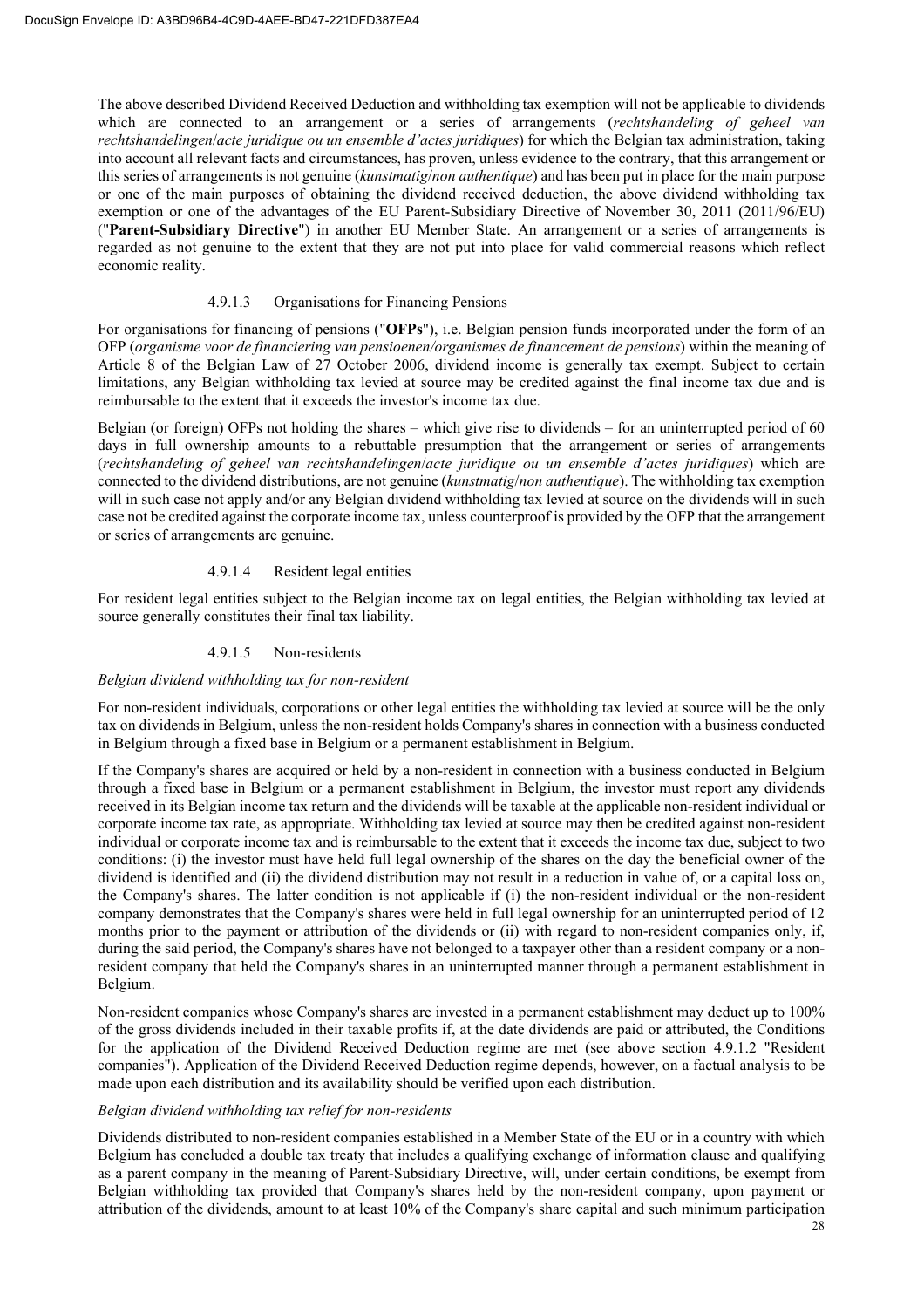is held or will be held during an uninterrupted period of at least one year. A company qualifies as a parent company provided that (i) for companies established in a Member State of the EU, it has a legal form as listed in the annex to the Parent-Subsidiary Directive, or, for companies established in a country with which Belgium has concluded a qualifying double tax treaty it has a legal form similar to the ones listed in such annex, (ii) it is considered to be a tax resident according to the tax laws of the country where it is established and the double tax treaties concluded between such country and third countries, and (iii) it is subject to corporate income tax or a similar tax without benefiting from a tax regime that derogates from the ordinary tax regime.

In order to benefit from this exemption, the non-resident company must provide the Company or its paying agent with an *ad hoc* tax certificate confirming its qualifying status and the fact that it meets the three abovementioned conditions. If the investor holds a minimum participation for less than one year, at the time the dividends are paid on or attributed to the Company's shares, the Company or the paying agent will levy the withholding tax but will not transfer it to the Belgian Treasury provided that the investor certifies its qualifying status, the date from which the investor has held such minimum participation, its commitment to hold the minimum participation for an uninterrupted period of at least one year and its commitment to immediately notify the Company of a reduction of its shareholding below such threshold prior to the end of the one-year holding period. Upon satisfying the one-year shareholding requirement, the levied dividend withholding tax, which was temporarily withheld, will be passed on to the non-resident company.

The withholding tax exemption will not be applicable to dividends which are connected to an arrangement or a series of arrangements (*rechtshandeling of geheel van rechtshandelingen*/*acte juridique ou un ensemble d'actes juridiques*) for which the Belgian tax administration, taking into account all relevant facts and circumstances, has proven, unless evidence to the contrary, that this arrangement or this series of arrangements is not genuine (*kunstmatig*/*non authentique*) and has been put in place for the main purpose or one of the main purposes of obtaining the dividend received deduction, the above dividend withholding tax exemption or one of the advantages of the Parent-Subsidiary Directive in another EU Member State. An arrangement or a series of arrangements are regarded as not genuine to the extent that they are not put into place for valid commercial reasons which reflect economic reality.

Dividends distributed by a Belgian company to non-resident companies on a share participation of less than 10% will under certain conditions be subject to an exemption from withholding tax, provided that the non-resident companies (i) are either established in another Member State of the EEA or in a country with which Belgium has concluded a double tax treaty, where that treaty, or any other treaty concluded between Belgium and that jurisdiction, includes a qualifying exchange of information clause; (ii) have a legal form as listed in Annex I, Part A to the Parent-Subsidiary Directive as amended from time to time, or a legal form similar to the legal forms listed in the aforementioned annex and which is governed by the laws of another Member State of the EEA or a similar legal form in a country with which Belgium has concluded a double tax treaty; (iii) hold a share participation in the Belgian dividend distributing company, upon payment or attribution of the dividends, of less than 10% of the issuer's share capital but with an acquisition value of at least EUR 2,500,000; (iv) hold or will hold the shares which give rise to the dividends in full legal ownership during an uninterrupted period of at least one year; and (v) are subject to the corporate income tax or a tax regime similar to the corporate income tax without benefiting from a tax regime which deviates from the ordinary regime. The exemption from withholding tax is only applied to the extent that the Belgian withholding tax, which would be applicable absent the exemption, could not be credited nor reimbursed at the level of the qualifying, dividend receiving, company. The non-resident company must provide the issuer or its paying agent with an *ad hoc* tax certificate confirming, in addition to its full name, legal form, address and fiscal identification number (if applicable), its qualifying status and the fact that it meets the required conditions mentioned under (i) to  $(v)$  above, and indicating to which extent the withholding tax, which would be applicable absent the exemption, is in principle creditable or reimbursable on the basis of the law as applicable on 31 December of the year preceding the year during which the dividend is paid or attributed.

Under Belgian tax law, withholding tax is also not due on dividends paid to a non-resident pension fund which satisfies the following conditions: (i) to be a legal entity with fiscal residence outside of Belgium and without a Belgian establishment, (ii) whose corporate purpose consists solely in managing and investing funds collected in order to serve legal or complementary pension schemes, (iii) whose activity is limited to the investment of funds collected in the exercise of its statutory mission, without any profit making aim, (iv) which is exempt from income tax in its country of residence, and (v) provided that it is not contractually obligated to remit or transfer the dividends received to any ultimate beneficiary of such dividends for whom it would manage the shares, nor obligated to pay a manufactured dividend with respect to the shares under a securities borrowing transaction. The exemption will only apply if the nonresident pension fund provides an *ad hoc* tax certificate confirming that it is the full legal owner or usufruct holder of the Company's shares and that the above conditions are satisfied.

A pension fund not holding the shares – which give rise to dividends – for an uninterrupted period of 60 days in full ownership amounts to a rebuttable presumption that the arrangement or series of arrangements (*rechtshandeling of geheel van rechtshandelingen*/*acte juridique ou un ensemble d'actes juridiques*) which are connected to the dividend distributions, are not genuine (*kunstmatig*/*non authentique*). The withholding tax exemption will in such case be rejected, unless counterproof is provided by the OFP that the arrangement or series of arrangements are genuine.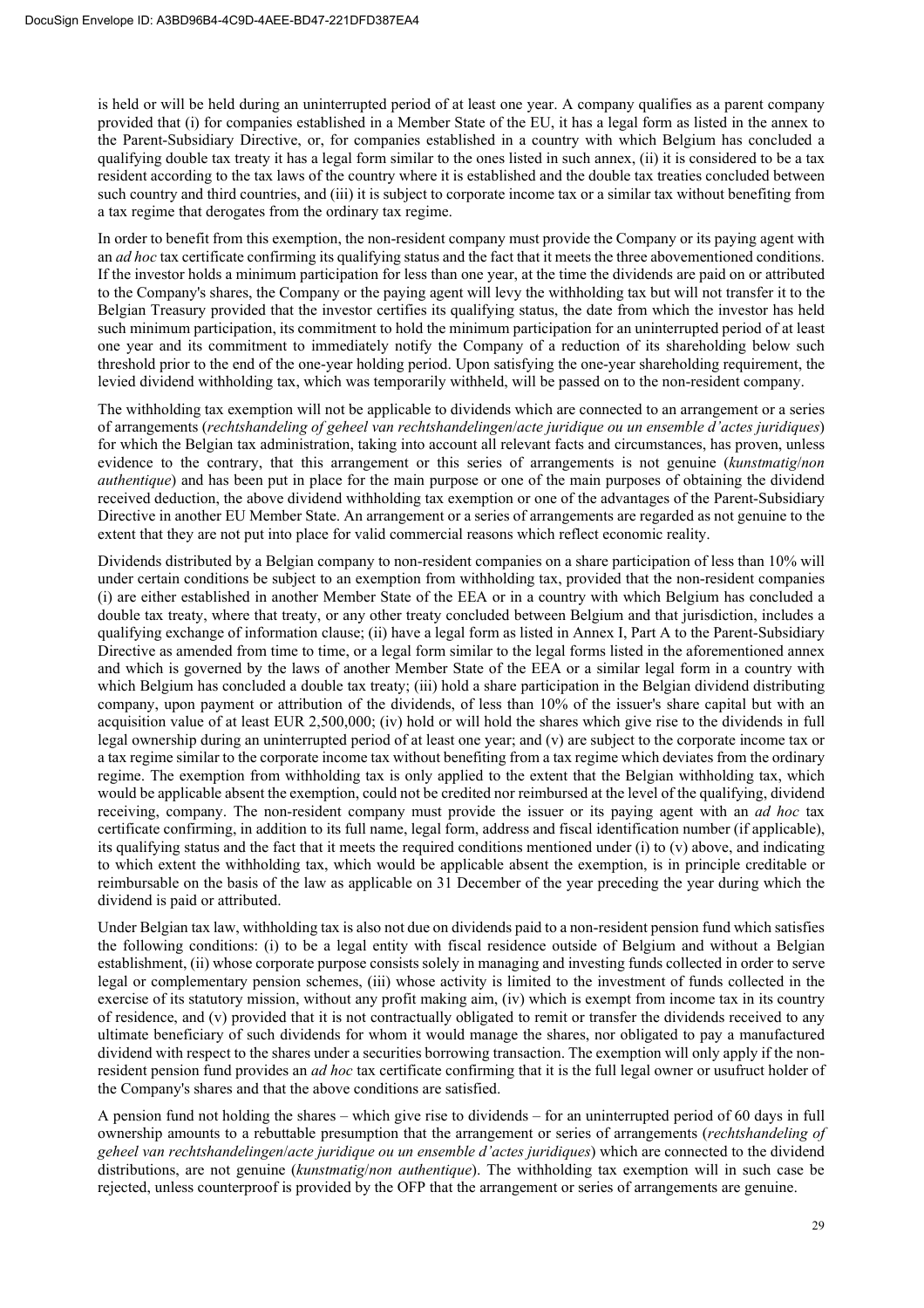If there is no exemption or reduced rate available under Belgian domestic law, the Belgian withholding tax can potentially be reduced for non-resident investors pursuant to the bilateral tax treaty concluded between Belgium and the state of residence of the investor. Belgium has concluded tax treaties with over 95 countries, reducing the dividend withholding tax rate to 20%, 15%, 10%, 5% or 0% for residents of such countries, subject to conditions relating, amongst others, to the size of the shareholding and certain identification formalities. Such reduction may be obtained either directly at source or through a refund of taxes withheld in excess of the applicable tax treaty rate.

Prospective investors should consult their own (tax) adviser as to whether they qualify for a reduction of, or exemption from, Belgian withholding tax upon payment or attribution of dividends, and as to the procedural requirements for obtaining such a reduction or exemption.

Dividends paid or attributed to Belgian non-resident individuals who do not use the shares (including the New Shares) in the exercise of a professional activity, may be exempt from Belgian non-resident individual income tax up to the amount of EUR 800 (amount applicable for income year 2022 – tax year 2023) per year. Consequently, if Belgian withholding tax has been levied on dividends paid or attributed to the shares, such Belgian non-resident individual may request in his or her Belgian non-resident income tax return that any Belgian withholding tax levied on dividends up to the amount of EUR 800 (amount applicable for income year 2022 – tax year 2023) per year be credited and, as the case may be, reimbursed. However, if no such Belgian income tax return has to be filed by the Belgian non-resident individual, any Belgian withholding tax levied on such an amount could in principle be reclaimed by filing a request thereto addressed to the tax authority. Such a request has to be made at the latest on December 31 of the calendar year following the calendar year in which the relevant dividend(s) have been received, together with an affidavit confirming the non-resident individual status and certain other formalities.

#### **4.9.2** *Capital gains and losses*

#### 4.9.2.1 Resident individuals

For resident individuals acquiring and holding the Company's shares (including the New Shares) as a private investment, capital gains realised upon the transfer of the shares are generally not subject to Belgian income tax and capital losses are, however, not tax deductible.

However, resident individuals may be subject to a 33% income tax (to be increased with local surcharges) if the capital gain on the shares is deemed to be speculative or realised outside the scope of the normal management of their private estate. Moreover, capital gains realised by Belgian resident individuals on the disposal of the Company's shares for consideration, outside the exercise of a professional activity, to a legal person that has its principal establishment, or place of management outside the European Economic Area, are in principle taxable at a rate of 16.5% (plus local surcharges) if, at any time during the five years preceding the sale, the Belgian resident individual has owned directly or indirectly, alone or with their spouse or with certain relatives, a substantial shareholding in the Company (*i.e.*, a shareholding of more than 25% in the Company). Capital losses are, however, not tax deductible.

For resident individuals holding the Company's shares (including the New Shares) for professional purposes, capital gains realised upon transfer of shares shall be taxable at the normal progressive personal income tax rates (which are currently in the range of 25% to 50%, plus local surcharges), except for Company's shares held for more than five years, which are taxable at a separate rate of 10% (capital gains realised in the framework of the cessation of activities under certain circumstances) or at a separate rate of 16.5% (other circumstances), plus local surcharges. Capital losses on the Company's shares incurred by resident individuals holding the shares for professional purposes are in principle tax deductible.

Capital gains realised by resident individuals upon redemption of the Company's shares or upon liquidation of the Company will in principle be taxed as dividend income (see above).

#### 4.9.2.2 Resident companies

Belgian resident companies are not subject to Belgian corporate income tax on gains realised upon the disposal of Company's shares (including the New Shares) provided that all the Conditions for the application of the Dividend Received Deduction regime are met: (i) the Article 203 ITC "subject-to-tax" Condition is satisfied, (ii) the shares have been held in full legal ownership for an uninterrupted period of at least one year and (iii) it holds a participation of at least 10% in the capital of the company or at least EUR 2,500,000 of investment value in capital.

If one or more of the Conditions for the application of the Dividend Received Deduction regime are not met, the capital gains realised upon the disposal of shares in the Company will be taxable at the ordinary corporate income tax rate of 25% (since tax year 2021 in relation to a taxable period starting at the earliest on January 1, 2020). The ordinary corporate income tax rate can be further reduced to 20% on the first bracket of EUR 100,000 of yearly taxable profits for small companies and Medium Sized Enterprises if conditions are met (see above).

Capital gains realized by Belgian resident companies upon the redemption of Shares by the Company or upon the liquidation of the Company will, in principle, be subject to the same taxation regime as dividends (see above).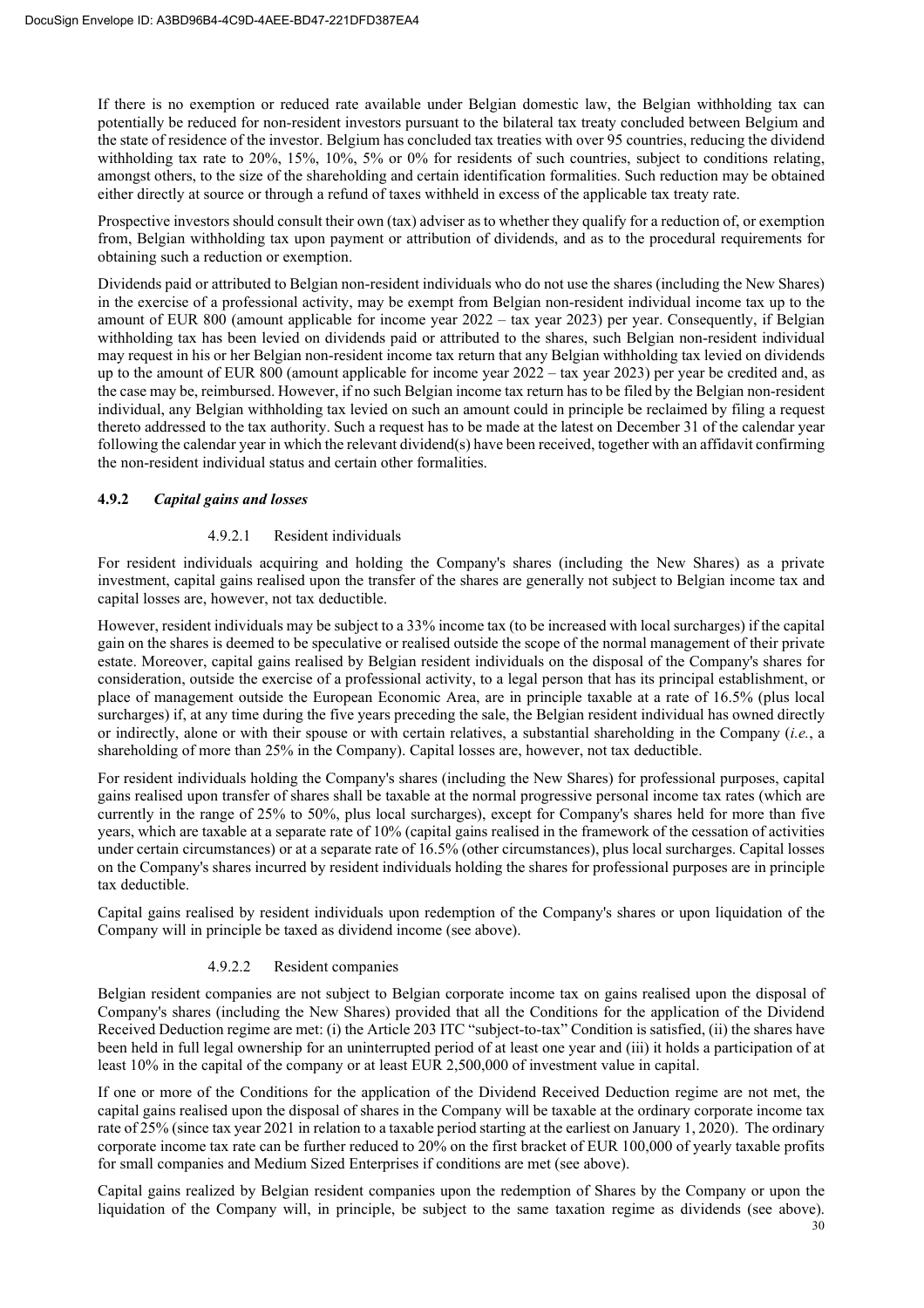However, the income received by Belgian resident companies upon a redemption of shares in accordance with the Belgian Company Code could be treated as a capital gain on shares (taxed in accordance with the rules described above) if certain conditions are fulfilled.

Capital losses on Company's shares incurred by resident companies (both non-SMEs and SMEs) are, as a general rule, not tax deductible.

If the Company's shares form part of the trading portfolio (*handelsportefeuille/portefeuille commercial*) of companies that are subject to the Royal Decree of 23 September 1992 on the annual accounts of credit institutions, investment firms and management companies of collective investment institutions (*jaarrekening van de kredietinstellingen, de beleggingsonderneming en de beheervennootschappen van instellingen van collectieve belegging*/*comptes annuels des établissements de crédit, des entreprises d'investissement et des sociétés de gestion d'organismes de placement collectif*), the capital gains realised upon the disposal of shares will be subject to corporate income tax, and capital losses will be tax deductible. Internal transfers to and from the trading portfolio are assimilated to a realisation.

# 4.9.2.3 Organisation for Financing Pensions

OFPs are, in principle, not subject to Belgian corporate income tax on the capital gains realised upon the disposal of the Company's shares, and capital losses are not tax deductible.

However, in general, capital gains realised by Belgian resident OFPs upon redemption of the shares orupon liquidation of the Company will, in principle, be subject to the same taxation regime as dividends (see above).

# 4.9.2.4 Other resident legal entities

Capital gains realised upon transfer of the Company's shares (including the New Shares) by resident legal entities subject to the legal entities income tax are generally not subject to income tax, safe in case of a sale of Company's shares which are directly or indirectly part of a stake representing more than 25% of the share capital in the Company which may, under certain conditions, give rise to a 16.5% tax (plus surcharges). Capital losses on the Company's shares incurred by Belgian resident legal entities are not tax deductible.

Capital gains realised by Belgian resident legal entities upon the redemption of the Company's shares or upon the liquidation of the Company will in principle be taxed as dividends (see above).

# 4.9.2.5 Non-residents

# *Non-resident individuals*

Capital gains realised on the Company's shares by a non-resident individual that has not acquired the shares in connection with a business conducted in Belgium through a fixed base in Belgium are in principle not subject to taxation, unless the capital gains are earned or received in Belgium and:

- deemed to be speculative or realised outside the scope of the normal management of the individual's private estate (as defined in articles 90,  $1^{\circ}$  and 9° of the BITC), in which case (i) capital gains taxable under article 90,  $1^{\circ}$  and article 228, §2, 9°, a) of the BITC will be subject to a final Belgian professional withholding tax of 30.28% (to the extent that article 248 of the BITC is applicable) and (ii) capital gains taxable under article 90, 9° and article 228,  $\S2$ ,  $9^{\circ}$ , h) of the BITC need to be declared in a Belgian non-resident income tax return and will be subject to tax at a rate of 35.31% (i.e. 33% plus local surcharges of 7%); or
- originate from the disposal of (part of) a substantial participation in the Company (being a participation representing more than 25% of the Company's share capital at any time during the last five years prior to the disposal – see Section 4.9.1.2 "Resident companies" above), in which case the capital gains will be subject to tax at a rate of 17.66% (i.e., 16.5% plus local surcharges of currently 7%) and will need to be declared in a Belgian non-resident income tax return.

However, Belgium has concluded tax treaties with more than 95 countries which generally provide for a full exemption from Belgian capital gains taxation on such gains realised by residents of those countries. Capital losses are generally not tax deductible.

Capital gains will be taxable at the ordinary progressive income tax rates and capital losses will be tax deductible, if those gains or losses are realised on Company's shares by a non-resident individual that holds the Company's shares in connection with a business conducted in Belgium through a fixed base in Belgium.

Capital gains realised by Belgian non-resident individuals upon the redemption of Company's shares or upon the liquidation of the Company will generally be taxable as a dividend (see above).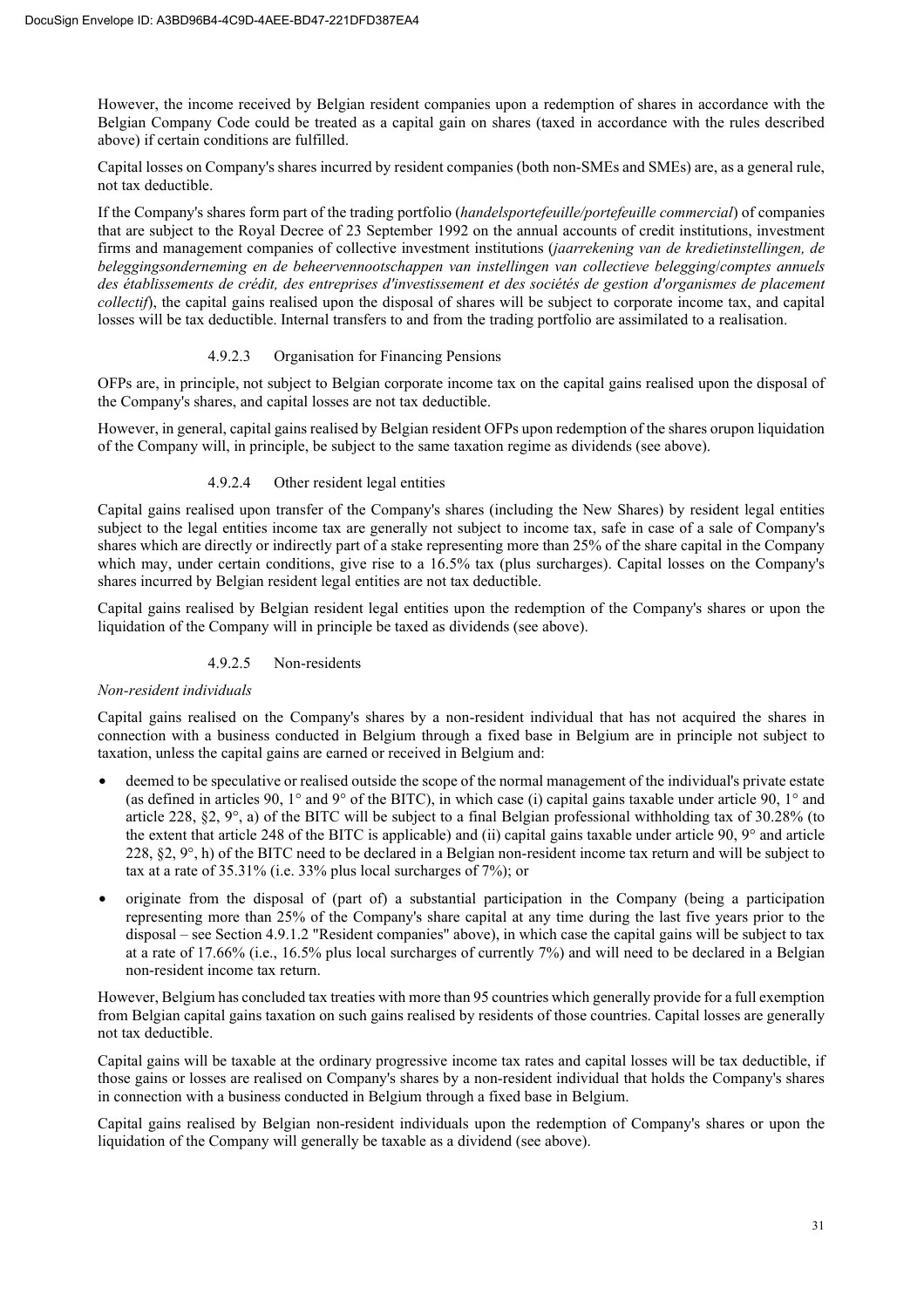#### *Non-resident companies*

Non-resident companies that have not acquired the Company's shares in connection with a business conducted in Belgium through a Belgian establishment are generally not subject to taxation in Belgium on capital gains on those shares.

Non-resident companies that hold the shares in connection with a business conducted in Belgium through a Belgian establishment will generally be taxable in the same way as resident companies (see Section 4.9.1.2 "Resident companies" above).

Capital gains realised by non-resident companies upon redemption of the shares or upon liquidation of the Company will in principle be taxed as dividend income (see above).

#### **4.9.3** *Tax on stock exchange transactions*

Upon the issue of the New Shares (primary market), no tax on stock exchange transactions is due.

The purchase and sale or any other acquisition or transfer for consideration of existing Company's shares (secondary market transactions) in Belgium through a professional intermediary is subject to the tax on stock exchange transactions (*taks op de beursverrichtingen*/*taxe sur les opérations de bourse*) currently at a rate of 0.35%, capped at EUR 1,600 per taxable transaction. A separate tax is due from each party to the transaction, both collected by the professional intermediary.

Following the Law of December 25, 2016, the scope of application of the tax on the stock exchange transactions has been extended as of January 1, 2017 to secondary market transactions of which the order is, directly or indirectly, made to a professional intermediary established outside of Belgium by (i) a private individual with habitual residence in Belgium or (ii) a legal entity for the account of its seat or establishment in Belgium (both referred to as a "**Belgian Investor**"). In such a scenario, the tax on the stock exchange transactions is due by the Belgian Investor, unless the Belgian Investor can demonstrate that the tax on the stock exchange transactions due has already been paid by the professional intermediary established outside of Belgium. In the latter case, the foreign professional intermediary also has to provide each client (which gives such intermediary an order) with a qualifying order statement (*bordereau/borderel*), at the latest on the business day after the day the transaction concerned was realized. Alternatively, professional intermediaries established outside of Belgium could appoint a stock exchange tax representative in Belgium, subject to certain conditions and formalities ("**Stock Exchange Tax Representative**"). Such Stock Exchange Tax Representative will then be liable towards the Belgian Treasury for the tax on stock exchange transactions due and for complying with reporting obligations and the obligations relating to the order statement in that respect. If such a Stock Exchange Tax Representative would have paid the tax on stock exchange transactions due, the Belgian Investor will, as per the above, no longer be the debtor of the tax on stock exchange transactions.

No tax on stock exchange transactions is due on transactions entered into by the following parties, provided they are acting for their own account:

- professional intermediaries described in Articles 2, 9° and 10° of the Belgian Law of 2 August 2002 on the supervision of the financial sector and financial services;
- insurance companies described in Article 2, §1 of the Belgian Act of 9 July 1975 on the supervision of insurance companies;
- pension institutions described in Article 2, 1° of the Belgian Act of 27 October 2006 on the supervision of pension institutions;
- collective investment undertakings;
- regulated real estate companies; and
- non-residents (provided that they deliver a certificate to the professional intermediary in Belgium confirming their non-resident status).

The EU Commission adopted on 14 February 2013 the Draft Directive on an Financial Transaction Tax ("FTT").. The Draft Directive currently stipulates that once the FTT enters into force, the Participating Member States shall not maintain or introduce taxes on financial transactions other than the FTT (or VAT as provided in the Council Directive 2006/112/EC of 28 November 2006 on the common system of value added tax). For Belgium, the tax on stock exchange transactions should thus be abolished once the FTT enters into force. The Draft Directive on an FTT is still subject to negotiation between the Participating Member States and therefore may be changed at any time.

Investors should consult their own professional (tax) adviser as to the specific implications of this Tax on stock exchange transactions for their tax situation.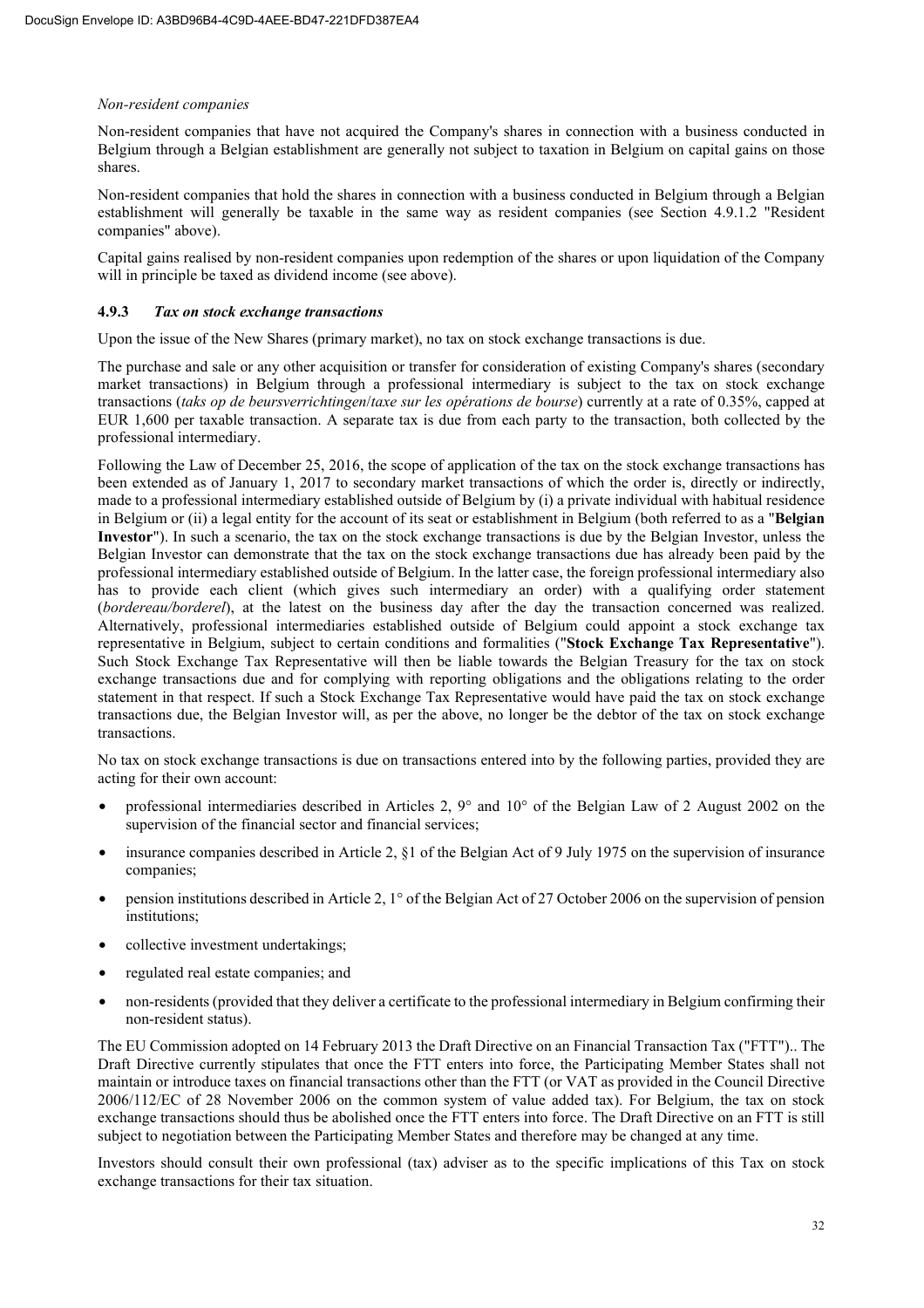# **4.9.4** *(New) Tax on Securities Accounts*

The 'Law introducing an annual tax on security accounts' was published in the Belgian Official Gazette on 25 February 2021. The Tax on Securities Accounts ("TSA") entered into force on 26 February 2021 (with exception of the antiabuse provisions provided by the law and which entered into force on 30 October 2020).

The TSA is an annual subscription tax of 0.15% applicable to taxable financial instruments held in a securities account with an average value of minimum EUR 1,000,000 during the reference period. All financial instruments held in a securities account do fall into the scope of the TSA (including financial instruments such as the New Shares).

The TSA is levied on the securities account itself and not on the holder of the securities account. The TSA will be due only when the average value of the financial instruments held in the securities account amounts to more than EUR 1,000,000 during the reference period.

In principle, the reference period of 12 following months starts on 1 October and ends on 30 September of the following year (the reference period can be shorter in certain circumstances). To calculate the average value, 'snapshots' of the account will be taken every three months and the threshold will hence be assessed on the average value of the financial instruments in the securities account at four reference points within the reference period (i.e., on 31 December, 31 March, 30 June and 30 September). For the first reference period (2021), these 'snapshots' will take place on 31 March 2021, 30 June 2021 and 30 September 2021. The second reference period begins on 1 October 2021.

The TSA is applicable to securities accounts held both in Belgium and abroad by Belgian residents. The TSA is not limited to natural persons (subject to personal income tax) residing in Belgium, but also applies to companies (subject to corportate income tax) and to legal entities (subject to the tax for legal entities) that are established in Belgium. The TSA is also applicable to securities accounts held by non-Belgian residents (both natural persons and legal persons subject to non-resident income taxes) when the securities account is held in Belgium, subject to such relief as may beavailable under the applicable tax treaty provisions. Certain companies are exempted from the TSA for security accounts held exclusively for their own account. These are 'financial entities' such as banks, listed companies, asset managers, funds and insurers.

For securities accounts held at a Belgian intermediary (e.g. a Belgian Bank), this Belgian intermediary has to withhold the due TSA and must submit the TSA return. In all other circumstances, the account holder must submit the TSA return and pay the due TSA. Foreign intermediaries will have the possibility to have a responsible representative recognized in Belgium who can submit the TSA return and pay the TSA due. Non-compliance with the TSA obligations is sanctioned with a fine of 10% to 200% of the TSA due. Interest for late payment are due when the TSA is paid late.

Investors should consult their own professional (tax) adviser as to the specific implications of this TSA on their tax situation.

# **4.9.5** *Common reporting standard*

Following recent international developments, the exchange of information will be governed by the Common Reporting Standard ("**CRS**"). More than 90 jurisdictions have signed the multilateral competent authority agreement ("**MCAA**"), which is a multilateral framework agreement to automatically exchange financial and personal information, with the subsequent bilateral exchanges coming into effect between those signatories that file the subsequent notifications.

More than 50 jurisdictions, including Belgium, have committed to a specific and ambitious timetable leading to the first automatic information exchanges in 2017, relating to income year 2016.

Under CRS, financial institutions resident in a CRS country will be required to report, according to a due diligence standard, financial information with respect to reportable accounts, which includes interest, dividends, account balance or value, income from certain insurance products, sales proceeds from financial assets and other income generated with respect to assets held in the account or payments made with respect to the account. Reportable accounts include accounts held by individuals and entities (which includes trusts and foundations) with fiscal residence in another CRS country. The standard includes a requirement to look through passive entities to report on the relevant controlling persons.

On December 9, 2014, EU Member States adopted Directive 2014/107/EU on administrative cooperation in direct taxation ("**DAC2**"), which provides for mandatory automatic exchange of financial information as foreseen in CRS. DAC2 amends the previous Directive on administrative cooperation in direct taxation, Directive 2011/16/EU.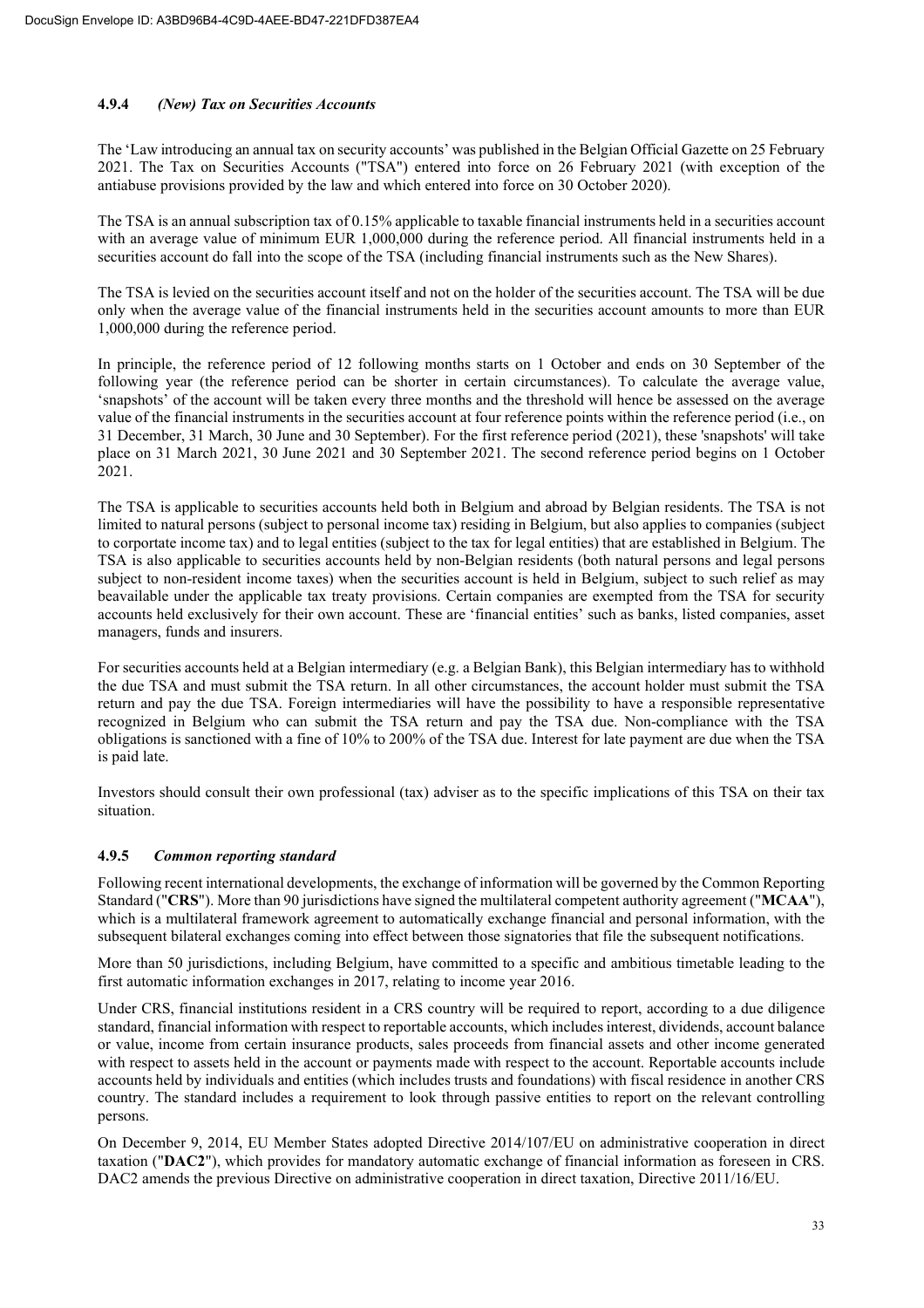The mandatory automatic exchange of financial information by EU Member States as foreseen in DAC2 had to become effective on September 30, 2017 at the latest, except with regard to Austria. The mandatory automatic exchange of financial information had to become effective in Austria on September 30, 2018 (at latest).

The Belgian government has implemented said Directive 2014/107/EU, respectively the Common Reporting Standard, per the Law of December 16, 2015 regarding the exchange of information on financial accounts by Belgian financial institutions and by the Belgian tax administration, in the context of an automatic exchange of information on an international level and for tax purposes.

As a result of the Law of December 16, 2015, the mandatory automatic exchange of information applies in Belgium (i) as of income year 2016 (first information exchange in 2017) towards the EU Member States (including Austria, irrespective the fact that the automatic exchange of information by Austria towards other EU Member States is only foreseen as of income year 2017), (ii) as of income year 2014 (first information exchange in 2016) towards the US and (iii), with respect to any other non-EU States that have signed the MCAA, as of the respective date (to be further) determined by Royal Decree.

Investors who are in any doubt as to their position should consult their professional (tax) advisers.

# **4.10 Taxation in France**

**Important Notice -** Prospective investors are warned that the tax legislation of the investor's jurisdiction or of Belgium (being the Issuer's country of incorporation) might have an impact on the income received from the New Shares. The following is a non-exhaustive summary of the principal French tax consequences for investors relating to the acquisition, the ownership and disposal of the New Shares. The Prospectus does not cover the tax aspects related to the acquisition, ownership, conversion or disposition of the Convertible Bonds. Prospective investors should consult their own (tax) advisers regarding the tax aspects related to the acquisition, ownership, conversion or disposition of the Convertible Bonds.

# **4.10.1** *Dividends*

4.10.1.1 Individuals who are fiscally domiciled in France, who hold the shares in their personal portfolio and who do not carry on a trading activity in conditions which are similar to those of a professional trading activity

# *Income tax*

Dividends received by individuals who are fiscally domiciled in France are taken into account for the computation of their taxable income. They are subject to personal income tax and, subject to certain conditions, to the exceptional tax on high income (*contribution exceptionnelle sur les hauts revenus*). For taxpayers who are married or have entered into a civil partnership (*PACS*) and who are filing a joint tax return, the exceptional tax on high income applies at a rate of 3% on fiscal income (*revenu fiscal de référence*) of the fiscal household between EUR 500,000 and EUR 1,000,000 and at a rate of 4% on fiscal income above EUR 1,000,000. For other taxpayers who are single, widowed, separated or divorced, the tax applies at a rate of 3% on fiscal income between EUR 250,000 and EUR 500,000 and at a rate of 4% on fiscal income above EUR 500,000.

Furthermore, dividends are generally subject to the 12.8% withholding tax set out under article 117 *quater* of the French *Code général des impôts* (the "**French Tax Code**") if paid by a paying agent located in France. The 12.8% withholding tax is applicable to the gross amount of the dividend paid and is deductible from their personal income tax liability in respect of the year in which the payment has been made. If the 12.8% withholding tax exceeds the amount of personal income tax due by the taxpayer, it may be reimbursed.

Persons belonging to a fiscal household with a fiscal income (*revenu fiscal de référence*) below EUR 75,000, for taxpayers filing a joint return and below EUR 50,000 for other taxpayers during the penultimate year preceding the payment of the dividends, can elect not to be subject to the 12.8% withholding tax. Furthermore, dividends paid on shares of the Company held in a personal equity plan (*plan d'épargne en action*") are exempt from the 12.8% withholding  $tax<sup>1</sup>$ .

When the paying agent is established outside France, the 12.8% withholding tax is only due by persons belonging to a fiscal household with a fiscal income above EUR 75,000, for taxpayers filing a joint return and above EUR 50,000 for other taxpayers during the penultimate year preceding the payment of the dividends. In this case, the dividend is reported and the 12.8% withholding tax is paid either by :

- the taxpayer himself; or
- the person who ensures the payment of the income when that person:

 $1$  Although, since the Finance Act for 2019, early withdrawals from a PEA are subject to the 12.8% flat tax.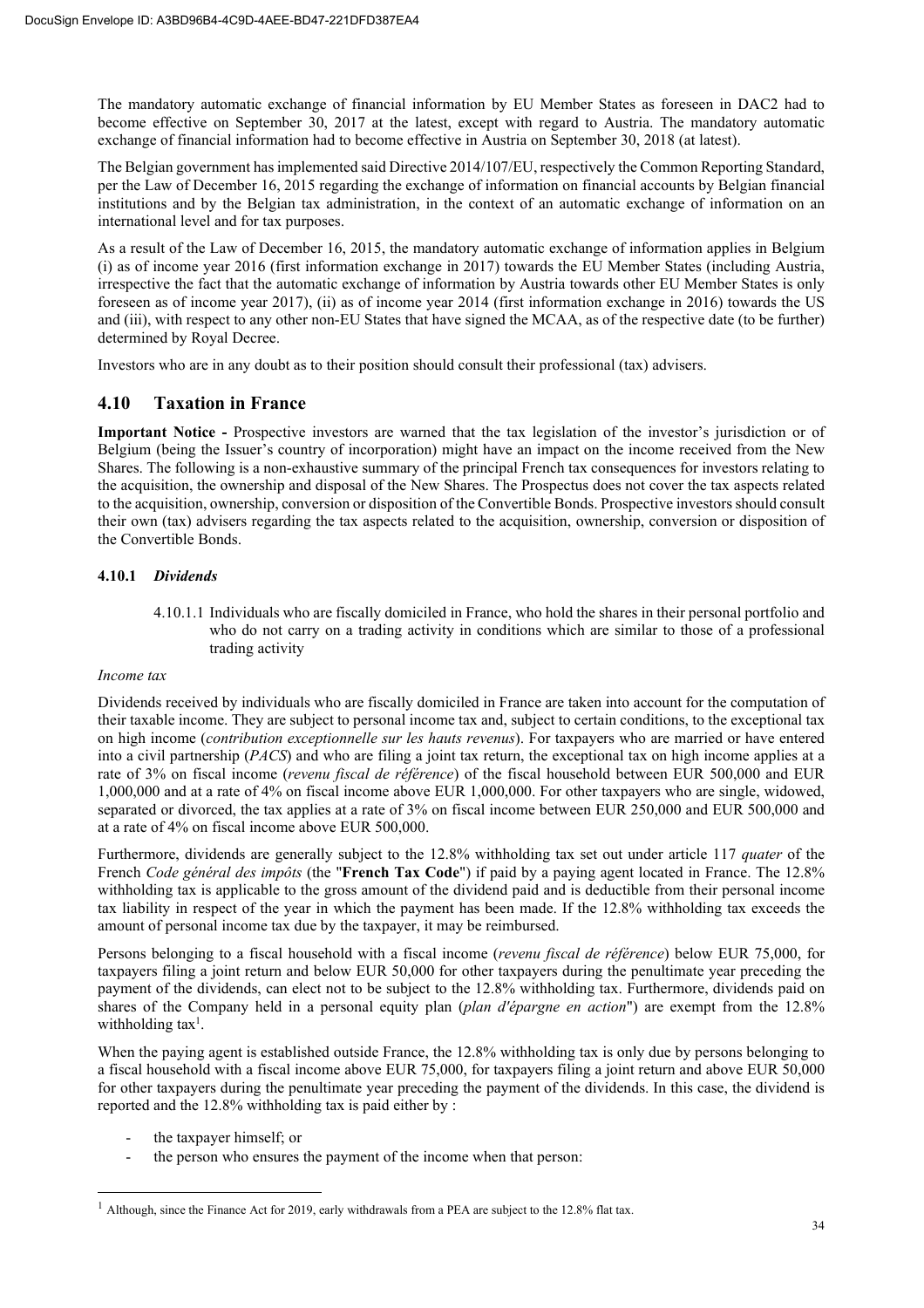- o is established in a Member State of the European Union or in another State party to the Agreement on the European Economic Area which has concluded an administrative assistance agreement with France to combat tax evasion and avoidance; and
- o has been mandated by the taxpayer for this purpose.

Upon final taxation, dividends are subject to personal income tax (after deduction of the 12.8% withholding tax) at a flat rate of 12.8% or, upon irrevocable option covering all income within the scope of the 12.8% flat rate, at progressive rates (per bracket) personal income tax rates (from 0% up to 45% depending on the bracket).In case of option for the progressive rates, pursuant to article 158 of the French Tax Code, a rebate of 40% (*abattement de* 40%) is applicable (under certain conditions) to the gross amount of the distributions arising from a regular decision when the personal income tax liability is computed and certain costs and expenses may also be deducted. However, the social levies are still levied on the gross amount of the dividends. The *contribution sociale généralisée* (CSG) is deductible up to 6.8% from the taxable income.

Furthermore, in application of the tax treaty entered into between France and Belgium on 10 March 1964 (the "Treaty"<sup>2</sup>), a French shareholder is entitled to claim a tax credit for the Belgian withholding tax applicable to the dividends. This foreign tax credit may be offset against his/her personal income tax, to the extent that the foreign tax credit does not exceed the amount of French tax attributable to the dividend payments (*règle du butoir*) and that the Belgian withholding tax has been levied at the rate provided in the Treaty.

# *Social levies*

The following social levies are applicable to the gross amount of the dividends:

- *contribution sociale généralisée* (*CSG*) at the rate of 9.2% (6.8% being deductible from the taxable income subject to personal income tax);
- *contribution au remboursement de la dette sociale* (*CRDS*) at the rate of 0.5% (not deductible from the taxable income subject to personal income tax); and
- *prélèvement de solidarité* at the rate of 7.5% (not deductible from the taxable income subject to personal income tax).

The aggregate rate of the social levies equals 17.2%.

# 4.10.1.2 Legal entities subject to French corporation tax

#### *Shareholders not qualifying for the participation exemption (régime des sociétés mères et filiales)*

Dividends received by shareholders who do not qualify for the participation exemption are subject to corporation tax at a standard rate. For financial years beginning as from 1 January 2022, the standard rate of corporate income tax is set at 25% (article 219,I of the French Tax Code).

The CIT rate has been gradually declining since 2019 as follows :

| Turnover (EUR)                                                              | Taxable<br>income         | CIT rate $(\% )$ |                       |       |      |
|-----------------------------------------------------------------------------|---------------------------|------------------|-----------------------|-------|------|
| (EUR)                                                                       |                           |                  | Fiscal year open on : |       |      |
|                                                                             |                           | 2019             | 2020                  | 2021  | 2022 |
| Up to EUR 7,63M<br>for financial years<br>opened before<br>January 1, 2021  | Up to EUR<br>38,120       | 15%              | 15%                   | 15%   | 15%  |
| and up to EUR<br>10M for financial<br>years opened as of<br>January 1, 2021 | EUR 38,120<br>to €500,000 | 28%              | 28%                   | 26.5% | 25%  |

 $2$  A new tax treaty was signed between Belgium and France on 9 November 2021, which will replace the treaty of 10 March 1964 after it has been ratified. This new tax treaty should enter into force on 1 January 2023 at the earliest. Certain provisions of the Treaty relating to the rules described below may be amended. As such, prospective investors should consult their own (tax) advisers in respect of changes that may affect their specific situation.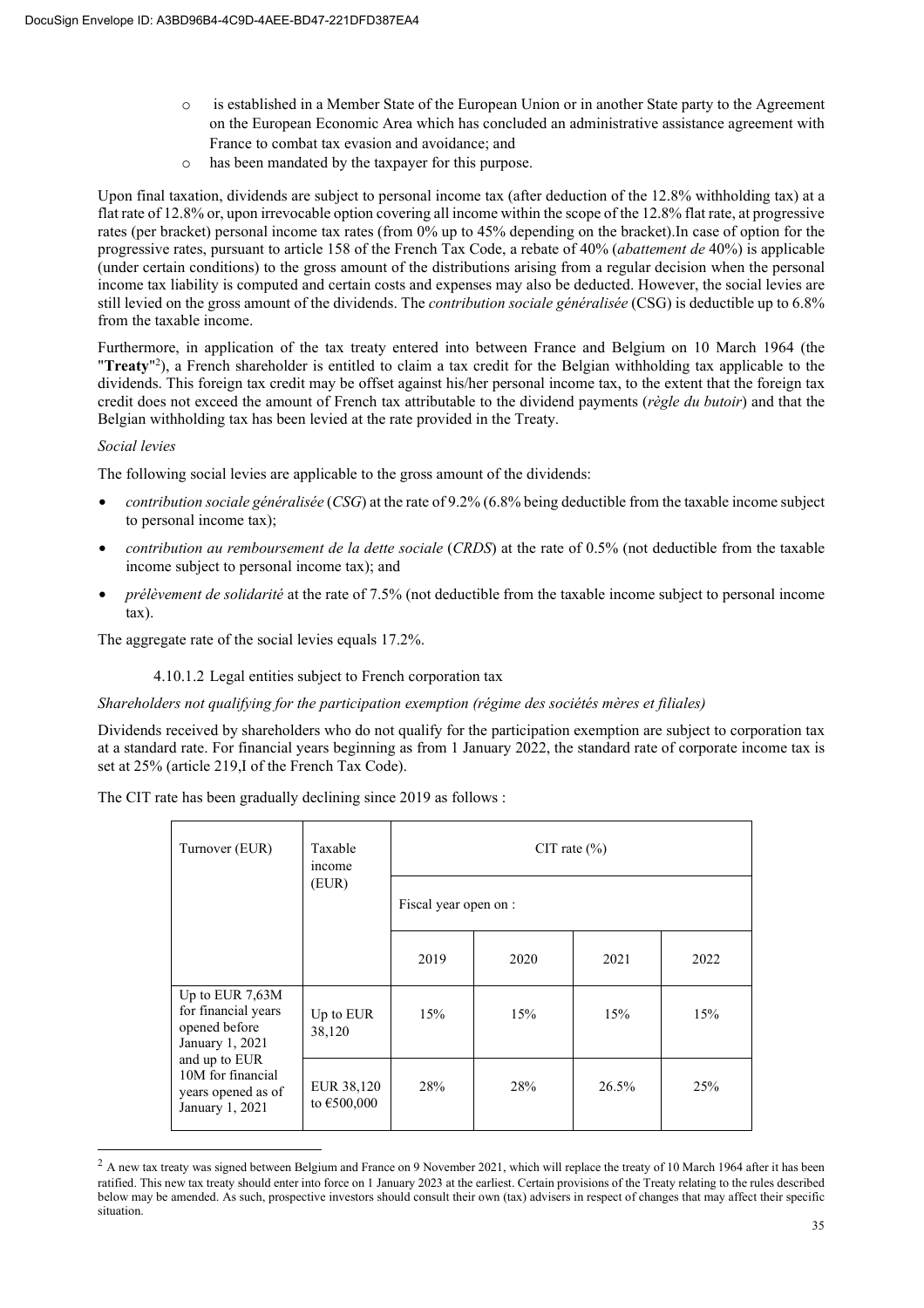|                                                                                                                                      | Over EUR<br>500,000  | 31%        |     |       |     |
|--------------------------------------------------------------------------------------------------------------------------------------|----------------------|------------|-----|-------|-----|
| Between EUR<br>$7,63M$ and<br>EUR 250M for<br>financial years                                                                        | Up to EUR<br>500,000 | 28%        | 28% | 26.5% | 25% |
| opened before<br>January 1, 2021<br>and between EUR<br>10M and EUR<br>250M for<br>financial years<br>opened as of<br>January 1, 2021 | Over EUR<br>500,000  | 31%        |     |       |     |
| From EUR 250M                                                                                                                        | Up to EUR<br>500,000 | 28%        | 28% | 27.5% | 25% |
|                                                                                                                                      | Over EUR<br>500,000  | $33.1/3\%$ | 31% |       |     |

The standard rate has thus been gradually reduced to 25% for financial years beginning as from 1 January 2022 (regardless of taxable profits).

In addition, legal entities liable to corporate income tax may, under certain conditions and subject to certain exceptions, be also liable to a social contribution of 3.3% (article 235 *ter* ZC of the French Tax Code).

Small and medium sized enterprises (i.e. enterprises whose turnover is lower than EUR 7,630,000) may benefit, if the conditions specified under articles 219,I,b) and 235 *ter* ZC of the French Tax Code respectively, are met, from a 15% reduced rate of corporation tax on profits up to EUR 38,120 and from an exemption of the 3.3% social surtax.

By application of the Treaty, a French shareholder is entitled to claim a tax credit for the Belgian withholding tax applicable to the dividends. This foreign tax credit may be offset against the corporation tax due, to the extent that the foreign tax credit does not exceed the amount of French tax attributable to the dividend payments (*règle du butoir*) and that the Belgian withholding tax has been levied at the rate provided in the Treaty.

# *Shareholders qualifying for the participation exemption*

Pursuant to articles 145 and 216 of the French Tax Code, legal entities may benefit from the participation exemption regime if the shares are *inter alia* (i) in registered form or deposited or recorded in an account held by an authorized intermediary; (ii) represent at least 5% of the subsidiary's share capital; or, if this threshold is not reached, 2.5% of the subsidiary's share capital and 5% of the subsidiary 's voting rights, provided that the parent is controlled by one or more non-profit organisations (mentioned in 1 *bis* of article 206 of the French Tax Code); (iii) and kept for a period of two years when the shares represent at least 5%. of the subsidiary's share capital; or five years when the shares represent 2.5% of the subsidiary 's share capital and 5% of the voting rights.

Under the participating exemption, dividends are exempt from corporation tax, except that 5% of the dividends received (including any foreign tax credit) must be added back to the shareholder's taxable income (*quote-part de frais et charges*).

# **4.10.2** *Capital gains and losses*

4.10.2.1 Individuals who are fiscally domiciled in France, who hold the shares in their personal portfolio and who do not carry on a trading activity in conditions which are similar to those of a professional trading activity

Pursuant to the Treaty, any capital gains realised by a French resident individual shareholder upon the disposal of the shares of the Company will only be taxable in France.

In accordance with article 150-0A of the French Tax Code, capital gains on the disposal of shares are subject to personal income tax at a rate of 12.8% and to social levies at the aggregate rate of 17.2%, as mentioned under paragraph "Social levies", under "Individuals who are fiscally domiciled in France, who hold the shares in their personal portfolio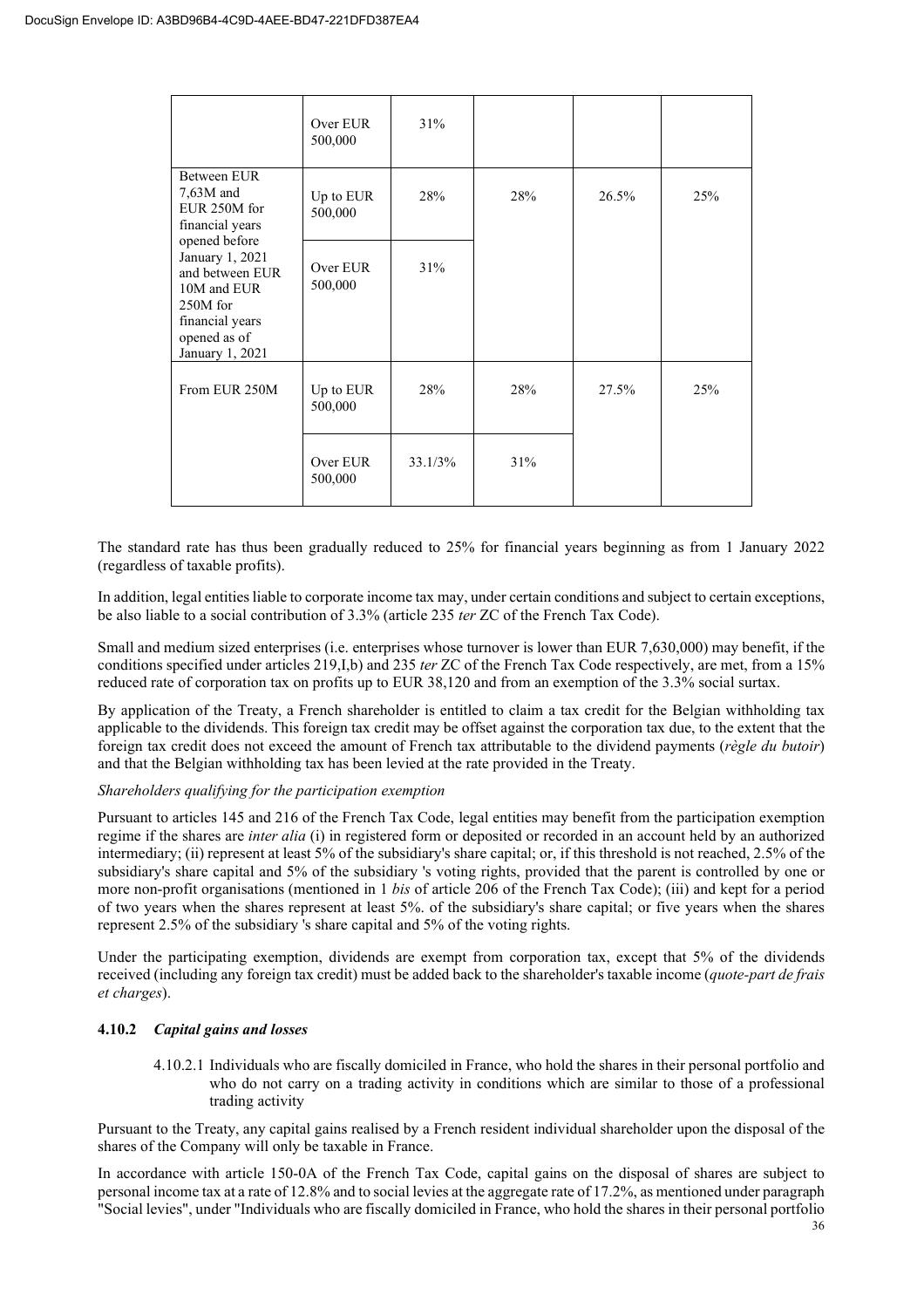and who do not carry on a trading activity in conditions which are similar to those of a professional trading activity" (see Section 4.10.1 "Dividends").

According to article 150-0 D of the French Tax Code, capital losses incurred in a given year may be offset against capital gains of the same kind realised during that year and during the ten following years.

Individuals concerned can also opt for a capital gains tax based on the progressive scale of income tax. In this latter case, on the one hand, the taxable capital gains can be reduced by the rebates applicable according to the period of ownership (50% where the transferred securities were held for at least two years and less than eight years, and 65% if they were held for at least eight years, it being specified that subject to compliance with certain conditions, increased rebate rates are applicable to the sale of securities of SMEs "younger" than ten years : 50% where the securities were held for at least 1 year and less than 4 years, 65% where the securities were held at least 4 years and less than 8 years, and 85% where the securities were held for at least 8 years), provided that the transferred securities are acquired before 1 January 2018 and, on the other hand, the 6.8% CSG will be deductible in full or in part from the taxable income.

The capital gains on the disposal of shares may also be subject to the exceptional tax on high income (*contribution exceptionnelle sur les hauts revenus*), as mentioned under paragraph "Income tax", under "Individuals who are fiscally domiciled in France, who hold the shares in their personal portfolio and who do not carry on a trading activity in conditions which are similar to those of a professional trading activity" (see Section 4.10.1 "Dividends").

*Special rules applicable to a plan d'épargne en actions PEA (personal equity plan) and to a plan d'épargne en actions destiné au financement des petites et moyennes entreprises et des entreprises de taille intermédiaire PEA PME-ETI (personal plan for equity of small and medium sized companies)* 

Under certain conditions set out under article 163 *quinquies* D of the French Tax Code, the shares<sup>3</sup> of the Company may be eligible to the PEA (personal equity plan) or PEA PME-ETI (personal plan for equity of small and medium sized companies<sup>4</sup>).

Holders of a PEA and PEA PME-ETI are, subject to certain conditions, entitled to an exemption from personal income tax on net income and net capital gains derived from investments held in the PEA and PEA PME-ETI provided that no withdrawal occurs during the five-year period following the opening of the PEA and PEA PME-ETI. Personal income tax applies to closing and withdrawals occurring before five years following the opening of the PEA and PEA PME-ETI. Regardless of the date of withdrawal, social levies are due at the rate of 17.2% upon withdrawal from the PEA and PEA PME-ETI for all PEAs opened since 1 January 2018 (for PEAs opened before this date, social security contributions are calculated at the historical rate according to the date of recognition of each fraction of the gain).

Capital losses incurred on shares held in a PEA and PEA PME-ETI may in principle only be offset against capital gains realised on other shares held in the plan.

#### 4.10.2.2 Legal entities subject to French corporation tax

Pursuant to the Treaty, any capital gains realised by a French resident corporate shareholder upon the disposal of the shares of the Company will only be taxable in France (provided that such capital gains are not attributable to a permanent establishment situated in Belgium of that shareholder).

#### *General regime*

Capital gains realised upon the disposal of the shares are subject to corporation tax, and to the social surtax at the rates mentioned under paragraph "Shareholders not qualifying for the participation exemption", under "Legal entities subject to French corporation tax" (see Section 4.10.1 "Dividends").

Capital losses are deductible from the taxable income.

#### *Special rules applicable to long-term capital gains and losses*

Pursuant to article 219, I-a *quinquies* of the French Tax Code, long-term capital gains realised upon the disposal of shares qualifying as non-portfolio shares (*titres de participation*) and which have been held for at least two years, are exempt from corporation tax, except that 12% of the gross capital gains must be added back to the shareholder's taxable income (*quote-part de frais et charges*).

<sup>&</sup>lt;sup>3</sup> May be held in a PEA shares issued by a company (i) having its registered office in France, another Member State of the European Union or another Member State of the European Economic Area having signed with France an information exchange agreement to combat fraud and tax evasion and (ii) subject to corporation tax under standard conditions or an equivalent tax.

Small and medium sized companies are companies which have (i) less than 5,000 employees and (ii) an annual turnover not exceeding EUR 1.5 billion or a total balance sheet not exceeding EUR 2 billion. When the shares are admitted to trading on a regulated market or on a multilateral trading system, additional conditions have to be satisfied in order for their issuing companies to be considered as small and medium sized companies: the market capitalisation must be less than EUR 1 billion or must have been less than EUR 1 billion at the end of at least one of the four financial years preceding the financial year taken into account to assess the eligibility of the securities of the issuing company.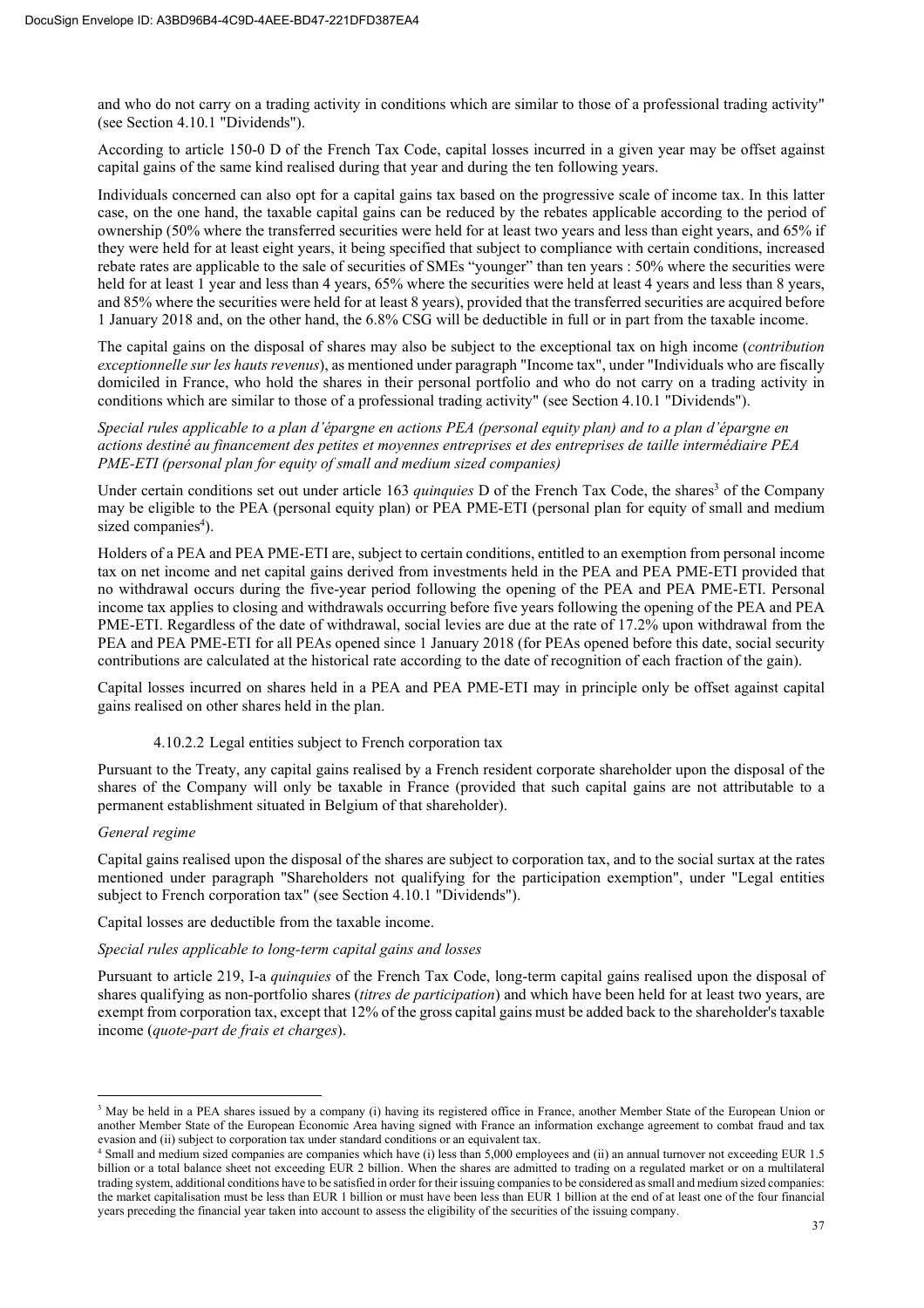Long-term capital losses are not deductible for corporation tax purposes and may not be imputed against long-term capital gains for the purposes of computation of the *quote-part de frais et charges*.

Prospective investors should consult their own tax adviser as to the qualification of the shares of the Company as nonportfolio shares (*titres de participation*) and shares assimilated thereto for tax purposes.

#### **4.10.3** *Stamp duties*

The subscription of the shares does not give rise to stamp duties or other transfer taxes in France. The sale of the shares is not subject to stamp duties or other transfer taxes in France provided that the transfer is not evidenced by a written deed or agreement executed in France, unless a purchase agreement is voluntarily registered before the French tax authorities (in which case the 0.1% rate would apply).

#### **4.10.4** *Other situations*

Prospective investors who are subject to taxation regimes other than those described above should consult their own tax adviser in respect of their specific situation.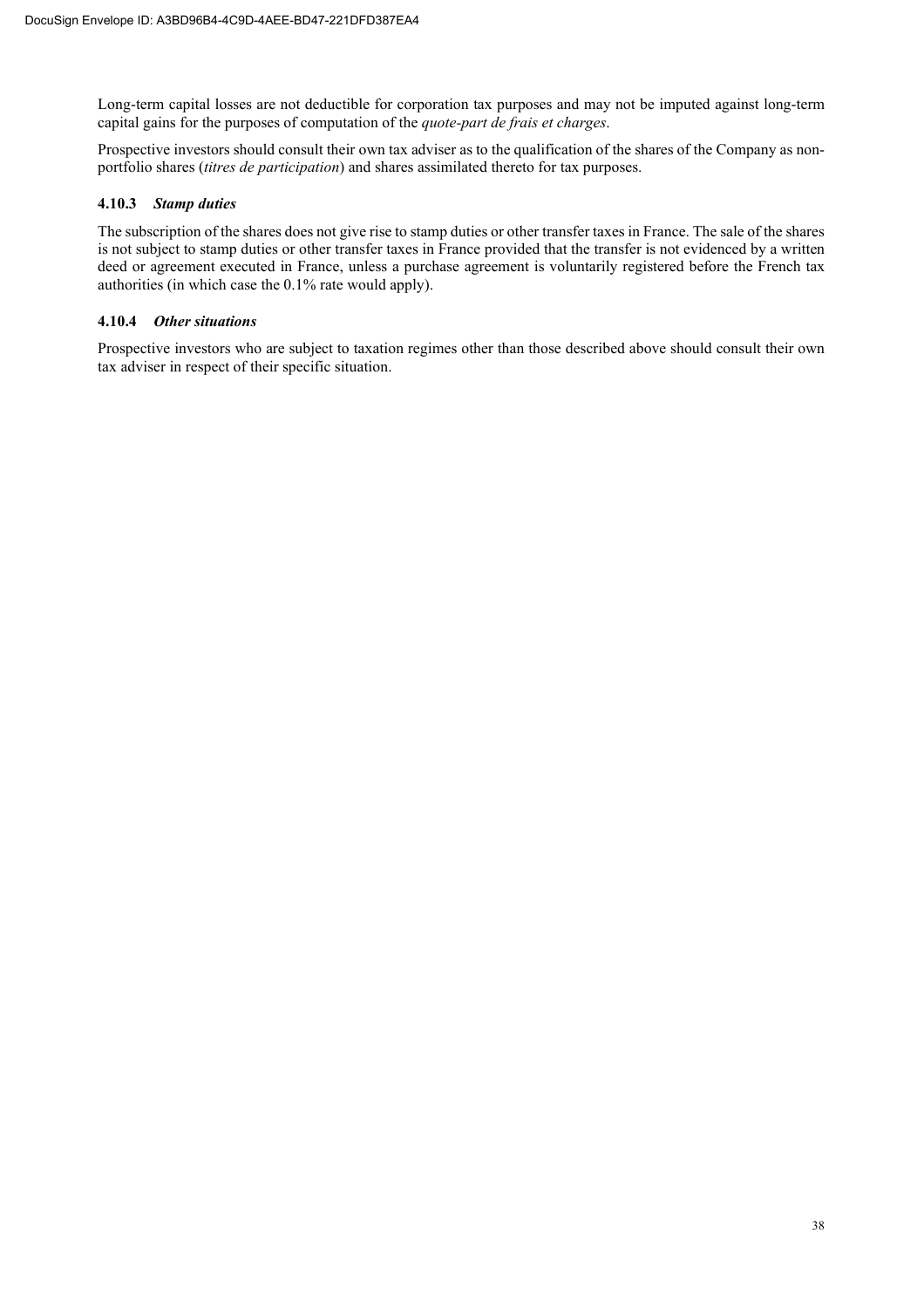# **5 Admission to trading**

The Prospectus has been prepared for the purpose of the admission to trading of the New Shares on Euronext Brussels and Euronext Paris pursuant to and in accordance with Article 3, paragraph 3 of the Prospectus Regulation 2017/1129. No public offering of the New Shares will be made and no one has taken any action that would, or is intended to, permit an public offering in any country or jurisdiction where any such action for such purpose is required, including in Belgium and in France.

The New Shares will be traded as are the existing shares of the Company under international code number ISIN BE0974280126 and symbol "BOTHE" on Euronext Brussels and Euronext Paris.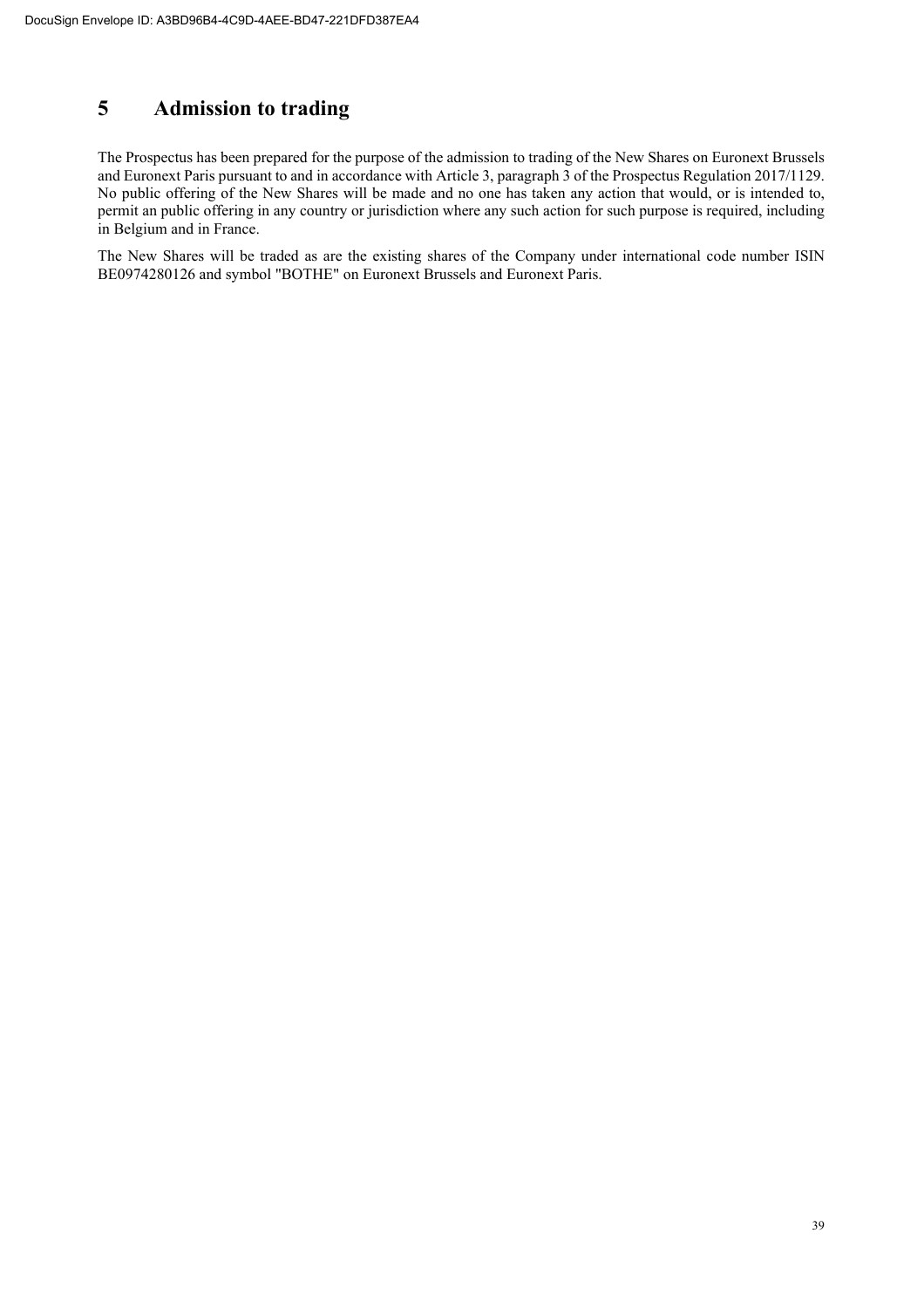# **6 Dilution**

The financial consequences of the issuance of the New Shares for the existing shareholders immediately prior to such issuance are summarised below. The admission to trading of the New Shares does, as such, not cause any additional dilution nor has it had any other direct consequences for the shareholders of the Company.

# **6.1 Evolution of the share capital of the Company since the IPO**

On 5 February 2015, the share capital was increased by a contribution in cash further to the completion of the initial public offering of the Company, in the amount of  $6,077,750$  with issuance of 2,012,500 shares. The new shares were issued at a price of  $\epsilon$  16 per share (of which 3.02 in share capital and 12.98 in issuance premium). The aggregate issuance premium amounted to  $\epsilon$  26,122,250.00. Following the capital increase, the share capital of the Company amounted to  $\epsilon$  16,544,052.63 and was represented by 5,470,740 shares.

On 5 February 2015, the share capital was increased by a contribution in cash further to the conversion of the convertible bonds, in the amount of  $\epsilon$  3,252,657.78 with issuance of 1,077,039 shares. The new shares were issued at a price of  $\epsilon$  9.61 per share (of which 3.02 in share capital and 6.59 issuance premium). The aggregate issuance premium amounted to  $\epsilon$  7,097,342.22. Following the capital increase, the share capital of the Company amounted to  $\epsilon$ 19,796,710.41 and was represented by 6,547,779 shares.

On 10 February 2015, the share capital was increased by contribution in cash further to the exercise of the overallotment subscription right, in the amount of  $\epsilon$  911,662.50 with issuance of 301,875 shares. The new shares were issued at a price of  $\epsilon$  16 per share (of which 3.02 in share capital and 12.98 in issuance premium). The aggregate issuance premium amounted to  $\epsilon$  3,918,337.50. Following the capital increase, the share capital of the Company amounted to  $\epsilon$  20,708,372.90, represented by 6,849,654 shares.

On 30 October 2017, the share capital was decreased by an incorporation of losses of an amount of  $\epsilon$  6,045,571.41 without any reduction of shares.

On 7 March 2018, a total amount of  $\epsilon$  19.45 million in committed capital has been subscribed.

On 9 March 2018, as a result of the exercise of bond warrants and the conversion of the convertible bonds placed via a private placement on 7 March 2018, the share capital was increased by  $\epsilon$  1,210,754 with issuance of 565,773 shares. The aggregate share premium for this transaction amounts to  $\epsilon$  4,791,588.

On 11 April 2018, as a result of the conversion of the convertible bonds placed via a private placement on 7 March 2018, the share capital was increased by  $\epsilon$  94,873 with issuance of 44,333 shares. The aggregate share premium for this transaction amounts to  $\epsilon$  297,617.

On 9 May 2018, as a result of the conversion of the convertible bonds placed via a private placement on 7 March 2018, the share capital was increased by  $\epsilon$  97,661 with issuance of 45,636 shares. The aggregate share premium for this transaction amounts to  $\epsilon$  302,330.

On 6 June 2018, as a result of the conversion of the convertible bonds placed via a private placement on 7 March 2018, the share capital was increased by  $\epsilon$  271,682 with issuance of 126,954 shares. The aggregate share premium for this transaction amounts to  $\epsilon$  813,304.

On 9 July 2018, the share capital was decreased by an incorporation of losses of an amount of  $\epsilon$  4,830,335.13 without any reduction of shares.

On 11 July 2018, as a result of the conversion of the convertible bonds placed via a private placement on 7 March 2018, the share capital was increased by  $\epsilon$  152,353 with issuance of 100,896 shares. The aggregate share premium for this transaction amounts to  $\epsilon$  887,625.

On 22 August 2018, as a result of the conversion of the convertible bonds placed via a private placement on 7 March 2018, the share capital was increased by  $\epsilon$  153,572 with issuance of 101,703 shares. The aggregate share premium for this transaction amounts to  $\epsilon$  828,873.

On 12 September 2018, as a result of the conversion of the convertible bonds placed via a private placement on 7 March 2018, the share capital was increased by  $\epsilon$  125.771 with issuance of 83,292 shares. The aggregate share premium for this transaction amounts to  $\epsilon$  606,706.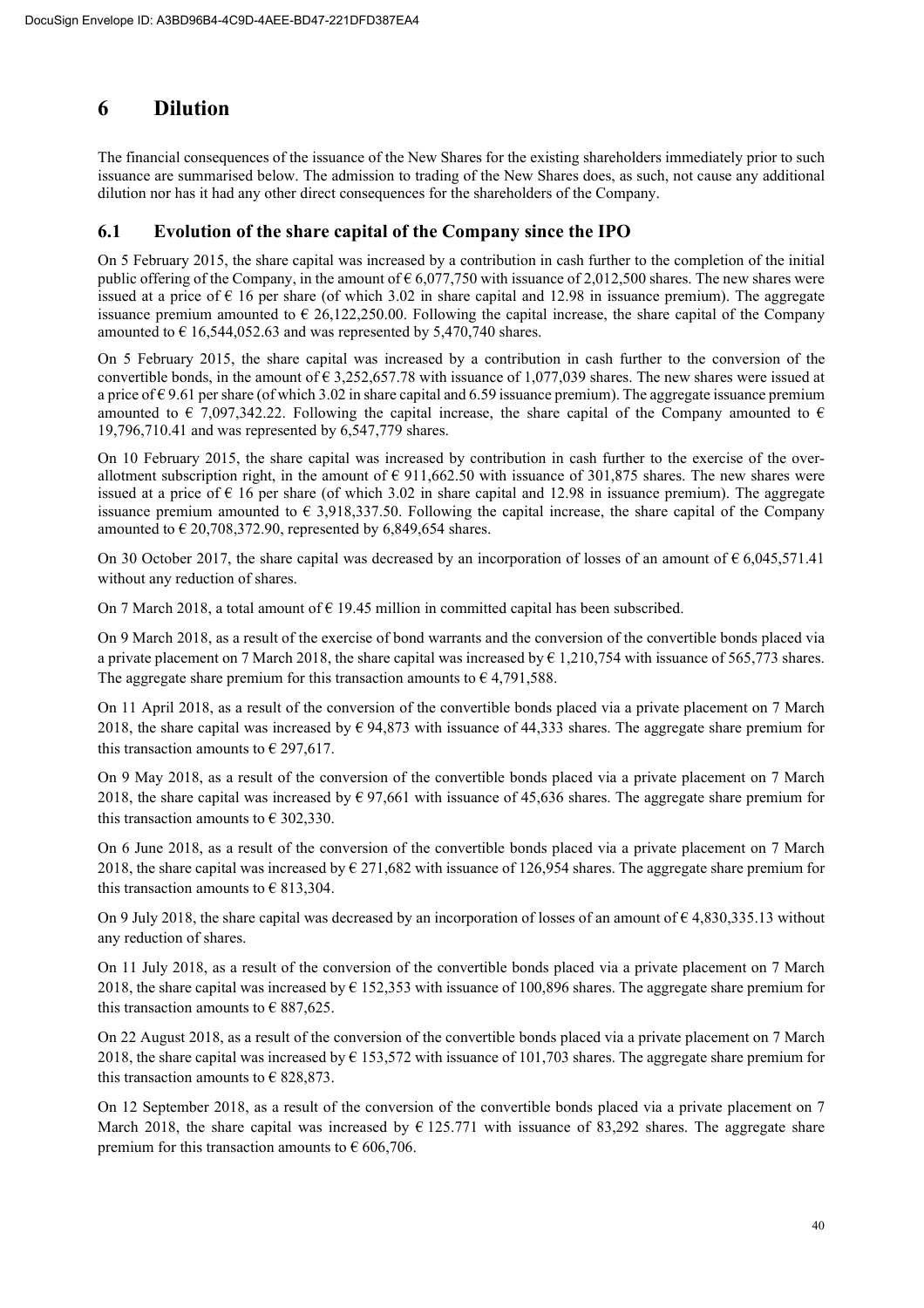On 10 October 2018, as a result of the conversion of the convertible bonds placed via a private placement on 7 March 2018, the share capital was increased by  $\epsilon$  177,413 with issuance of 117,492 shares. The aggregate share premium for this transaction amounts to  $\epsilon$  817,557.

On 14 November 2018, as a result of the conversion of the convertible bonds placed via a private placement on 7 March 2018, the share capital was increased by  $\epsilon$  317,588 with issuance of 210,323 shares. The aggregate share premium for this transaction amounts to  $\epsilon$  1,187,377.

On 12 December 2018, as a result of the conversion of the convertible bonds placed via a private placement on 7 March 2018, the share capital was increased by  $\epsilon$  97,380 with issuance of 64,490 shares. The aggregate share premium for this transaction amounts to  $\epsilon$  280,120.

On 9 January 2019, as a result of the conversion of the convertible bonds placed via a private placement on 7 March 2018, the share capital was increased by  $\epsilon$  47,725 with issuance of 31,606 shares. The aggregate share premium for this transaction amounts to  $\epsilon$  82,275.

On 13 February 2019, as a result of the conversion of the convertible bonds placed via a private placement on 7 March 2018, the share capital was increased by  $\epsilon$  202,388 with issuance of 134,032 shares. The aggregate share premium for this transaction amounts to  $\epsilon$  347,599.

On 13 March 2019, as a result of the conversion of the convertible bonds placed via a private placement on 7 March 2018, the share capital was increased by  $\epsilon$  280,973 with issuance of 186,075 shares. The aggregate share premium for this transaction amounts to  $\epsilon$  309,021.

On 17 April 2019, as a result of the conversion of the convertible bonds placed via a private placement on 7 March 2018, the share capital was increased by  $\epsilon$  48,352 with issuance of 32,021 shares. The aggregate share premium for this transaction amounts to  $\epsilon$  64,140.

On 8 May 2019, as a result of the conversion of the convertible bonds placed via a private placement on 7 March 2018, the share capital was increased by  $\epsilon$  174,542 with issuance of 115,591 shares. The aggregate share premium for this transaction amounts to  $\epsilon$  212,953.

On 19 June 2019, as a result of the conversion of the convertible bonds placed via a private placement on 7 March 2018, the share capital was increased by  $\epsilon$  214,571 with issuance of 142,100 shares. The aggregate share premium for this transaction amounts to  $\epsilon$  297,918.63.

On 1 July 2019, the share capital was increased by contribution in cash in the amount of  $\epsilon$  2,040,541.52 with issuance of 1,351,352 shares. The new shares were issued at a price of  $\epsilon$  3.70 per share (of which  $\epsilon$  1.51 in share capital and  $\epsilon$ 1.29 of share premium). The aggregate issuance premium amounted to  $\epsilon$  2.959,458.48. Following the capital increase, the share capital of the Company amounted to  $\epsilon$  15,540,605.03, represented by 10,303,323 shares.

On 10 July 2019, as a result of the conversion of the convertible bonds placed via a private placement on 7 March 2018, the share capital was increased by  $\epsilon$  74,778.22 with issuance of 49,522 shares. The aggregate share premium for this transaction amounts to  $\epsilon$  112,714.93.

On 21 August 2019, as a result of the conversion of the convertible bonds placed via a private placement on 7 March 2018, the share capital was increased by  $\epsilon$  141,867.52 with issuance of 93,952 shares. The aggregate share premium for this transaction amounts to  $\epsilon$  188,111.67.

On 11 September 2019, as a result of the conversion of the convertible bonds placed via a private placement on 7 March 2018, the share capital was increased by  $\epsilon$  50,132 with issuance of 33,200 shares. The aggregate share premium for this transaction amounts to  $\epsilon$  67,361.39.

On 11 September 2019, as a result of the conversion of the convertible bonds placed via a private placement on 7 March 2018, the share capital was increased by  $\epsilon$  50,132 with issuance of 33,200 shares. The aggregate share premium for this transaction amounts to  $\epsilon$  67,361.39.

On 14 November 2019, as a result of the conversion of the convertible bonds placed via a private placement on 7 March 2018, the share capital was increased by  $\epsilon$  212,440.39 with issuance of 140,689 shares. The aggregate share premium for this transaction amounts to  $\epsilon$  227,544.30.

On 12 December 2019, (i) the share premiums assimilated for tax purposes to the Company's paid-up capital were reduced from  $\epsilon$ 3,902,658.51 to  $\epsilon$ 0.00 and (ii) the share capital was decreased by an incorporation of losses of an amount of  $\epsilon$  10,592,225.97 without any reduction of shares. Following the capital reduction, the share capital of the Company amounted to 5,427,597.19, represented by 10,620,686 shares.

On 18 December 2019, as a result of the conversion of the convertible bonds placed via a private placement on 7 March 2018, the share capital was increased by  $\epsilon$  26,116.08 with issuance of 51.208 shares. The aggregate share premium for this transaction amounts to  $\epsilon$  136,378.31.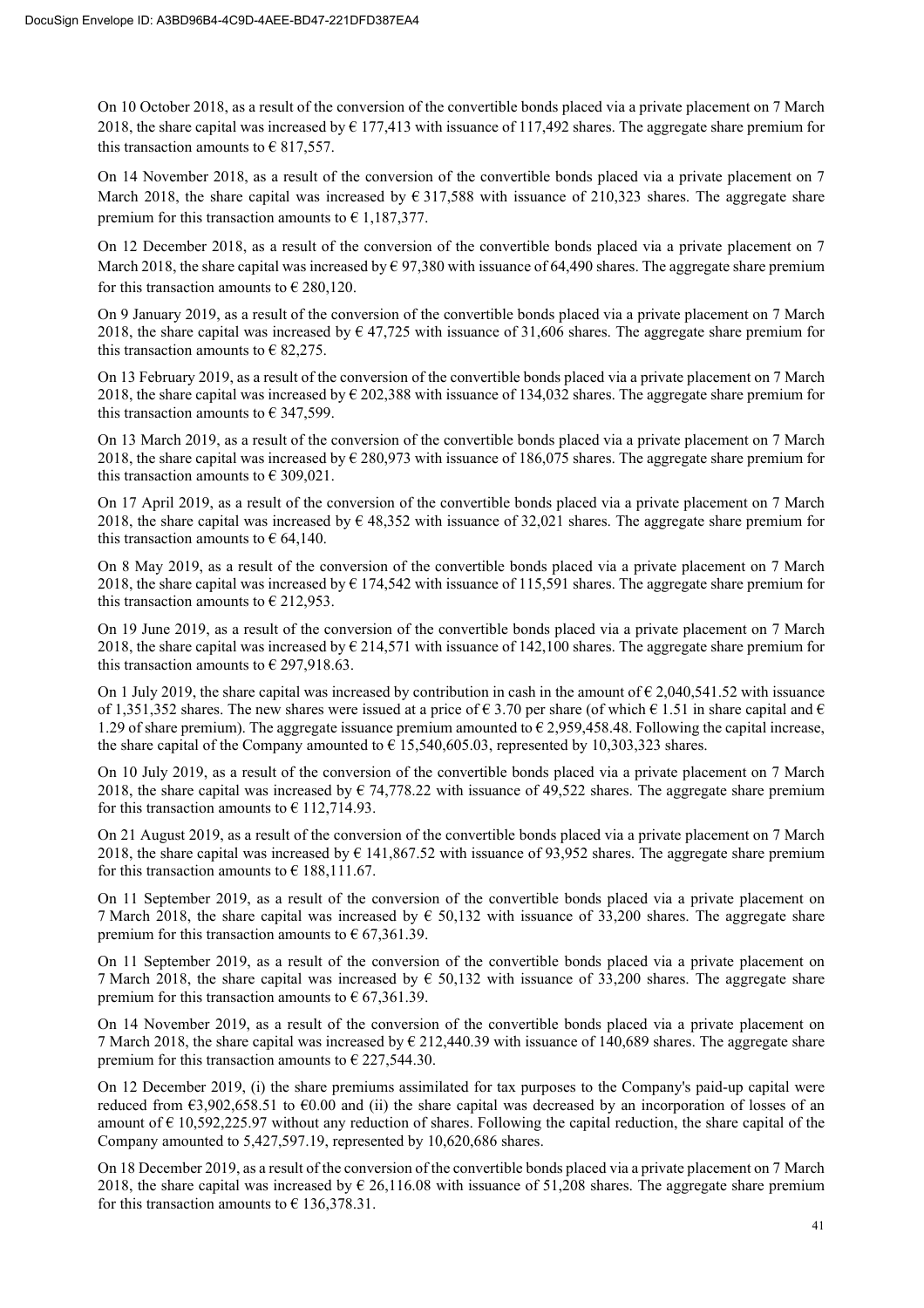On 29 January 2020, as a result of the conversion of the convertible bonds placed via a private placement on 7 March 2018, the share capital was increased by  $\epsilon$  80,699.85 with issuance of 158,235 shares. The aggregate share premium for this transaction amounts to  $\epsilon$  451,774.60.

On 26 February 2020, as a result of the conversion of the convertible bonds placed via a private placement on 7 March 2018, the share capital was increased by  $\epsilon$  61,311.18 with issuance of 120,218 shares. The aggregate share premium for this transaction amounts to  $\epsilon$  393,671.85.

On 25 March 2020, as a result of the conversion of the convertible bonds placed via a private placement on 7 March 2018, the share capital was increased by  $\epsilon$  79,532.64 with issuance of 156,064 shares. The aggregate share premium for this transaction amounts to  $\epsilon$  320,397.19.

On 30 April 2020, as a result of the immediate conversion of the convertible bonds placed via a private placement announced on 29 April 2020, the share capital was increased by  $\epsilon$  203,302.32 with issuance of 398,632 shares. The aggregate share premium for this transaction amounts to  $\epsilon$  796,697.15.

On 7 May 2020, as a result of the conversion of the convertible bonds placed via a private placement on 7 March 2018, the share capital was increased by  $\epsilon$  80,629.47 with issuance of 158,097 shares. The aggregate share premium for this transaction amounts to  $\epsilon$  306,864.56.

On 21 August 2020, as a result of the conversion of the convertible bonds placed via a private placement announced on 29 April 2020, the share capital was increased by  $\epsilon$  100,332.81 with issuance of 196,731 shares. The aggregate share premium for this transaction amounts to  $\epsilon$  312,154.16.

On 8 October 2020, as a result of the conversion of 140 convertible bonds placed via a private placement announced on 29 April 2020, the share capital was increased by € 99,176.64 with issuance of 194,464 shares. The aggregate share premium for this transaction amounts to  $\epsilon$  250,818.95.

On 8 October 2020, 15 convertible bonds were issued upon the exercise of bond warrants attached to convertible bonds placed via a private placement on 7 March 2018. As a result of the conversion of these 15 convertible bonds, the share capital was increased by  $\epsilon$  7,625.52 with issuance of 14,952 shares. The aggregate share premium for this transaction amounts to  $\in$  29,872.90.

On 15 December 2020, the share capital was increased by contribution in cash in the amount of  $\epsilon$  2,248,529.31 with issuance of 4,408,881 shares. The new shares were issued at a price of  $\epsilon$  2.25 per share (of which  $\epsilon$  0.51 in share capital and  $\epsilon$  1.74 of share premium). The aggregate issuance premium amounted to  $\epsilon$  7,671,470.69. Following the capital increase, the share capital of the Company amounted to  $\epsilon$  8,414,913.01, represented by 16,478,168 shares.

On 26 February 2021, (i) the share premiums assimilated for tax purposes to the Company's paid-up capital were reduced from  $\epsilon$  10,897,644,66 to  $\epsilon$ 0.00 and (ii) the share capital was decreased by an incorporation of losses of an amount of  $\epsilon$  4,602,355.34 without any reduction of shares. Following the capital reduction, the share capital of the Company amounted to  $\epsilon$  3,812,557.67, represented by 16,478,168 shares.

On 7 December 2021, the share capital was increased by contribution in cash in the amount of  $\epsilon$  1,111,440.96 with issuance of 4,832,352 shares. The new shares were issued at a price of  $\epsilon$  0.68 per share (of which  $\epsilon$  0.23 in share capital and  $\epsilon$  0.45 of share premium). The aggregate issuance premium amounted to  $\epsilon$  2,174,558.40. Following the capital increase, the share capital of the Company amounted to  $\epsilon$  4,923,998.63, represented by 21,310,520 shares.

| Date       | <b>Transaction</b>                                     | Number and<br>class of<br>shares issued | <b>Issue price per</b><br>share $(\epsilon)$ including<br>issuance premium | Capital<br>increase $(\epsilon)$ | <b>Share capital</b><br>after transaction<br>$(\epsilon)$ | Aggregate number<br>of shares after<br>capital increase |
|------------|--------------------------------------------------------|-----------------------------------------|----------------------------------------------------------------------------|----------------------------------|-----------------------------------------------------------|---------------------------------------------------------|
| 05/02/2015 | Capital increase                                       | 2,012,500                               | 16                                                                         | 6,077,750                        | 16,544,052.63                                             | 5,470,740                                               |
| 05/02/2015 | Capital increase                                       | 1,077,039                               | 9.61                                                                       | 3,252,657.78                     | 19,796,710.41                                             | 6,547,779                                               |
| 10/02/2015 | Capital increase                                       | 301,875                                 | 16                                                                         | 911,662.50                       | 20,708,372.90                                             | 6,849,654                                               |
| 30/10/2017 | Incorporation<br>of losses                             | None                                    | Not applicable                                                             | 6,045,571.41                     | 14,662,801.49                                             | 6,849,654                                               |
| 09/03/2018 | Capital increase<br>conversion<br>convertible<br>bonds | 565,773                                 | 10.61                                                                      | 1,210,754.22                     | 15,873,555.71                                             | 7,415,427                                               |
| 11/04/2018 | Capital increase<br>conversion<br>convertible<br>bonds | 44,333                                  | 8.85 (average issue)<br>price)                                             | 94,872.62                        | 15,968,428.33                                             | 7,459,760                                               |
| 09/05/2018 | Capital increase<br>conversion                         | 45,636                                  | 8.76 (average issue)<br>price)                                             | 97,661.04                        | 16,066,089.37                                             | 7,505,396                                               |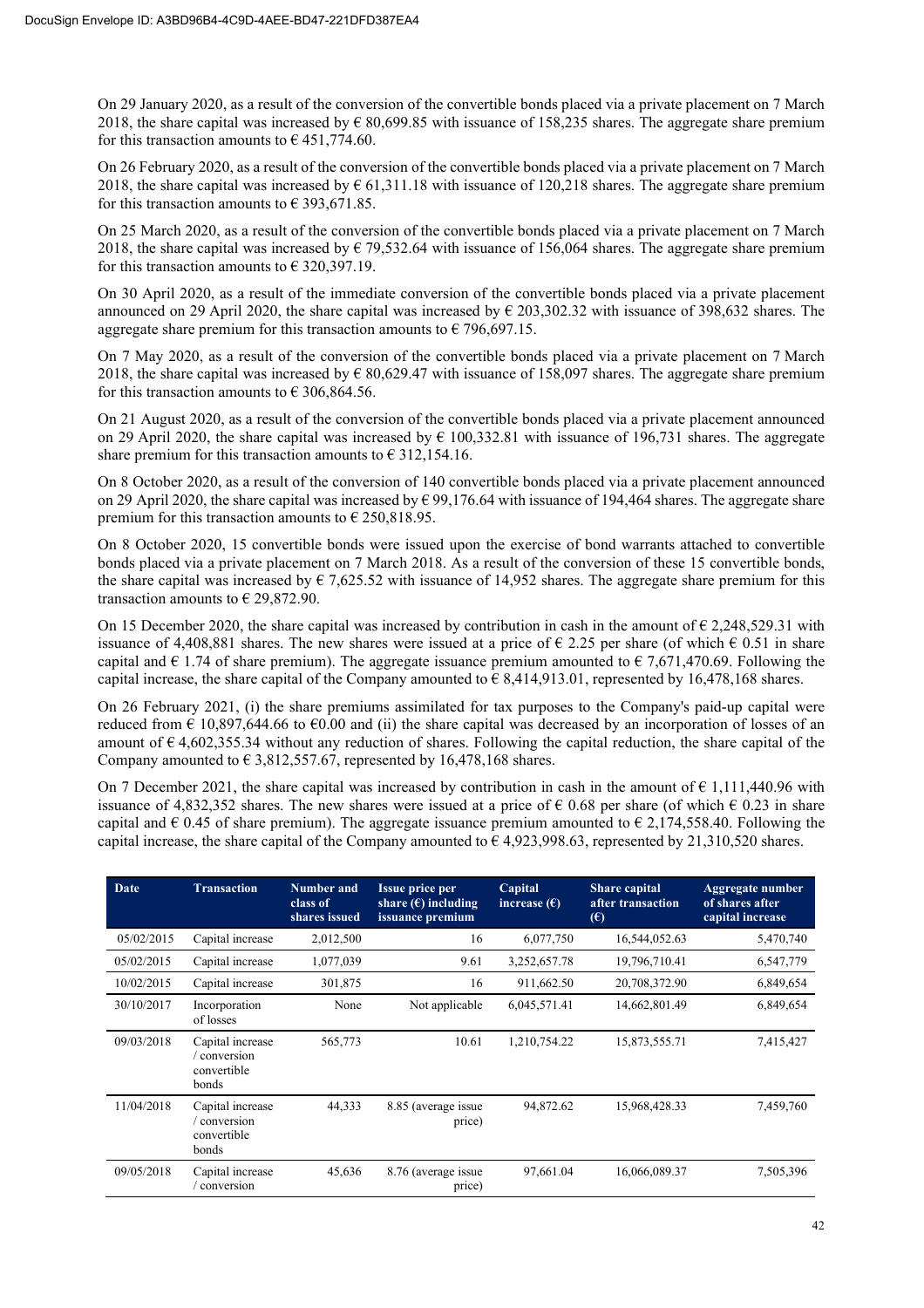|            | convertible<br>bonds                                     |           |                                |              |               |            |
|------------|----------------------------------------------------------|-----------|--------------------------------|--------------|---------------|------------|
| 06/06/2018 | Capital increase<br>/ conversion<br>convertible<br>bonds | 126,954   | 8.55 (average issue<br>price)  | 271,681.56   | 16,337,770.93 | 7,632,350  |
| 09/07/2018 | Incorporation<br>of losses                               | None      | Not applicable                 | 4,830,335.13 | 11,507,435.80 | 7,632,350  |
| 11/07/2018 | Capital increase<br>/ conversion<br>convertible<br>bonds | 100,896   | 10.31 (average issue<br>price) | 152,352.96   | 11,659,788.76 | 7,733,246  |
| 22/08/2018 | Capital increase<br>/ conversion<br>convertible<br>bonds | 101,703   | 9.66 (average issue<br>price)  | 153,571.53   | 11,813,360.29 | 7,834,949  |
| 12/09/2018 | Capital increase<br>/ conversion<br>convertible<br>bonds | 83,292    | 8.79 (average issue<br>price)  | 152,770.92   | 11,939,131.21 | 7,918,241  |
| 10/10/2018 | Capital increase<br>/ conversion<br>convertible<br>bonds | 117,492   | 8.47 (average issue<br>price)  | 177,412.92   | 12,116,544.13 | 8,035,733  |
| 14/11/2018 | Capital increase<br>/ conversion<br>convertible<br>bonds | 210,323   | 7.16 (average issue<br>price)  | 317,588      | 12,434,131.86 | 8,246,056  |
| 12/12/2018 | Capital increase<br>/ conversion<br>convertible<br>bonds | 64,490    | 5.85 (average issue<br>price)  | 97,379.90    | 12,531,511.76 | 8,310,546  |
| 09/01/2019 | Capital increase<br>/ conversion<br>convertible<br>bonds | 31,606    | 4.11 (average issue<br>price)  | 47,725.06    | 12,579,236.82 | 8,342,152  |
| 13/02/2019 | Capital increase<br>/ conversion<br>convertible<br>bonds | 134,032   | 4.61 (average issue<br>price)  | 202,388.32   | 12,781,625.14 | 8,476,184  |
| 13/03/2019 | Capital increase<br>/ conversion<br>convertible<br>bonds | 186,075   | 3.17 (average issue<br>price)  | 280,973.25   | 13,062,598.39 | 8,662,259  |
| 17/04/2019 | Capital increase<br>/ conversion<br>convertible<br>bonds | 32,021    | 3.51 (average issue<br>price)  | 48,352.71    | 13,110,950.10 | 8,694,280  |
| 08/05/2019 | Capital increase<br>/ conversion<br>convertible<br>bonds | 115,591   | 3.35 (average issue<br>price)  | 174,542.41   | 13,285,492.51 | 8,809,871  |
| 19/06/2019 | Capital increase<br>/ conversion<br>convertible<br>bonds | 142,100   | 3.61 (average issue<br>price)  | 512,489.63   | 13,500,063.51 | 8,951,971  |
| 01/07/2019 | Capital increase                                         | 1,351,352 | 3.70 (average issue<br>price)  | 5,000,000    | 15,540,605.03 | 10,303,323 |
| 10/07/2019 | Capital increase<br>/ conversion<br>convertible<br>bonds | 49,522    | 3.78 (average issue<br>price)  | 187,493.15   | 15,615,383.25 | 10,352,845 |
| 21/08/2019 | Capital increase<br>/ conversion<br>convertible<br>bonds | 93,952    | 3.51 (average issue<br>price)  | 329,979.19   | 15,757,250,77 | 10,446,797 |
| 11/09/2019 | Capital increase<br>/ conversion                         | 33,200    | 3.54 (average issue<br>price)  | 117,493.39   | 15,807,382.77 | 10,479,997 |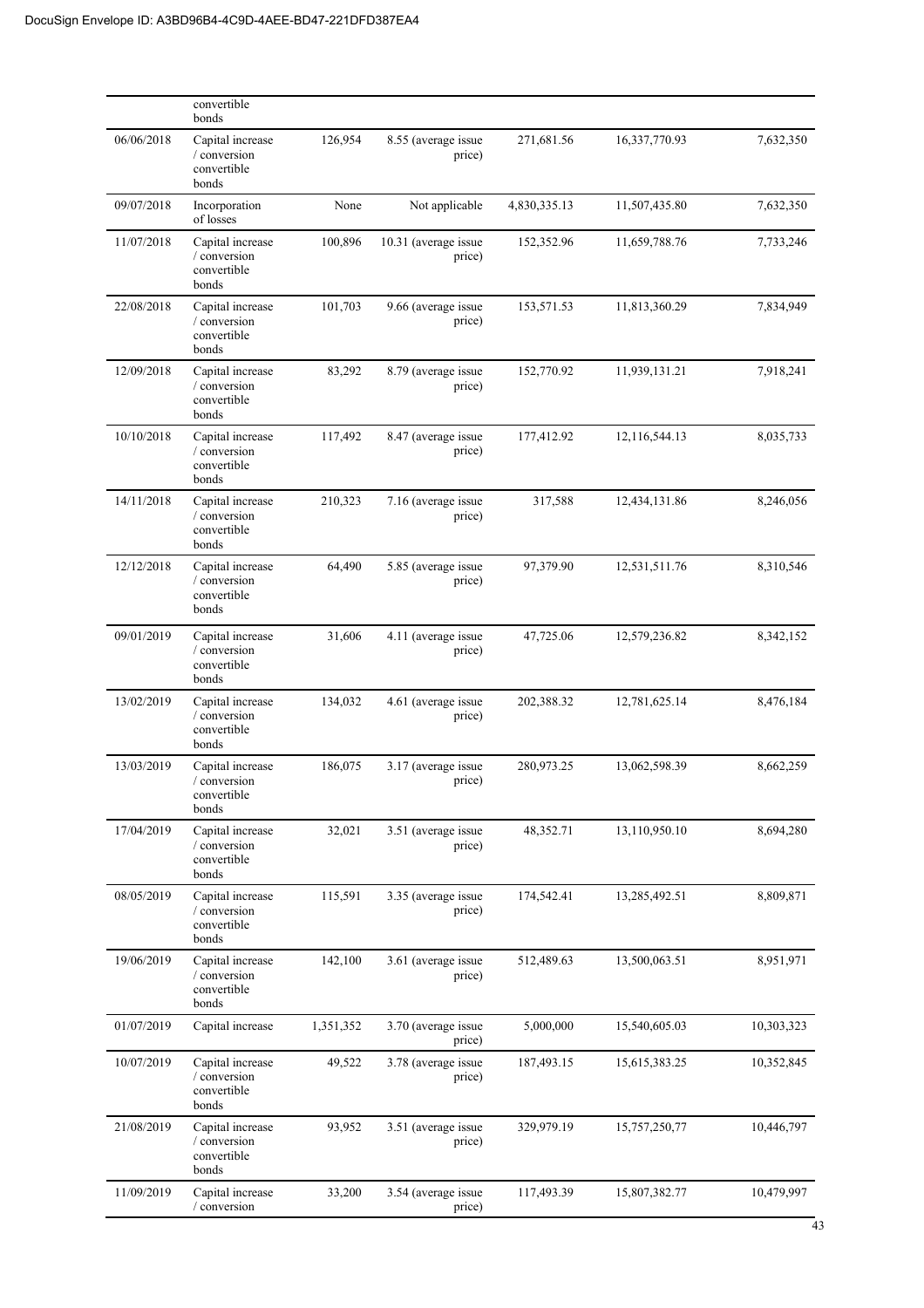|            | convertible<br>bonds                                     |           |                               |               |               |            |
|------------|----------------------------------------------------------|-----------|-------------------------------|---------------|---------------|------------|
| 14/11/2019 | Capital increase<br>/ conversion<br>convertible<br>bonds | 140,689   | 3.13 (average issue<br>price) | 439,984.69    | 16,019,823.16 | 10,620,686 |
| 12/12/2019 | Incorporation<br>of losses                               | None      | Not applicable                | 10,592,225.97 | 5,427,597.19  | 10,620,686 |
| 18/12/2019 | Capital increase<br>/ conversion<br>convertible<br>bonds | 51,208    | 3.17 (average issue<br>price) | 162,494.39    | 5,453,713,27  | 10,671,894 |
| 29/01/2020 | Capital increase<br>/ conversion<br>convertible<br>bonds | 158,235   | 3.37 (average issue<br>price) | 80,699.85     | 5,534,413.12  | 10,830,129 |
| 26/02/2020 | Capital increase<br>/ conversion<br>convertible<br>bonds | 120.218   | 3.78 (average issue<br>price) | 61,311.18     | 5,595,724.30  | 10,950,347 |
| 25/03/2020 | Capital increase<br>/ conversion<br>convertible<br>bonds | 156.064   | 2.56 (average issue<br>price) | 79,592.64     | 5,675,316.94  | 11,106,411 |
| 30/04/2020 | Capital increase<br>/ conversion<br>convertible<br>bonds | 398.632   | 2.51 (average issue<br>price) | 203,302.32    | 5,878,619.26  | 11,505,043 |
| 07/05/2020 | Capital increase<br>/ conversion<br>convertible<br>bonds | 158.097   | 2.45 (average issue<br>price) | 80,629.47     | 5.959.248.73  | 11,663,140 |
| 21/08/2020 | Capital increase<br>/ conversion<br>convertible<br>bonds | 196,731   | 2.10 (average issue<br>price) | 100,332.81    | 6,059,581.54  | 11,859,871 |
| 08/10/2020 | Capital increase<br>/ conversion<br>convertible<br>bonds | 194,464   | 1.80 (average issue<br>price) | 99,176.64     | 6,158,758.18  | 12,054,335 |
| 08/10/2020 | Capital increase<br>/ conversion<br>convertible<br>bonds | 14,952    | 2.51 (average issue<br>price) | 7,625.52      | 6,166,383.70  | 12,069,287 |
| 15/12/2020 | Capital increase                                         | 4,408,881 | 2.25 (average issue<br>price) | 2,248,529.31  | 8,414,913.01  | 16,478,168 |
| 26/02/2021 | Incorporation<br>of losses                               | None      | Not applicable                | 4,602,355.34  | 3,812,557.67  | 16,478,168 |
| 07/12/2021 | Capital increase                                         | 4,832,352 | 0.68 (average issue<br>price) | 1,111,440.96  | 4,923,998.63  | 21,310,520 |

# **6.2 Financial consequences for the existing shareholders**

The share capital of the Company amounts to  $\epsilon$  4,923,998.63, represented by 21,310,520 shares, without nominal value, each representing 1/21,310,520th of the share capital.

As per 31 May 2022:

- There are 1,197,554 granted and outstanding subscription rights, i.e. subscription rights that have been granted and that have not yet become null and void for any reason (the "**Outstanding Subscription Rights**"). In accordance with the conditions of the subscription rights plans under which they were issued, upon exercise, the Outstanding Subscription Rights entitle the subscription right holders to one new share in the Company per exercised subscription right, being a total of 1,197,554 new shares in the Company in case all 1,197,554 Outstanding Subscription Rights are exercised;
- There are 800 outstanding convertible bonds issued following the private placement announced on 7 May 2020. Using the predetermined conversion price of  $\epsilon$  7.00, the 800 convertible bonds can be converted into 285,714 new shares in the Company in case all 800 convertible bonds are converted.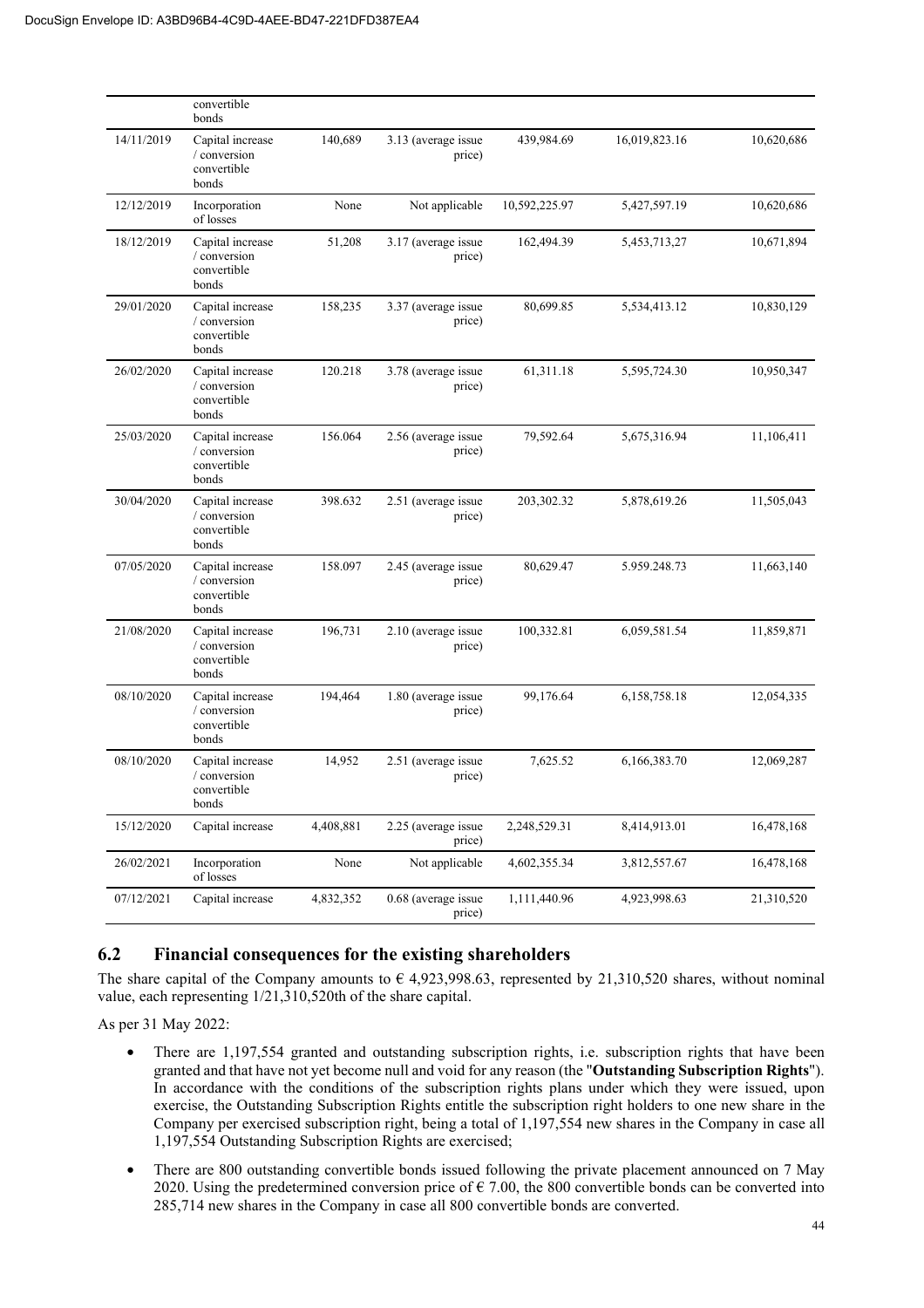The conversion price of the Convertible Bonds can fluctuate as it is based on the lowest 1-day volume-weighted average price (the "1-day VWAP") at which the shares are tradable on the Euronext Brussels and Euronext Paris markets during a period of 10 consecutive trading days immediately preceding the date of the conversion notice for the relevant Convertible Bond(s) with the application of a discount of 5%. Based on a theoretical conversion price of, respectively,  $\epsilon$ 0.3,  $\epsilon$ 0.4 and  $\epsilon$ 0.5, the effective subscription and conversion of all 100 Convertible Bonds would lead to the following dilution:

|                                                                                                                                                             | <b>Before the</b><br>operation | After the operation<br>- Conversion price<br>of $60,3$ | After the operation<br>- Conversion price<br>of $€0,4$ | After the operation<br>- Conversion price<br>of $60,5$ |
|-------------------------------------------------------------------------------------------------------------------------------------------------------------|--------------------------------|--------------------------------------------------------|--------------------------------------------------------|--------------------------------------------------------|
| Capital                                                                                                                                                     | 4,923,998.63                   | 8,757,331.81                                           | 7,798,998.63                                           | 7,223,998.63                                           |
| <b>Number of shares</b><br>to be issued                                                                                                                     |                                | 16,666,666                                             | 12,500,000                                             | 10,000,000                                             |
| <b>Number of shares</b>                                                                                                                                     | 21,310,520                     | 37,977,186                                             | 33,810,520                                             | 31,310,520                                             |
| <b>Dilution</b> (without<br>taking into account<br>the Outstanding<br><b>Subscription Rights</b><br>and the outstanding<br>convertible bonds)               |                                | 43.9%                                                  | 37.0%                                                  | 31.9%                                                  |
| <b>Number of shares</b><br>following exercise<br>of Outstanding<br><b>Subscription Rights</b><br>and converstion of<br>the outstanding<br>convertible bonds | 22,793,788                     | 39,460,454                                             | 35,293,788                                             | 32,793,788                                             |
| <b>Dilution</b> (taking into<br>account the<br>Outstanding<br><b>Subscription Rights</b><br>and the outstanding<br>convertible bonds)                       |                                | 42.2%                                                  | 35.4%                                                  | 30.5%                                                  |

Note: The above-mentioned theoretical conversion prices are shown for illustration purposes only and the actual conversion price of the Convertible Bonds may be lower or higher than such theoretical amounts.

For further information about the potential dilution upon conversion of the Convertible Bonds, reference is made to the Board of Directors report available on the Company's website.

The dilution relating to the share in the Company's profits also applies, *mutatis mutandis*, to the voting and other rights attached to the shares of the Company, as well as to the share in the liquidation proceeds, if any, and the preferential subscription rights.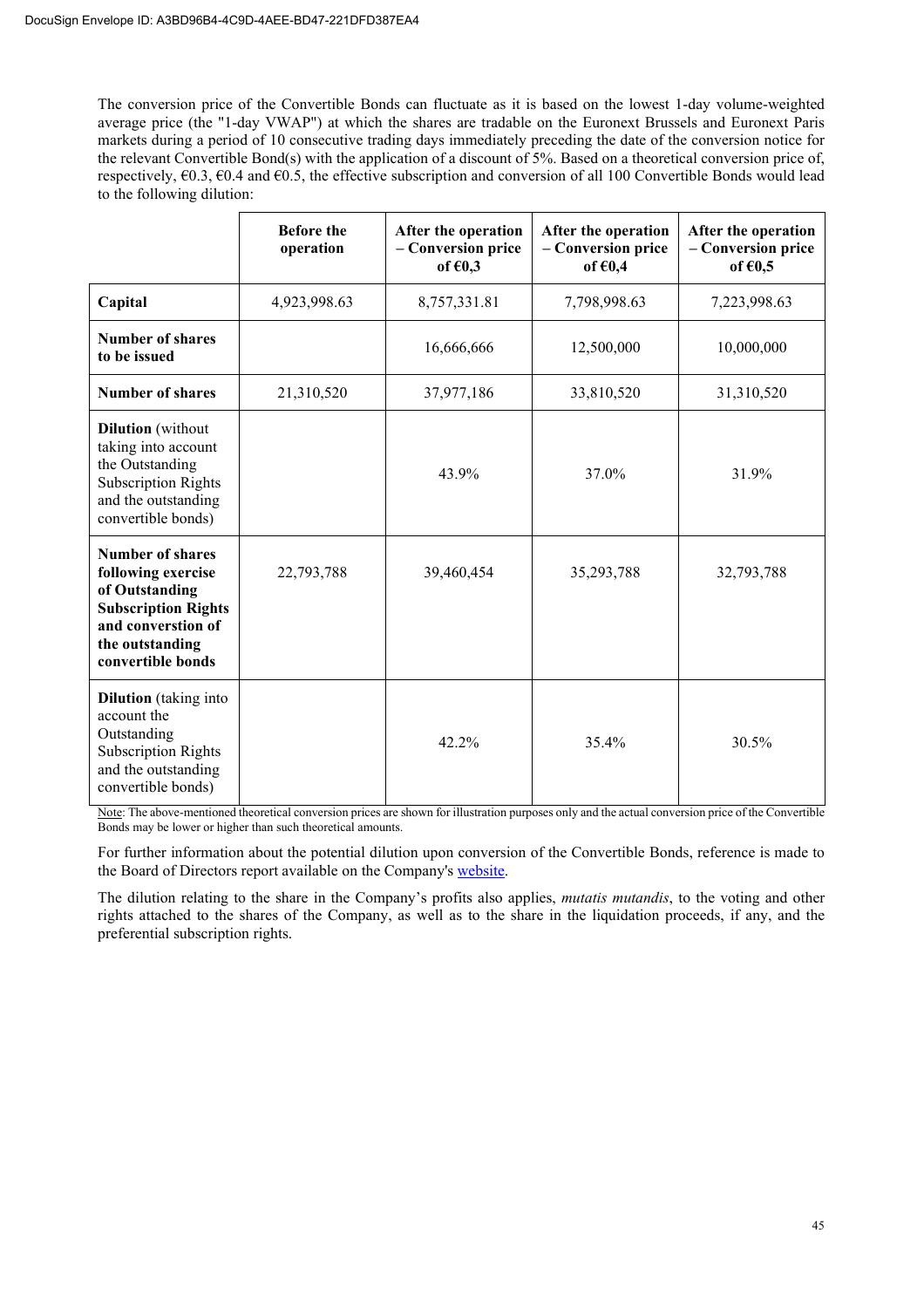# **7 Additional information**

# **7.1 Statutory auditor**

Deloitte Réviseurs d'Entreprises SRL, a limited liability company organised and existing under the laws of Belgium, with registered office at Gateway building, Luchthaven Nationaal 1, boite J, 1930 Zaventem, Belgium, represented by Mr Pieter-Jan Van Durme (member of the Belgian *Institut des Réviseurs d'Entreprises*) is appointed statutory auditor of the Company, for a term of three years ending immediately following the adjournment of the annual general shareholders' meeting of the Company to be held on 8 June 2022, resolving upon the financial statements for the fiscal year ended on 31 December 2021.

The remuneration of the statutory auditor for the performance of its three year mandate for the audit of the financial statements of the Company amounts to  $\epsilon$  28,100 (excluding VAT and expenses and subject to a yearly indexation based on the consumer price index).

In connection with the issue of the Convertible Bonds, the statutory auditor has, on 3 June 2022, issued a report pursuant to and in accordance with Articles 7:180, 7:191 and 7:193 of the Belgian Code on Companies and Associations. The conclusions of this report are as follows (free translation from French):

"*In our opinion, the financial and accounting information contained in the special report of the board of directors of 31 May 2022 is fair (fidèles) and sufficient to inform the board of directors acting in the context of the authorised capital, and ultimately the shareholders, in all material respects about the proposed issue of convertible bonds and cancellation of the preferential subscription rights of the existing shareholders in the context of the issue of convertible bonds*."

This report is available for consultation on the Company's website.

On 8 June 2022, the annual shareholders' meeting of the Company will decide on the appointment of BDO Bedrijfsrevisoren – Réviseurs d'entreprises BV/SRL, a company under Belgian law in the form of a private limited liability company, having its registered office at Elsinore Building Corporate Village, Da Vincilaan 9/E6, 1930 Zaventem, Belgium and registered with the Register of Legal Entities of Brussels (Dutch-speaking) under enterprise number 0431.088.289, represented by its permanent representative Mr. Rodrigo Abels, as statutory auditor of the Company with immediate effect and for a term ending immediately after the annual shareholders' meeting of the Company to be held in 2025 which will decide on the annual accounts for the financial year ending on 31 December 2024.

# **7.2 Update of the Registration Document**

The information incorporated by reference herein forms an integral part of this Securities Note, save that any statement contained in a document which is incorporated by reference herein, shall be modified or superseded for the purpose of this Securities Note to the extent that a statement contained in this Securities Note modifies or supersedes such earlier statement (whether expressly, by implication or otherwise). Any statement so modified or superseded shall not, except as so modified or superseded, constitute a part of this Securities Note.

Copies of documents incorporated by reference (including the Annual Report 2021) may be obtained without charge from the registered offices of the Company and the website of the Company (http://www.bonetherapeutics.com/en/financial-reports).

# **This section replaces Section 3.1 "Information Incorporated by Reference" of the Registration Document:**

This Registration Document shall be read and construed in conjunction with the following documents:

- (i) the annual report and audited consolidated financial statements of the Company prepared in accordance with IFRS for the financial year ended 31 December 2020 (in English and French), together with the related audit report thereon; and
- (ii) the annual report and audited consolidated financial statements of the Company prepared in accordance with IFRS for the financial year ended 31 December 2021 (in English and French), together with the related audit report thereon.

Copies of documents incorporated by reference in this Registration Document may be obtained (without charge) from the registered offices of the Company and the website of the Company (http://www.bonetherapeutics.com/en/financial-reports). The Company confirms that it has obtained the approval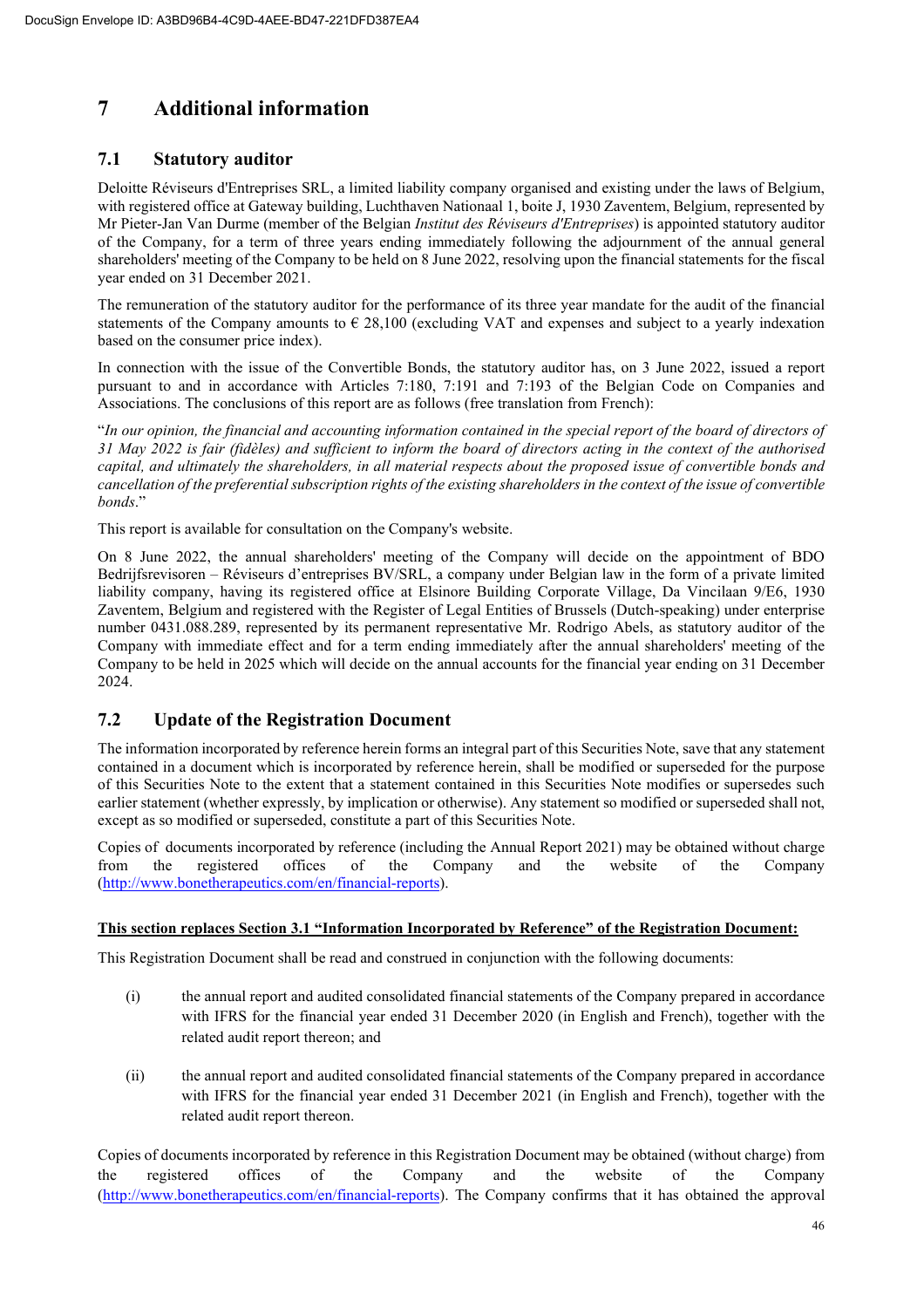from its auditors to incorporate the audited consolidated financial statements and the auditors' reports thereon for the financial year ended 31 December 2020 and the financial year ended 31 December 2021 in this Registration Document.

The tables below include references to the relevant pages of the audited consolidated financial statements of the Company for the financial year ended 31 December 2020 and the financial year ended 31 December 2021, as set out in the annual reports of the Company (in English and French). Information contained in the documents incorporated by reference other than information listed in the tables below is either not relevant for the investor or covered elsewhere in the prospectus.

# **Audited consolidated financial statements of the Company prepared in accordance with IFRS for the financial year ended 31 December 2020, as set out in the annual report (in English and French).**

| Consolidated statement of financial position   | p. 80     |
|------------------------------------------------|-----------|
| Consolidated statement of comprehensive income | p. 81     |
| Consolidated statement of cash flows           | p. 82     |
| Consolidated statement of changes in equity    | p. 83     |
| Notes to the consolidated financial statements | p. 84-123 |
| Auditor's report                               | p. 73-79  |

**Audited consolidated financial statements of the Company prepared in accordance with IFRS for the financial year ended 31 December 2021, as set out in the annual report (in English and French).** 

| Consolidated statement of financial position   | p. 79     |
|------------------------------------------------|-----------|
| Consolidated statement of comprehensive income | p. 80     |
| Consolidated statement of cash flows           | p. 81     |
| Consolidated statement of changes in equity    | p. 82     |
| Notes to the consolidated financial statements | p. 83-122 |
| Auditor's report                               | p. 72-78  |

#### **This section replaces Section 3.2 "Securities issued by the Company" of the Registration Document:**

At the date of this Securities Note, the Company's capital amounts to  $\epsilon$  4,923,998.63, represented by 21,310,520 shares, without nominal value. The total of exercisable warrants is 197,554 warrants for the Executive committee members, consultants and Board members, 800,000 warrants for EIB and 200,000 warrants for Patronale Life, which give right to subscribe to an equal number of shares. This represents a total of 1,197,554 warrants.

There are 800 outstanding convertible bonds issued following the private placement announced on 7 May 2020. Using the predetermined conversion price of  $\epsilon$  7.00, the 800 convertible bonds can be converted into 285,714 new shares in the Company in case all 800 convertible bonds are converted.

# **This section replaces Section 3.5 "Significant change in the financials of Bone Therapeutics since 31 December 2020" of the Registration Document:**

On 1 July 2021, the Company announced that it has signed a loan agreement of up to  $\epsilon$ 16 million with the European Investment Bank (EIB).

One of the purposes of the EIB financing was to support and prepare Bone Therapeutics' lead asset, the enhanced viscosupplement JTA-004 for future regulatory approval and commercialization. JTA-004 was being evaluated in a registrational phase III clinical trial for the treatment of osteoarthritic pain in the knee. This is the most prevalent knee condition affecting an estimated 250 million patients world-wide. In August 2021, the Company announced the topline results from the multicenter, randomized, doubleblind, placebo- and active-controlled Phase III study. The study was conducted in 7 European countries and Hong Kong and included a total of 743 patients. Despite JTA-004's favorable safety profile, the study did not achieve its main objectives as no statistically significant difference in pain reduction could be observed between any of the treatment, placebo and comparator groups, with all treatment arms showing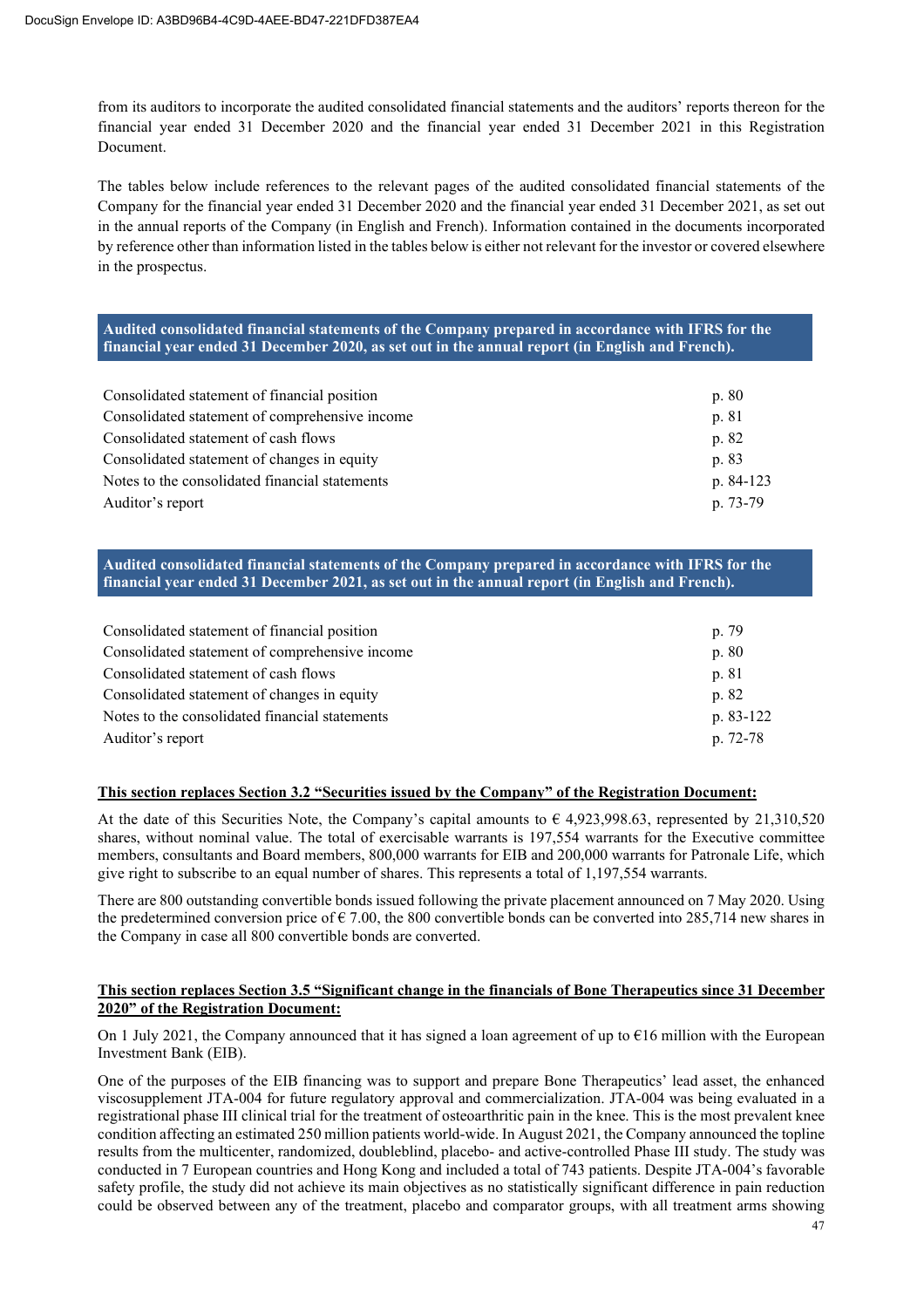similar efficacy. A statistically significant difference in favor of JTA-004 and the active comparator versus placebo was seen in a post-hoc analysis in a subset of patients with higher pain scores at entry. In March 2022, the Company announced it was redefining its strategic priorities to concentrate specifically on the development of its most advanced clinical asset, ALLOB. As a result, the Company will focus its R&D activities to support the clinical development of ALLOB and all activities related to the development of the pre-clinical iMSCg platform as well as all other non ALLOB related activities, including the further development of JTA-004, will be stopped.

The EIB financing is used to accelerate the clinical development of ALLOB, Bone Therapeutics' scalable allogeneic cell therapy platform. ALLOB is currently being tested in a phase IIb study in patients with difficult-to-heal tibial fractures. Patient recruitment of this study is currently anticipated to be completed in H1 2022 and the planned top line results are expected in H2 2022.

The EIB loan financing must be disbursed in two tranches of €8 million each, subject to conditions precedent. The first tranche of €8 million was received on 6 September 2021 (upon approval of the issuance of associated warrants by the extraordinary shareholders' meeting of the Company held on 23 August 2021). The second €8 million tranche will be released when specific clinical and commercial milestones have been achieved.

The loan facility is in the form of a senior loan, repayable to the EIB in a single payment five years following the disbursement of each of the two tranches. The loan carries a fixed interest of 2% per year paid annually and a 3% capitalized interest.

The loan financing is further supplemented by an agreement to issue warrants to the EIB: 800,000 warrants were issued to the EIB with the disbursement of the first tranche and 500,000 warrants will be issued to the EIB with the disbursement of the second tranche. Each warrant gives the holder the right to subscribe to one ordinary share of Bone Therapeutics at the subscription price of  $60.01$  and with an exercise price which will be equal to the minimum of the 30 day volume-weighted average price and the last closing price of Bone Therapeutics' shares at the date of the pricing. The warrants have a maturity of 10 years and become exercisable from the repayment date of the relevant tranche, subject to certain customary exceptions. The warrant agreement further includes an anti-dilution provision which could apply in case of change in Bone Therapeutics' share capital, including capital increases if they exceed  $\epsilon$ 15 million in aggregate starting from the disbursement of the first tranche.

From 28 September 2021 till the date of this Registration Document, 4,832,352 new shares have been issued, increasing the total outstanding shares from 16,478,168 to 21,310,520 shares. These 4,832,352 new shares were issued on 7 December 2021 in the framework of a private placement of shares announced on 3 December 2021.

# **This section replaces Section 3.6 "Current cash situation" of the Registration Document:**

Cash and cash equivalents include following components:

| <i>(inthousands of euros)</i> | 31/12/2021 | 31/12/2020 |
|-------------------------------|------------|------------|
| Cash at bank and in hand      | 9.476      | 14.493     |
| Short-term bank deposits      | 34         | 155        |
| <b>Total</b>                  | 9.510      | 14.648     |

The cash position at the end of December 2021 amounted to  $\epsilon$ 9,51 million compared to  $\epsilon$ 14.65 million at the end of December 2020. The cash and cash equivalents have been impacted by the fact that the Company has collected a proceed of  $\epsilon$ 11.29 million from convertible bonds, subordinated loans and equity instruments (before  $\epsilon$ 0.278 million transaction costs). In counterparts, the Company has used  $\epsilon$ 16,15 million in operation, investing, and financing activities.

The short-term bank deposits have an original maturity date not exceeding 3 months.

There is no expected credit loss on 31 December 2021.

Based on the 2022 revised projected cash forecast considering an operating cash burn of  $\epsilon$ 8 million to  $\epsilon$ 10 million and a projected financing cash burn of around  $61.6$  million, the Company anticipates having sufficient cash to carry out its revised strategic focus, namely achieving an efficacy outcome milestone with ALLOB TF2 Phase IIb clinical study by early 2023 taking into account the following relevant assumptions:

- A collection of a milestone payment from the licensees Link Health-Pregene of  $\epsilon$  0,93 million.
- An assumed continued support from the Walloon Region from which the Company expects to receive nondilutive funds still in 2022 of about €0,32 million and a negotiation of a revised RCA repayment schedule for 2022 (the latter not included yet in the cash flow projection)
- The issuance of a convertible bond program amounting to  $65$  million, with a long stop date of 18 months after execution of the Subscription Agreement on 30 May 2022, of which the first five tranches amounting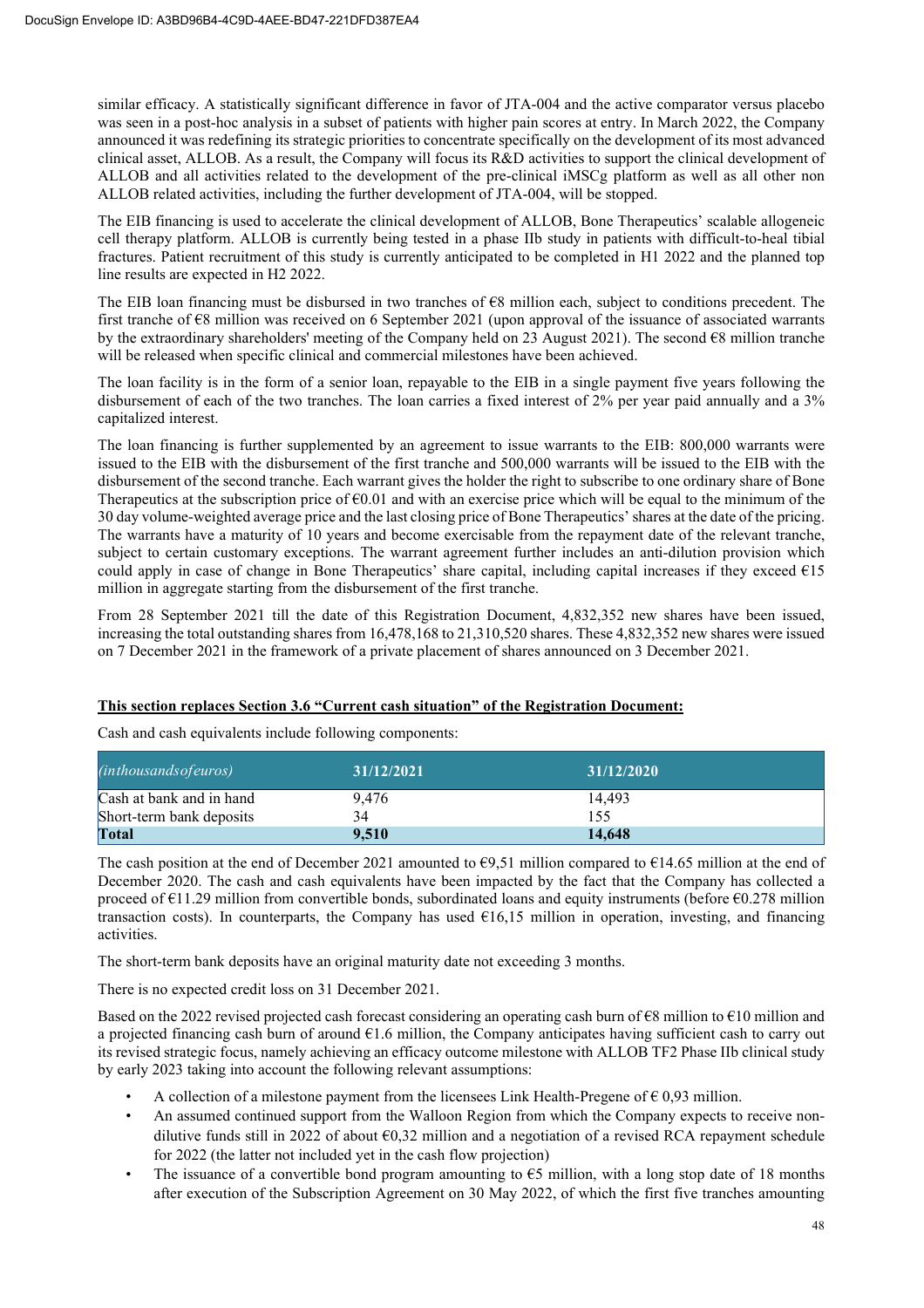in the aggregate to  $\epsilon$ 2.5 million can be issued without liquidity conditions and assuming compliance with the permitted indebtedness as imposed by certain lenders of the Company. The binding term sheet was signed on 11 April 2022 and the subscription agreement was entered into on 30 May 2022. The first tranche of 10 convertible bonds will be subscribed for and issued immediately on or about 9 June 2022.

- No further delays together with an acceleration of the patient recruitment in the Phase IIb ALLOB clinical study in high-risk tibial fractures. Temporary slowdown in recruitment rates announced to the market on January 19, 2022 was caused by fewer accidents and reduced availability of health care facilities in 2021 due to the COVID-19 pandemic. CRO costs and related milestone payments are projected in line with ICON proposal and realistic BT timing.
- Considering further downsizing of the Company, allowing the Company to execute its redefined and focused strategic priorities concentrating on the development of its most advanced clinical asset, the allogeneic cell therapy platform, ALLOB and abandon all other activities. In this context disciplined cost and cash management with further restructuring of any excess capacity is assumed. The board and the current CEO are working on a replacement plan re. CEO/CFO. The related cost is included in the cash projections set out in the annual report for the financial year ended 31 December 2021. Until proper replacement is in place, the current CEO remains in function.

The assumptions made above comprise various risks and uncertainties, mainly but not limited to the timing of collection of certain funds, the uncertainty about the ALLOB top line results, including but not limited to the uncertainty of the clinical trial development process for ALLOB and the uncertainty related to the equity. Based on cash flow forecasts for the next twelve months including significant expenses and cash outflows for the ongoing clinical trials and the issuance of the Convertible Bond in the amount of  $\epsilon$  5 million, the cash runway of the company is expected into Q1 2023. Hence the Company will continue to require additional financing to continue its operations in the longer turn. The Company also continues to evaluate other options with a potential positive impact on the going concern which are however currently not included in the 2022 revised projected cash forecast.

• Completion of business deal with a Chinese partner:

Discussions are still ongoing with a Chinese partner for the global rights for ALLOB, Bone Therapeutics' allogeneic osteoblastic cell therapy product. If the licensing deal is concluded, the partner would be responsible for all future costs of development of ALLOB, including the ongoing ALLOB TF2 Phase IIb trial and costs related to development, process development (scale up) and manufacturing of the product. The negotiations for the global rights agreement are taking longer than expected. The envisaged completion of a final binding agreement has been delayed and is now foreseen to be potentially completed in the second quarter 2022 after approval by the Board of directors. Milestone payment from the licensees Link Health-Pregene of €0,930 million is a condition precedent to this new potential global rights deal.

• Interim analysis ALLOB clinical study

Management is currently assessing the possibility to anticipate the assessment of the efficacy of ALLOB through an interim analysis of the clinical results at about 66 patients with 3 months followup. Although no formal decision has been taken by the Board yet, this would give the opportunity to define at an early stage the value proposition of ALLOB and hence optimizing the ongoing study costs while at the same time providing an opportunity to initiate strategic discussions with potential partners based on positive clinical results.

Potential M&A options

The Company announced on 12 May 2022 that it had entered into a non-binding term sheet and exclusive discussions for a period of 3 months with the shareholders of Medsenic, a privately held, clinical stage biopharmaceutical company incorporated in France and specialized in the development of optimized formulations of arsenic salts and their application in inflammatory conditions and other potential new indications. The objective of the discussions is to explore the benefits of a potential reverse merger or a similar transaction whereby all shareholders of Medsenic would individually contribute 51% of the total outstanding share capital of Medsenic into the capital of the Company in exchange for a certain number of shares issued by the Company (the "**Business Combination**"). The objective of the parties is that, as a result of the Business Combination, the Company would remain a Belgian listed company and own 51% of the share capital of Medsenic. The Company and Medsenic aim to reach an agreement in the course of Q2/Q3 2022, subject to regulatory control clearance, the outcome of due diligence, shareholders' approval and other customary conditions precedent.

Based on the completion of the current CB financing operation as mentioned above and the announced sole focus on the completion of the ALLOB TF2 study with related downsizing of the Company, the Board is of the opinion that it is appropriate to prepare the 2021 financial statements of the Company under the assumption of going concern, considering a projected operational cash burn of  $68$  to 10 million for 2022 and a cash runway till Q1 2023. The latter should allow the achievement of an efficacy outcome milestone in the ALLOB TF2 study. In the event that the Chinese deal is not concluded in the meantime, positive topline results should lead to strategic discussions with partners who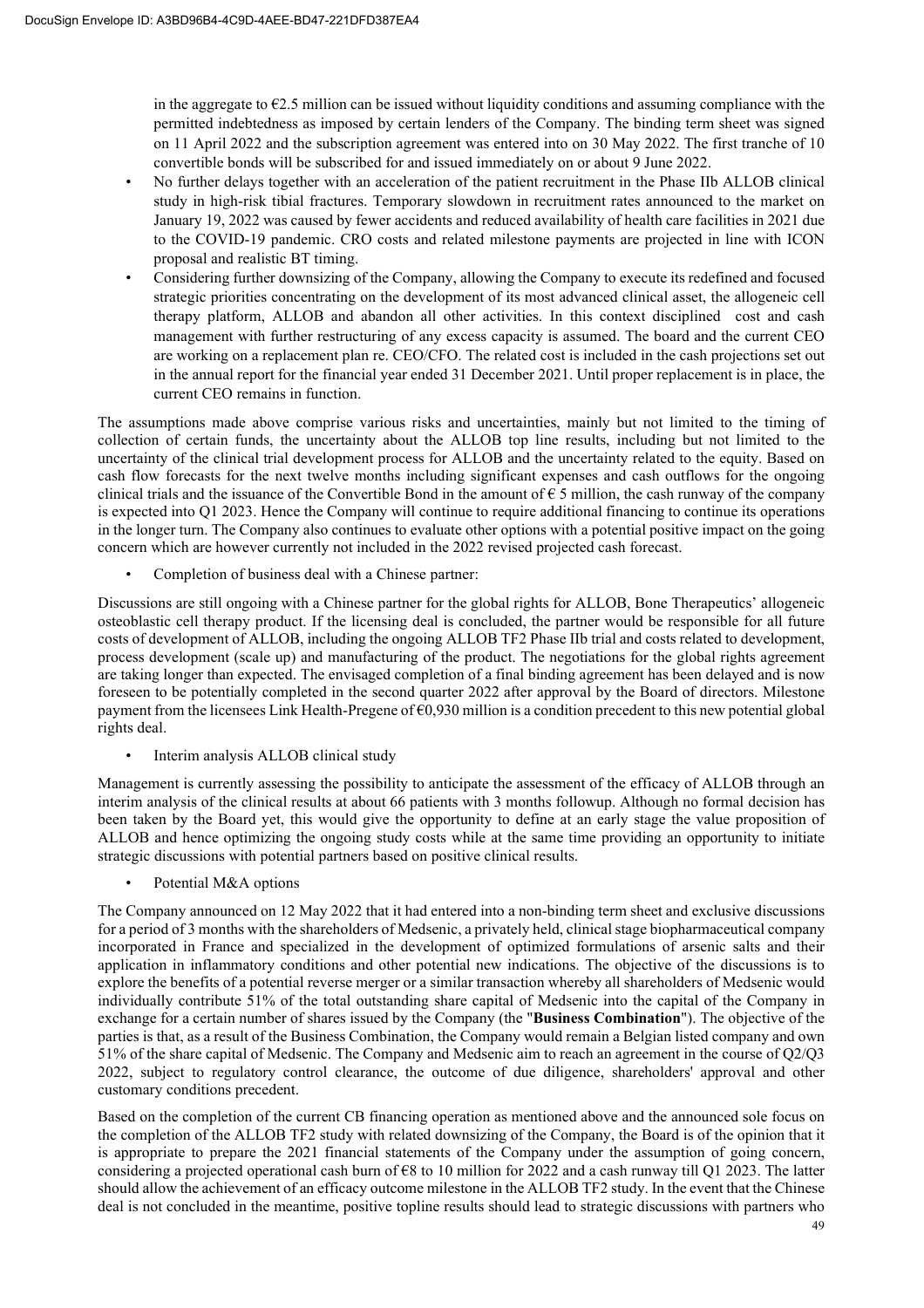already expressed their interest to top line results when available. The assumptions, risks and uncertainties mentioned above, however, indicate the existence of material uncertainties which may cast significant doubt about the Company's ability to continue as a going concern. The Board of Directors however, remain confident about the strategic focus taken and have decided, after due consideration, that the application of the valuation rules in the assumption of a "going concern" is justified. The latter is reinforced by the nature of the ongoing discussions potentially further strengthening the going concern beyond the results of the Phase IIb ALLOB clinical study as the Company's ability to continue operations also depends on its ability to raise additional capital and to refinance existing debt in order to fund operations and assure the solvency of the Company.

| Year |                                                                                                                                                                                                                                                                                                                                                                                                                                                                                                                                                                                                                                                                                                                                                              | <b>Key Milestones</b>                                                                                                                                                                                                                                                                                                                                                                      |                                                                                                                                 |
|------|--------------------------------------------------------------------------------------------------------------------------------------------------------------------------------------------------------------------------------------------------------------------------------------------------------------------------------------------------------------------------------------------------------------------------------------------------------------------------------------------------------------------------------------------------------------------------------------------------------------------------------------------------------------------------------------------------------------------------------------------------------------|--------------------------------------------------------------------------------------------------------------------------------------------------------------------------------------------------------------------------------------------------------------------------------------------------------------------------------------------------------------------------------------------|---------------------------------------------------------------------------------------------------------------------------------|
| Year | Corporate                                                                                                                                                                                                                                                                                                                                                                                                                                                                                                                                                                                                                                                                                                                                                    | <b>ALLOB</b>                                                                                                                                                                                                                                                                                                                                                                               | <b>JTA</b>                                                                                                                      |
| 2022 | • Restructuring of<br>management team:<br>departure of Miguel Forte<br>(CEO), Tony Ting (CSO),<br>Stefanos Theoharis (CBO)<br>and Lieve Creten (interim<br>CFO); search for new CEO<br>and CFO<br>Dissolution of Scientific<br><b>Advisory Board</b>                                                                                                                                                                                                                                                                                                                                                                                                                                                                                                         | R&D activities will<br>$\bullet$<br>only support the<br>clinical development<br>of ALLOB                                                                                                                                                                                                                                                                                                   | Decision to halt JTA-<br>$\bullet$<br>004-related activities.                                                                   |
| 2021 | • Appointment of key experts<br>to the Scientific Advisory<br>Board<br>Appointment of Lieve<br>Creten, as interim Chief<br>Financial Officer (CFO)<br>succeeding Jean-Luc<br>Vandebroek<br>• Bone Therapeutics and<br>Rigenerand sign partnership<br>for cell therapy process<br>development<br>Appointment of Anthony<br>Ting, PhD as Chief<br>Scientific Officer<br>Appointment of Anne<br>Leselbaum, MD as Chief<br>Medical Officer<br>• Bone Therapeutics secures<br>up to $E16M$ loan financing<br>from the EIB to accelerate<br>clinical and commercial<br>development of innovative<br>orthopaedic treatments<br>Bone Therapeutics agrees<br>final settlement with the<br>FSMA regarding clinical<br>studies communication<br>issues in 2016 and 2017 | Signature of non-<br>٠<br>binding term sheet for<br>the global rights for<br><b>ALLOB</b> with Link<br>Health<br>Treatment of the first<br>patient in ALLOB<br>Phase IIb tibial<br>fracture study<br><b>Bone Therapeutics</b><br>$\bullet$<br>publishes results of<br>ALLOB Phase I/IIa<br>study for the<br>treatment of delayed-<br>union fractures in<br>Stem Cell Research &<br>Therapy | Strong clinical<br>$\bullet$<br>progress in JTA-004<br>Phase III study thanks<br>to high patient<br>compliance and<br>retention |

# **This section replaces Section 4.1 "Important recent events in the development of the Company's business" of the Registration Document:**

**This section replaces Section 4.2 "Investments" of the Registration Document:**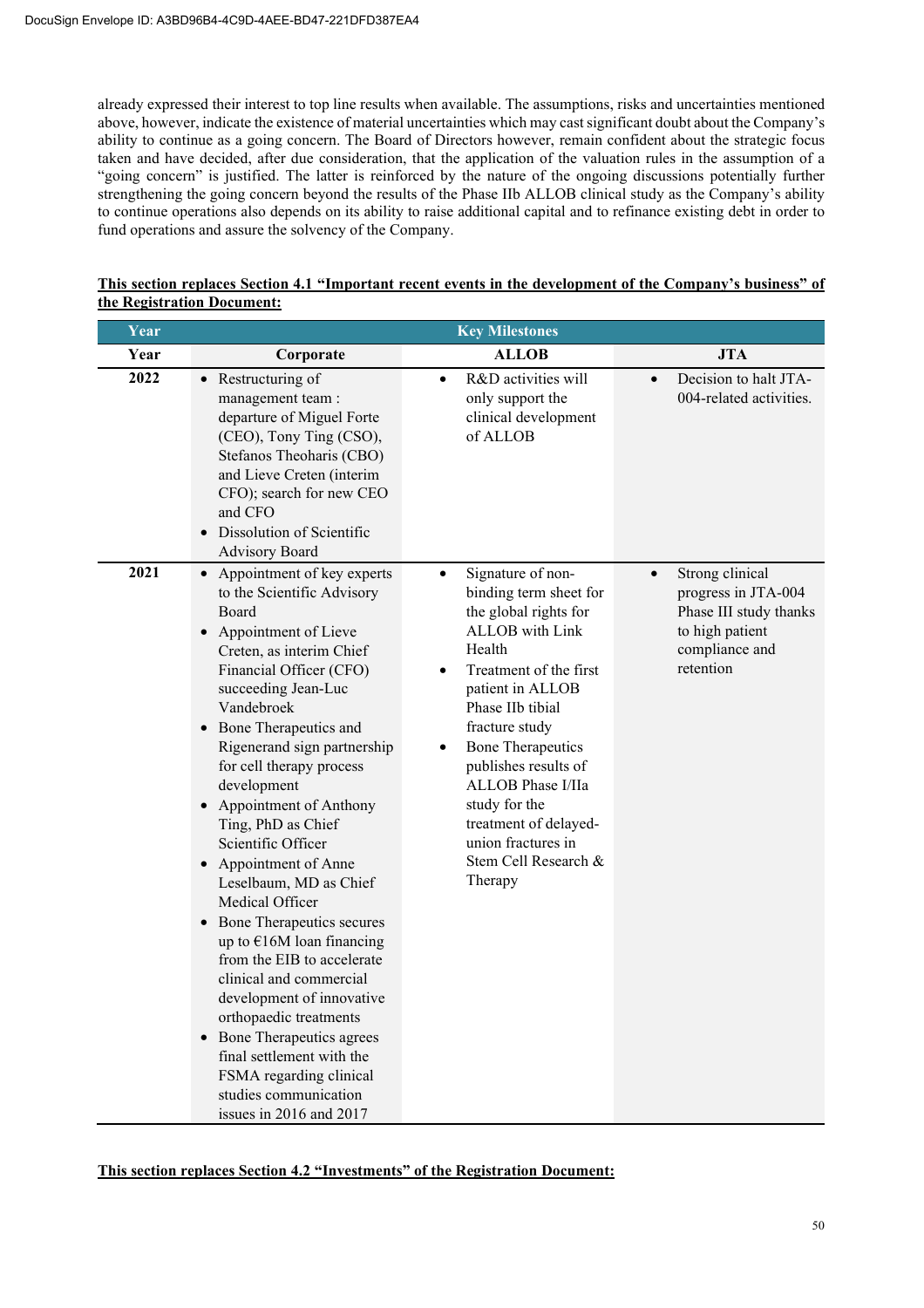In October 2020, the Company signed a manufacturing collaboration with Catalent, Inc. to streamline the production of ALLOB. Under the terms of the share purchase agreement, Catalent acquired Bone Therapeutics' cell therapy manufacturing subsidiary, Skeletal Cell Therapy Support SA (SCTS), for gross proceeds of €12 million. The equity purchase price, net of SCTS's debt  $(63 \text{ million})$ , cash adjustments, and taking into account the restructuring of some Bone Therapeutics' existing liabilities ( $63$  million), generated net proceeds of approximately  $66$  million.

From this date, the Company is not anymore, the owner of the building constructed by SCTS SA.

In Q1 2022, Bone Therapeutics has officially relocated its corporate offices to the Louvain-la-Neuve Science Park in Mont-Saint-Guibert (Louvain-la-Neuve), Belgium.

# **This section replaces Section 4.3 "Activities of the Company" of the Registration Document:**

Bone Therapeutics is a leading Belgium-based biotech company focused on the development of innovative products to address high unmet needs in orthopedics. Currently Bone Therapeutics is concentrating specifically on the development of its most advanced clinical asset, the allogeneic cell therapy platform, ALLOB, targeting markets with large unmet medical needs and limited innovation.

Bone Therapeutics' core technology is based on its cutting-edge allogeneic cell and gene therapy platform with differentiated bone marrow sourced Mesenchymal Stromal Cells (MSCs) which can be stored at the point of use in the hospital. Its leading investigational medicinal product, ALLOB, represents a unique, proprietary approach to bone regeneration, which turns undifferentiated stromal cells from healthy donors into bone- forming cells. These cells are produced via the Bone Therapeutics' scalable manufacturing process. ALLOB is currently being evaluated in a randomized, double-blind, placebo-controlled Phase IIb study in patients with high-risk tibial fractures, using its optimized production process. ALLOB continues to be evaluated for other orthopedic indications including spinal fusion.

Bone Therapeutics has built a strong IP protected by 12 patent family worldwide covering methods, products and applications.

# **This section replaces Section 4.6 "Current clinical pipeline and outlook" of the Registration Document:**

Section 4.6 has been updated through the annual report for the financial year ended 31 December 2021 (the "**Annual Report 2021**"): please find the update in Title 2.2 (*Business overview*), Section "Product portfolio and clinical pipeline" of the Annual Report  $(p. 9 - 13)$  which is included herein by reference.

# **Future Pipeline Development**

The Company continues to advance development of its cell therapy platform with a view to creating innovative products based on professional MSCs for orthopaedic applications and beyond, at the cutting-edge of innovation in cell therapies, including inflammatory disease and other disease areas of high unmet medical need. As such, novel enabling technologies are currently being evaluated, including technologies for genetic engineering and the use of induced pluripotent stem cells (iPSCs) and partnerships with companies with expertise and intellectual property rights in these areas are being sought.

# **Outlook**

In the ongoing Phase IIb ALLOB clinical study in difficult tibial fractures, Bone Therapeutics' clinical team, in partnership with its clinical research organization, is continuing to institute measures to mitigate the impact of the pandemic and will closely monitor the recruitment progress. As a result of the initial mitigation actions, Bone Therapeutics continues to expect to report topline results as scheduled by the first quarter of 2023. However, a delay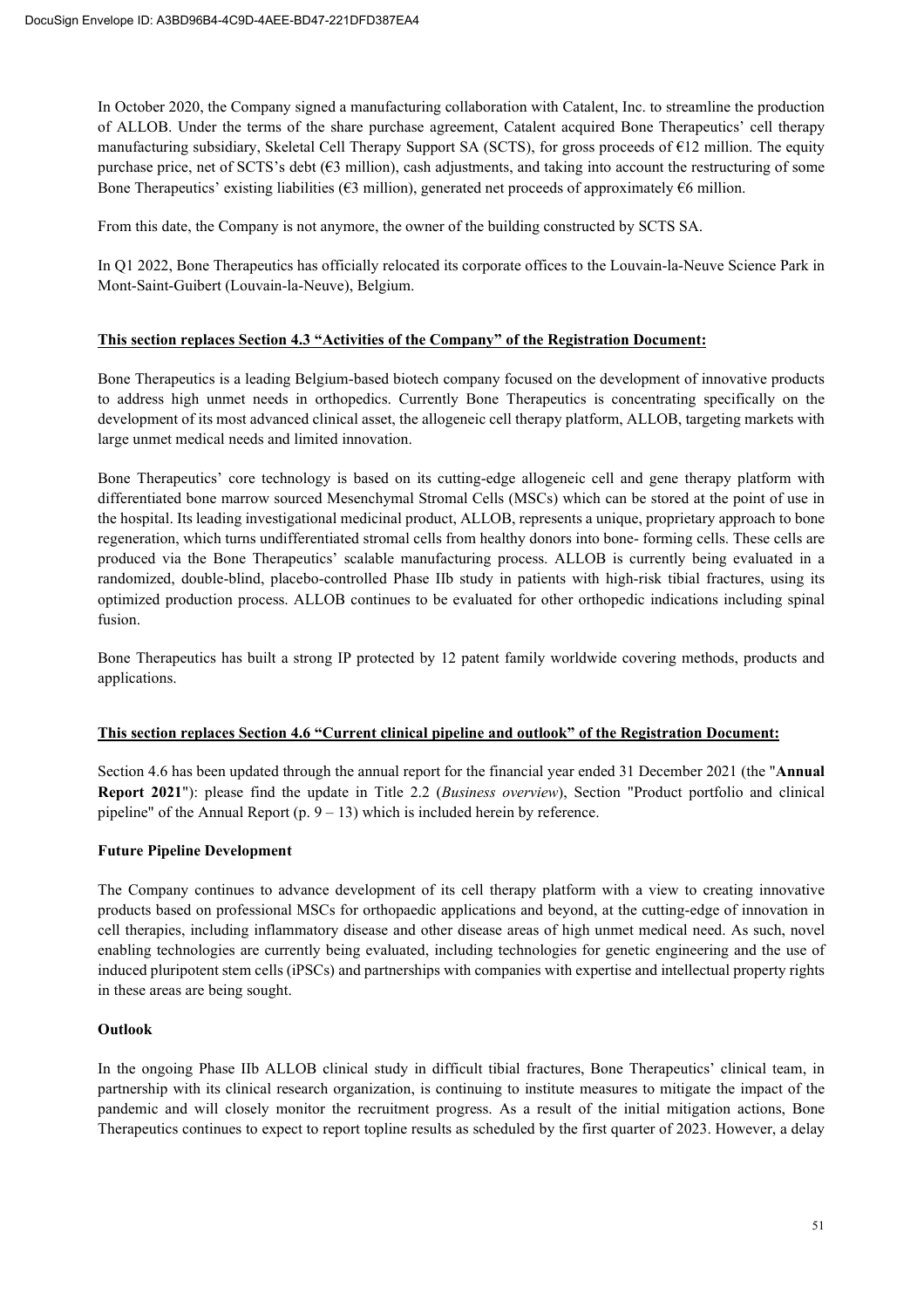cannot be excluded. Should the pandemic continue to have impact on patient availability, Bone Therapeutics may have to re-evaluate this timeline and, in that eventuality, will communicate again to the market.

The negotiations for ALLOB, with one of Bone Therapeutics' current Chinese partners, for the global rights agreement are still ongoing but are taking longer than originally anticipated. The potential completion of a final binding agreement has been delayed into Q2 2022.

In the context of the exclusive reverse merger discussions with Medsenic, the terms and conditions of the subscription rights still need to be agreed by the parties. Moreover, the final valuation of both companies and exchange ratio shall be further discussed between Medsenic and Bone Therapeutics and confirmed by its auditor, on the basis of mutually accepted external valuations. Bone Therapeutics and Medsenic aim to reach an agreement in the course of Q2/Q3 2022, subject to regulatory control clearance, the outcome of due diligence, shareholders' approval and other customary conditions precedent.

Following the restructuring of the management team announced on 12 April 2022, the Company has initiated the search for a new CEO and CFO.

Disciplined cost and cash management will remain a key priority. The operating cash burn for the full year 2022 is expected to be in the range of  $68$ -10million, assuming normal operations as the effect of the ongoing COVID-19 epidemic cannot be excluded. The situation will be actively and closely monitored. The Company anticipates having sufficient cash to carry out its business objectives into Q1 2023, assuming amongst other full issuance of the new convertible bond facility. We refer to the going concern statement for all key assumptions taken.

# **This section replaces Section 5.3 "Deviations from the Corporate Governance Code" of the Registration Document:**

Section 5.3 has been updated through the Annual Report: please find the update in Section 4.2 "Compliance with the Corporate Governance Code" of the Annual Report 2021 (p. 28 – 30) which is included herein by reference.

# **This section replaces Section 5.4.3 "Activity report" of the Registration Document:**

In 2021, the Board of Directors met 11 times discuss and decide on specific matters such as financial operations, business strategy development, clinical trials progress, R&D developments as well as other operational elements. Below is the detail of the attendance:

| <b>BOARD OF DIRECTORS</b>                                     | Number of attendances <sup>5</sup> |
|---------------------------------------------------------------|------------------------------------|
| Innoste SA, represented by M. Jean Stéphenne                  | 11/11                              |
| mC4Tx SRL, represented by M. Miguel Forte                     | 11/11                              |
| Claudia D'Augusta                                             | 11/11                              |
| Castanea Management SARL, represented by M. Damian Marron     | 11/11                              |
| ClearSteer Consulting LLC, represented by Mrs Gloria Matthews | 10/11                              |
| M. Jean-Paul Prieels                                          | 11/11                              |
| Finsys Management SPRL, represented by M. Jean-Luc Vandebroek | 11/11                              |

Out of the activity report included above, it is clear that the Board as a Company organ has been very active with a strong participation and contribution of all its members during the course of 2021.

It was decided that when board seats become available in the years to come, special efforts will be done to attract new board members of the other gender in accordance with Article 3:6 § 2, 6° of the Belgian Companies Code (and with the law of 28 July 2011) to assure that by 01/01/2021 (for newly listed companies, the legal quota is applicable as from their sixth year on the stock market) the appropriate quorum will be reached. This quota applies to the board as a whole, comprising both executive and non-executive directors. The Company's board currently counts 7 board members of which 2 women. As one third of the board must be female and the minimum is rounded to the closest unit, Bone Therapeutics is currently compliant with the gender diversity requirement.

<sup>5</sup> Number of attendances compared to the maximum number of attendances considering time of appointment and conflicts of interest. All Directors who were not present, were excused.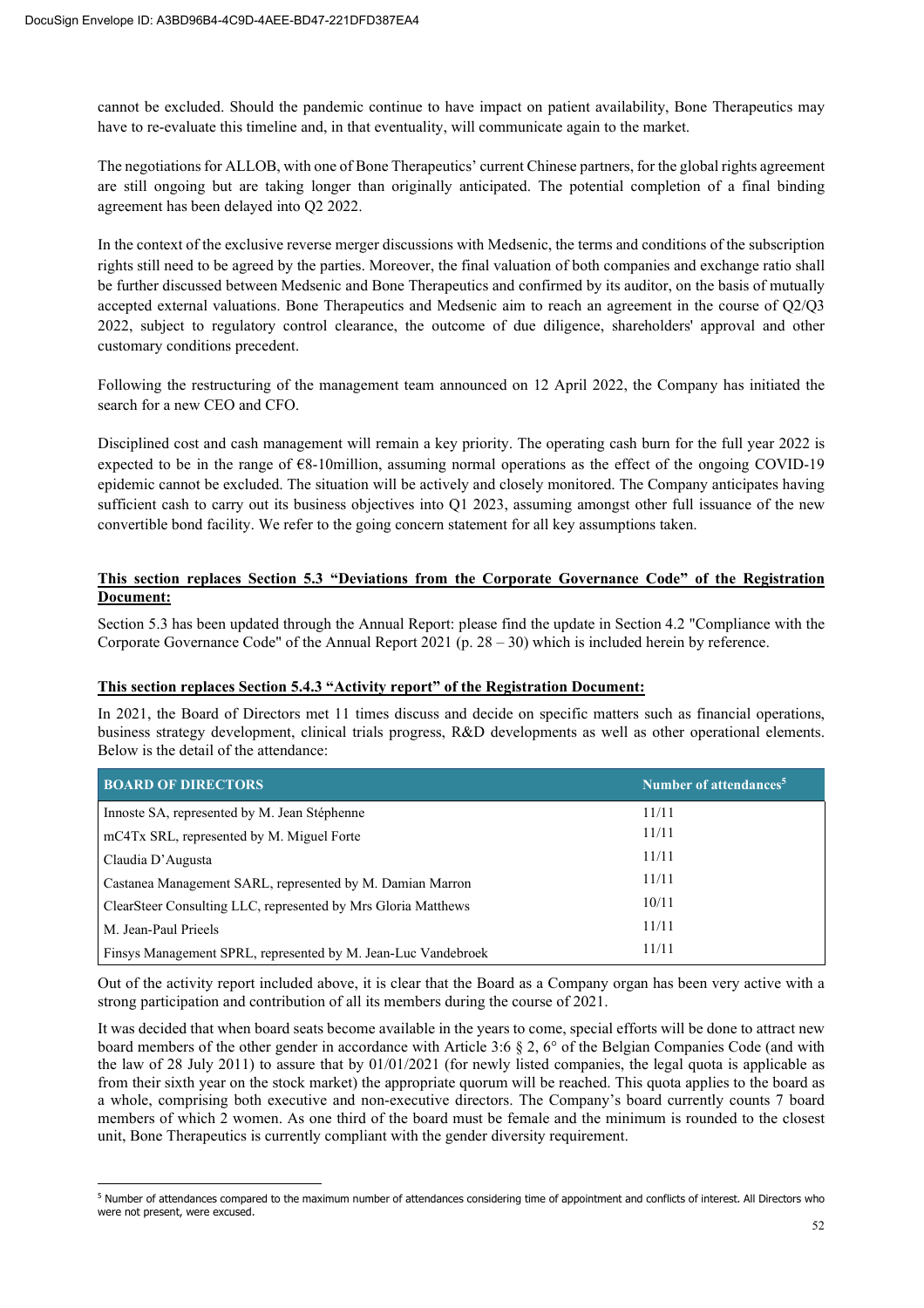The Board is responsible for a periodic assessment of its own effectiveness with a view to ensuring continuous improvement in the governance of the Company. The contribution of each director is evaluated periodically in order to, taking into account changing circumstances, be able to adapt the composition of the Board. In order to facilitate such evaluation, the directors give their full assistance to the Nomination and Remuneration Committee and any other persons, whether internal or external to the Company, entrusted with the evaluation of the Directors.

Furthermore, the Board will assess the operation of the Committees at least every two to three years. For this assessment, the results of the individual evaluation of the Directors are taken into consideration. The Chairman of the Board and the performance of his role within the Board are also carefully evaluated. The Nomination and Remuneration Committee should, where appropriate and if necessary, in consultation with external experts, submit a report commenting on the strengths and weaknesses to the Board and make proposals to appoint new Directors or to not re-elect Directors. A director not having attended half the number of meetings of the Board will not be considered for re-election at the occasion of the renewal of his mandate.

In addition, the Non-Executive Directors should regularly (preferably once a year) assess their interaction with the Executive Directors and the Executive Committee. At different occasions, the board together with the executive directors took the opportunity to reflect on how to streamline the interactions between both the non-executive directors and the executive directors including the implementation of a reporting on key performance indicators.

# **This section replaces Section 5.5.2.2 "Composition" of the Registration Document:**

Section 5.5.2.2 has been updated through the Annual Report: please find the update in Section 4.4.2.3 "Composition" of the Annual Report 2021 (p.  $39 - 41$ ) which is included herein by reference.

In March 2022, Bone Therapeutics announced it was redefining its strategic priorities to concentrate specifically on the development of its most advanced clinical asset, ALLOB. As a result, Bone Therapeutics will focus its R&D activities to support the clinical development of ALLOB and all activities related to the development of the pre-clinical iMSCg platform as well as all other non ALLOB related activities, were stopped. In this context, some members of Bone Therapeutics' management team will depart Bone Therapeutics in the following months in alignment with the refocus in activity. This includes Miguel Forte (CEO), Tony Ting (CSO), Stefanos Theoharis (CBO) and Lieve Creten (CFO). During the transition, CEO, Miguel Forte, will remain in function. The Scientific Advisory Board was also dissolved.

# **This section replaces Section 5.8.2 "Remuneration policy" of the Registration Document:**

Section 5.8.2 has been updated through the Annual Report: please find the update in Section 4.7.2 "Remuneration report" of the Annual Report 2021 (p.  $48 - 58$ ) which is included herein by reference.

# **This section replaces section 6.4 "Related Party Transactions" of the Registration Document:**

Section 6.4 has been updated through the Annual Report: please find the update in Section 5.4 "Related Party Transactions" of the Annual Report 2021 (p.  $59 - 60$ ) which is included herein by reference.

# **This section replaces section 7.1 "Shareholders" of the Registration Document:**

Section 7.1 has been updated through the Annual Report: please find the update in Section 6.7 "Shareholders" of the Annual Report 2021 (p. 69 - 70) which is included herein by reference.

# **This section replaces Section 7.3.1 "Warrant plans issued" of the Registration Document:**

The Company currently has 3 subscription rights plans outstanding:

On 24 February 2014, the extraordinary general shareholders' meeting of the Company created and approved a plan which consisted in the issue of 113,760 subscription rights for employees, consultants and Directors (plan A). At the date of the Document, 87,998 subscription rights have been granted and accepted. The ordinary shareholders' meeting of 10 June 2020 took note of the number of Plan A subscription rights still available for granting, i.e. 25,761 subscription rights and decided to cancel the said residual subscription rights.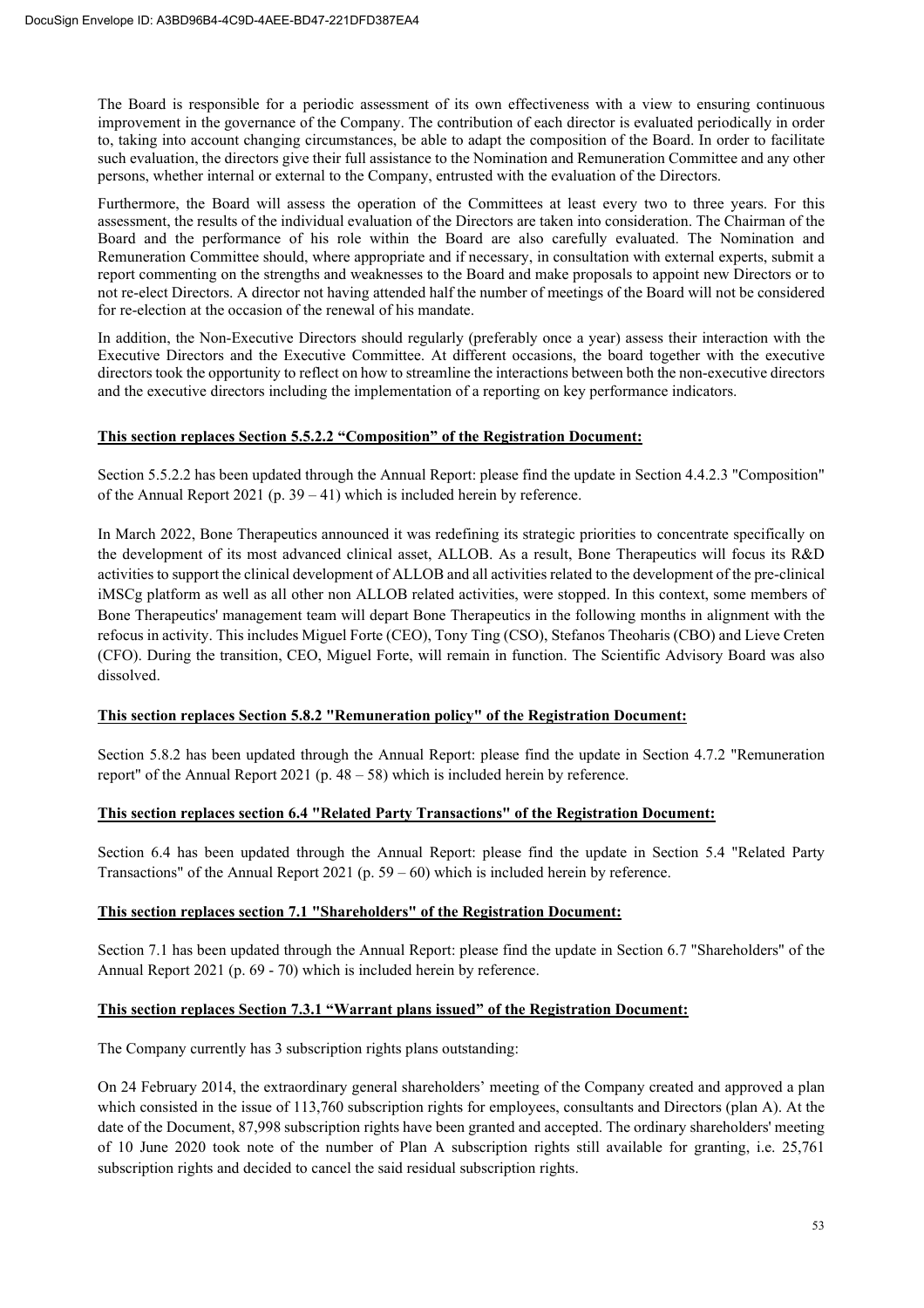On 28 May 2020, the Board of Directors of the Company created and approved a plan which consisted in the issue of 69,978 subscription rights for employees, management members and Directors (plan 2020/05).

On 23 December 2020, the Board of Directors of the Company created and approved a plan which consisted in the issue of 99,832 subscription rights for employees, management members and Directors (plan 2020/12).

On 31 December 2021, the following subscription rights are outstanding in accordance with the above-mentioned plans:

| <b>Plan</b>   | <b>Total</b> |
|---------------|--------------|
| CEO           | 109,724      |
| CFO           | 43,500       |
| CBO           | 5,000        |
| Consultant    | 5,000        |
| Board members | 29,330       |
| Former CMO    | 5,000        |
| <b>Total</b>  | 197,554      |

On 23 August 2021, the extraordinary shareholders' meeting the Company issued warrants to the EIB and to Patronale Life.

| <b>Plan</b>              | <b>Total</b> |
|--------------------------|--------------|
| European Investment Bank | 800,000      |
| Patronale Life NV        | 200,000      |
| Total                    | 1,000,000    |

# **7.3 Overview of press releases**

This section contains an overview of press releases issued by the Company since 28 September 2021, the date on which the Registration Document was approved by the FSMA. For a more detailed review of the contents of the press releases that are incorporated by reference only, reference is made to the Company's website (http://www.bonetherapeutics.com/en/press-releases), where these press releases are publicly available.

List of press releases issued by the Company since 28 September 2021:

- Press release of 1 June 2022: Bone Therapeutics Provides First Quarter 2022 Business Update
- Press release of 31 May 2022: Bone Therapeutics signs definitive subscription agreement for a maximum of EUR 5M convertible bonds facility with ABO
- Press release of 12 May 2022: Bone Therapeutics enters into exclusive reverse merger discussions with Medsenic
- Press release of 29 April 2022: Bone Therapeutics announces 2021 full year results
- Press release of 12 April 2022: Bone Therapeutics Secures EUR 5 Million Financing
- Press release of 29 March 2022: Bone Therapeutics to strategically focus on lead cell therapy product ALLOB
- Press release of 23 March 2022: Transparency notification received from Nyenburgh Holding NV
- Press release of 19 January 2022: Bone Therapeutics provides fourth quarter 2021 business update and 2022 outlook
- Press release of 23 December 2021: Bone Therapeutics: Transparency notification received from S.R.I.W. SA and Sofipôle SA
- Presse release of 10 December 2021: Transparency notification received from Nyenburgh Holding NV
- Press release of 9 December 2021: Bone Therapeutics: Information on the total number of voting rights and shares
- Press release of 8 December 2021: Bone Therapeutics announces closing of private placement
- Press release of 3 December 2021: Bone Therapeutics Successfully Raises EUR 3.3 Million in Private Placement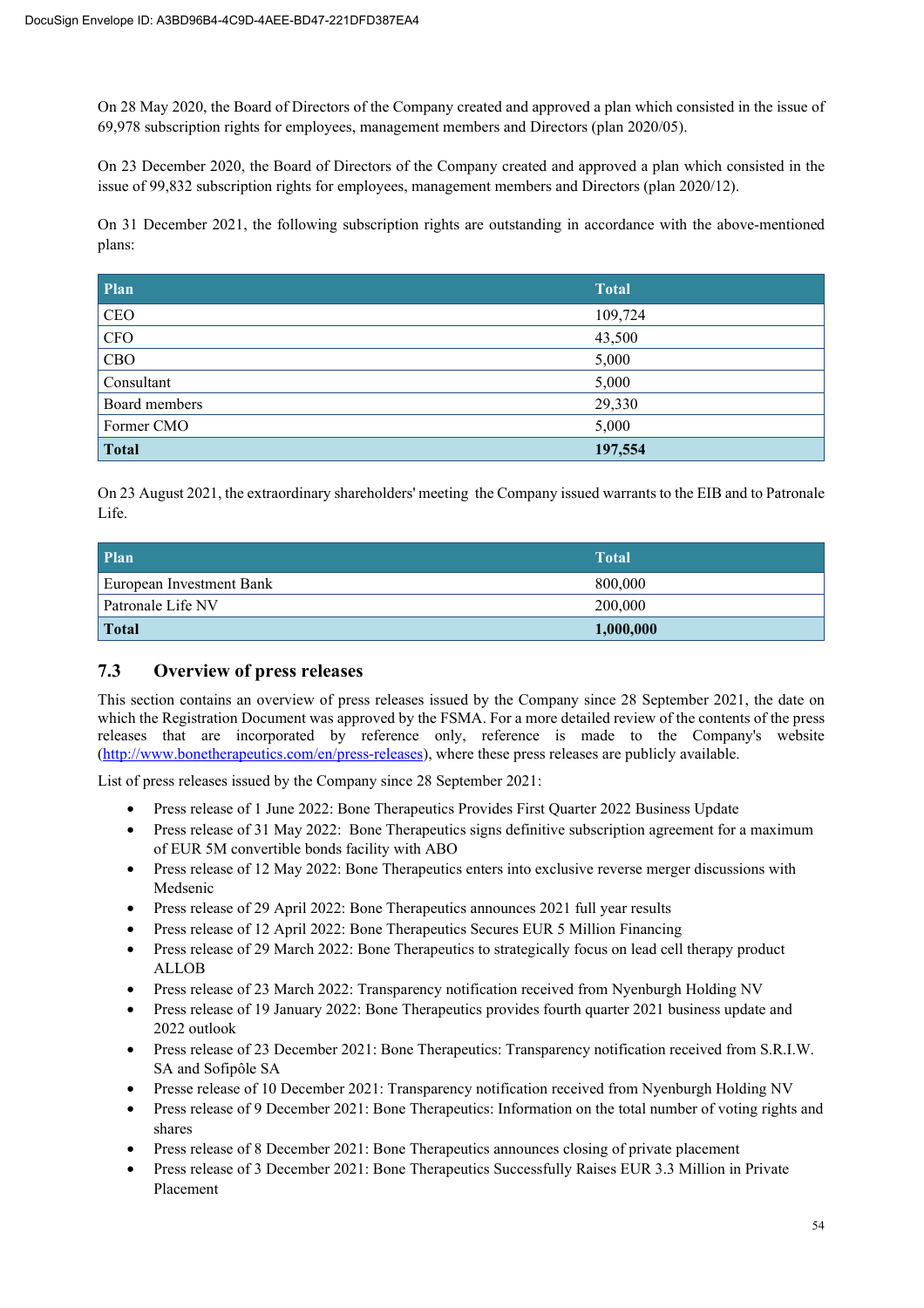- Press release of 29 November 2021: Bone Therapeutics and Link Health sign a non-binding term sheet for the global rights of ALLOB
- Press release of 26 October 2021: Bone Therapeutics Provides Third Quarter 2021 Business Update
- Press release of 12 October 2021: Bone Therapeutics appoints Scientific Advisory Board for iMSC cell and gene therapy platform development
- Press release of 28 September 2021: Bone Therapeutics signs research partnership with Implant Therapeutics to access induced Pluripotent Stem Cells (iPSC)

The following press releases shall be incorporated in, and form part of, the Prospectus, save that any statement contained in a document which is incorporated by reference shall be modified or superseded for the purpose of the Prospectus to the extent that a statement contained herein modifies or supersedes such earlier statement (whether expressly, by implication or otherwise). Any statement so modified or superseded shall not, except as so modified or superseded, constitute a part of this Prospectus.

The following press releases – extracts of which are set out below – are incorporated by reference only:

# **7.3.1** *26 October 2021 press release : Bone Therapeutics Provides Third Quarter 2021 Business Update*

On 26 October 2021, Bone Therapeutics announced its business update for the third quarter, ended 30 September 2021.

# **Copy of the press release:**

# **Operational highlights**

- On January 12, 2021, Bone Therapeutics initiated the treatment of patients in the Phase IIb study of its allogeneic cell therapy product, ALLOB, in patients with difficult tibial fractures. Bone Therapeutics anticipated finalizing patient recruitment in H1 2022 subject to evolution of the COVID-19 pandemic and the associated containment measures. Early recruitment rates were very promising, but the recruitment rates slowed down in recent month due to short term pandemic-related factors, such as reduced site activities due to staff availability, and number of available patients due to less accidents. The recruitment rate continues to be slower than anticipated primarily due to the pandemic impact on patient availability. Several measures (including site expansion, training, information, best practices sharing and close monitoring of progress) are being implemented in collaboration with the involved clinical research organization to improve and facilitate recruitment. The release of topline data by the end of 2022 is still currently expected. However, a delay of up to a quarter cannot be excluded.
- On August 30, 2021, Bone Therapeutics announced topline results from the Phase III knee osteoarthritis study with its enhanced viscosupplement JTA-004, its legacy non-MSC product. JTA-004 had a favorable safety profile. However, the study did not meet the primary and key secondary endpoints. No statistically significant difference in pain reduction could be observed between the treatment, placebo and comparator groups, with all treatment arms showing similar efficacy. In collaboration with existing and potential partners, Bone Therapeutics is currently evaluating the options for the future of JTA-004 development, including potential divestment or halting.
- On September 28, 2021, Bone Therapeutics signed a research evaluation agreement with Implant Therapeutics, the developer of hypoimmunogenic and safe harbor engineered IPSC derived cells. The agreement enables Bone Therapeutics to access, evaluate and materially transfer Implant Therapeutics' Induced Pluripotent Stem Cell (iPSC) derived, genetically engineered MSCs, including lines, media, differentiation protocols and expertise. The iPSCs will be used to develop Bone Therapeutics' new next generation induced pluripotent stem cell-derived mesenchymal stromal cell (iMSC) platform.

# **Corporate Highlights**

- In July 2021, Bone Therapeutics appointed Dr. Anne Leselbaum as Chief Medical Officer. Dr. Leselbaum brings three decades of experience in strategic international clinical development, clinical operations and medical affairs. As CMO, she has taken responsibility for the leadership of all clinical development and medical affairs strategies and activities across the entire Bone Therapeutics' pipeline and oversees regulatory interactions.
- In September 2021, Bone Therapeutics appointed Lieve Creten, as interim Chief Financial Officer (CFO), succeeding Jean-Luc Vandebroek. Lieve's extensive financial experience gained as Managing Partner at Deloitte Financial Advisory Belgium will ensure the continued optimal financial control, oversight and compliance during Bone Therapeutics strategic refocus on the iMSC platform, which includes its product ALLOB.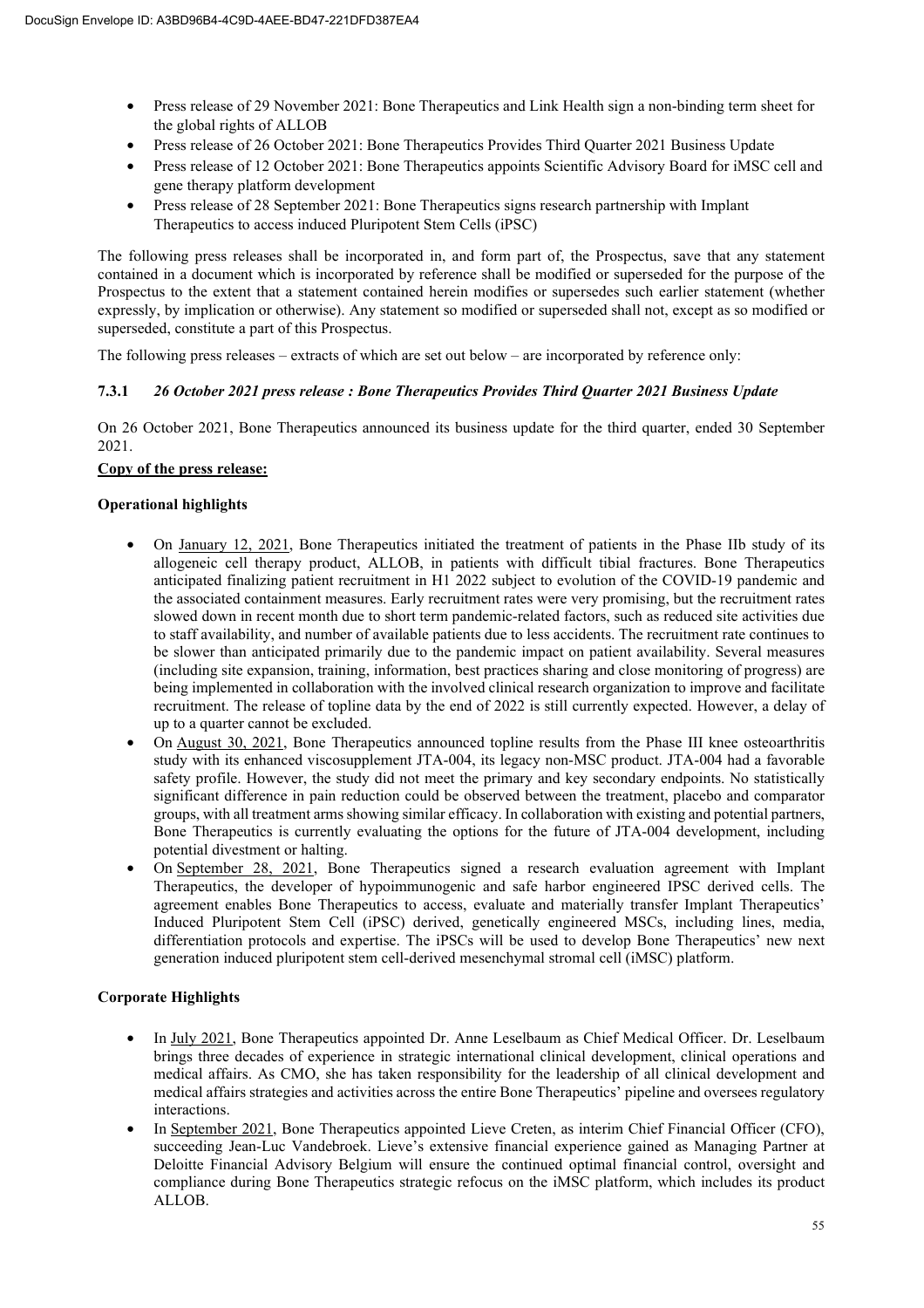In October 2021, Bone Therapeutics appointed key experts to its Scientific Advisory Board (SAB). The members of the SAB consist of world-recognized scientists and clinicians in the cell and gene therapy field. The SAB has been comprised to provide additional expert guidance on the development of Bone Therapeutics' novel, next generation induced pluripotent stem cell-derived mesenchymal stromal cell (iMSC) platform.

# **Financial highlights**

- In July 2021, Bone Therapeutics secured a loan financing of up to EUR 16.0 million with the European Investment Bank (EIB). The EIB loan financing is being disbursed in two tranches of EUR 8.0 million each, subject to conditions precedent. The payment from the EIB for the first tranche of EUR 8.0 million was received early September 2021, following the approval of the issuance of 800,000 associated warrants to the EIB at Bone Therapeutics' General Meetings at the end of August 2021.
- Bone Therapeutics also renegotiated 800 convertible bonds issued on May 7, 2020 (for an amount of EUR 2 million) to Patronale Life into a loan subject to the same repayment terms as the agreement with the EIB, with the issuance of 200,000 additional warrants unconditionally subscribed by Patronale Life under the terms and conditions decided by Bone Therapeutics' Extraordinary General Meeting.
- In July 2021, Bone Therapeutics agreed a final settlement with the Belgian Financial Services and Markets Authority (FSMA) regarding clinical studies communication issues in 2016 and 2017 for a settlement amount of EUR 500,000.
- Net cash and cash equivalents at the end of September 2021 amounted to EUR 9.3 million <sup>(1)</sup>.
- Disciplined cost and cash management will remain a key priority. The net cash burn for the full year 2021 is expected to be in the range of EUR 16-18 million, assuming normal operation as the effect of the ongoing COVID-19 pandemic cannot be excluded. Due to the accelerated development of the iMSC platform, Bone Therapeutics anticipates having sufficient cash to carry out its business objectives till the end of Q1 2022.

# **Outlook for the remainder of 2021**

- Bone Therapeutics will continue to expand its allogeneic differentiated MSC based cell therapy platform, beyond ALLOB, into other therapeutic indications. Bone Therapeutics is also intensifying its efforts to expand its preclinical and clinical pipeline to additional indications by enhancing and "professionalizing" the therapeutic capacity of its cell and gene therapy platform. This activity includes the development of a next generation of genetically engineered mesenchymal stromal cells (MSC) and the use of highly scalable and versatile cell sources such as induced pluripotent stem cells (iPSC).
- For the ongoing Phase IIb ALLOB clinical study in difficult tibial fractures, Bone Therapeutics' clinical team, in partnership with its clinical research organization, is continuing to institute corrective measures to mitigate the impact of the pandemic and will closely monitor the recruitment progress. Given the initial mitigation actions, Bone Therapeutics continues to expect to report topline results as scheduled by the end of 2022. However, a delay of up to a quarter cannot be excluded. Should the pandemic continue to have impact on patient availability, Bone Therapeutics may have to re-evaluate this timeline and, in that eventuality, will communicate again to the market.
- Bone Therapeutics will continue its discussions with the US FDA (Food and Drug Administration) in preparation for the next steps in the clinical development of ALLOB in the US.
- Bone Therapeutics will continue to hold discussions with potential partners to explore business opportunities for ALLOB while it is being evaluated in a double-blind, placebo-controlled, proof-of-concept Phase IIb study.
- As alternatives to on-going discussions including Hybrigenics, Bone Therapeutics is in the process of mandating a third party organization to explore partnership and M&A opportunities.
- LinkHealth and Pregene, Bone Therapeutics' partners in Asia continue to drive the development of ALLOB towards the submission of Investigational New Drug Application (IND) with the Chinese National Medical Products Administration (NMPA). Following a positive pre-IND meeting with the NMPA, a successful IND application would result in a new milestone payment to Bone Therapeutics.

(1) Unaudited number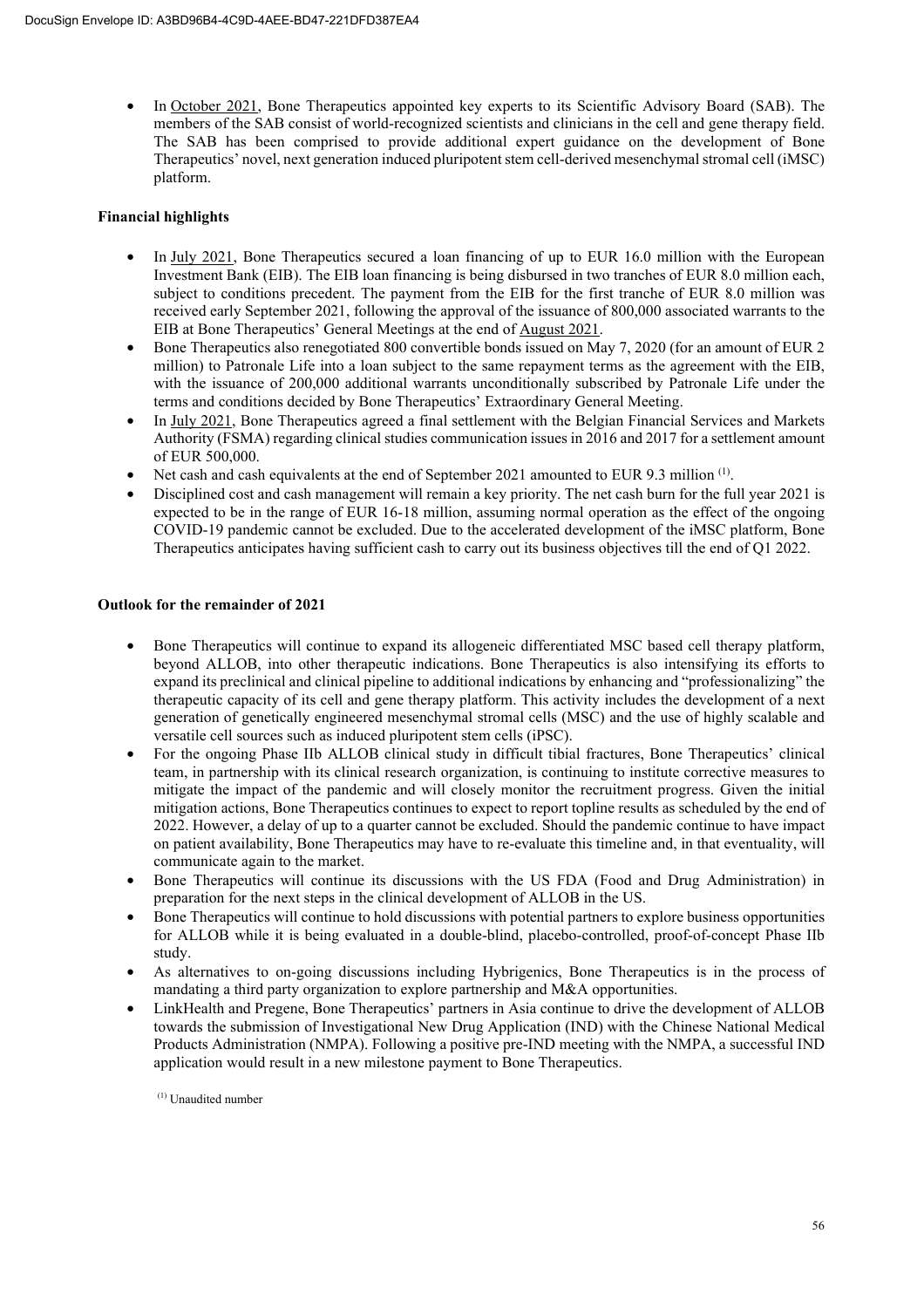# **7.3.2** *Press release of 3 December 2021: Bone Therapeutics Successfully Raises EUR 3.3 Million in Private Placement*

On 3 December 2021, Bone Therapeutics announced it raised EUR 3.3 million in gross proceeds through an equity private placement of 4,832,352 new shares at an issue price of EUR 0.68 per share with existing and new institutional investors.

# **Copy of the press release:**

The gross proceeds will be used to advance Bone Therapeutics' lead orthopedic asset, ALLOB, through mid-stage clinical development. The funds will also support the acceleration of the development of the new iMSC cell and gene therapy platform to address a broader array of underserved clinical indications outside orthopedics.

"*This financing provides the support needed for Bone Therapeutics to accelerate the development of its novel, next generation iMSC platform. This platform will be used by Bone Therapeutics to develop cell and gene therapy products that have strong anti-inflammatory and immunomodulatory properties for the treatment of acute life-threatening unmet medical diseases. Bone Therapeutics has signed a number of agreements for the development of this platform, as well as appointed a world class scientific advisory board specifically for the development of this platform,*" **said Miguel Forte, MD, PhD, Chief Executive Officer of Bone Therapeutics.** "*The financing will also provide the support necessary for Bone Therapeutics to continue the mid-clinical progress of our lead asset ALLOB as we complete the final licensing agreement to transfer global rights to Link Health. This agreement will reduce Bone Therapeutics future costs and enable us to concentrate fully on the development of the iMSC platform.*"

In addition, Bone Therapeutics expects to complete the final licensing agreement for the global rights of ALLOB with Link Health Pharma Co., Ltd by the end of 2021. This agreement would include R&D cost reimbursement from Link Health to Bone Therapeutics and commercial milestone payments of up to EUR 60 million in total and tiered royalties on net sales of up to 25% from Link Health to Bone Therapeutics. This licensing agreement would substantially reduce the development costs of Bone Therapeutics in the coming years.

Taking into account the proceeds of this private placement and the completion of the licensing agreement with Link Health, Bone Therapeutics anticipates having a runway into Q4 2022, enhancing further development of its lead asset, ALLOB, and its next generation iMSC platform. In line with its financing strategy, Bone Therapeutics continues to explore funding options to further strengthen its balance sheet and cash position.

The payment and delivery of the new shares are expected to take place on or about 7 December 2021. An application will be made to admit the new shares to trading on the regulated markets of Euronext Brussels and Euronext Paris at the same time. The new shares to be issued will have the same rights and benefits as, and rank pari passu in all respects with, the existing and outstanding shares of Bone Therapeutics at the moment of their issuance. A copy of the report prepared by the board of directors of Bone Therapeutics in accordance with the Belgian Companies and Associations Code further describing, among others, the capital increase, the consequences thereof and the justification of the issue price is made available in the Investors' section (Regulated Information – Share and Bond Issues) on Bone Therapeutics' website.

Champeil S.A. acted as placement agent in Europe. In relation to the Private Placement, Bone Therapeutics has agreed with the placement agent a 90-days standstill period on future share issuances, waivable by the placement agent and subject to customary exceptions.

# **7.3.3** *Press release of 8 December 2021: Bone Therapeutics announces closing of private placement*

On 8 December 2021, Bone Therapeutics announced the closing of the private placement announced on 3 December 2021, with existing and new institutional investors having purchased 4,832,352 new shares at an issue price of EUR 0.68 per share resulting in gross proceeds of approximately EUR 3.3 million.

# **Copy of the press release:**

The gross proceeds will be used to advance Bone Therapeutics' lead orthopedic asset, ALLOB, through mid-stage clinical development. The funds will also support the acceleration of the development of the new iMSC cell and gene therapy platform to address a broader array of underserved clinical indications outside orthopedics.

In addition, Bone Therapeutics expects to complete the final licensing agreement for the global rights of ALLOB with Link Health Pharma Co., Ltd by the end of 2021. This agreement would include R&D cost reimbursement from Link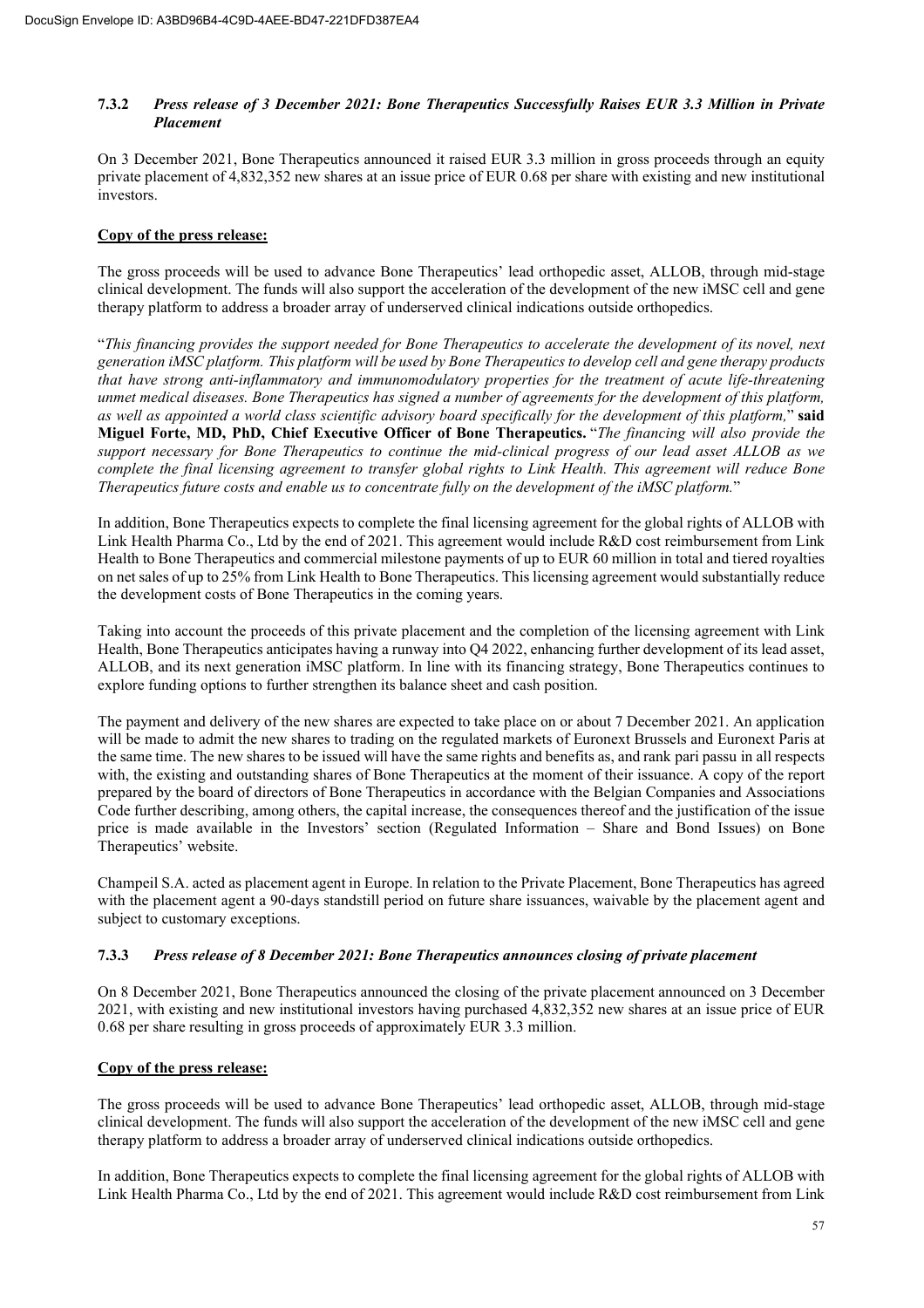Health to Bone Therapeutics and commercial milestone payments of up to EUR 60 million in total and tiered royalties on net sales of up to 25% from Link Health to Bone Therapeutics. This licensing agreement would substantially reduce the development costs of Bone Therapeutics in the coming years.

With the total gross proceeds raised through the private placement, Bone Therapeutics anticipates having sufficient cash to carry out its strategic objectives into Q3 2022. Upon the completion of the global licensing agreement with Link Health, Bone Therapeutics expects to have sufficient funding to cover its working capital requirements for 2022. In addition, Bone Therapeutics continues to evaluate all financing and strategic options to further enhance the development of its lead asset, ALLOB, and its next generation iMSC platform.

Via this private placement, Bone Therapeutics has placed 4,832,352 new shares bringing the total number of shares (post-transaction) to 21,310,520. The new shares have the same rights and benefits as, and rank pari passu in all respects with, the existing and outstanding shares of Bone Therapeutics and were admitted to trading on the regulated markets of Euronext Brussels and Euronext Paris on 7 December 2021.

Champeil S.A. acted as placement agent in Europe. In relation to the private placement, Bone Therapeutics has agreed with the placement agent a 90-days standstill period on future share issuances, waivable by the placement agent and subject to customary exceptions.

# **7.3.4** *Press release of 19 January 2022: Bone Therapeutics provides fourth quarter 2021 business update and 2022 outlook*

On 19 January 2022, Bone Therapeutics announced its business update for the fourth quarter, ended 31 December 2021 as well as a business outlook for 2022.

# **Copy of the press release:**

# **Operational highlights**

- Bone Therapeutics' allogeneic bone cell therapy product, ALLOB is currently being evaluated in a randomized, double-blind, placebo-controlled Phase IIb study in patients with high-risk tibial fractures. Bone Therapeutics anticipates finalizing patient recruitment of this study in 2022. This finalization is subject, as across the industry, to evolution of the ongoing COVID-19 pandemic and the associated containment measures. Although early recruitment rates were very promising, the recruitment rates have temporarily slowed in recent months due to pandemic-related factors, such as reduced site activities due to staff availability and the number of available patients due to less occurrence of accidents. Bone Therapeutics has already implemented several mitigating measures in collaboration with the involved clinical research organization to improve and facilitate recruitment. These measures include site expansion, training, information, best practices sharing and close monitoring of progress. As a result of these measures Bone Therapeutics continues to currently expect the release of topline data by Q1 2023.
- In November 2021, Bone Therapeutics signed a non-binding term sheet for the global rights for ALLOB, Bone Therapeutics' allogeneic osteoblastic cell therapy product, with one of its current Chinese partners, Link Health Pharma Co., Ltd (Link Health). If the licensing deal is concluded, the partner would be responsible for all future costs of development of ALLOB, including the ongoing ALLOB TF2 Phase IIb trial and costs related to development, process development (scale up) and manufacturing of the product. In this non-binding agreement, no upfront or development milestones are expected but Bone Therapeutics would receive commercial milestone payments of up to  $660$  million in total and tiered royalties on net sales of up to 25%. The negotiations for the global rights agreement are still ongoing but take longer than expected. The envisaged completion of a final binding agreement has been delayed and is now contemplated over the course of Q1 2022.

# **Corporate highlights**

- In October 2021, Bone Therapeutics appointed key experts to its Scientific Advisory Board (SAB). The members of the SAB consist of world-recognized scientists and clinicians in the cell and gene therapy field. The additional members of the SAB have been added to provide additional expert guidance on the development of Bone Therapeutics' novel, next generation induced pluripotent stem cell-derived mesenchymal stromal cell (iMSCg) platform.
- Bone Therapeutics has relocated its corporate offices to the Louvain-la-Neuve Science Park in Mont-Saint-Guibert (Louvain-la-Neuve), Belgium. Louvain-la-Neuve is home to the Catholic University of Louvain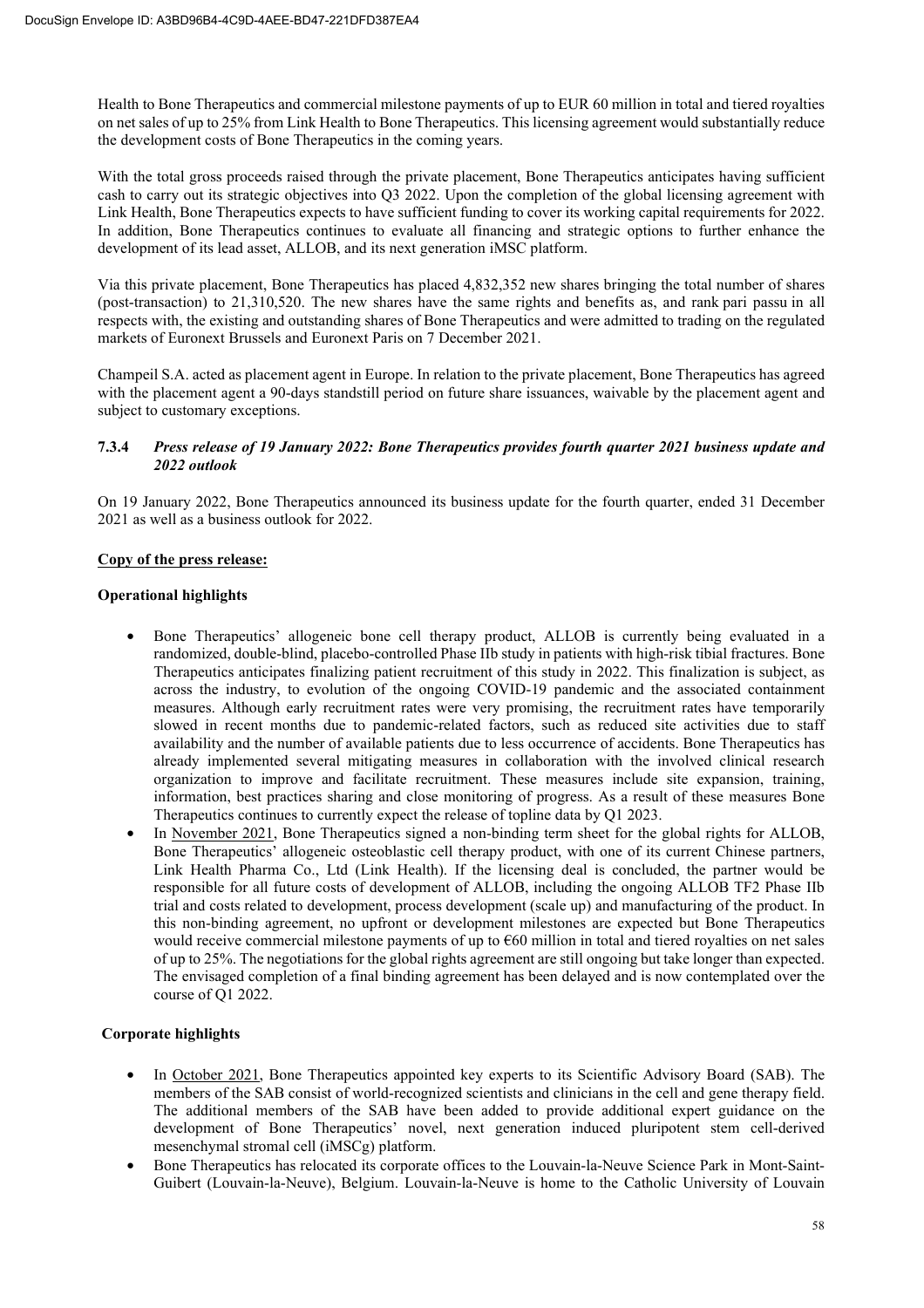(UCLouvain), one of Belgium's premier academic research institutes. Bone Therapeutics will be part of a vibrant biotech ecosystem with a high concentration of cell therapeutic companies.

# **Financial highlights (1)**

- In <u>December 2021</u>, Bone Therapeutics raised additional  $63.3$  million funding through a private placement with current and new institutional investors to advance its lead orthopedic asset, ALLOB, through mid-stage clinical development. The funds will also support the development of the new iMSCg cell and gene therapy platform to address a broader array of underserved clinical indications outside orthopedics.
- Disciplined cost and cash management will remain a key priority. Net cash burn for the full year 2021 is anticipated to be  $\epsilon$ 16-18 million <sup>(1)</sup>. The net cash position totaled  $\epsilon$ 9.5 million <sup>(1)</sup> for the year ended December 31, 2021. Taking into consideration the €3.3M in gross proceeds from the private placement in the fourth quarter of 2021 and anticipated milestone payments, Bone Therapeutics expects to have sufficient cash to carry out its business objectives into Q3 2022. This assumes normal operation, as there may be further effects of the ongoing COVID-19 pandemic.

# **Outlook for 2022**

- Bone Therapeutics will continue to explore options to develop its allogeneic differentiated MSC based cell therapy platform, beyond ALLOB, into other therapeutic indications. If financing so allows, Bone Therapeutics is also aiming to expand its preclinical and clinical pipeline to additional indications by enhancing and "professionalizing" the therapeutic capacity of its cell and gene therapy platform. This activity includes the development of a next generation of genetically engineered mesenchymal stromal cells (MSCs) and the use of highly scalable and versatile cell sources such as induced pluripotent stem cells (iPSC).
- For the ongoing Phase IIb ALLOB clinical study in difficult tibial fractures, Bone Therapeutics' clinical team, in partnership with its clinical research organization, is continuing to institute measures to mitigate the impact of the pandemic and will closely monitor the recruitment progress. As a result of the initial mitigation actions, Bone Therapeutics continues to expect to report topline results as scheduled by the first quarter of 2023. However, a delay cannot be excluded. Should the pandemic continue to have impact on patient availability, Bone Therapeutics may have to re-evaluate this timeline and, in that eventuality, will communicate again to the market.
- Bone Therapeutics will continue to prepare its discussions with the US FDA (Food and Drug Administration) in anticipation of the next steps in the clinical development of ALLOB in the US.
- Bone Therapeutics is in the process of considering mandating a third party organization to explore partnership, M&A opportunities and alternative sources of funding for the iMSCg platform.
- Link Health and Pregene, Bone Therapeutics' partners in Asia, continue to drive the development of ALLOB towards the approval of the Investigational New Drug Application (IND) with the Chinese National Medical Products Administration (NMPA).
- Bone Therapeutics continues to hold ALLOB business discussions with partners and aims to complete and to fully execute an agreement for the global rights for ALLOB over the course of Q1 2022.

# **Financial Calendar 2022**

- 27 April Full Year Results & Annual Report 2021
- 25 May Q1 2022 Business and Financial Highlights
- 8 June Annual General Meeting 2022
- 7 September Half Year Results 2022
- 25 October Q3 2022 Business and Financial Highlights

The financial calendar is communicated on an indicative basis and may be subject to change.

(1) Unaudited number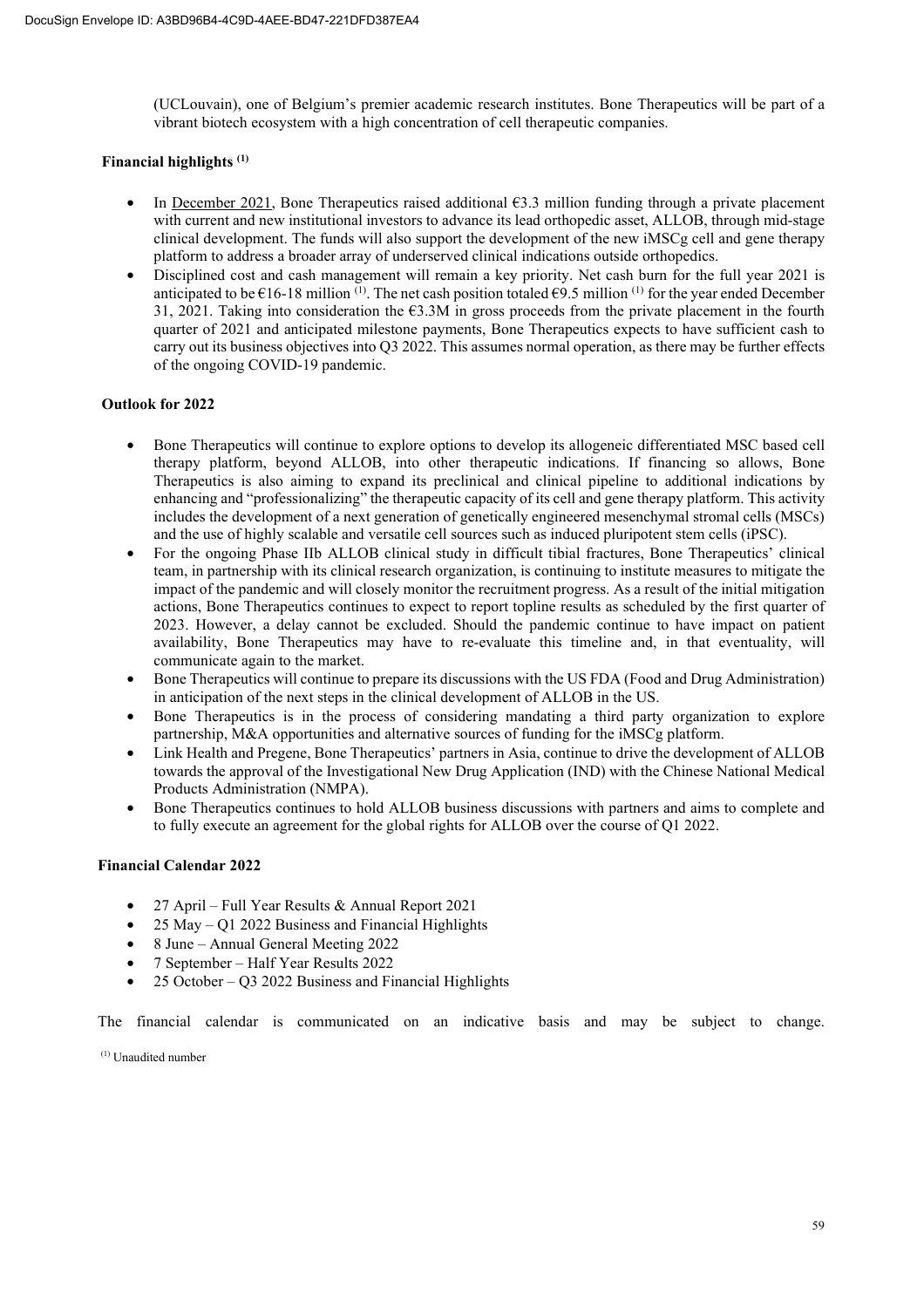# **7.3.5** *Press release of 29 March 2022: Bone Therapeutics to strategically focus on lead cell therapy product ALLOB*

On 29 March 2022, Bone Therapeutics announced it is redefining its strategic priorities to concentrate specifically on the development of its most advanced clinical asset, the allogeneic cell therapy platform, ALLOB.

# **Copy of the press release:**

ALLOB is currently being evaluated in a randomized, double-blind, placebo-controlled Phase IIb study in patients with high-risk tibial fractures. Based on the positive results of the previous clinical studies of ALLOB undertaken by Bone Therapeutics and the extensive preclinical data set, Bone Therapeutics firmly believes that ALLOB has the highest potential of near-term value creation. Topline results of the Phase IIb trial are still anticipated in Q1 2023. However, a delay cannot be excluded.

In order to deliver the results from the Phase IIb clinical study, Bone Therapeutics has implemented a number of actions to reduce its cost base to enable completion of its Phase IIb study. As a result, Bone Therapeutics will focus its R&D activities to support the clinical development of ALLOB and all activities related to the development of the pre-clinical iMSCg platform as well as all other non ALLOB related activities, will be stopped.

In this context, some members of Bone Therapeutics' management team will transition to depart Bone Therapeutics in the coming months in alignment with the focus in activity. This includes Miguel Forte (CEO), Tony Ting (CSO), Stefanos Theoharis (CBO) and Lieve Creten (CFO). The CEO, Miguel Forte, will remain in function for the transition. In addition, all non-executive members of the Board of Directors have decided to suspend their compensation for the first quarter of 2022 and until further notice.

The ongoing completion of ALLOB Phase IIb study will be supervised by Anne Leselbaum, MD (Chief Medical Officer) and Anne-Sophie Lebrun, PhD (Chief Operation Officer).

The negotiations for ALLOB, with one of the current Bone Therapeutics Chinese partners, for the global rights agreement are still ongoing but are taking longer than anticipated. The potential completion of a final binding agreement has been delayed beyond the end of Q1 2022.

Subsequent to some preliminary contacts, the board of directors of Bone Therapeutics is currently examining various opportunities to combine certain activities within Bone Therapeutics, taking into account the interests of its shareholders and other stakeholders. Further announcements will be made in due course, if and when circumstances so allow or require.

# **7.3.6** *Press release of 12 April 2022: Bone Therapeutics Secures EUR 5 Million Financing*

On 12 April 2022, Bone Therapeutics announced that it has signed a binding term sheet for a EUR 5 million convertible bonds (CBs) facility arranged by ABO Securities. The proceeds of the financing will be used to advance the clinical development of Bone Therapeutics' lead asset, the allogeneic bone cell therapy, ALLOB.

# **Copy of the press release:**

ABO Securities, on behalf of the CB investor, commits to subscribe to up to EUR 5 million in CBs. The CBs will be issued and subscribed in seven tranches. A first tranche with an aggregate principal amount of EUR 1.5 million will be issued on the Closing Date, followed by a tranche of up to EUR 1 million after 40 trading days from Closing. The issue and subscription of the remaining five tranches with a principal amount of EUR 500,000 each can be demanded at Bone Therapeutics' sole discretion over an eighteen-month period, subject to customary conditions to be met.

 The CBs, denominated EUR 50,000 each, will be in the form of unsecured, subordinated, registered loan. The CBs will not bear any coupon and have a maturity date of five years after issuance. The CBs are convertible into ordinary shares of Bone Therapeutics. The conversion price will be equal to 95% of the lowest 1-day VWAP observed during a period of ten consecutive trading days immediately preceding the date of CB holder's request of conversion.

Subject to the fulfillment of condition precedents, Bone Therapeutics and ABO Securities aim to agree on and execute the final subscription agreement for the CBs and to issue the first tranche of CBs by the beginning of May 2022.

 The negotiations for ALLOB, with one of the current Bone Therapeutics Chinese partners, for the global rights agreement are still ongoing and the board of directors of Bone Therapeutics is also continuing to examine opportunities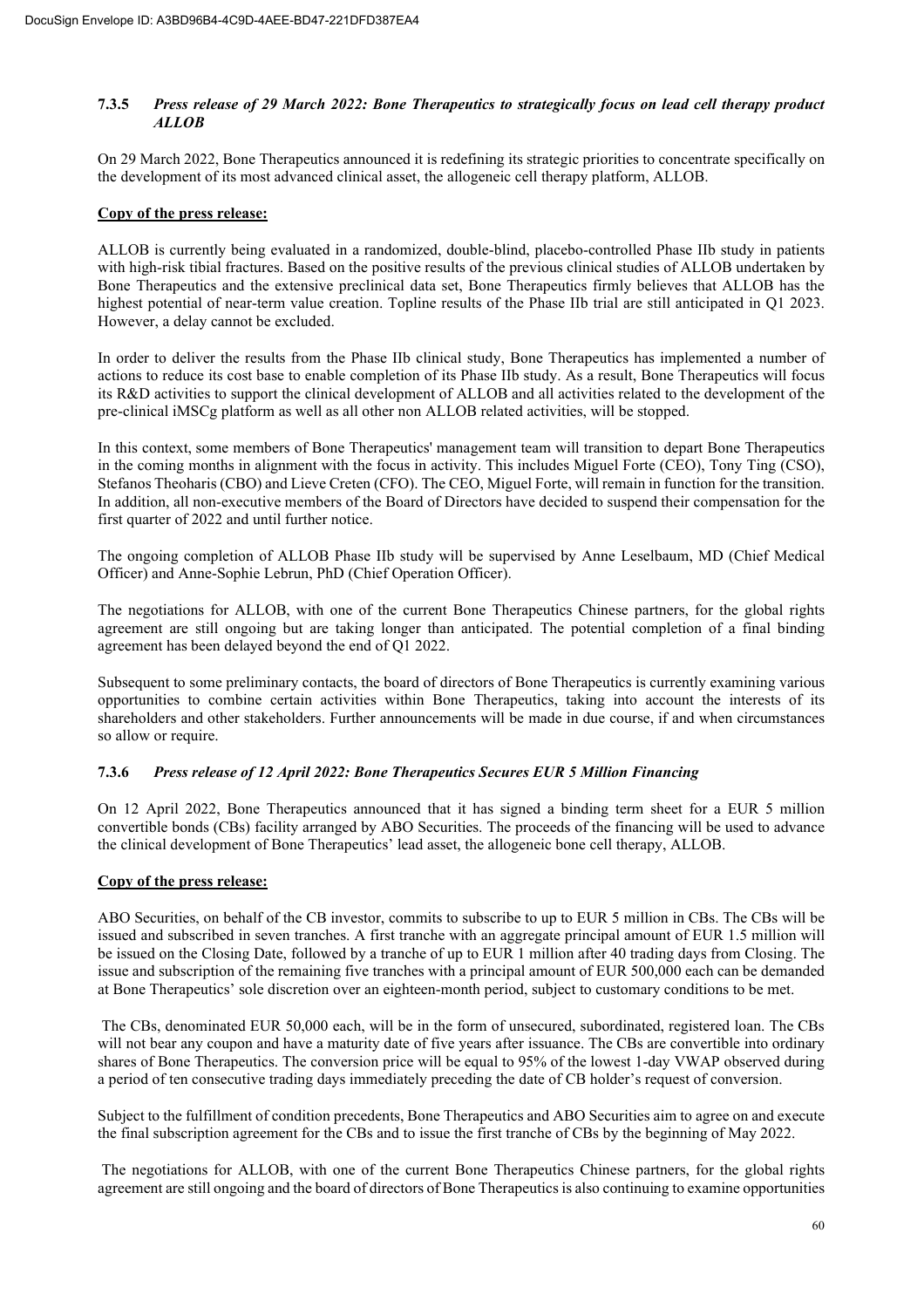to combine certain activities within Bone Therapeutics, taking into account the interests of its shareholders and other stakeholders. Further announcements will be made in due course, if and when circumstances so allow or require.

# **7.3.7** *Press release of 29 April 2022: Bone Therapeutics announces 2021 full year results*

On 29 April 2022, Bone Therapeutics announced its business update and full year financial results for the year ending 31 December 2021, prepared in accordance with IFRS as adopted by the European Union.

# **Copy of the press release:**

"*Incomplete fracture healing remains a seriously unmet medical need affecting hundreds of thousands of patients worldwide. Despite the pandemic and subsequent seriously geopolitical and economic global events, Bone Therapeutics still remains on target for delivery of topline results for its Phase IIb study of its allogeneic cell therapy product, ALLOB, in patients with difficult tibial fractures," said* **Miguel Forte, MD, PhD, CEO of Bone Therapeutics***. "We believe ALLOB could provide difficult tibial fracture patients a convenient treatment option with a potentially superior outcome. Having successfully completed two clinical studies showing promising safety profile and efficacy signals in more than 60 patients, we firmly believe that ALLOB has the highest potential of near-term value creation and is focused on completing the current Phase IIb study. In addition, Bone Therapeutics has made a serious contribution for the future into the use of Induced Pluripotent Stem Cell (iPSC) derived, genetically engineered MSCs. Bone Therapeutics is continuing its efforts to establish value adding business collaborations and to strengthen its financial position*."

# **Clinical and operational highlights (including post-period events)**

In January 2021, Bone Therapeutics initiated the treatment of patients in the Phase IIb study of its allogeneic cell therapy product, ALLOB, in patients with difficult tibial fractures. Bone Therapeutics anticipates finalizing patient recruitment of this study in 2022. This recruitment finalization is subject, as across the industry, to evolution of the ongoing COVID-19 pandemic and the associated containment measures. Although early recruitment rates were very promising, the recruitment rates have temporarily slowed in subsequent months due to pandemic-related factors, such as reduced site activities due to staff availability and the number of available patients due to less occurrence of accidents. Bone Therapeutics has implemented several mitigating measures in collaboration with the involved clinical research organization to improve and facilitate recruitment. These measures include site expansion, training, information, best practices sharing and close monitoring of progress. As a result of these measures and the improving recruitment rate, Bone Therapeutics continues to currently expect the release of topline data by Q1 2023.

In January 2021, Bone Therapeutics signed an initial agreement for a process development partnership with the mesenchymal stromal cell (MSC) specialist, Rigenerand. This collaboration focused on further developing and enhancing Bone Therapeutics' bone-forming platform.

In June 2021, Bone Therapeutics published the positive results of its Phase I/IIa clinical trial with ALLOB in patients with delayed union fractures. The results were published in Stem Cell Research & Therapy, the international peerreviewed journal focusing on translational research in stem cell therapies. ALLOB was generally well-tolerated and that all patients met the primary endpoint.

In August 2021, Bone Therapeutics announced topline results from the Phase III knee osteoarthritis study with its enhanced viscosupplement JTA-004, its legacy non-MSC product. JTA-004 had a favorable safety profile. However, the study did not meet the primary and key secondary endpoints. No statistically significant difference in pain reduction could be observed between the treatment, placebo and comparator groups, with all treatment arms showing similar efficacy.

In September 2021, Bone Therapeutics signed a research evaluation agreement with Implant Therapeutics, the developer of hypoimmunogenic and safe harbor engineered IPSC derived cells. The agreement enables Bone Therapeutics to access, evaluate and materially transfer Implant Therapeutics' Induced Pluripotent Stem Cell (iPSC) derived, genetically engineered MSCs, including lines, media, differentiation protocols and expertise.

In November 2021, Bone Therapeutics signed a non-binding term sheet for the global rights for ALLOB, Bone Therapeutics' allogeneic osteoblastic cell therapy product, with one of its current Chinese partners, Link Health Pharma Co., Ltd (Link Health). The negotiations for the global rights agreement are still ongoing but take longer than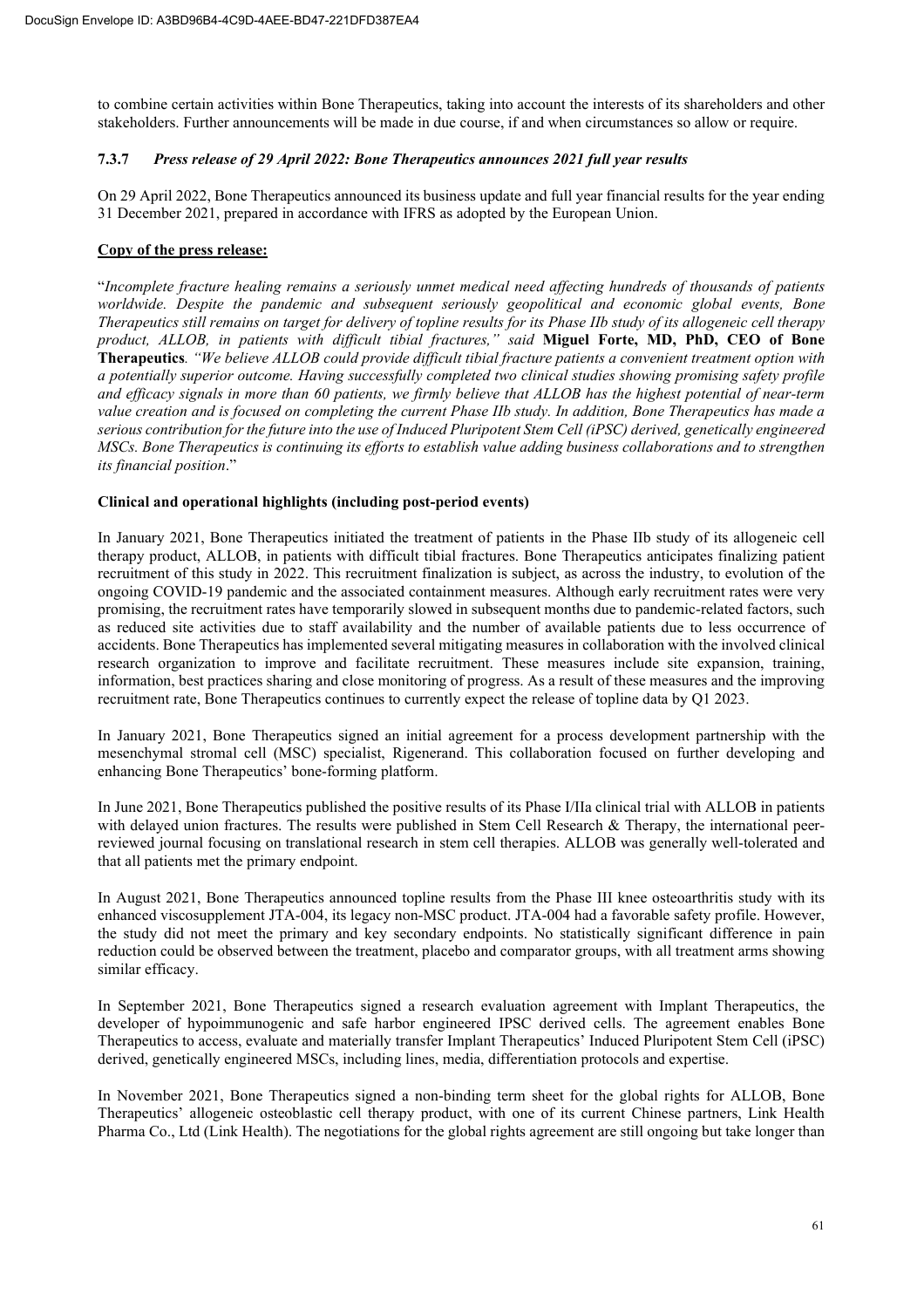expected. The envisaged completion of a final binding agreement has been delayed and is now contemplated over the course of Q2 2022.

# **Corporate highlights (including post-period events)**

In March, 2021, Bone Therapeutics appointed the stem cell therapy industry veteran, Anthony Ting, PhD, as Chief Scientific Officer. Dr. Ting is responsible for Bone Therapeutics' research activities.

In July 2021, Bone Therapeutics appointed Dr. Anne Leselbaum as Chief Medical Officer. Dr. Leselbaum brings three decades of experience in strategic international clinical development, clinical operations and medical affairs. As CMO, she takes responsibility for the leadership of all clinical development and medical affairs strategies and activities across the entire Bone Therapeutics' pipeline and will oversee the regulatory interactions.

In September 2021, Bone Therapeutics appointed Lieve Creten, as interim Chief Financial Officer (CFO), succeeding Jean-Luc Vandebroek. Lieve's extensive financial experience ensures the continued optimal financial control, oversight and compliance.

In October 2021, Bone Therapeutics appointed key experts to its Scientific Advisory Board (SAB). The members of the SAB consist of world-recognized scientists and clinicians in the cell and gene therapy field.

In March 2022, Bone Therapeutics announced it was redefining its strategic priorities to concentrate specifically on the development of its most advanced clinical asset, ALLOB. As a result, Bone Therapeutics will focus its R&D activities to support the clinical development of ALLOB and all activities related to the development of the pre-clinical iMSCg platform as well as all other non ALLOB related activities, were stopped. In this context, some members of Bone Therapeutics' management team will depart Bone Therapeutics in the following months in alignment with the refocus in activity. This includes Miguel Forte (CEO), Tony Ting (CSO), Stefanos Theoharis (CBO) and Lieve Creten (CFO). During the transition, CEO, Miguel Forte, will remain in function. The Scientific Advisory Board was also dissolved.

# **Financial highlights (including post-period events)**

In July 2021, Bone Therapeutics secured a loan agreement of up to €16.0 million with the European Investment Bank (EIB). The EIB loan financing will be disbursed in two tranches of  $68.0$  million each, subject to conditions precedent. Following the approval of the issuance of associated warrants by Bone Therapeutics' General Meetings at the end of August 2021, Bone Therapeutics received a payment from the EIB for the first tranche of  $68.0$  million and the EIB was granted 800,000 warrants approved by the Extraordinary General Meeting.

In August 2021, Bone Therapeutics also renegotiated 800 convertible bonds issued on May 7, 2020 (for an amount of €2 million) to Patronale Life into a loan subject to the same repayment terms as the agreement with the EIB, with the issuance of 200,000 additional warrants approved by the Extraordinary General Meeting.

In December 2021, Bone Therapeutics raised additional €3.3 million funding through a private placement with current and new institutional investors to advance its lead orthopedic asset, ALLOB, through mid-stage clinical development.

The total revenues and operating income for 2021 amounted to  $\epsilon$ 2.7 million compared to  $\epsilon$ 3.7 million in 2020. As a result of the reduced clinical activities following the completion of the Phase III JTA-004 study, and the slower pace of patient enrollment for the ALLOB TF2 Phase IIb study due to the COVID-19 pandemic, operating loss for the period decreased to  $\epsilon$ 12.0 million from  $\epsilon$ 15.0 million for the full year 2020. Consequently, cash used for operating activities amounted to €12.8 million for the full year 2021. Year-end cash position amount to €9.5 million compared to €14.7 million year-end 2020.

In April 2022, Bone Therapeutics signed a binding term sheet for a  $\epsilon$ 5 million convertible bonds (CBs) facility arranged by ABO Securities. The proceeds of the financing will be used to advance the clinical development of Bone Therapeutics' lead asset, the allogeneic bone cell therapy, ALLOB. ABO Securities, on behalf of the CB investor, commits to subscribe to up to  $65$  million in CBs. Subject to the fulfillment of condition precedents, Bone Therapeutics and ABO Securities aim to agree on and execute the final subscription agreement for the CBs and to issue the first tranche of CBs by the beginning of May 2022.

# **Outlook for the remainder of 2022**

In the ongoing Phase IIb ALLOB clinical study in difficult tibial fractures, Bone Therapeutics' clinical team, in partnership with its clinical research organization, is continuing to institute measures to mitigate the impact of the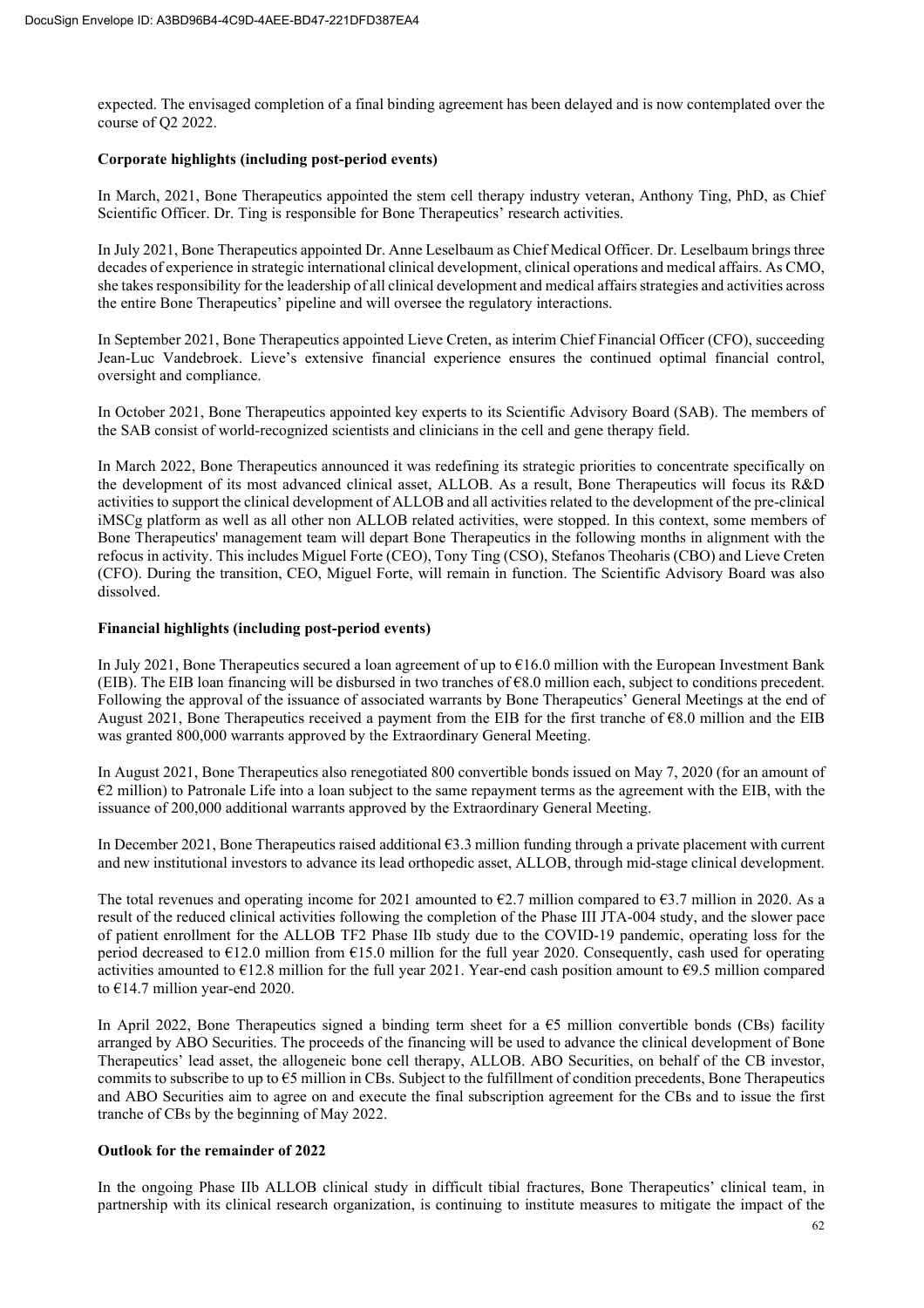pandemic and will closely monitor the recruitment progress. As a result of the initial mitigation actions and the improving recruitment rate due to the gradual lifting of COVID-19 related measures in Europe, Bone Therapeutics expects to report topline results as scheduled by the first quarter of 2023. However, a delay cannot be excluded. Should the pandemic continue to have impact on patient availability, Bone Therapeutics may have to re-evaluate this timeline and, in that eventuality, will communicate again to the market.

The negotiations for ALLOB, with one of Bone Therapeutics' current Chinese partners, for the global rights agreement are still ongoing but are taking longer than originally anticipated. The potential completion of a final binding agreement has been delayed into Q2 2022.

Subsequent to some preliminary contacts, the board of directors of Bone Therapeutics is currently examining various opportunities to combine certain activities within Bone Therapeutics, taking into account the interests of its shareholders and other stakeholders. Further announcements will be made in due course, if and when circumstances so allow or require.

Following the restructuring of the management team announced on 12 April 2022, Bone Therapeutics has initiated the search for a new CEO and CFO.

Disciplined cost and cash management will remain a key priority. The operating cash burn for the full year 2022 is expected to be in the range of  $68-10$  million, assuming normal operations as the effect of the ongoing COVID-19 epidemic cannot be excluded. The situation will be actively and closely monitored. The company anticipates having sufficient cash to carry out its business objectives into Q1 2023, assuming, amongst other, full issuance of the new convertible bond facility. Bone Therapeutics refers to the going concern statement in the Annual Report 2021 for all key assumptions taken.

# **7.3.8** *Press release of 12 May 2022: Bone Therapeutics enters into exclusive reverse merger discussions with Medsenic*

On 9 May 2022, Bone Therapeutics announced that it has entered into a non-binding term sheet and exclusive discussions for a period of three months with the shareholders of Medsenic, a privately held, clinical stage biopharmaceutical company incorporated in France and specialized in the development of optimized formulations of arsenic salts and their application in inflammatory conditions and other potential new indications.

# **Copy of the press release:**

The objective of the discussions is to explore the benefits of a potential reverse merger or a similar transaction whereby all shareholders of Medsenic would individually contribute fifty-one percent (51%) of the total outstanding share capital of Medsenic into the capital of Bone Therapeutics in exchange for a certain number of shares issued by Bone Therapeutics (the "Business Combination"). The objective of the parties is that, as a result of the Business Combination, Bone Therapeutics would remain a Belgian listed company and own fifty-one percent (51%) of the share capital of Medsenic.

Based on the current information available and subject to due diligence, the parties expect that immediately after closing of the Business Combination, approximately 80% of the total outstanding share capital of Bone Therapeutics shall be held by the shareholders of Medsenic. Parties however agreed that subscription rights of Bone Therapeutics shall be offered to all its existing shareholders but not to the Medsenic shareholders. The terms and conditions of such subscription rights still need to be agreed by the Parties. The final valuation of both companies and exchange ratio shall be further discussed between Medsenic and Bone Therapeutics and confirmed by its auditor, on the basis of mutually accepted external valuations.

If this Business Combination were to materialize, which is not certain at the moment, the combined company would create a fully integrated biopharmaceutical company with a diverse therapeutic portfolio targeting a broad array of inflammatory and orthopedic indications. The Business Combination would offer economic and financial benefits and synergies especially in clinical development as both companies shall together have several mid to advanced stage clinical trials ongoing in lupus, chronic graft-versus-host disease, tibial fractures and other indications. In addition to the Bone Therapeutics ongoing controlled phase IIb study in difficult fractures, Medsenic just completed a successful phase II study and plans to soon submit for a phase III pivotal study in Graft versus Host Disease.

Bone Therapeutics and Medsenic aim to reach an agreement in the course of Q2/Q3 2022, subject to regulatory control clearance, the outcome of due diligence, shareholders' approval and other customary conditions precedent. Further announcements on the final structure and terms of the Business Combination will be made in due course, if and when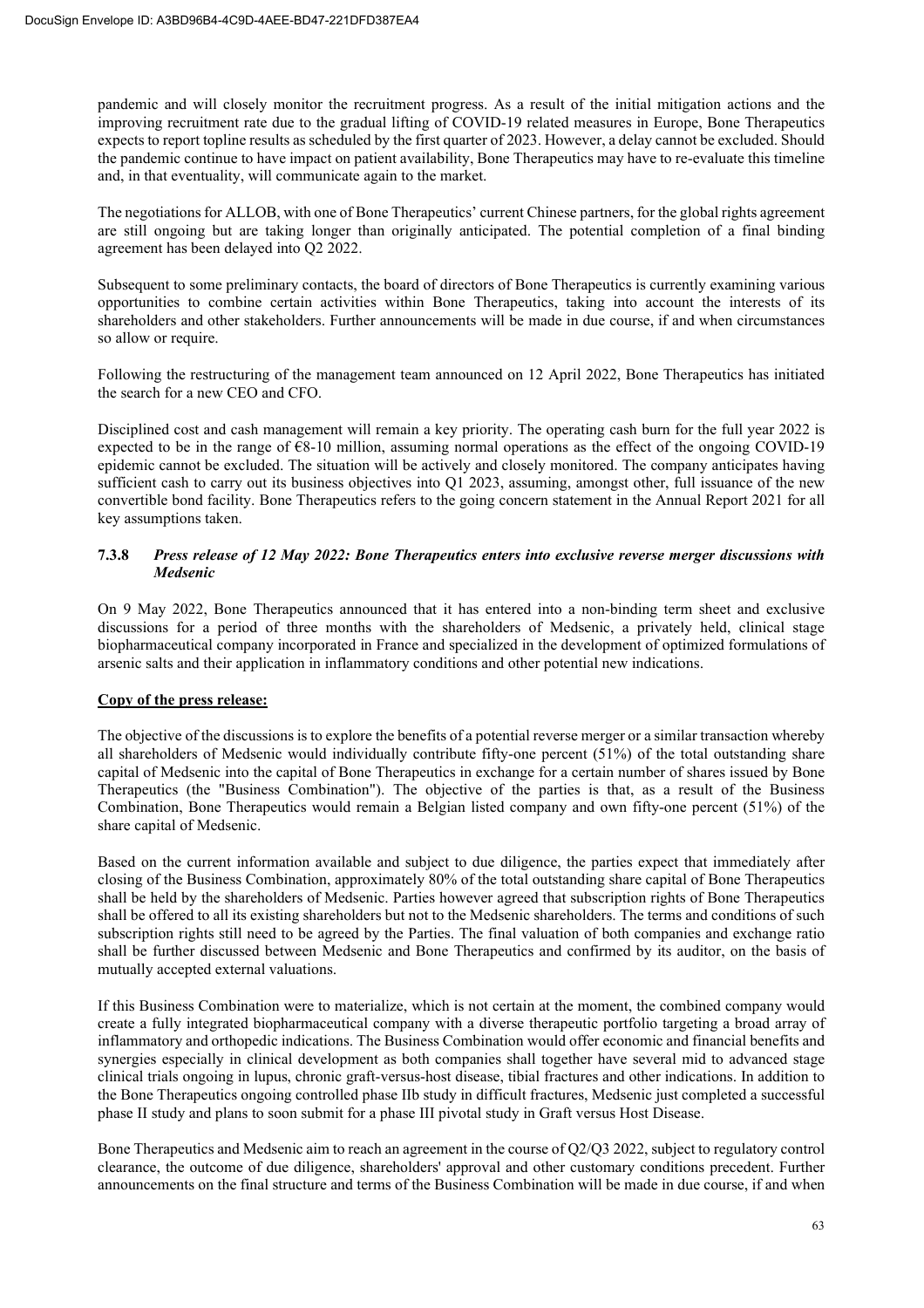the final documentation regarding the potential Business Combination is approved or if circumstances so allow or require.

This public announcement does not constitute an offer, or any solicitation of any offer, to buy or subscribe for any securities in Bone Therapeutics.

# **7.3.9** *Press release of 31 May 2022: Bone Therapeutics signs definitive subscription agreement for a maximum of EUR 5M convertible bonds facility with ABO*

On 31 May 2022, Bone Therapeutics announced that it has signed the definitive subscription agreement for a maximum EUR 5 million convertible bonds (CBs) facility arranged by ABO Securities, through its affiliated entity Global Tech Opportunities 15. The proceeds of the financing will contribute to continuing to advance the clinical development of Bone Therapeutics' lead asset, its allogeneic bone cell therapy, ALLOB.

# **Copy of the press release:**

ABO Securities has committed to subscribe to up to EUR 5 million in CBs. The CBs will be issued and subscribed in ten tranches. A first tranche of 10 CBs with an aggregate principal amount of EUR 0.5 million will be subscribed by ABO before notary by the end of this week or early next week. The issue and subscription of the remaining nine tranches with a principal amount of EUR 500,000 each can be requested at Bone Therapeutics' sole discretion over an eighteen-month period beginning on the signing date of the subscription agreement, subject to customary conditions to be met. More precisely, Bone Therapeutics shall be entitled to require the investor to subscribe to a new tranche without the investor's prior written consent, following a period whose duration shall be of (i) five (5) trading days following the closing date of the first tranche and following the closing date of the second tranche and of (ii) thirty (30) trading days following the closing date of each tranche from the third tranche onwards, subject to customary conditions to be met.

The CBs, denominated EUR 50,000 each, will be in the form of unsecured, subordinated, registered bonds. The CBs will not bear any coupon and have a maturity date of five years after issuance. The CBs are convertible into ordinary shares of Bone Therapeutics. The conversion price will be equal to 95% of the lowest 1-day VWAP of the ordinary shares of Bone Therapeutics observed during a period of ten consecutive trading days expiring on the trading day immediately preceding the date of CB holder's request of conversion.

The negotiations for ALLOB, with one of the current Bone Therapeutics Chinese partners, for the global rights agreement are still ongoing. In parallel, the board of directors of Bone Therapeutics continues to examine opportunities to combine certain activities within Bone Therapeutics, taking into account the interests of its shareholders and other stakeholders. The exclusive reverse merger discussions with Medsenic are progressing well. Further announcements will be made in due course, if and when circumstances allow or require.

# **7.3.10** *Press release of 1 June 2022: Bone Therapeutics Provides First Quarter 2022 Business Update*

On 1 June 2022, Bone Therapeutics announced its business update for the first quarter, ended 31 March 2022.

# **Copy of the press release:**

*"Bone Therapeutics is now concentrating fully on the development of our allogeneic cell therapy product, ALLOB. We remain on target for delivery of topline results for the Phase IIb study ALLOB, in patients with difficult tibial fractures. We firmly believe that ALLOB has the highest potential of near-term value creation and are focused on completing the current Phase IIb study. This is based on Bone Therapeutics successfully completing two clinical studies showing promising safety profile and efficacy signals in more than 60 patients," said Miguel Forte, MD, PhD, CEO of Bone Therapeutics. "In addition, Bone Therapeutics has now signed a non-binding term sheet to explore an exclusive reverse merger with Medsenic."* 

# **Key highlights**

• Bone Therapeutics continues to advance the patient recruitment of the Phase IIb study with its allogeneic cell therapy product, ALLOB, in patients with high-risk tibial fractures. This randomized, double-blind, placebocontrolled study assesses and compares against placebo, in association with standard of care stabilization surgery, the potential for ALLOB to accelerate fracture healing after 3-months follow-up and prevent latestage complications.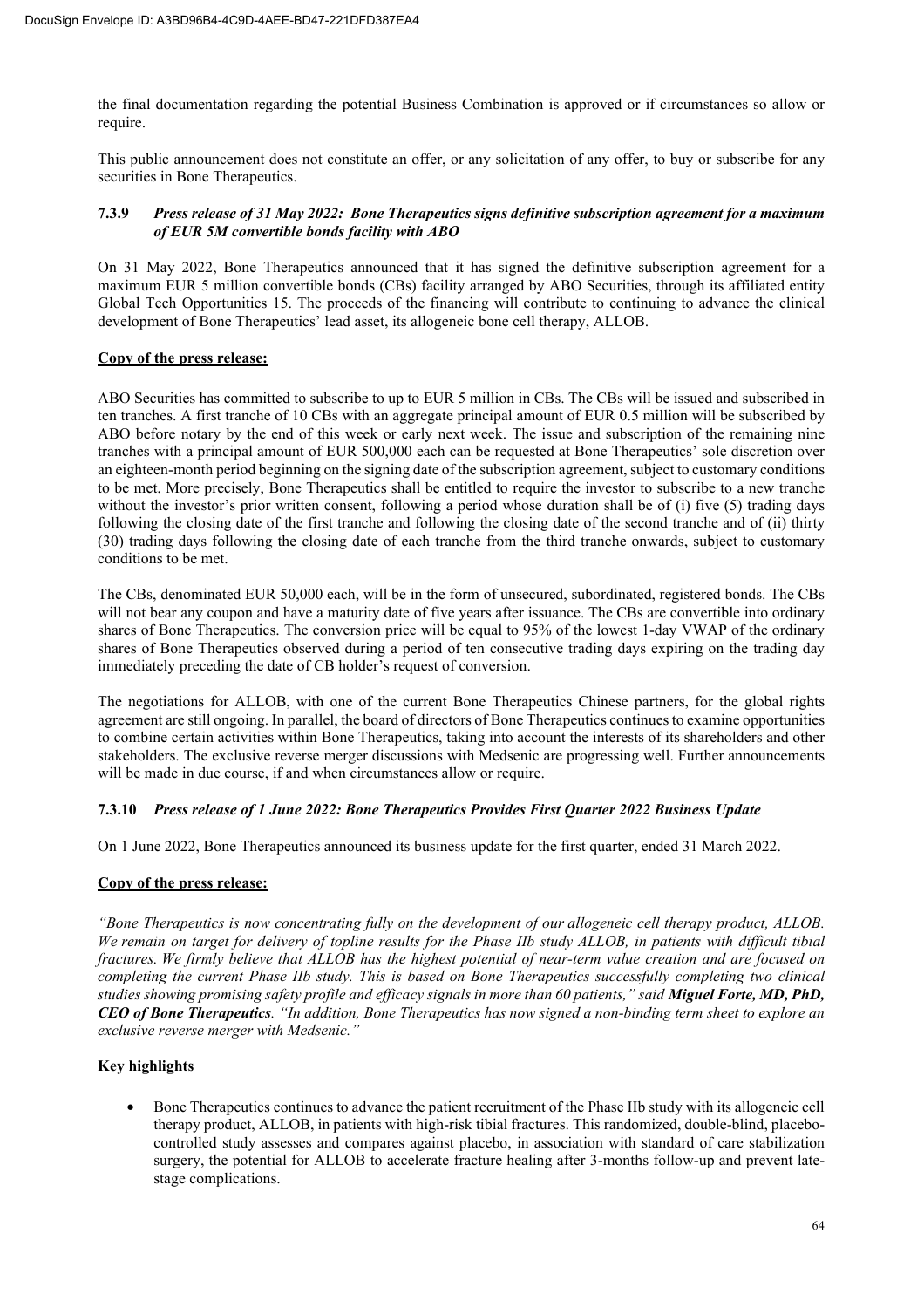- In March 2022, Bone Therapeutics realigned its strategic priorities to fully concentrate on the clinical development of its most advanced asset, ALLOB.
- In April 2022, Bone Therapeutics signed a binding term sheet for a EUR 5 million convertible bonds (CBs) facility arranged by ABO Securities. The proceeds of the financing will be used to advance the clinical development of Bone Therapeutics' lead asset, ALLOB. At the end of May 2022, Bone Therapeutics signed the definitive subscription agreement for a maximum EUR 5 million CBs facility with ABO Securities. The CBs will be issued and subscribed in ten tranches. A first tranche of 10 CBs with an aggregate principal amount of EUR 0.5 million will be subscribed to in early June 2022.
- In May 2022, Bone Therapeutics has entered into a non-binding term sheet and exclusive discussions for a period of three months with the shareholders of Medsenic, a privately held, clinical stage biopharmaceutical company incorporated in France and specialized in the development of optimized formulations of arsenic salts and their application in inflammatory conditions and other potential new indications.

# **Financial highlights**

- Net cash at the end of March 2022 amounted to  $\epsilon$ 6.0 million <sup>(1)</sup>.
- Disciplined cost and cash management will remain a key priority. The net cash burn for the full year 2022 is expected to be in the range of  $\epsilon$ 8-10 million, assuming normal operation as the effect of the ongoing COVID-19 epidemic still cannot be entirely excluded. The situation continues to be actively and closely monitored. The company anticipates having sufficient cash to carry out its business objectives into Q1 2023, assuming, amongst other, full issuance of the new convertible bond facility.

# **Outlook for the remainder of 2022**

- In the ongoing Phase IIb ALLOB clinical study in difficult tibial fractures, Bone Therapeutics expects to report topline results as scheduled by the first quarter of 2023. However, a delay still cannot be excluded. Should the pandemic continue to have impact on patient availability, Bone Therapeutics may have to reevaluate this timeline and, in that eventuality, will communicate again to the market.
- The negotiations for ALLOB, with one of Bone Therapeutics' current Chinese partners, for the global rights agreement are still ongoing but are taking longer than originally anticipated. The potential completion of a final binding agreement is anticipated in Q2 2022.
- Bone Therapeutics and Medsenic aim to reach an agreement in the course of Q2/Q3 2022, subject to regulatory control clearance, the outcome of due diligence, shareholders' approval and other customary conditions precedent.

(1) Unaudited number

# **7.4 Financial information**

This Securities Note shall also be read and construed in conjunction with the following documents:

- (i) the annual report and audited consolidated financial statements of the Company prepared in accordance with IFRS for the financial year ended 31 December 2020 (in English and French), together with the related audit report thereon; and
- (ii) the annual report and audited consolidated financial statements of the Company prepared in accordance with IFRS for the financial year ended 31 December 2021 (in English and French), together with the related audit report thereon.

Copies of documents incorporated by reference may be obtained (without charge) from the registered offices of the Company and the website of the Company (http://www.bonetherapeutics.com/en/financial-reports). The Company confirms that it has obtained the approval from its auditors to incorporate the audited consolidated financial statements and the auditors' reports thereon for the financial year ended 31 December 2020 and the financial year ended 31 December 2021 in the prospectus.

The tables below include references to the relevant pages of the audited consolidated financial statements of the Company for the financial years ended 31 December 2020 and 31 December 2021, as set out in the annual reports of the Company (in English and French). Information contained in the documents incorporated by reference other than information listed in the tables below is either not relevant for the investor or covered elsewhere in the Prospectus.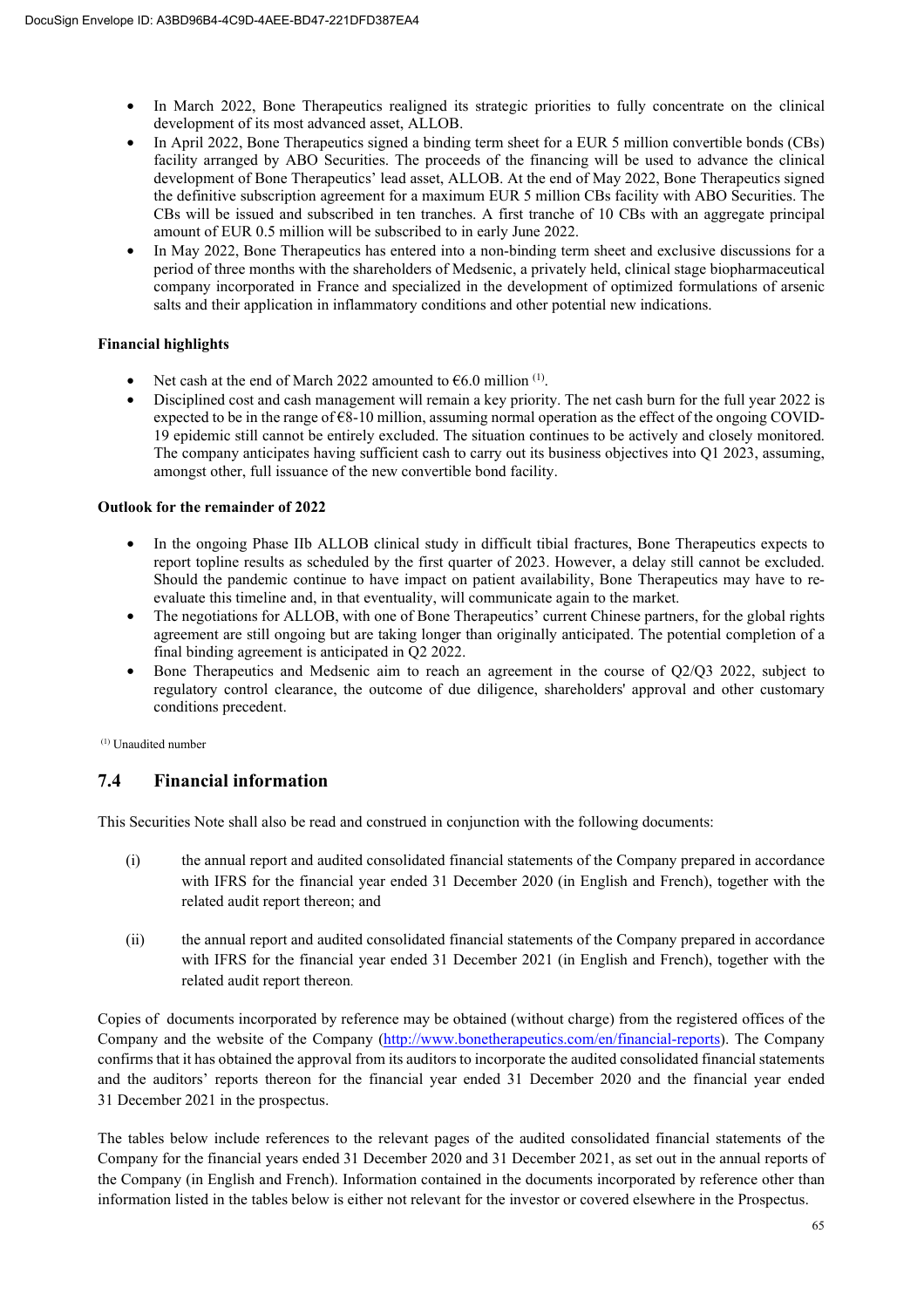# **Audited consolidated financial statements of the Company prepared in accordance with IFRS for the financial year ended 31 December 2020, as set out in the annual report (in English and French).**

| Consolidated statement of financial position   | p. 80     |
|------------------------------------------------|-----------|
| Consolidated statement of comprehensive income | p. 81     |
| Consolidated statement of cash flows           | p. 82     |
| Consolidated statement of changes in equity    | p. 83     |
| Notes to the consolidated financial statements | p. 84-123 |
| Auditor's report                               | p. 73-79  |

# **Audited consolidated financial statements of the Company prepared in accordance with IFRS for the financial year ended 31 December 2021, as set out in the annual report (in English and French).**

| Consolidated statement of financial position   | p. 79     |
|------------------------------------------------|-----------|
| Consolidated statement of comprehensive income | p. 80     |
| Consolidated statement of cash flows           | p. 81     |
| Consolidated statement of changes in equity    | p. 82     |
| Notes to the consolidated financial statements | p. 83-122 |
| Auditor's report                               | p. 72-78  |
|                                                |           |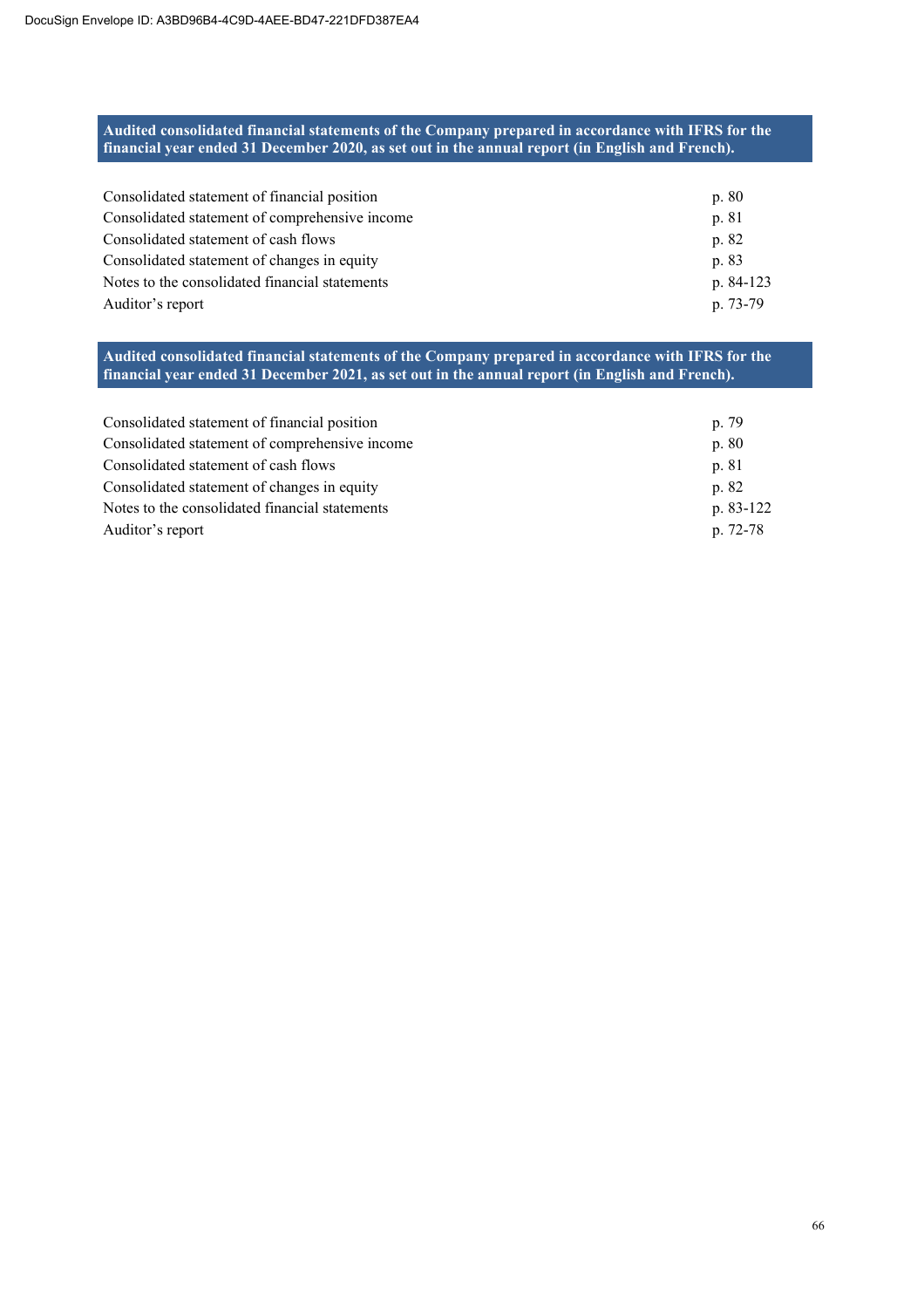# **8 Definitions**

| AMF                                                                            | means the French Financial Markets Authority (Autorité des Marchés<br>Financiers)                                                                                                                                                                                                                                                                                                                                                                                                    |
|--------------------------------------------------------------------------------|--------------------------------------------------------------------------------------------------------------------------------------------------------------------------------------------------------------------------------------------------------------------------------------------------------------------------------------------------------------------------------------------------------------------------------------------------------------------------------------|
| <b>BITC</b><br>Article<br>203<br><b>Taxation</b><br><b>Conditions</b>          | has the meaning as set out in Section 4.9.1.2                                                                                                                                                                                                                                                                                                                                                                                                                                        |
| <b>Articles of Association</b>                                                 | means the articles of association of the Company                                                                                                                                                                                                                                                                                                                                                                                                                                     |
| Belgian Code on Companies and<br><b>Associations</b>                           | Code des sociétés et des associations / Wetboek van vennootschappen en<br>verenigingen enacted by the Belgian Act of 23 March 2019 regarding the<br>implementation of the Belgian code on companies and associations, as<br>applicable to the Company as of 24 June 2019 following the publication in<br>the Belgian State Gazette of the approval by the extraordinary shareholders'<br>meeting dd. 12 June 2019 to opt-in under the Belgian Code on Companies<br>and Associations. |
| <b>Belgian Companies Code</b>                                                  | Code des sociétés / Wetboek van vennootschappen, enacted by Belgian Act<br>of 7 May 1999 regarding the Belgian companies code (as amended from<br>time to time), which as of 24 June 2019 no longer applies to the Company.                                                                                                                                                                                                                                                          |
| <b>Belgian Investor</b>                                                        | has the meaning as set out in Section 4.9.3                                                                                                                                                                                                                                                                                                                                                                                                                                          |
| <b>BITC</b>                                                                    | means the Belgian Income Tax Code                                                                                                                                                                                                                                                                                                                                                                                                                                                    |
| <b>Board of Directors</b>                                                      | means the board of directors of the Company                                                                                                                                                                                                                                                                                                                                                                                                                                          |
| <b>Bone Therapeutics</b> or the<br>Company                                     | means Bone Therapeutics SA, a limited liability company incorporated<br>under the laws of Belgium, with registered office at Rue Granbonpré 11,<br>Building H, 1435 Mont-Saint-Guibert, Belgium and registered with the<br>legal entities register (Brabant wallon) under number 0882.015.654                                                                                                                                                                                        |
| <b>Convertible Bonds</b>                                                       | means the maximum of 100 non-interest bearing, unsecured and<br>subordinated convertible bonds with a total commitment of EUR 5 million<br>to be issued by the Company to the Investor in accordance with the<br><b>Subscription Agreement</b>                                                                                                                                                                                                                                       |
| Conditions for the application of<br>the Dividend Received Deduction<br>Regime | has the meaning as set out in Section 4.9.1.2                                                                                                                                                                                                                                                                                                                                                                                                                                        |
| <b>CRS</b>                                                                     | means the Common Reporting Standard                                                                                                                                                                                                                                                                                                                                                                                                                                                  |
| DAC <sub>2</sub>                                                               | means the Directive 2014/107/EU on administrative cooperation in direct<br>taxation adopted on December 9, 2014                                                                                                                                                                                                                                                                                                                                                                      |
| <b>Dividend Received Deduction</b>                                             | has the meaning as set out in Section 4.9.1.2                                                                                                                                                                                                                                                                                                                                                                                                                                        |
| <b>Euronext Brussels</b>                                                       | means the regulated market operated by Euronext Brussels SA/NV                                                                                                                                                                                                                                                                                                                                                                                                                       |
| <b>Euronext Paris</b>                                                          | means the regulated market operated by Euronext Paris SA                                                                                                                                                                                                                                                                                                                                                                                                                             |
| <b>Executive Committee</b>                                                     | means the team consisting of the CEO, CFO, CMO, CSTO and CRO                                                                                                                                                                                                                                                                                                                                                                                                                         |
| <b>French Tax Code</b>                                                         | has the meaning as set out in Section 4.10                                                                                                                                                                                                                                                                                                                                                                                                                                           |
| <b>FSMA</b>                                                                    | means the Financial Services and Markets Authority in Belgium (Autorité<br>des services et marchés financiers)                                                                                                                                                                                                                                                                                                                                                                       |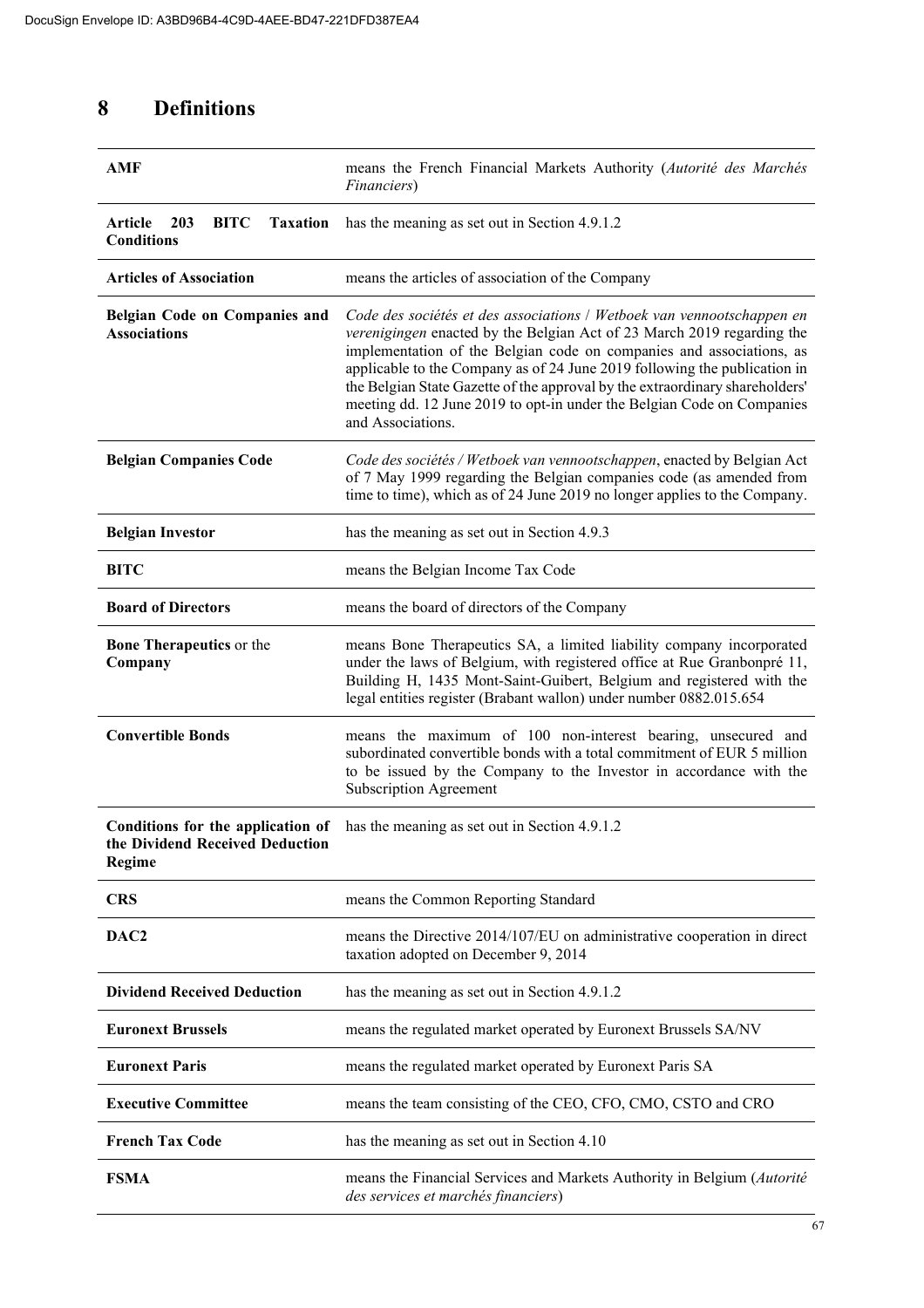| <b>FTT</b>                                          | means a common financial transaction tax                                                                                                                                                                                                                                                                                                                                                                           |
|-----------------------------------------------------|--------------------------------------------------------------------------------------------------------------------------------------------------------------------------------------------------------------------------------------------------------------------------------------------------------------------------------------------------------------------------------------------------------------------|
| <b>GAAP</b>                                         | means the (Belgian) Generally Accepted Accounting Principles                                                                                                                                                                                                                                                                                                                                                       |
| <b>IFRS</b>                                         | means the International Financial Reporting Standards                                                                                                                                                                                                                                                                                                                                                              |
| <b>MCAA</b>                                         | means the multilateral competent authority agreement signed on 29<br>October 2014 by 51 jurisdictions                                                                                                                                                                                                                                                                                                              |
| <b>MTF</b>                                          | means a multilateral trading facility                                                                                                                                                                                                                                                                                                                                                                              |
| <b>New Shares</b>                                   | means up to 21,739,130 new shares of the Company to be issued upon<br>conversion of the Convertible Bonds (at an assumed conversion price of no<br>lower than $\epsilon$ 0.23) and to be traded on Euronext Brussels and Euronext Paris                                                                                                                                                                            |
| <b>Nomination</b><br>&<br>Remuneration<br>Committee | means the nomination and remuneration committee of the Company<br>installed by the Board of Directors.                                                                                                                                                                                                                                                                                                             |
| <b>OFPs</b>                                         | means the organisation for financing of pensions                                                                                                                                                                                                                                                                                                                                                                   |
| Prospectus                                          | has the meaning as set out in Section 2.1.1                                                                                                                                                                                                                                                                                                                                                                        |
| <b>Prospectus Delegated Regulation</b><br>2019/980  | means the Commission Delegated Regulation (EU) 2019/980 of 14 March<br>2019 supplementing Regulation (EU) 2017/1129 of the European<br>Parliament and of the Council as regards the format, content, scrutiny and<br>approval of the prospectus to be published when securities are offered to<br>the public or admitted to trading on a regulated market, and repealing<br>Commission Regulation (EC) No 809/2004 |
| <b>Prospectus Act</b>                               | means the Belgian Act of 11 July 2018 on the public offering of securities<br>to trading on a regulated market (loi relative aux offres publiques<br>d'instruments de placement et aux admissions d'instruments de placement<br>à la négociation sur des marches réglementés)                                                                                                                                      |
| <b>Prospectus Regulation 2017/1129</b>              | means the Regulation (EU) 2017/1129 of the European Parliament and of<br>the Council of 14 June 2017 on the prospectus to be published when<br>securities are offered to the public or admitted to trading on a regulated<br>market, and repealing Directive 2003/71/EC                                                                                                                                            |
| <b>Registration Document</b>                        | means the Company's registration document                                                                                                                                                                                                                                                                                                                                                                          |
| <b>Relevant Member State</b>                        | has the meaning as set out in Section 2.1.2                                                                                                                                                                                                                                                                                                                                                                        |
| <b>Securities Note</b>                              | means the current note prepared by Bone Therapeutics SA in relation to the<br>admission to trading of up to 21,739,130 New Shares to be issued upon<br>conversion of the Convertible Bonds on Euronext Brussels and Euronext<br>Paris                                                                                                                                                                              |
| <b>Stock Exchange Tax</b><br>Representative         | has the meaning as set out in Section 4.9.3                                                                                                                                                                                                                                                                                                                                                                        |
| <b>Subscription Agreement</b>                       | means the subscription agreement for the Convertible Bonds as executed<br>between the Company and Global Tech Opportunities 15 on 30 May 2022                                                                                                                                                                                                                                                                      |
| <b>Summary</b>                                      | means the Company's summary in relation to the admission to trading of<br>up to 21,739,130 New Shares to be issued upon conversion of the<br>Convertible Bonds on Euronext Brussels and Euronext Paris, as approved<br>by the FSMA on 7 June 2022 and as subsequently notified to the AMF                                                                                                                          |